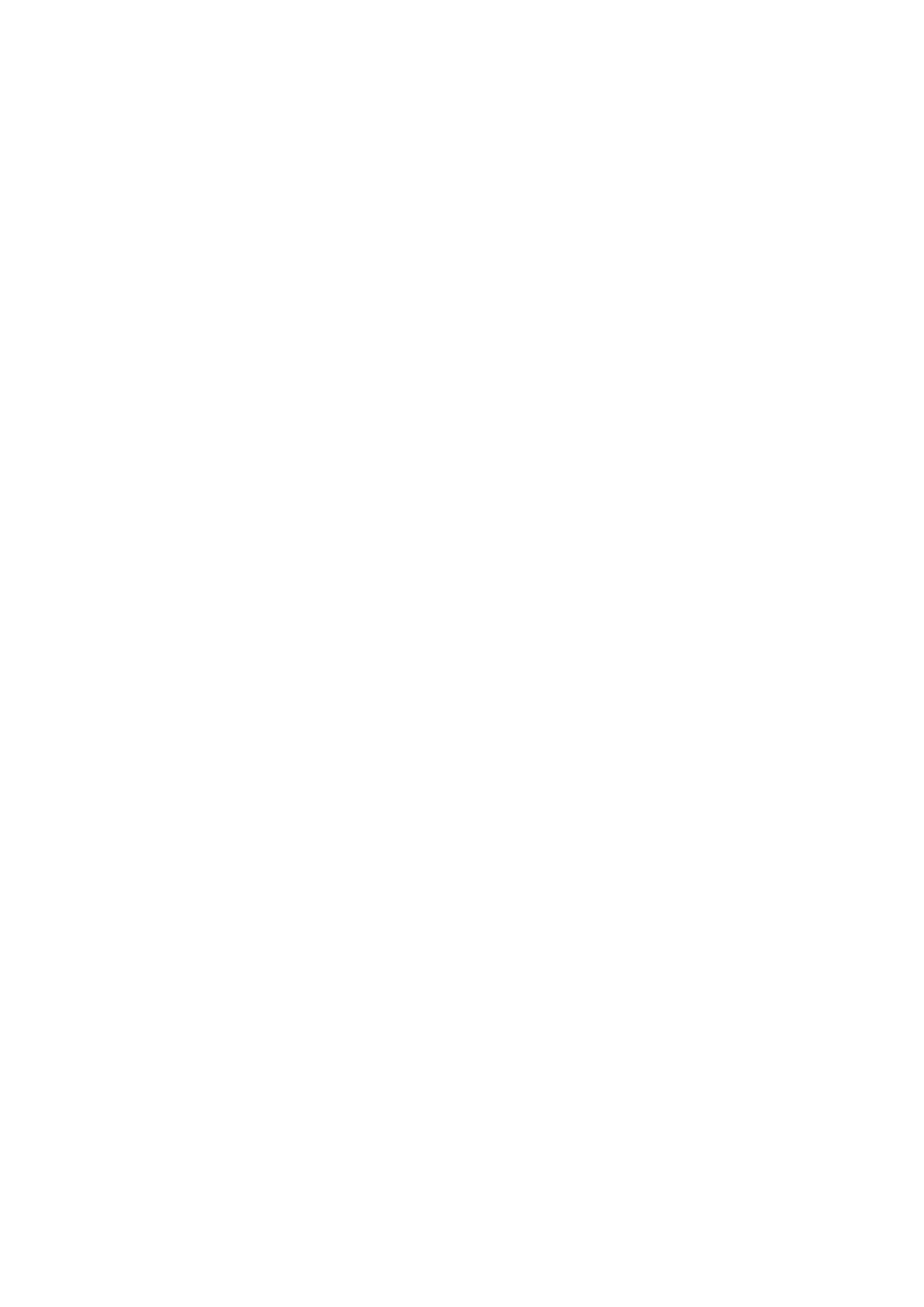

# Labour market outcomes of vocational education in Europe

Evidence from the European Union labour force survey

Luxembourg: Publications Office of the European Union, 2013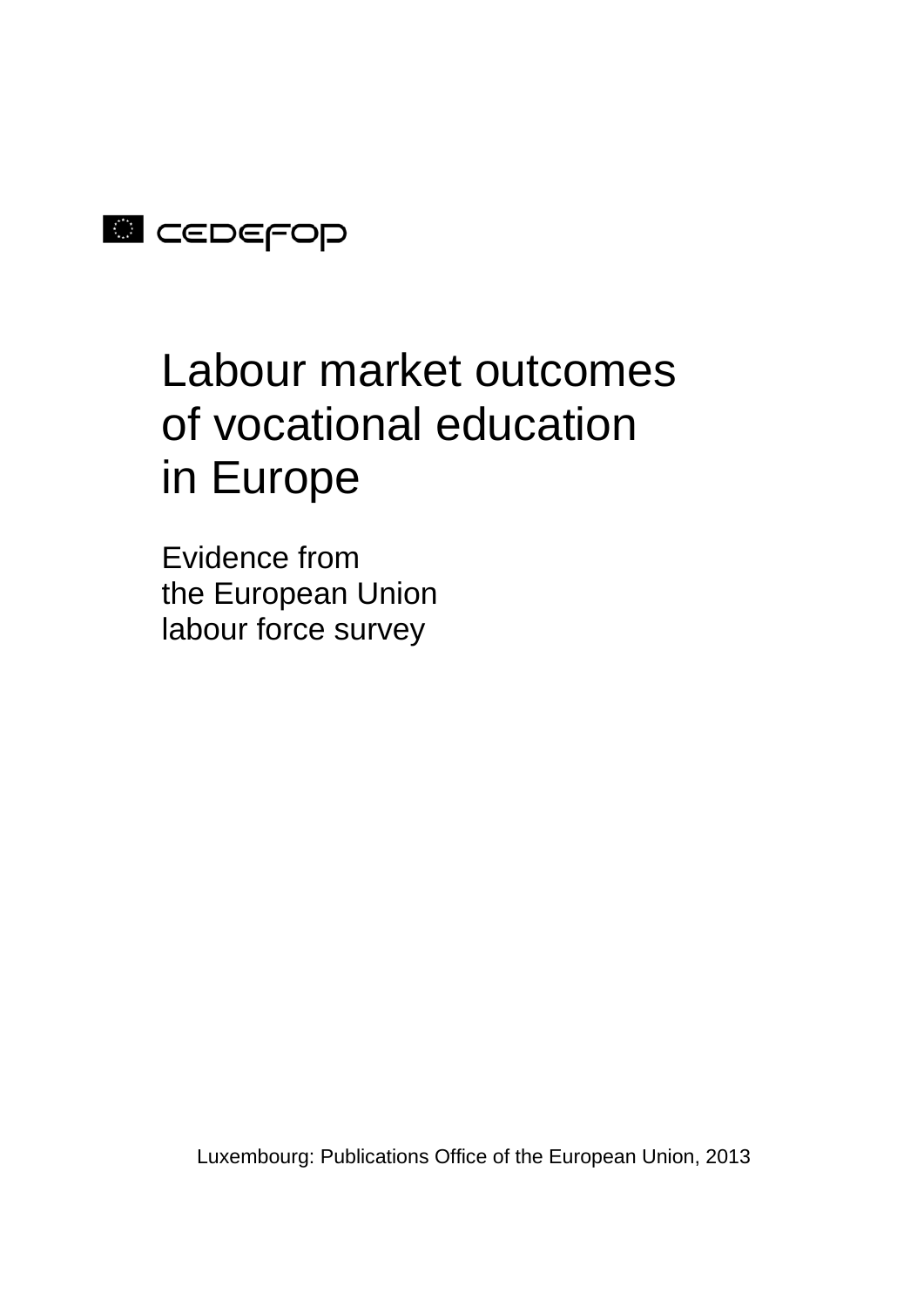A great deal of additional information on the European Union is available on the Internet.

It can be accessed through the Europa server (http://europa.eu).

Cataloguing data can be found at the end of this publication.

Luxembourg: Publications Office of the European Union, 2013

ISBN 978-92-896-1145-9 ISSN 1831-5860 doi: 10.2801/44683

© European Centre for the Development of Vocational Training (Cedefop), 2013 All rights reserved.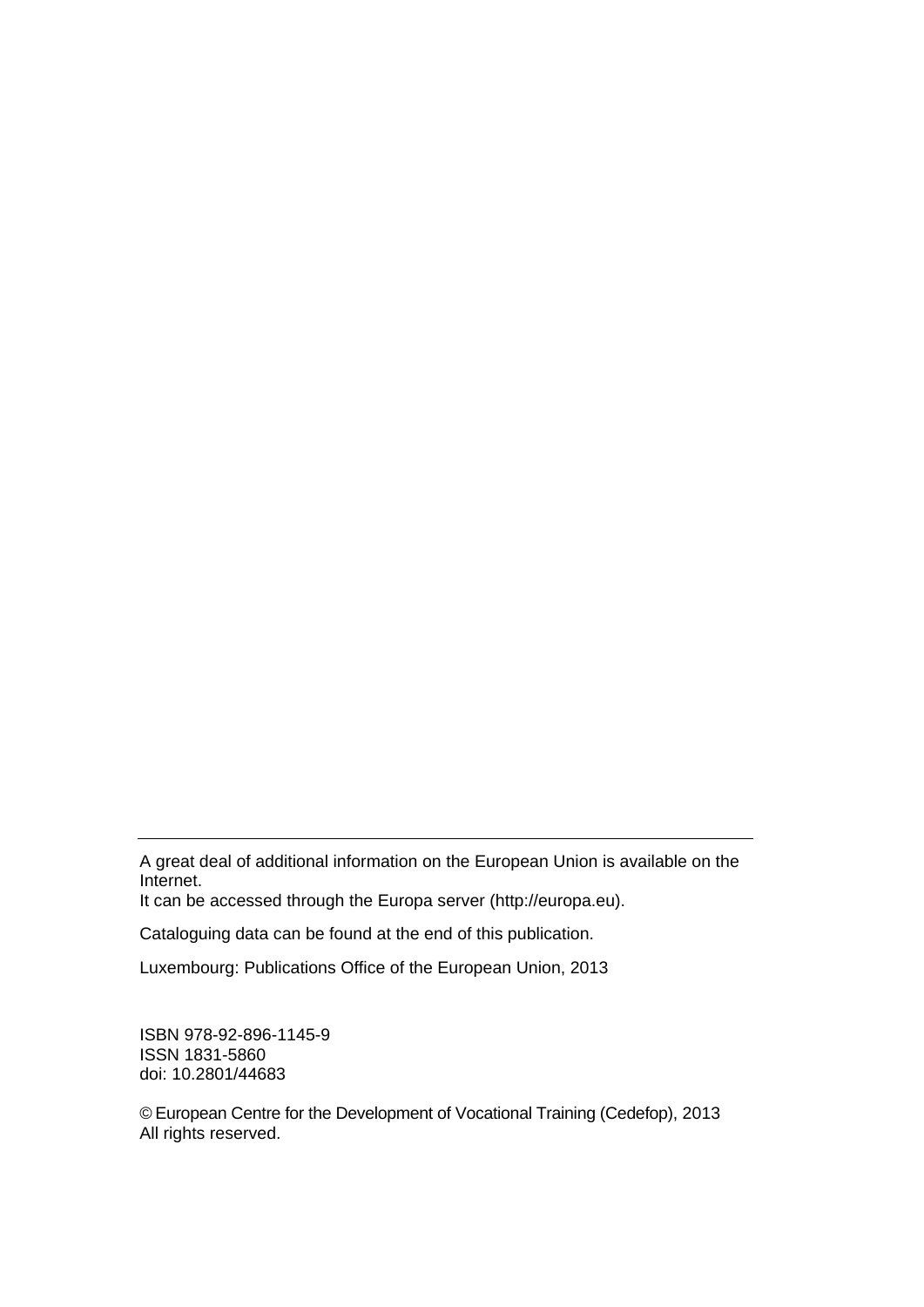The **European Centre for the Development of Vocational Training** (Cedefop) is the European Union's reference centre for vocational education and training. We provide information on and analyses of vocational education and training systems, policies, research and practice. Cedefop was established in 1975 by Council Regulation (EEC) No 337/75.

> Europe 123, 570 01 Thessaloniki (Pylea), GREECE PO Box 22427, 551 02 Thessaloniki, GREECE Tel. +30 2310490111, Fax +30 2310490020 E-mail: info@cedefop.europa.eu www.cedefop.europa.eu

Christian F. Lettmayr, *Acting Director*  Laurence Martin, *Chair of the Governing Board*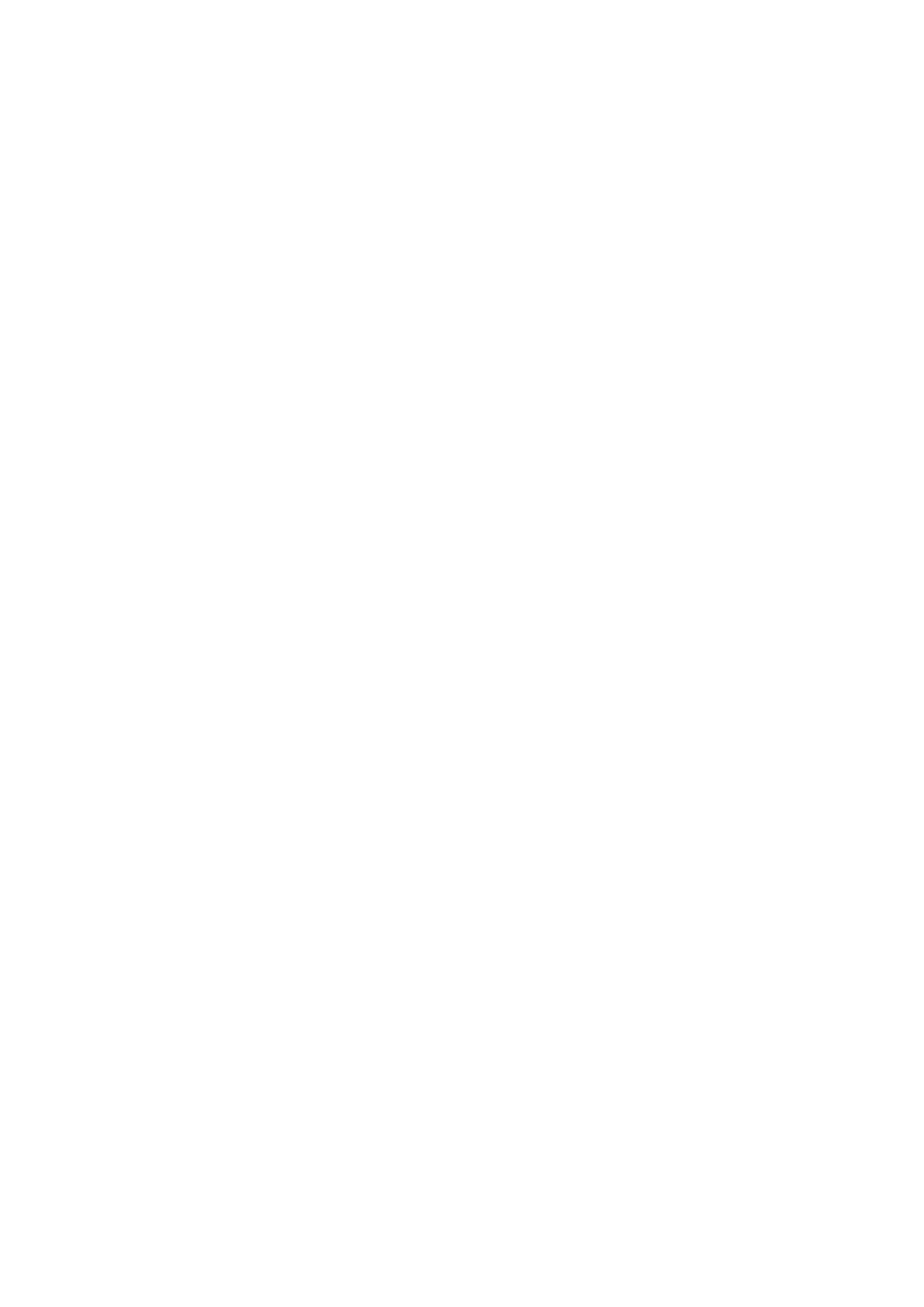### Foreword

This comparative European analysis of labour market outcomes for young people with vocational education is based on the EU labour force survey 2009, especially the ad hoc module on the entry of young people into the labour market.

The evidence presented in this report indicates that vocational education is effective in helping the transition from education to work. Relative to mediumlevel general education, vocational graduates enjoy a faster transition to work, are more likely to have a permanent first job, and are less likely to find themselves in a first job with a qualification mismatch. Over time, as people grow older and gain more experience, differences from medium-level general graduates become smaller.

Substantial country differences exist. Young people in countries with strong VET systems, with a close connection between school- and the work-based components, are much more likely to be employed than their general education counterparts. Young adults in countries where the work-based component of VET is less developed have a lower employment premium and face greater difficulties in labour market integration. This is yet another indication of benefits from a welldeveloped dual system.

The empirical findings in this report should contribute to understanding labour market outcomes for vocational education graduates and should support policy-makers in responding to the present challenges of high unemployment.

> Christian F. Lettmayr *Acting Director*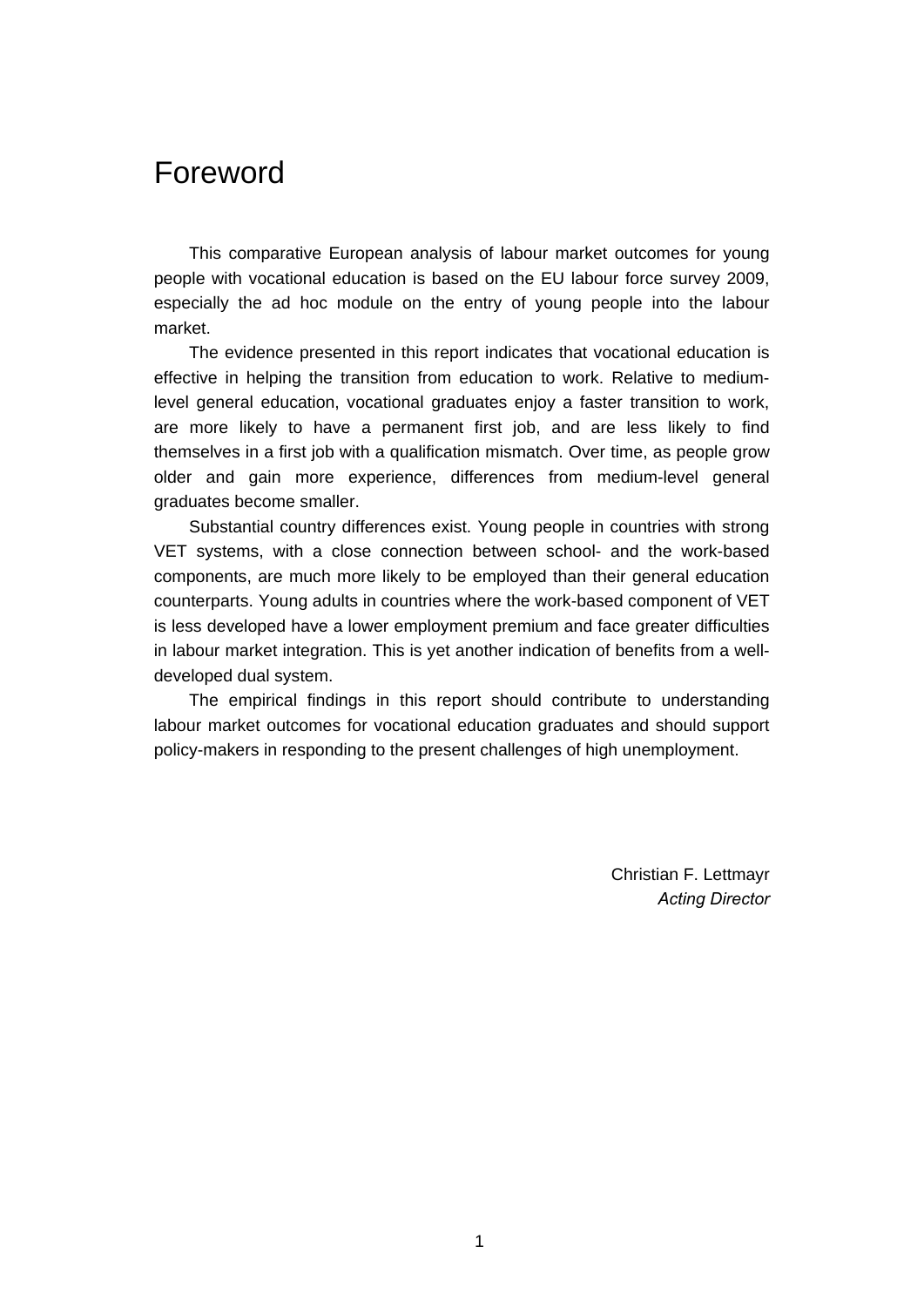#### Acknowledgements

This report is the result of a team effort, with contributions from Cedefop colleagues under the supervision of Pascaline Descy (Head of Research and Policy Analysis). Alex Stimpson coordinated the study. Marco Serafini and Konstantinos Pouliakas finalised the report. Giovanni Russo and Nick Sofroniou provided valuable input and suggestions throughout. Cedefop is grateful to Emilio Colombo and Luca Stanca (University of Milano-Bicocca) for the research and drafting.

The work was carried out under Cedefop's service contract No AO/RPA/ALSTI-MSERA/labour market outcomes of VET/008/10.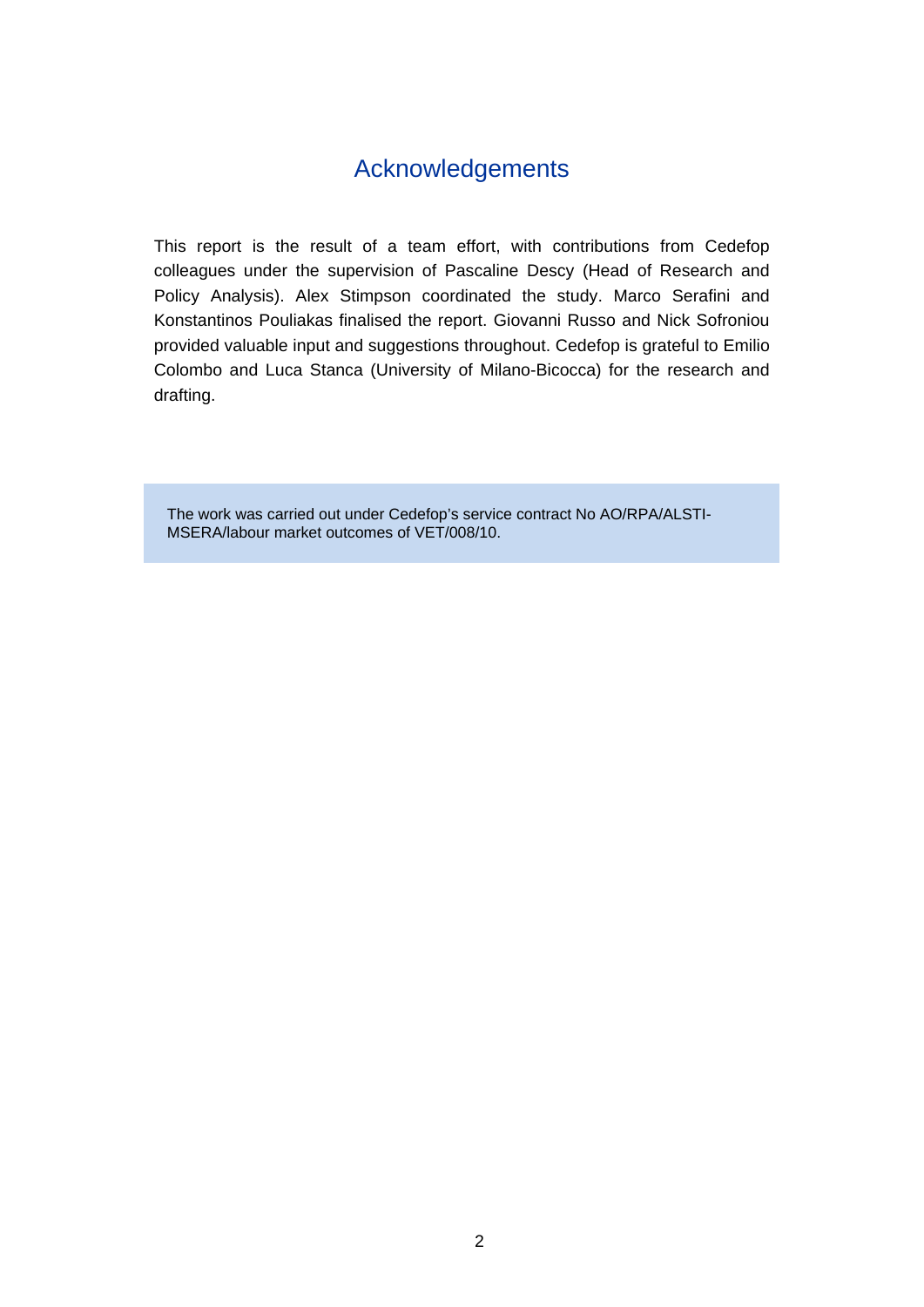# Table of contents

| 1. |      |                                                      |  |
|----|------|------------------------------------------------------|--|
| 2. |      |                                                      |  |
|    | 2.1. |                                                      |  |
|    | 2.2. |                                                      |  |
| 3. |      |                                                      |  |
| 4. |      |                                                      |  |
|    | 4.1. |                                                      |  |
|    | 4.2. |                                                      |  |
|    | 4.3. |                                                      |  |
| 5. |      |                                                      |  |
|    | 5.1. |                                                      |  |
|    |      |                                                      |  |
|    |      |                                                      |  |
|    |      |                                                      |  |
|    | 5.2. |                                                      |  |
|    |      |                                                      |  |
|    |      |                                                      |  |
|    |      |                                                      |  |
|    | 5.3. |                                                      |  |
|    |      |                                                      |  |
| 6. |      |                                                      |  |
|    | 6.1. | Country differences in VET labour market outcomes 50 |  |
|    | 6.2. |                                                      |  |
|    | 6.3. |                                                      |  |
| 7. |      |                                                      |  |
|    |      |                                                      |  |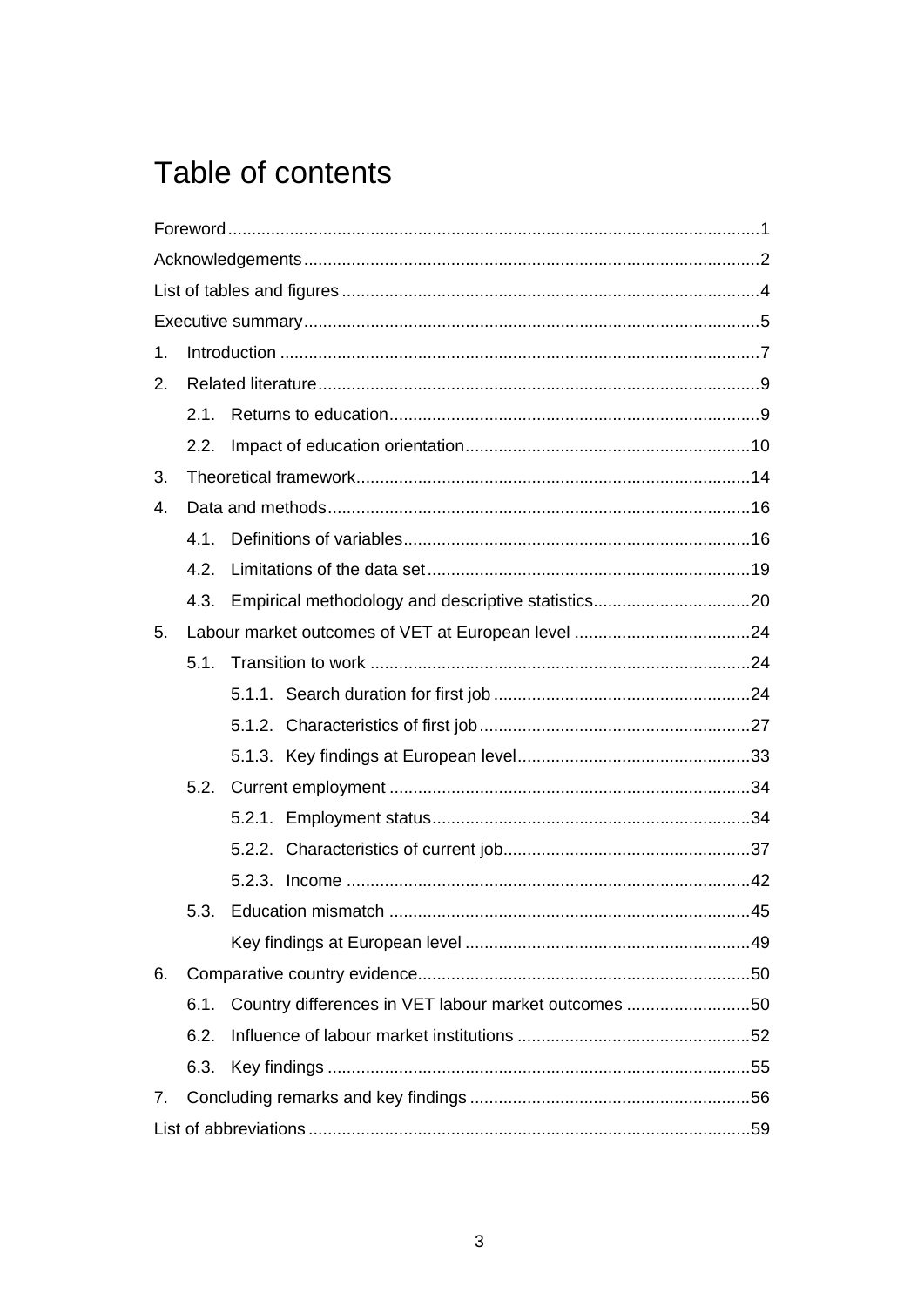| Annex 3 Labour market institutions and VET premiums: theoretical links 71 |  |
|---------------------------------------------------------------------------|--|
|                                                                           |  |

## List of tables and figures

#### **Tables**

| 1.  |                                                                   |  |
|-----|-------------------------------------------------------------------|--|
| 2.  | Descriptive statistics, education level and orientation22         |  |
| 3.  |                                                                   |  |
| 4.  |                                                                   |  |
| 5.  | VET type (medium-level education) and first job search duration26 |  |
| 6.  |                                                                   |  |
| 7.  |                                                                   |  |
| 8.  |                                                                   |  |
| 9.  |                                                                   |  |
| 10. | VET (medium-level education) and job finding method 33            |  |
| 11. |                                                                   |  |
| 12. |                                                                   |  |
| 13. |                                                                   |  |
| 14. | VET and current employment: permanent versus temporary contract39 |  |
| 15. | VET and current employment, full-time versus part-time40          |  |
| 16. |                                                                   |  |
| 17. |                                                                   |  |
| 18. |                                                                   |  |
| 19. |                                                                   |  |
| 20. | VET and relative qualification mismatch, current job 49           |  |
| 21. | VET premiums and labour market outcomes, by country 52            |  |
| 22. | Institutions and VET premiums for selected outcomes54             |  |
|     |                                                                   |  |

### **Figure**

| Robustness check, overall strictness of regulation and job search |  |  |  |  |  |
|-------------------------------------------------------------------|--|--|--|--|--|
|                                                                   |  |  |  |  |  |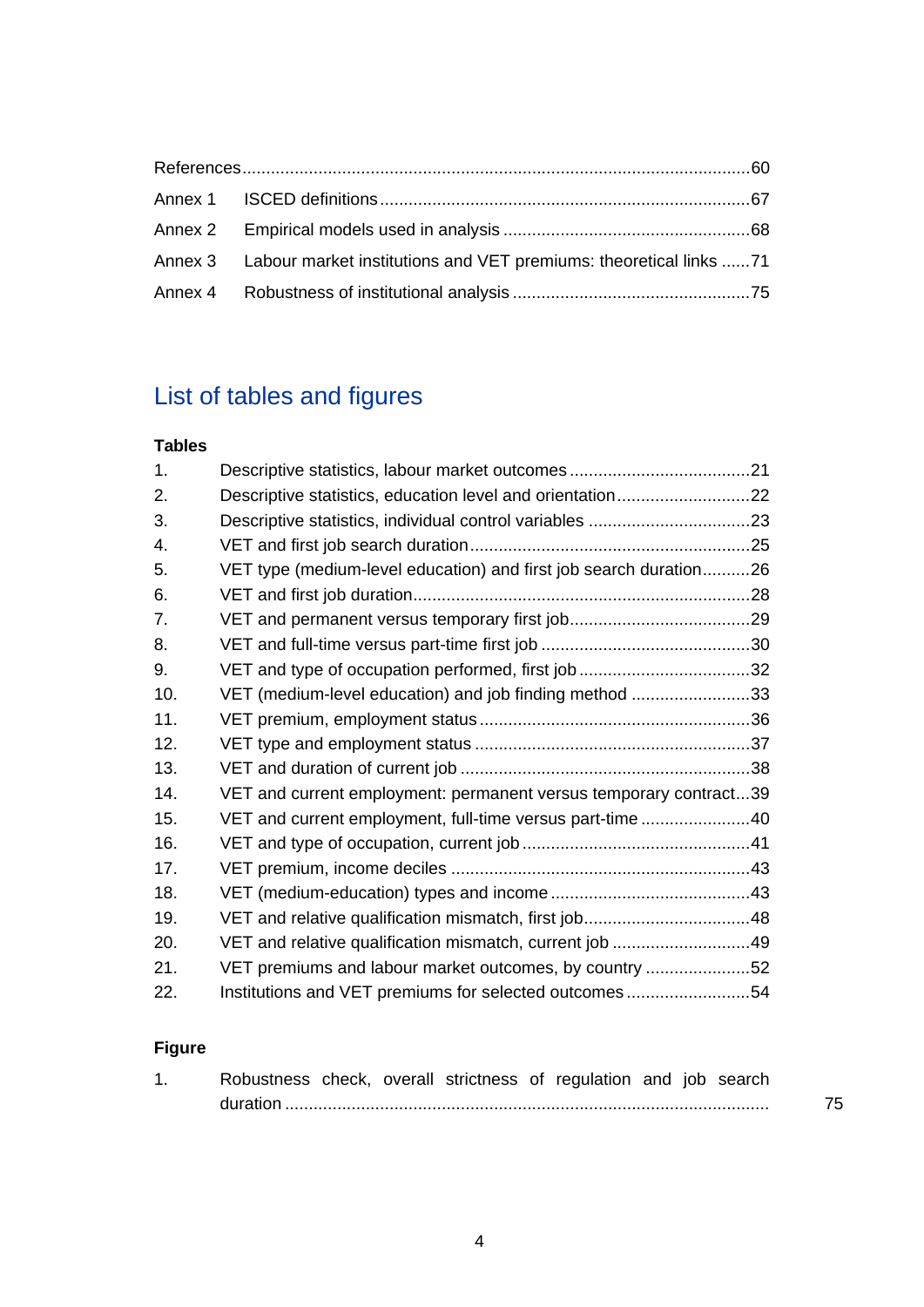### Executive summary

This study provides greater insight into the effect of taking a vocational rather than a general route into the labour market. It contributes to the literature estimating the returns and the labour market outcomes of education attainment by giving specific attention to the type of education that individuals have followed. It is based on the individual anonymised microdata from the core and ad hoc modules of the 2009 European Union labour force survey (EU-LFS), which provides detailed information about the transition from education to work of young individuals and their labour market outcomes.

This is the first study to investigate the individual labour market outcomes of different education orientations for a large number of countries in a comparative perspective. It identifies the main trends in the labour market outcomes of vocational education and training (VET) at European level and the robustness of these findings. It also sheds new light on the prevalence of qualification mismatch across education orientations, which provides an important addition to the information supporting the Europe 2020 agenda on employment and, in particular, the 'New skills for new jobs' initiative, the 'Agenda for new skills and jobs' and the European Commission communication *Moving youth into employment* (European Commission, 2012d), that have among their main objectives the reduction of mismatches in the labour market for young workers.

The study measured labour market outcomes using a wide range of indicators that focus on two main dimensions. The first is the process itself, namely the transition from education to work, which considers the speed and type of transition as well as the duration and features of the first job (full-time versus part-time, temporary versus permanent). The second is the current labour market outcomes as indicated by the characteristics of current employment including employment status, job characteristics, and income. The analysis also focused on the skill content of the job and the occurrence of qualification mismatches, both for the first job and the current job. Most of the statistical analysis was carried out using advanced multivariate techniques with results controlled for individual background variables which can potentially affect the robustness of conclusions based on simpler analytical methods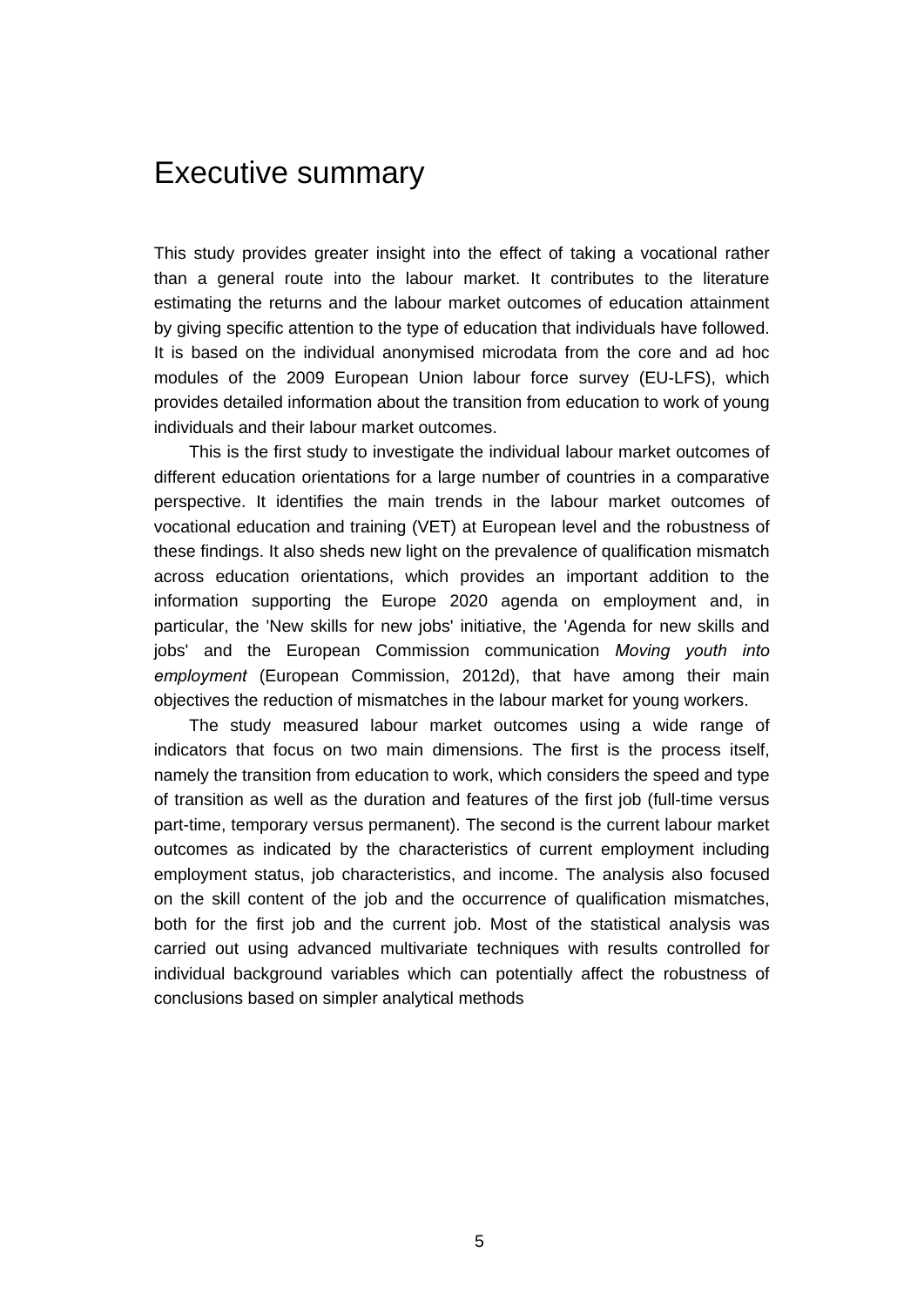#### Main findings

The results indicate that VET is able to speed up the transition from education to work. Relative to medium-level general education graduates, VET graduates enjoy a faster transition to work, are more likely to have a permanent first job, and are less likely to find a first job with a qualification mismatch. These effects of VET are mostly persistent, as a similar (if slightly weaker) pattern of results applies to an individual's current job.

In interpreting these results, it should be remembered that general education programmes tend to orient their graduates towards further education; they are more likely to continue studying, with lower participation in the labour market, particularly in the younger age groups. In contrast, VET graduates are more likely to participate in the labour market (whether employed or unemployed).

The report also shows that, in terms of labour market outcomes, there are substantial cross-country differences in the returns to VET. Young people in countries with strong VET systems, with a close connection between school and work-based components, are much more likely to be employed than their general education counterparts and to benefit from a faster transition to the labour market. Conversely, young adults in countries where the work-based component of VET is less developed experience a lower, yet generally present, VET employment premium and experience greater difficulties in labour market integration. Factoring in differences in national labour market institutions and policies suggests that success or failure of education programme orientation depends on a complex interaction between policies and institutions that are particular to each national context.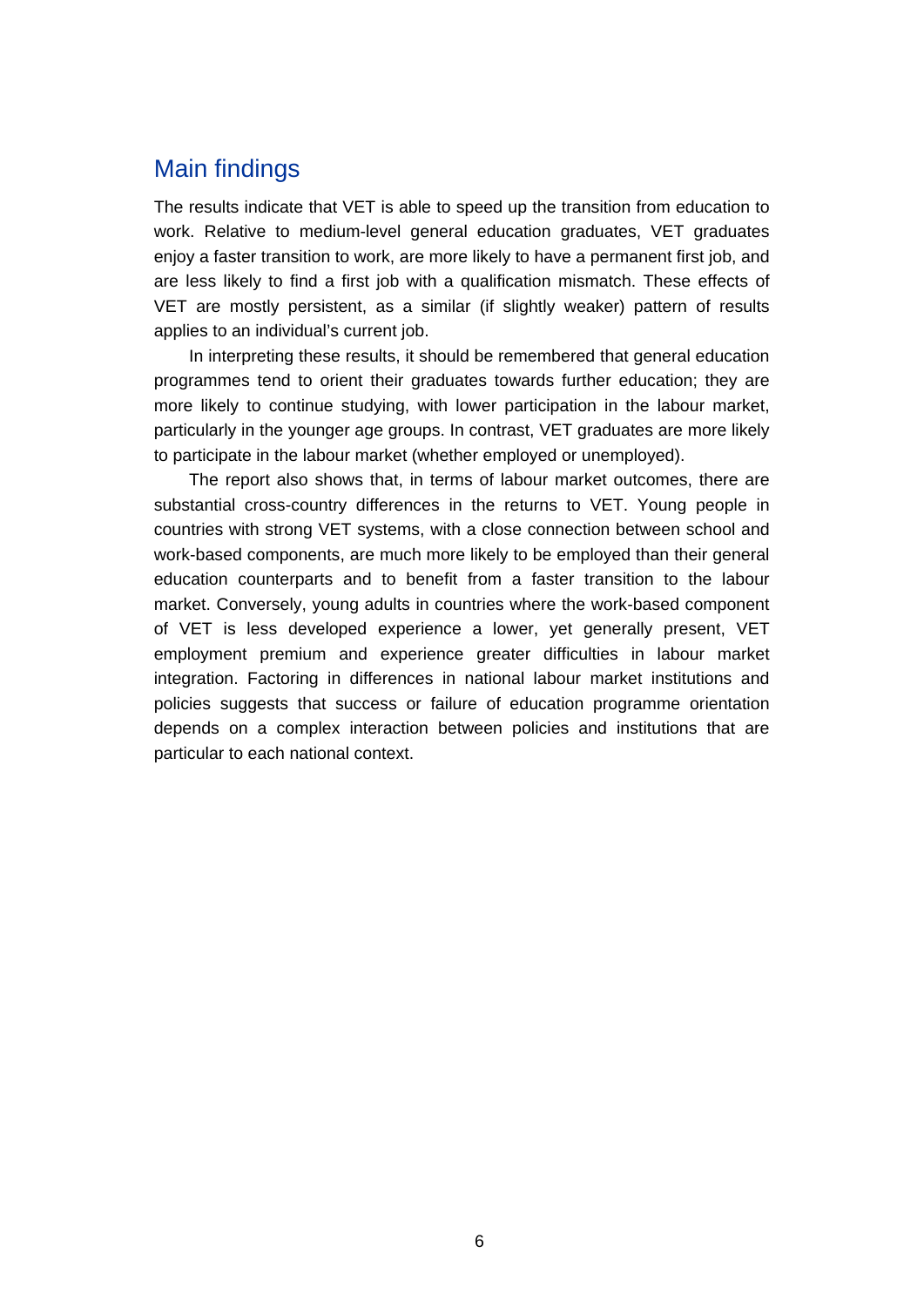#### CHAPTER 1. Introduction

One of the key policy issues in advanced economies is the ease with which young people are able to make the transition from school to work. Youth unemployment for those unable to make the transition is one side of the problem, entailing substantial social and economic costs for individuals and society. However, even if young workers do find a job after finishing school, it may not have the characteristics they require. This may result in unmotivated and disengaged workers, as well as a skill mismatch that can lead individuals to multiple changes of employer and occupation.

Several approaches have been pursued by policy-makers to smooth the transition from school to work and to improve the match between the demand and supply sides of the labour market. One approach aims to increase the education level of the labour force under the assumption that unemployment and skill gaps are inversely related to the level of education (i.e. the higher the general level of education, the lower the skill deficiency and the general unemployment rate). An alternative approach focuses more specifically on the orientation of educational programmes, trying to match workers and jobs more effectively through vocational education and training (VET) programmes and apprenticeships within firms (e.g. Ryan, 2001).

Until recently, data constraints have generally led literature on education orientation to focus on specific groups of countries, thus limiting the scope of cross-country comparability. This research report is one of the first to compare the transition from education to work of different education orientations in a comparative perspective for many European countries. Such an approach has been made possible by the availability of the 2009 ad hoc module of the European Union labour force survey (EU-LFS), which focuses on entry of young people into the labour market and allows specific comparison of the labour market outcomes of general and vocational educational programmes.

Building on Cedefop's recent report *From education to working life: the labour market outcomes of vocational education and training* (Cedefop, 2012b), this research aims to increase the evidence base. The report seeks to analyse labour market outcomes using a wide range of indicators: the transition from education to work and the current employment situation. The research also contributes to literature on mismatch by linking incidence of qualification mismatch with a young adult's education pathway. Finally, the report assesses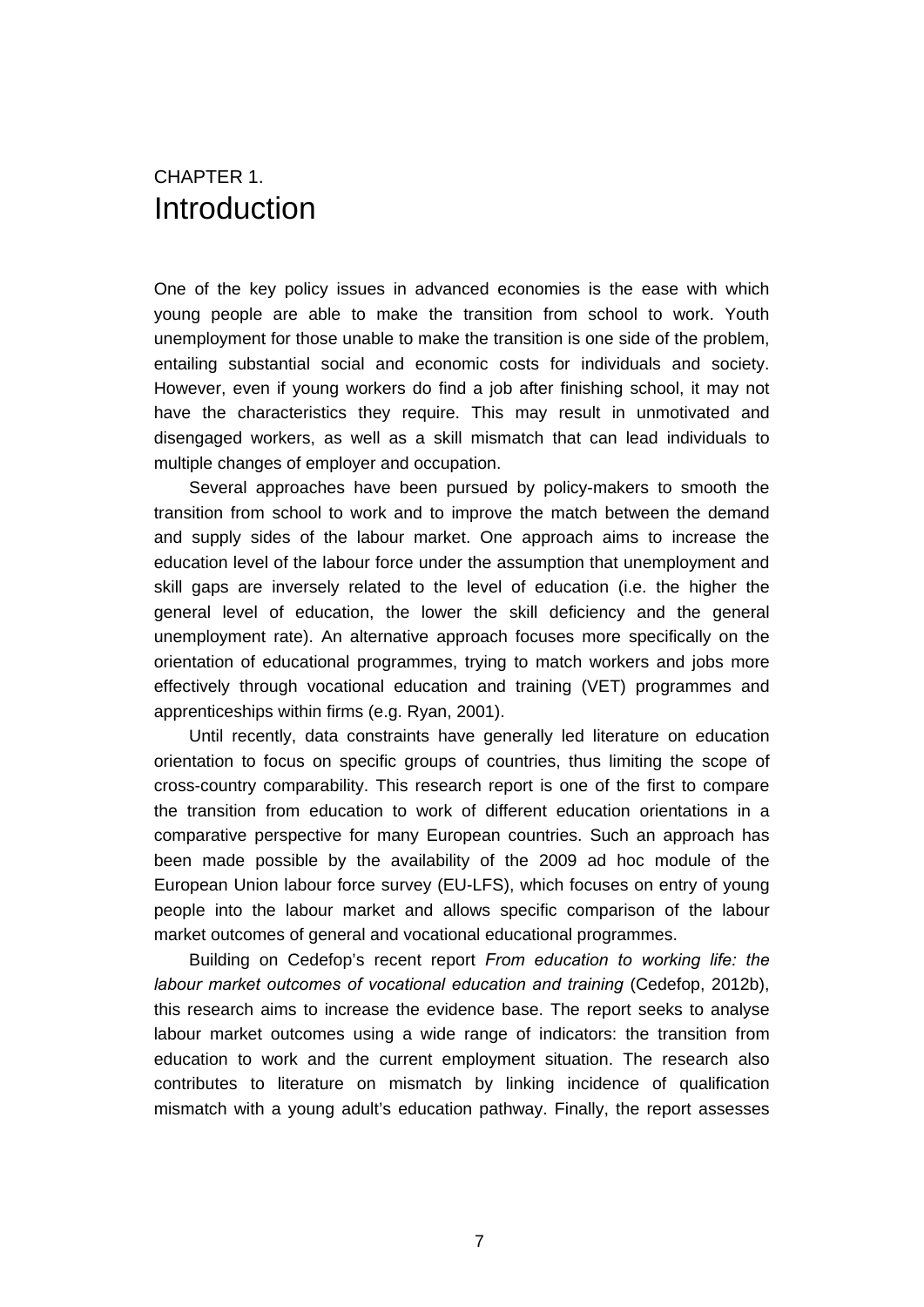the role of national labour market institutions in cross-country differences of the labour market outcomes of vocational education graduates.

The empirical analysis aims to characterise the relationship between education orientation and labour market outcomes in Europe overall. It also investigates how this relationship differs across countries and, more specifically, assesses whether cross-country differences can be explained by national labour market conditions and institutions. The definition of labour market outcomes adopted in this report is wide, encompassing several aspects of labour market efficiency, such as the speed of transition from education to work, employment status, characteristics of the current job, income level, and qualification mismatch. These different features provide a comprehensive characterisation of the returns to vocational education throughout Europe.

This report contributes to literature in several respects. First, it provides a set of stylised facts for the effects of VET on the transition from education to work in Europe. Second, the detailed information contained in the EU-LFS and in the 2009 ad hoc module allows several dimensions of the transition from education to work to be investigated. Third, this is the first study that undertakes a large crosscountry comparison of the labour market outcomes of different education levels and orientations. This allows an investigation of national institutional features as a possible explanation for cross-country differences in the labour market outcomes of VET.

The report is organised as follows. Chapter 2 provides a brief review of related literature. Chapter 3 presents the theoretical framework. Chapter 4 provides a description of the data set and methods used in the empirical analysis. Chapters 5 and 6 present the empirical results at European level and country level, respectively. Chapter 7 concludes with a discussion of the key findings and implications. Technical aspects regarding the methodology are contained in the Annexes.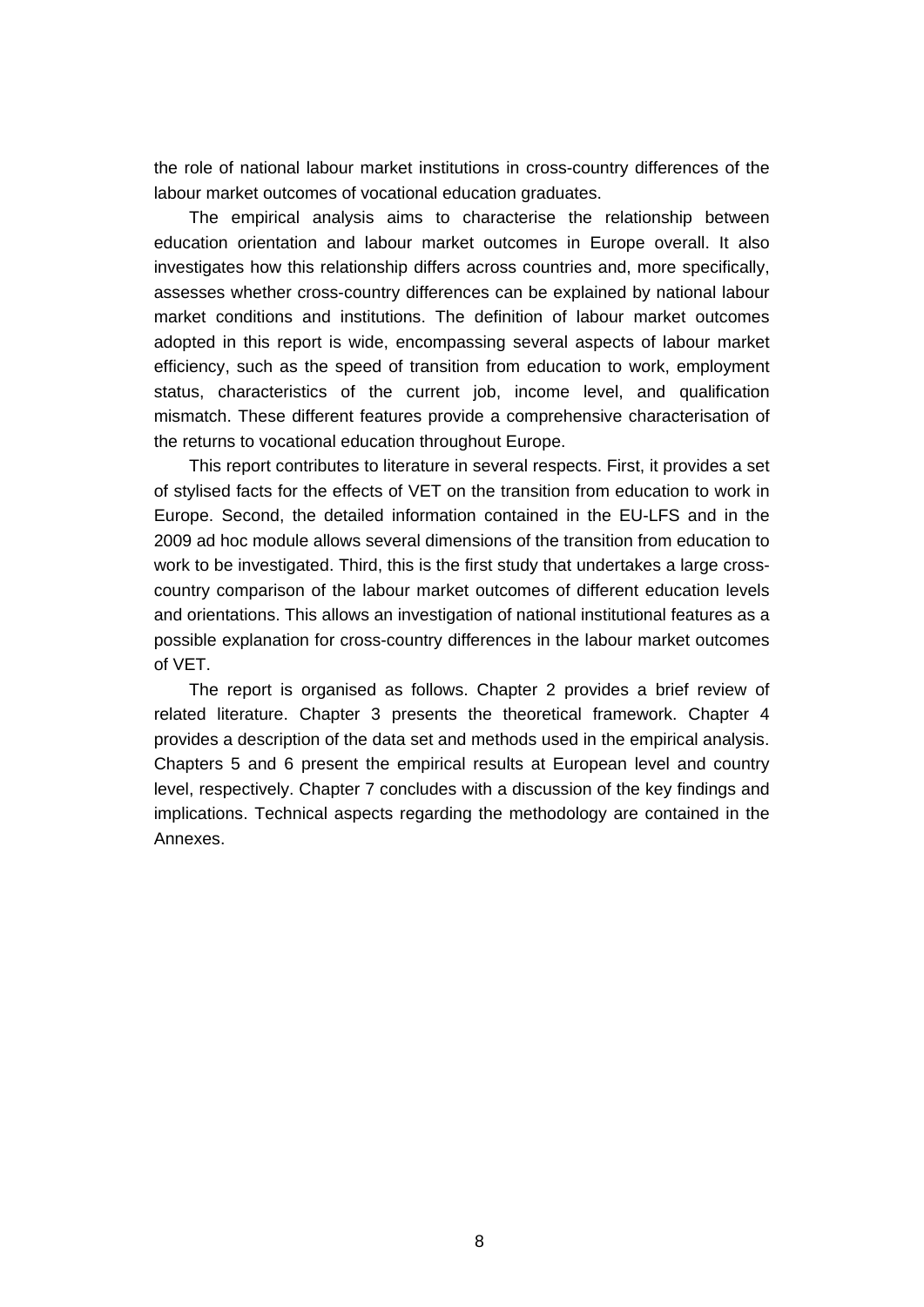### CHAPTER 2. Related literature

The research in this report is related to two strands of existing literature: studies that estimate the returns to different education levels and a relatively smaller number of studies that compare labour market outcomes across education orientations  $(^1)$ .

#### 2.1. Returns to education

The first body of literature comprises many studies that aim to estimate the returns to education at both individual and social level. The findings generally indicate that, at individual level, higher education levels carry a premium in terms of improved employment opportunities and higher earnings (see, e.g. Hanushek et al., 2011; Dearden et al., 2002; McIntosh, 2006; Blundell et al., 2005; Card, 1999; Harmon and Walker, 1995; 1999 among others). Due to lack of comparative data sets, these studies generally focus on individual countries, with a few exceptions (e.g. Trostel et al., 2002).

In a long-term perspective, and extending the analysis to the social returns to education, it is well known that improved education and schooling plays a key role in economic growth. As documented by Hanushek and Wößmann (2008), there is strong evidence that the cognitive skills of the population – rather than mere school attainment – are closely related to individual earnings, income distribution, and economic growth.

With reference to the EU, Hanushek and Wößmann (2012) estimate the potential economic impact of the achievement of the targets set out in the Lisbon 2020 strategy (measured by international student achievement tests). They show that gains from education reforms for the EU would be substantial. For example,

 $(1)$  Due to the nature of the data set, this research focuses on individual returns to education choices. It therefore neglects the returns at corporate or macroeconomic level, which are the subject of vast literature that concentrates particularly on the effects of workplace training on corporate performance (see, among others, Bassanini et. al., 2005; Dearden et al. 2006; Colombo and Stanca, 2008) or the importance of human capital for economic growth (Hanushek and Wößmann, 2008).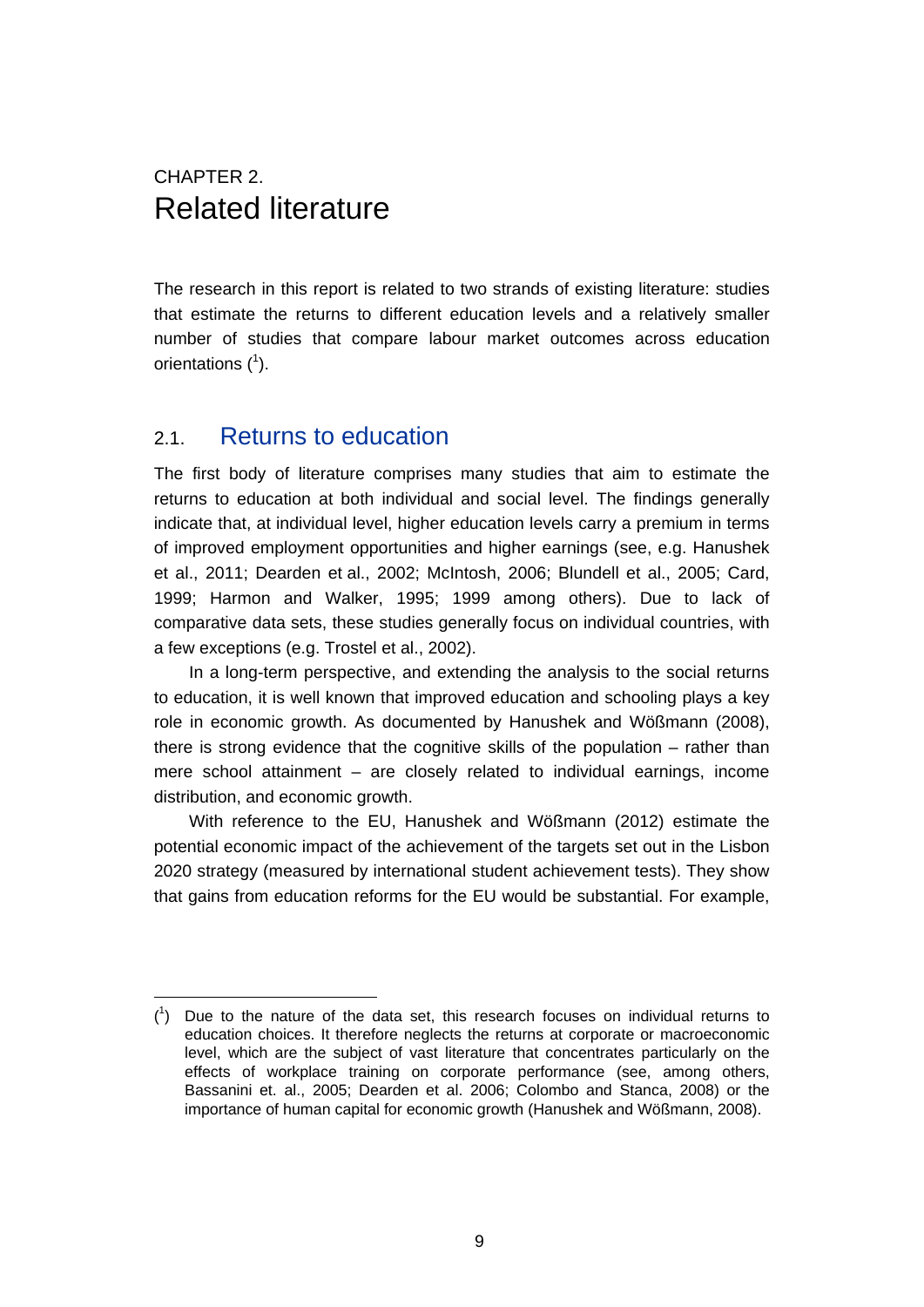reaching the targeted EU benchmark of less than 15% low-achievers in basic skills would generate a long term aggregate gain of EUR 21 trillion  $(^2)$ .

#### 2.2. Impact of education orientation

Countries differ substantially not only in the level, but also in the organisation of schooling and educational structures. Several authors emphasise the importance of vocational education in developing job-related skills to help employment in specific occupations (e.g. Wolter and Ryan, 2011; Hanushek and Wößmann, 2008; Ryan, 2012). Others emphasise the importance of basic knowledge (mathematics, communication, literature, etc.) through general education programmes, under the assumption that specific skills may become obsolete quickly and that employability is maximised by strengthening the foundations of basic knowledge (e.g. Hanushek and Wößmann, 2012; Krueger and Kumar, 2004a; 2004b).

The first approach exists in several European countries, the main example being the German dual system, which provides extensive VET at uppersecondary level, often involving firms directly in the development of programmes through apprenticeships. The second approach has been adopted recently by the US, where VET as a separate route in upper-secondary education has been significantly downsized, if not completely eliminated, and the general education route has been strengthened.

Advocates of vocational education emphasise its merits in speeding up the transition from education to work by providing early and effective matches for secondary education graduates. Dual systems, such as those in Austria, Germany and Switzerland, are believed to provide better matching of training to labour market demand (Ryan, 2001, Steedman, 2005). This results in lower turnover and higher employment rates for young workers, although the effects are weaker when considering long-term effects on employment. Some authors, however, suggest that these systems could ultimately result in inefficient outcomes, to the extent that they may tie young people to a particular employer, so hindering mobility (Acemoglu and Pischke, 1998). Such systems also require young people to choose the type of path they will follow before starting upper secondary education, which could be too early for some.

 $(2)$  More precisely, this is the cumulated value of future increases in annual GDP volume that the EU could obtain by 2090 (i.e. by the end of the expected lifetime of a child born today), if the 2020 benchmark was met. The value is discounted (i.e. expressed in present value of future gains).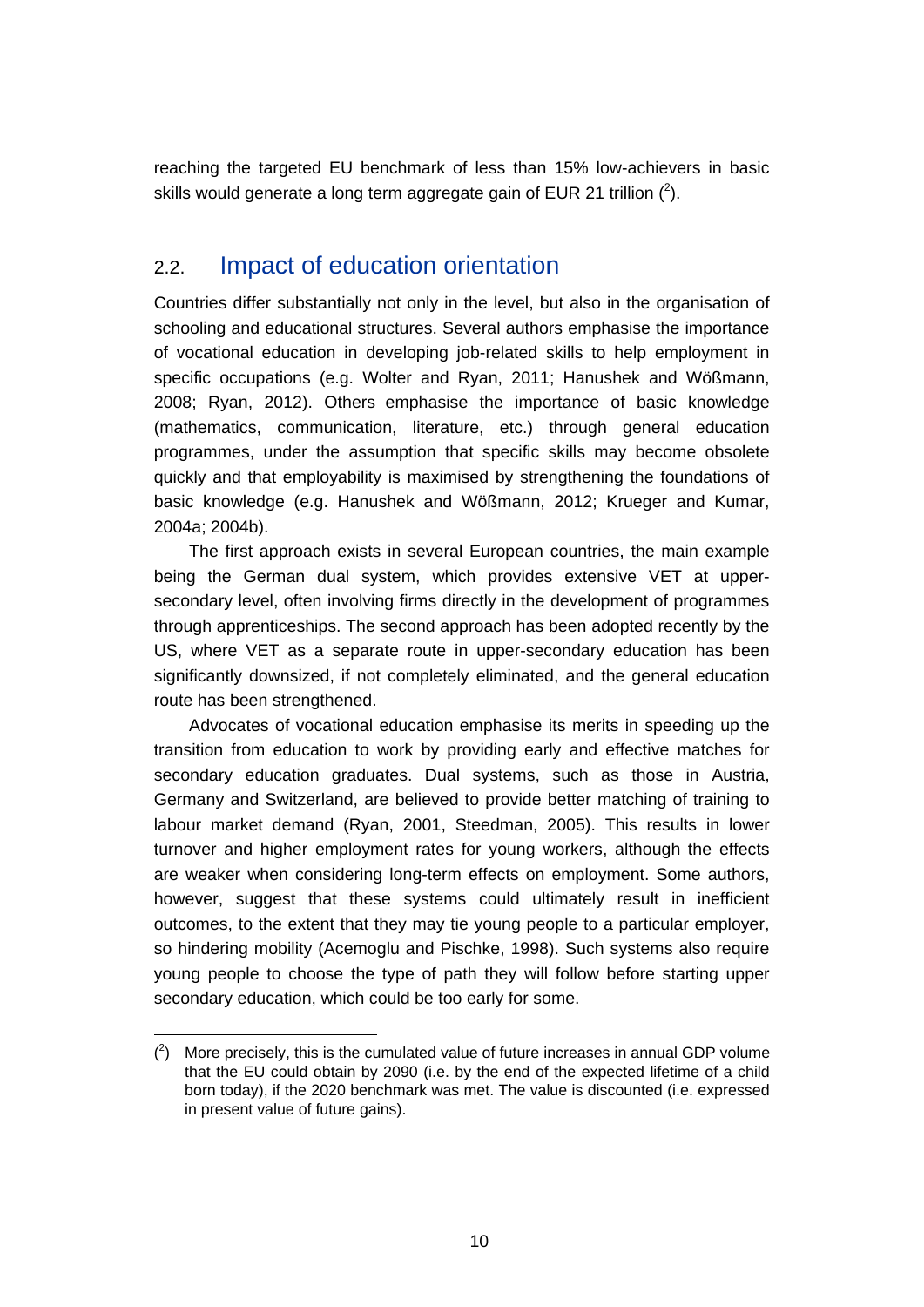A separate body of literature has developed in recent years, which aims to estimate the economic returns of different orientations of education, focusing in particular on the comparison between general education and VET. Data limitations have generally restricted the possibility of carrying out cross-country comparative analyses and have limited the focus to national case studies (e.g. Dearden et al., 2002; Bonnal et al., 2002; Euwals and Winkelmann, 2002; Neuman and Ziderman, 2003; Ryan, 2002a; 2002b; Hofer and Lietz, 2004; Bishop and Mañe, 2005; McIntosh, 2006; Karmel and Nguyen, 2006; Jenkins et al., 2007; Meer, 2007; Lee and Coelli, 2010; Herault et al., 2011).

In an influential paper, Ryan (2001) summarises the cross-country evidence, indicating that vocational programmes, and in particular apprenticeships, increase the chances of an early working life and carry a modest income premium. Using a natural experiment to adjust for a possible selection bias, Malamud and Pop-Eleches (2010) find that VET graduates in Romania are significantly more likely to be employed as manual workers and craftsmen. However, there is no significant difference between VET and general education in terms of general outcomes, such as participation rates, unemployment rates, periods of non-employment, and family income.

Using a similar approach for Austria, Fersterer et al. find no significant wage premium specifically for apprenticeship when compared to other forms of schoolbased education, such as those taking place in colleges or vocational schools (Fersterer et al., 2008; Wolter and Ryan, 2011). Dearden et al. (2002) find a significant income premium for academic qualifications over vocational courses in Britain, although the gap is reduced when controlling for the amount of time spent in acquiring different qualifications. Bonnal et al. (2002) find that, in France, apprenticeship appears to have a significant premium (mainly short-term) over alternative forms of VET. In the US, Bishop and Mañe (2005) find that students who take a certain percentage of vocational subjects are more likely to earn higher wages and display higher participation rates compared with general education students. These higher returns are evident both in the short and in the long term. Neuman and Ziderman (2003) show that VET can be effective in raising the wages of individuals from minorities and disadvantaged groups, although this effect varies strongly between groups. Overall, the findings generally differ considerably among studies based on different countries and periods. This study aims at identifying common and idiosyncratic features in the labour market outcomes of VET across European countries.

In addition to data constraints, one of the main limitations of the studies mentioned above is that, by focusing on the transition from education to work, they adopt a short-term perspective, neglecting long-term effects. However,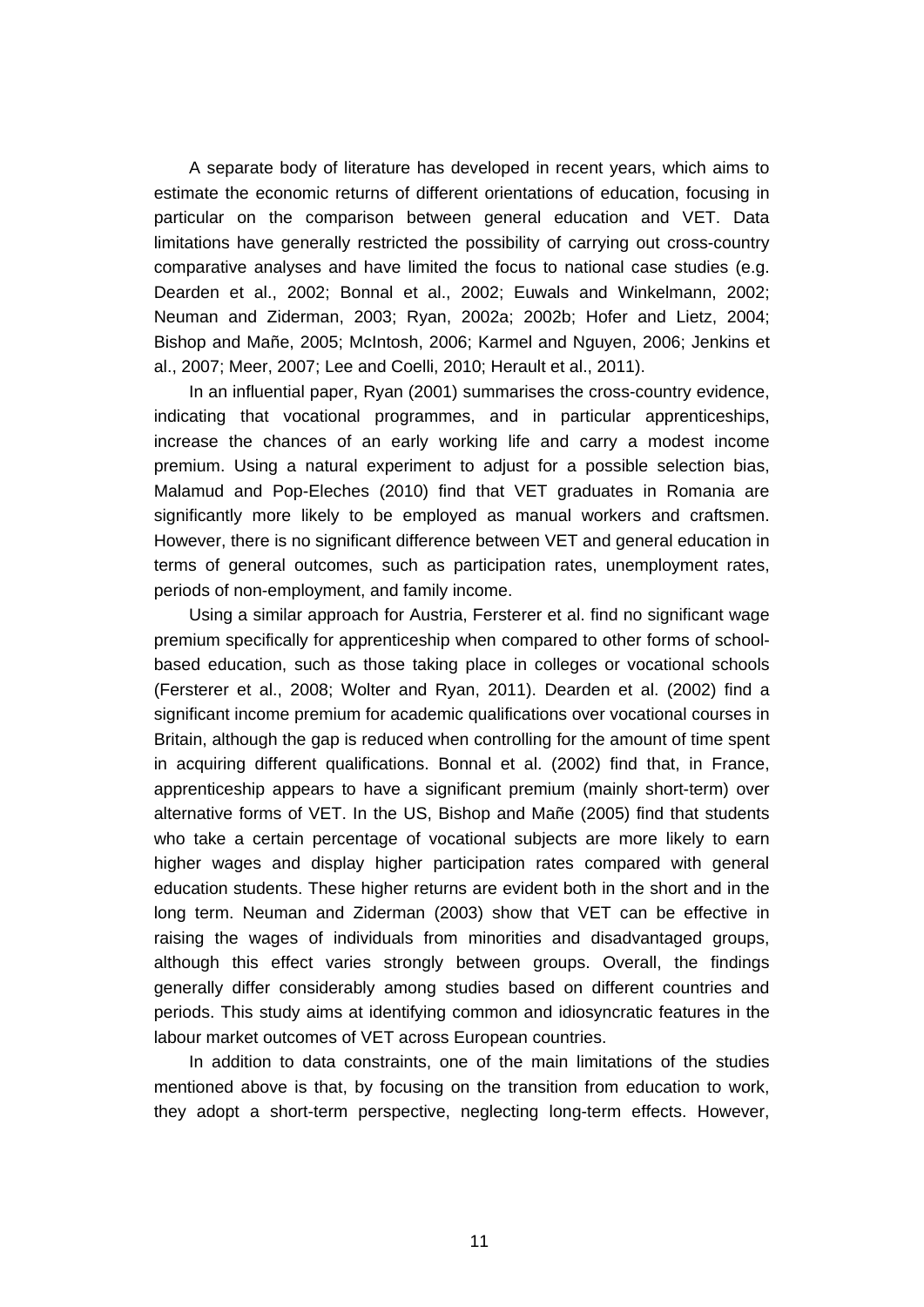Hanushek et al. (2011) stress the likely trade-off between the short- and longterm costs and benefits of VET systems. While vocational education may generate skills that support transition to the labour market, these same skills, being job-related, may become obsolete at a faster rate, thus entailing long-term job losses. Further, individuals engaged in general programmes are more likely to continue studying, relative to those following vocational studies, thus improving their long-term outcomes. The authors have found support for this hypothesis, showing that the initial labour market advantage of vocational education relative to general education tends to decrease with age.

The distinction between different education orientations could have important implications for long-term growth. As argued by Krueger and Kumar (2004a, 2004b), vocational (i.e. skills-based) as opposed to general (i.e. conceptbased) education could lead to the slower adoption of new technologies. The reason is that vocational education tends to be specialised, and therefore favours learning with current technology. In contrast, general education, while more costly to acquire, allows for a faster and better adaptation to new technologies that may complement or substitute current technology. Using this argument, the authors explain the observed growth differentials between Europe and the US during recent decades. European education policies, which generally favoured specialised, vocational education, were relatively successful during the 1960s and 1970s when the frontier of technology was changing slowly. In those years Europe caught up with the US. However, since the 1980s, when the rate of change in technology accelerated, the growth gap between the US and Europe widened, favouring the higher propensity of the US to use general versus vocational education. However, the argument needs to be further qualified. European VET systems differ significantly across countries, and some appear to be particularly effective. In particular, the German system demonstrates that wellorganised VET programmes can provide skills which complement the advanced skills of high-level general education, thus helping to deliver very low youth unemployment rates.

Particular research attention has been given to apprenticeships, which combine formal education with training in the workplace  $(3)$ . This interest is due to the training conducted on the job and within the firm, which provides a natural setting where it is possible to investigate the role of work organisation, company characteristics, and industrial relations on the labour market effects of educational programmes. For example, Dustmann and Schonberg (2009) find that unionisation increases participation in training and that non-unionised firms

 $(^3)$  See Ryan (2012) and Wolters and Ryan (2011) for recent surveys.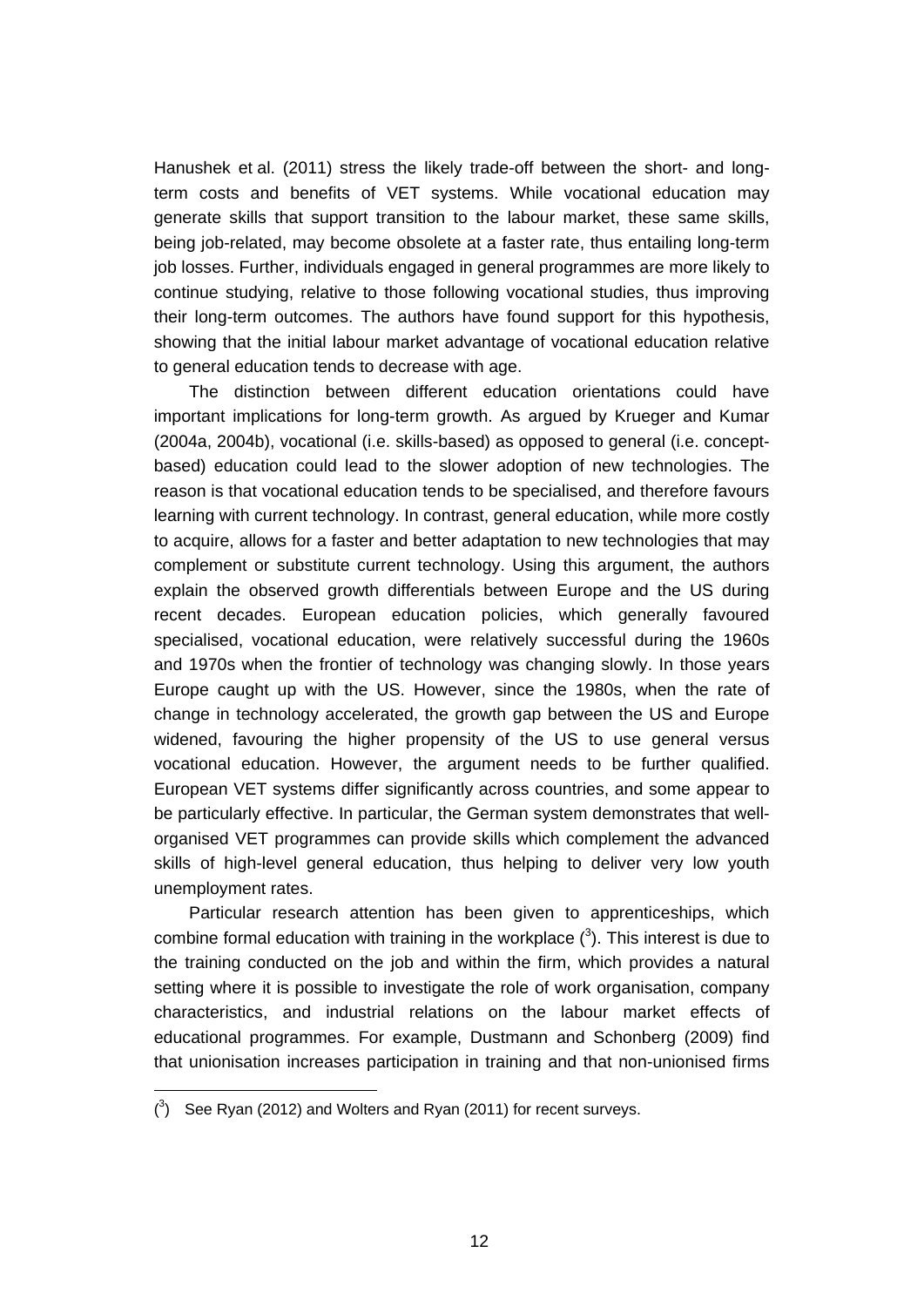are less likely to finance worker training  $(4)$ . Focusing on Germany, using data with information on the costs and benefits of apprenticeship training at firm level, Kriechner et al. (2012) find that firms with works councils make a significantly higher net investment in training than firms without them. Similarly, using data from Germany and Switzerland, Muehlemann et al. (2010) find that where there are strong employment protection laws, firms are more likely to invest in apprenticeship training  $(^{5})$ .

<sup>(</sup> 4 ) Dustmann and Schonberg (2009) conclude from these findings that the recent process of de-unionisation could be responsible for the increase in the skilledunskilled wage differential.

 $(5)$  Despite having a positive impact on continuing vocational training intensity and participation, the involvement of employee representatives and of agreements between social partners is limited. As noted by Cedefop (2010), at EU level only 12% of training enterprises are covered by written national or sectoral agreements between social partners that explicitly include continuing vocational training among their subjects.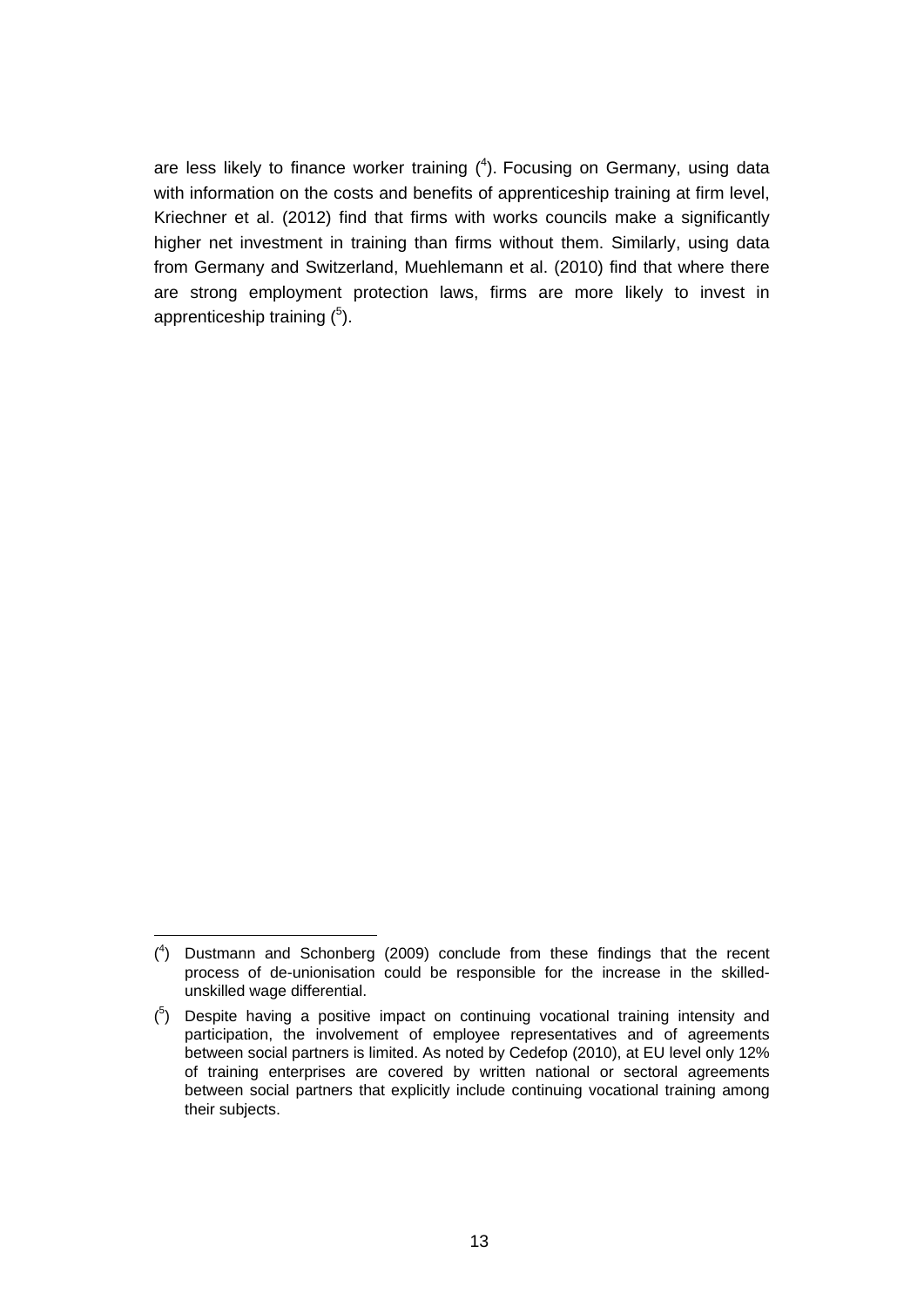### CHAPTER 3. Theoretical framework

The theoretical framework that provides the foundation for this work is provided by search and matching models pioneered by Pissarides (1979)  $(^6)$ . The underlying idea is that when an individual finishes school and becomes an active job seeker, the probability of finding a job depends on the number of vacancies offered, the number of unemployed (the competitors) and his/her search intensity. The issue of mismatch is not considered here but will be introduced later.

In each period, the number of hirings (*H*) depends on the number of vacancies (*V*) offered and the number of job seekers (*cU*), where *U* is the number of unemployed and *c* is the average effectiveness of search. The hiring function can be formulated as follows:

$$
H = h(V, cU) \tag{1}
$$

Dividing both sides by *U* gives the probability of finding a job.

$$
\frac{H}{U} = h = hc(\frac{V}{cU}, 1)
$$
\n(2)

Individuals differ in several respects, including the level and type of education, ability, etc. All these factors affect the probability of finding a job, summarised by modifying the above equation as follows:

$$
h = hc_i(\frac{V}{cU}, 1)
$$
 (3)

The probability of finding a job thus depends on two sets of factors:

- a common factor *V/cU*, reflecting the degree of 'labour market tightness', that measures the degree of competition for vacancies from other job seekers;
- an individual factor captured by  $c_i$ . Individual factors can be further described as follows:

$$
c_i = c(B_i, q_i) \tag{4}
$$

 $(6)$  The presentation below follows Layard et al. (1991).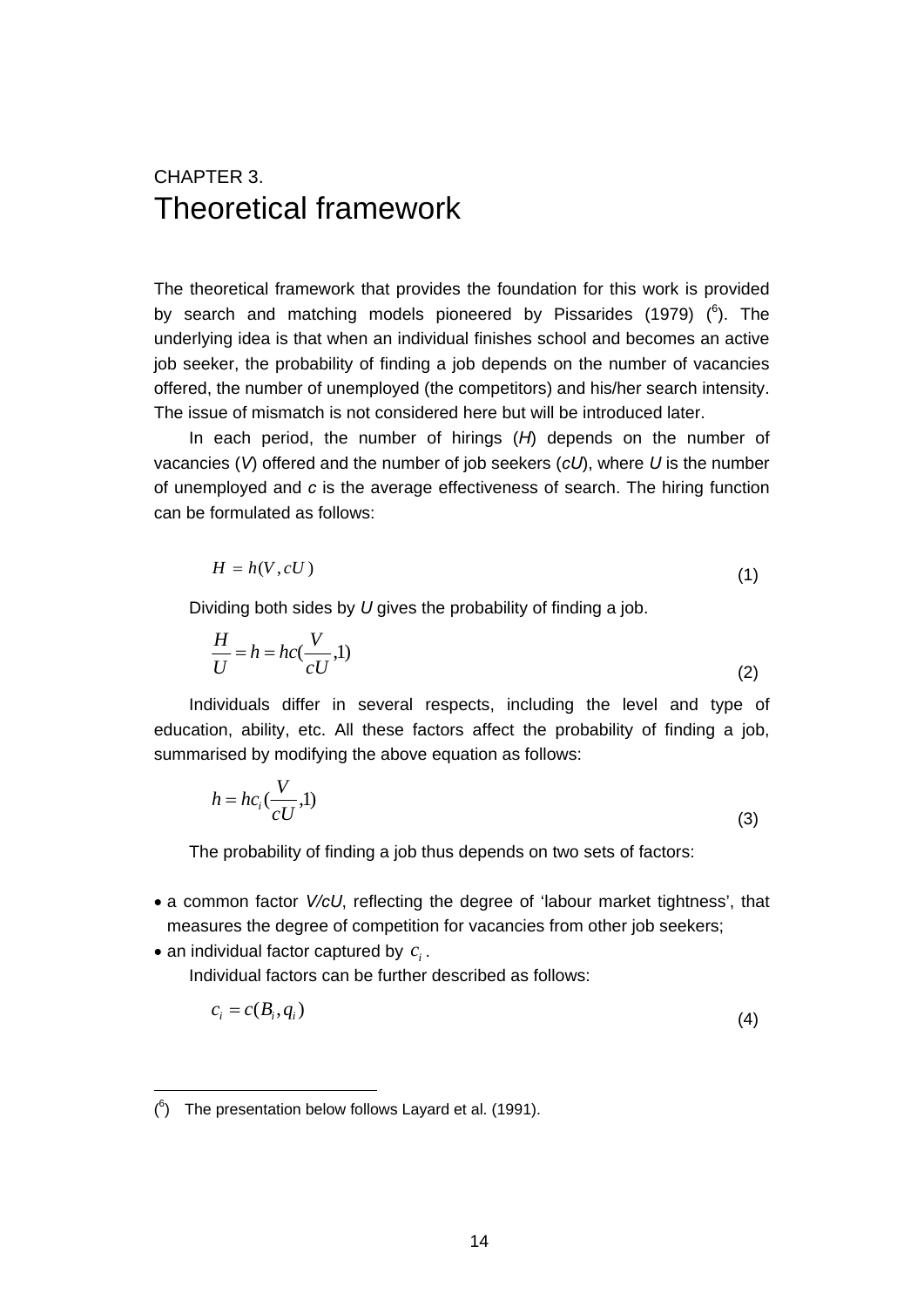where *B* represents the income the individual can receive while unemployed and *q* captures individual characteristics. Both *B* and *q* define the reservation wage for each individual, below which he or she is not willing to accept a job should it be available.

Putting all these elements together:

$$
h_i = c(B_i, q_i)h\left(\frac{V}{cU}, 1\right)
$$
\n<sup>(5)</sup>

where variables with the subscript *i* define individual variables while the others are common variables. The expression above can be interpreted in two ways. In a static framework, it defines the probability of finding a job and therefore can be modelled with standard discrete choice models. In a dynamic framework, *h*(*t*) can be interpreted as the exit rate from unemployment (the hazard function) and can be analysed with duration models. The next chapters of this report will be devoted to estimating alternative specifications of equation (5).

In our empirical framework, individual characteristics such as age, gender, family background and education contribute to the definition of *q* and *B* and, therefore, to the reservation wage of each individual. More crucially, the main assumption that will be tested is that there is a difference in the effects of education orientations on *h* and therefore on the probability of finding a job.

General labour market conditions (*V/cU*) also matter. These will be captured by country dummies, under the assumption that variation in these conditions is mainly country-specific. Chapter 6 considers further the link between the labour market conditions of each country and its institutions and policies.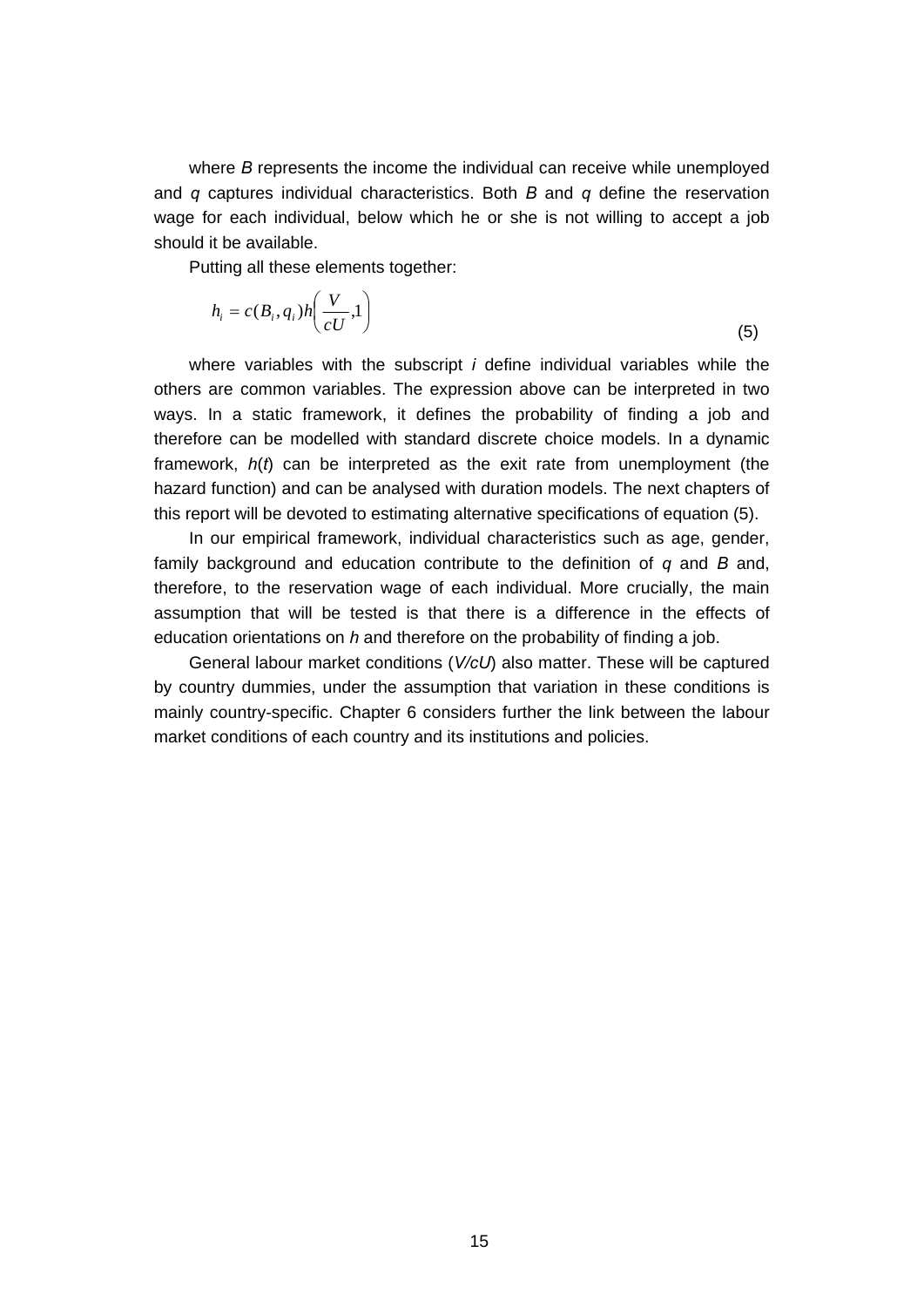### CHAPTER 4. Data and methods

Individual-level anonymised data from the 2009 European Union labour force survey are used for this study, drawing on both the core and the ad hoc LFS modules. The latter has been designed specifically to provide information about young individuals' transition from education to work  $\binom{7}{1}$ . The data set provides detailed information about individual characteristics, socio-demographic background, the level and orientation of education, and labour market outcomes.

#### 4.1. Definitions of variables

Vocational education and training identifies educational programmes designed to enable participants to develop the practical skills, know-how and understanding necessary to find employment in a particular occupation or trade or in a class of occupations or trades  $(^8)$ . VET often involves a combination of workplace training and traditional formal school activities, differing from other more traditional types of education which, in this study, are classified as general education. Within Europe, national systems differ widely in their practical definition of VET or non-VET programmes  $(9)$ .

In the 2009 ad-hoc module, VET and general education refer to the orientation of the highest level of education attained and the distinction is applied only to international standard classification of education (ISCED 97) levels 2-4. More specifically  $(^{10})$ :

 $(7)$  The implementation of the LFS in each Member State is under Council Regulation (EC) No 577/98 (Council of the EU, 1998). The specific variables of the 2009 ad hoc module are defined in the Commission Regulation (EC) No 207/2008 of 5 March 2008 (Council of EU, 2008).

 $(3)$  See the international standard classification of education (ISCED 97), which was in place at the time of the data collection.

 $(3)$  Detailed information can be found in the country reports published as part of Cedefop's 'VET in Europe – Country reports' initiative at http://www.cedefop.europa.eu/EN/about-cedefop/projects/vet-in-europe/index.aspx [accessed 8.4.2013].

 $(10)$  The categories proposed conform to the ISCED definitions applied in the Unesco/OECD/Eurostat data collection and the discontinued Eurostat VET data collection as agreed by Member States (Eurostat/E3/2000/VET02, includes a definition for VET).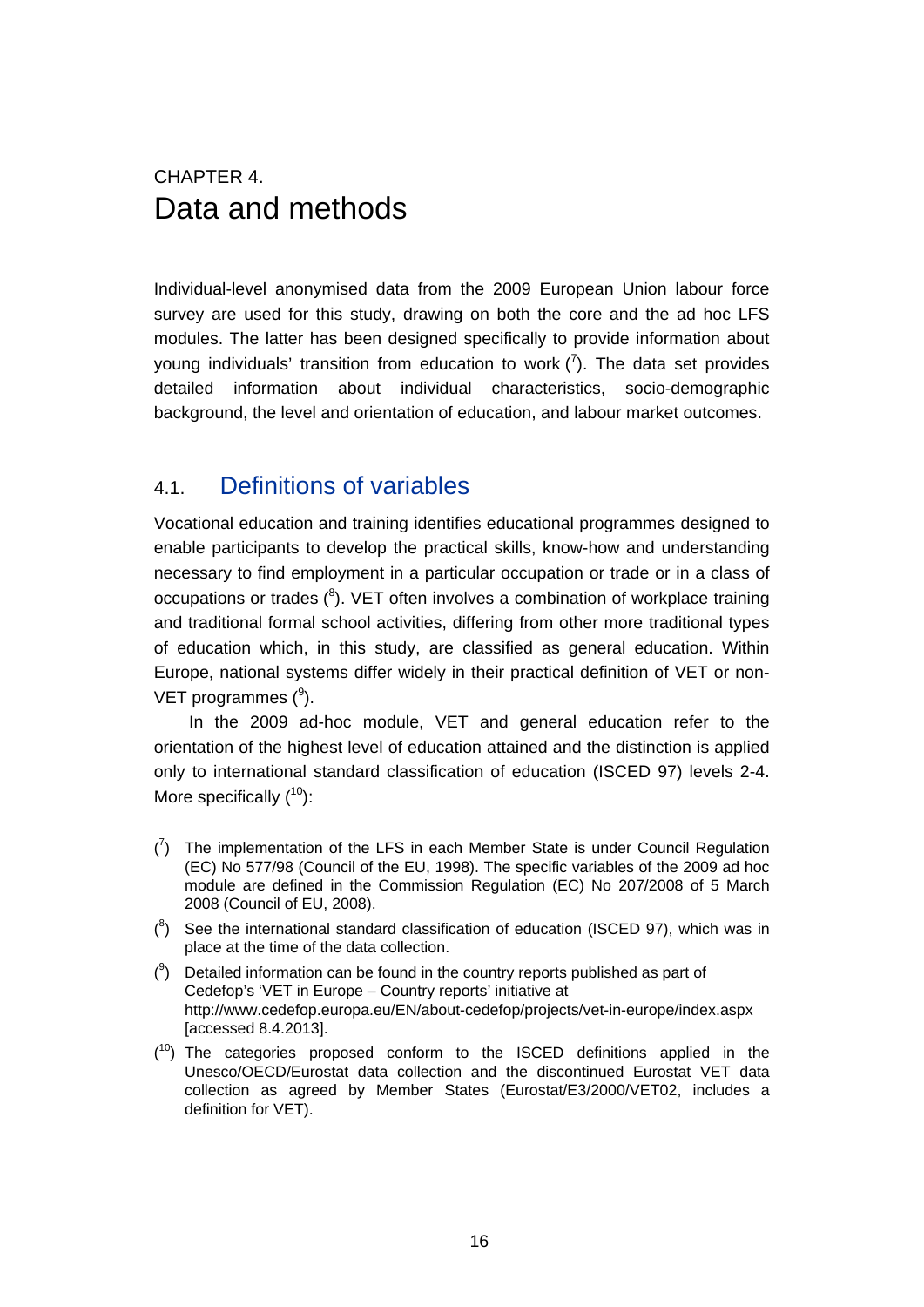- (a) general education: less than 25% of the programme content is vocational;
- (b) vocational (and prevocational) education and training: at least 25% of the programme content is vocational (oriented towards a specific category of occupations or trades and leading to a labour market-relevant qualification).

In countries where it is possible to draw such distinctions  $(^{11})$ , VET is divided into:

- (a) mainly school-based VET: where at least 75% of the vocational education/training hours are spent in a school, college or training centre, and the remainder in a work environment (enterprise or other);
- (b) mainly workplace-based VET: where at least 75% of the vocational education/training hours are spent in a working environment (enterprise or other), and the remainder in a school, college or training centre;
- (c) combination of school- and workplace-based VET (e.g. dual system, alternate programmes): where less than 75% of the vocational education/training hours are spent in a school, college or a training centre with the rest carried out in a work environment (enterprise or other).

In the 2009 ad hoc module, the question on education orientation is only for respondents whose highest education attainment level is at ISCED 2 (lower secondary level of education), ISCED 3 (upper-secondary) or ISCED 4 (postsecondary non-tertiary level). However, within tertiary education, this report also distinguishes between theoretical programmes (ISCED 5A) and technically oriented (ISCED 5B). Notwithstanding the methodological weaknesses, especially in terms of international comparability, ISCED 5B can be considered as a proxy for tertiary level VET until further improvements have been incorporated into the revised ISCED 2012  $(12)$ .

Although the 2009 ad hoc module also distinguishes between VET and general education at ISCED 2 and 3c short, these two levels are not considered in the analysis of education orientations: most education at this level is of a general nature

 $(1)$  Estonia, Italy, Netherlands, Norway, Poland, Portugal and the Slovak Republic, did not report the distinction between different VET types. The following tables group these countries under the separate category 'no distinction possible' for purposes of comparison.

 $(1<sup>2</sup>)$  In the tables below, ISCED 5B will be defined as 'tertiary technical', which reflects the greater emphasis of such courses on practically-oriented, technical or occupationally specific knowledge and ISCED 5A as 'tertiary academic', as the latter category tends to refer to courses that are more theoretically-oriented, research preparatory (history, philosophy, mathematics, etc.) or giving access to professions with high skills requirements (e.g. medicine, dentistry, architecture, etc.). More detailed information on ISCED levels used in this report is available in Annex 1.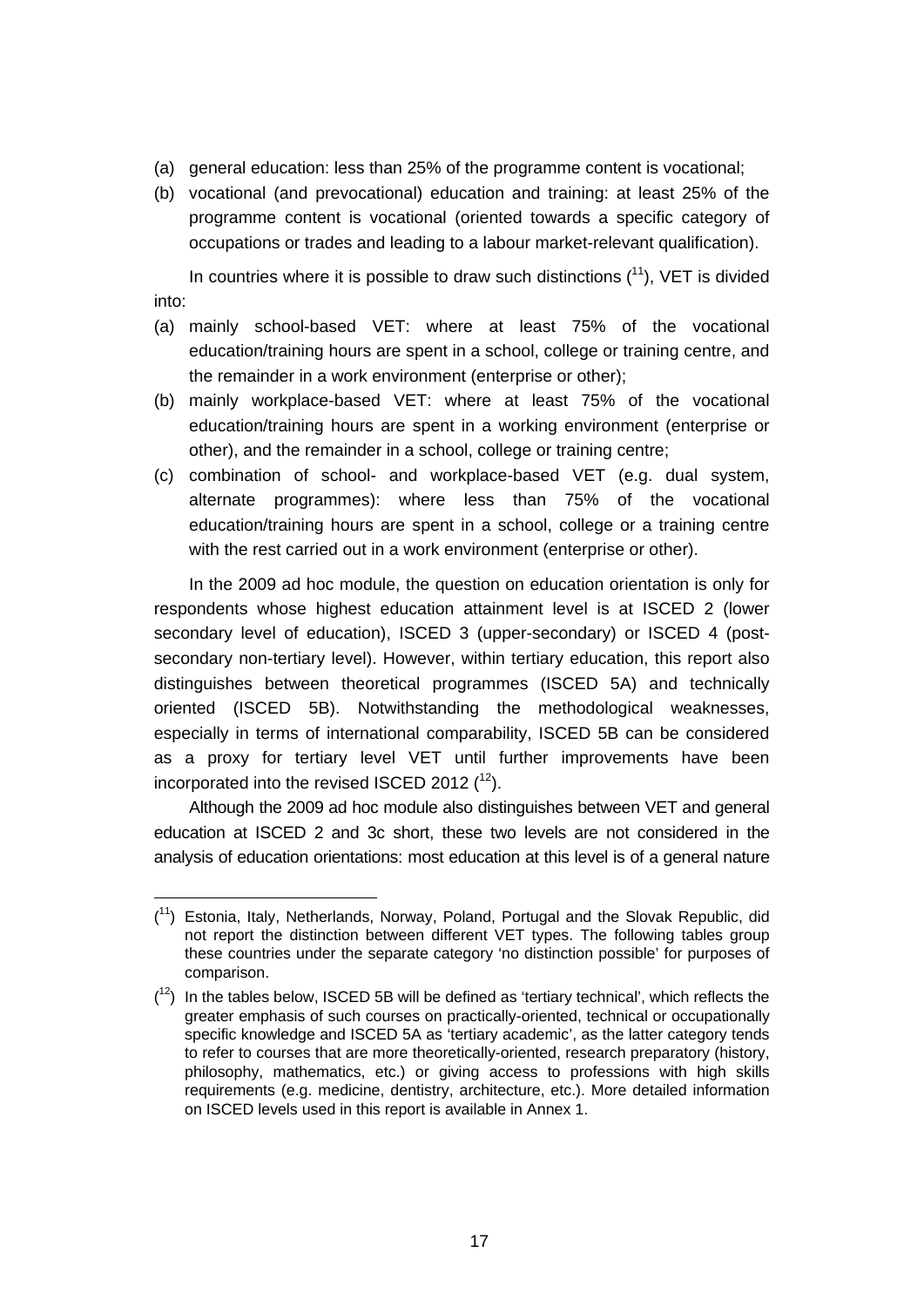(88.4%), given that many countries do not have VET programmes at ISCED 2.  $(^{13})$ The inclusion of ISCED 2 or of ISCED 3c short qualifications would increase variability without adding much explanatory power. Therefore, in this report VET will be restricted to upper secondary and post-secondary non-tertiary education, otherwise referred to as medium-level education (ISCED 3 and 4).

Apprenticeships can be defined as systematic, longer-term training in which individuals alternate their training hours between the workplace and the education institution or training centre. The apprentice is contractually linked to the employer and is remunerated (wage or allowance). The employer is responsible for providing the trainees with occupational training designed to equip them with the skills needed to carry out a specific occupation (Cedefop, 2008, p. 29). There are still substantial differences between European countries in the definition of apprenticeship. Some countries (such as Austria, Germany and Switzerland) have a long standing tradition which has incorporated apprenticeship as part of a VET system building block into their dual education system. This is not the case in other countries (e.g. Italy) where programmes combining work- and school-based components are less developed or where a simple contractual relationship between the firm and the apprentice (mostly outside formal education) has been traditionally adopted  $(14)$ .

For the purposes of this report, work-based medium-level VET is defined as two categories: 'combination of school and workplace' and 'VET mainly workplace'  $(^{15})$ . The definition includes apprenticeships as long as they have directly led to formal medium-level qualifications or to qualifications validated and recognised as equivalent to them. Therefore, this report tends to exclude the apprenticeship-related qualifications obtained outside the formal context and not formally recognised; it also tends to exclude those countries where apprenticeship exists, but for which the EU-LFS makes no distinction by type of VET.

 $\overline{a}$ 

<sup>(</sup> 13) Austria, Cyprus, Czech Republic, Finland, Hungary, Italy, Norway, Poland, Romania, Slovakia, Slovenia, Spain and Switzerland provided data only on ISCED 2 – General orientation.

 $(14)$  Recent legal or factual developments that may have taken place in these countries may not be captured by the 2009 ad hoc module due to constraints linked to timing, sample sizes or practical implementation of the module itself.

 $(15)$  It is possible to make this distinction using the variable hatvoc of the 2009 ad hoc module data source.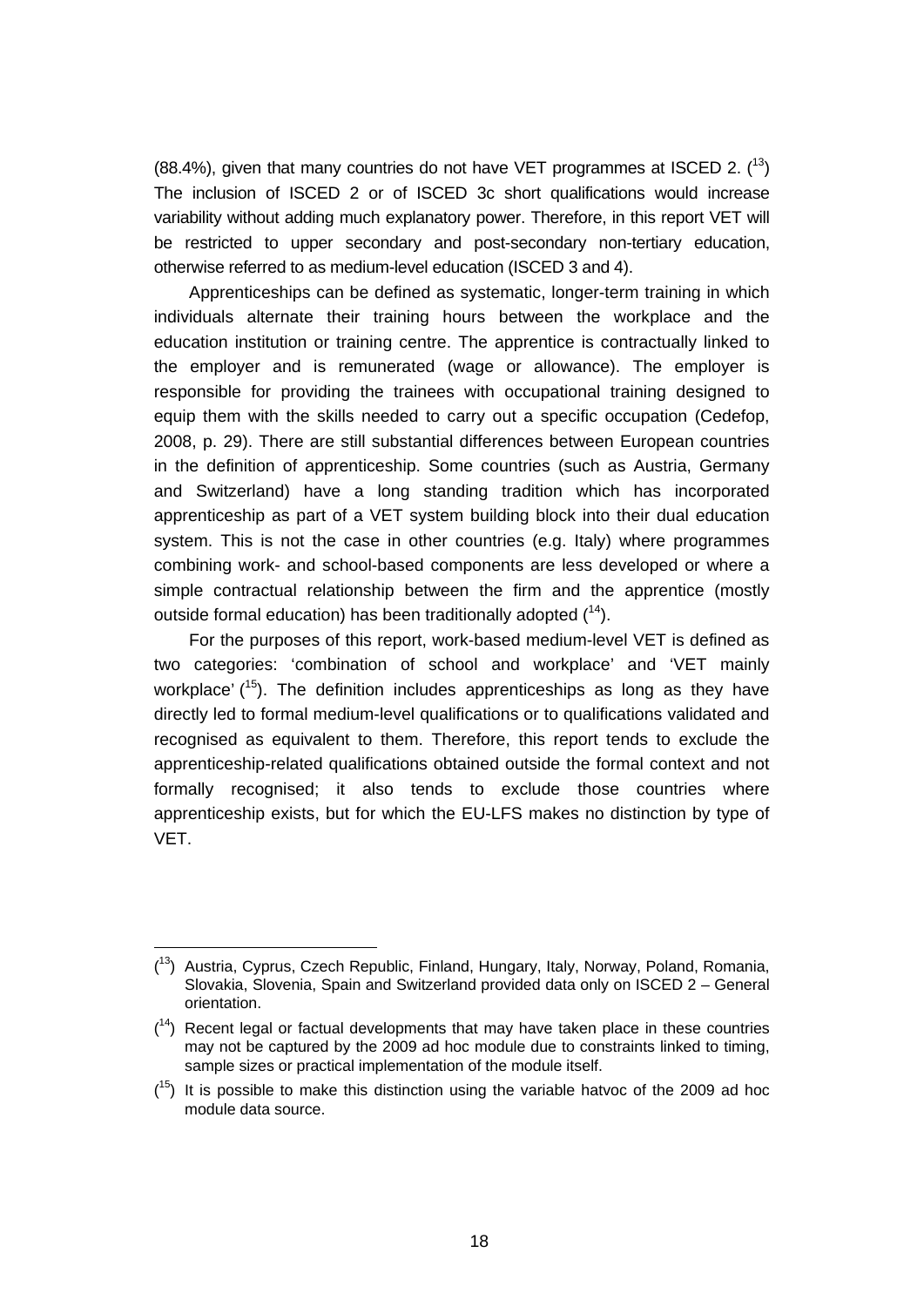#### 4.2. Limitations of the data set

Despite providing a unique opportunity for comparing the labour market outcomes of education internationally, the LFS data set has significant limitations. The first is that the data are available on a cross-sectional basis, thus not allowing the use of panel estimation methods. This limits the possibility of fully tackling the endogeneity of education choices (see below). The second limitation is that the 2009 ad hoc module is focused on young adults, i.e. 15 to 34 years old, and therefore does not allow assessment of the long-term effects of education choices.

Additional data limitations refer to specific countries and variables, as detailed below:

- (a) no breakdown by orientation is available for Norway, which has been excluded from the analysis;
- (b) Germany and Switzerland reported difficulties in extracting precise and reliable information from the variable JOBSTART (year or month of start of the first job held for more than three months after quitting formal education). In turn, JOBSTART is used to construct some derived variables related to the school-to-work transition, such as first job search duration. Germany and Switzerland are therefore excluded from the analysis when these variables are used;
- (c) income data are not available for the following countries: Czech Republic, Ireland, Iceland, Malta, the Netherlands, Norway and Sweden;
- (d) the distinction between different types of VET (e.g. school-based, workplacebased) is not available for the following countries: Estonia, Italy, the Netherlands, Poland, Portugal, and Slovakia. These countries have therefore been excluded when VET types are used in the analysis.

Estimation of the returns to education requires dealing with the endogeneity of education choices. More able individuals are more likely to have better labour market outcomes and are also more likely to study longer than those who are less able. This makes it difficult to disentangle the effect of education from that of unobservable ability. A similar issue arises in comparing VET with general education programmes. Students with stronger practical and manual abilities are more likely to enrol in VET-oriented education programmes (and benefit more from them) than in more academically oriented programmes (Meer, 2007).

Several approaches have been proposed in literature to deal with the endogeneity problem, ranging from instrumental variable estimation to control function and matching techniques. In the absence of an experimental or quasi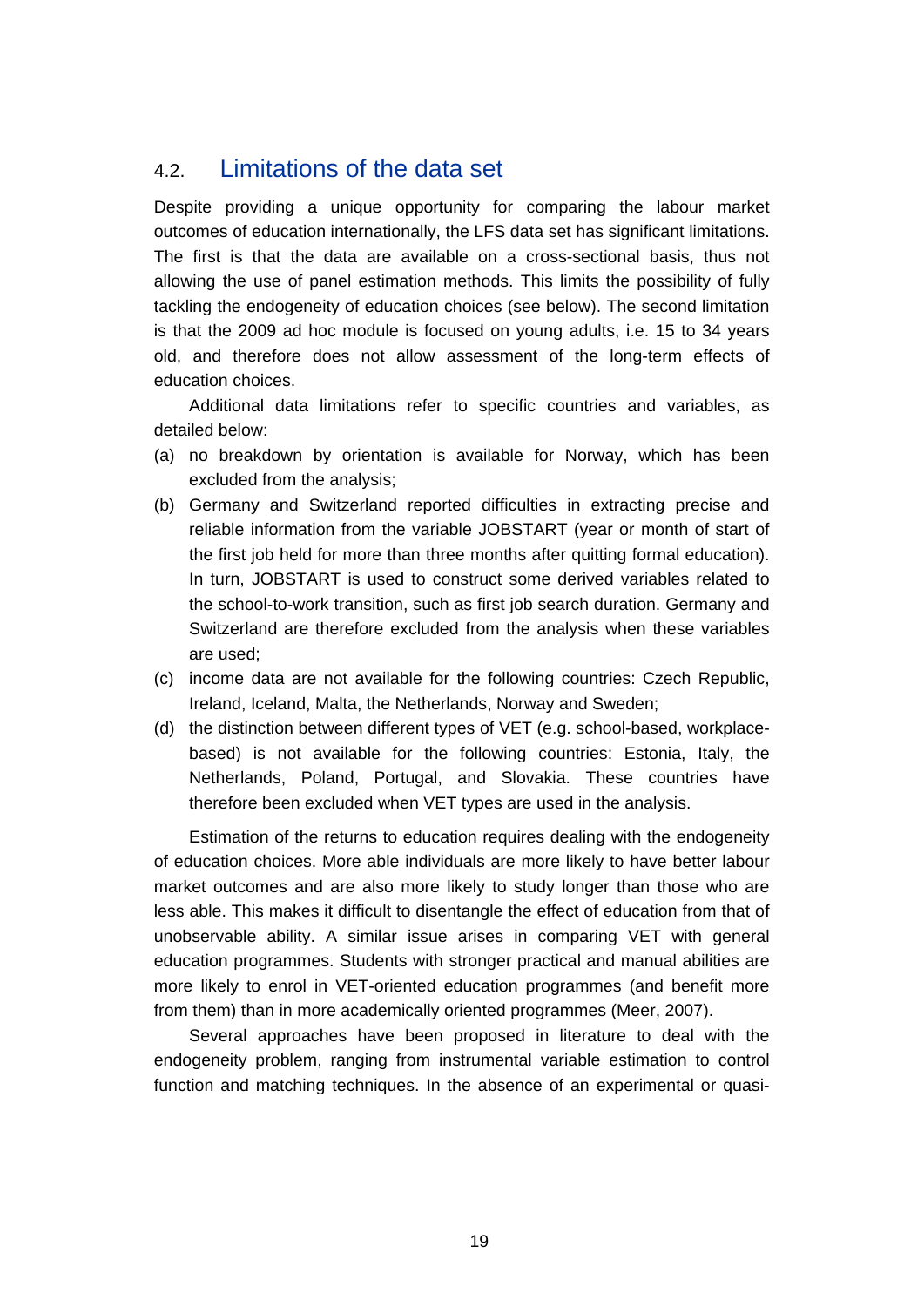experimental setting  $(16)$ , the endogeneity of education choices is generally addressed by exploiting the time series dimension of the data set. As shown by Arellano and Bond (1991) and Blundell and Bond (1998), lags in the level and/or difference of the variables that are suspected to be endogenous can, under specific conditions, be used as valid instruments in dynamic panel data models. Unfortunately, the availability of a single cross-section (year 2009) precludes this approach. However, the availability in the LFS microdata of detailed information on individual characteristics and family background helps to attenuate the possible bias associated with a failure to properly account for ability and other relevant unobserved individual characteristics.

#### 4.3. Empirical methodology and descriptive statistics

The empirical analysis adopted in this report is based on the following general specification:

$$
OUT_{ij} = \alpha + \beta_1 VET34_{ij} + \beta_2 GED34_{ij} + \beta_3 VET56_{ij} + \beta_4 GED56_{ij} + \beta_5 X_{ij} + \beta_5 CD_j + \varepsilon_{ij}
$$
\n(6)

where subscript *i* identifies the individual, *j* the country, and the variable *OUT* denotes a given labour market outcome of an individual. *VET34*, *GED34*, *VET56*, *GED56* define a set of key dummy explanatory variables, capturing different levels  $(17)$  and orientations (VET and general education) of education. To obtain a more precise assessment of the labour market outcomes of different education orientations, students and individuals in the 15 to 19 age group are excluded from the sample. Nevertheless, all the results presented below are qualitatively robust to the inclusion of these groups, for whom it is not possible to clearly separate education from working life.

Table 1 presents descriptive statistics for the key labour market outcomes examined in the analysis as follows:

(a) first job search duration and first and current job tenure are measured in months;

 $(16)$  For instance, this is the approach followed by Malamud and Pop-Eleches (2010) who exploit the 1973 reform of the Romanian education system that required students who entered vocational schools to receive an additional two years of general education. Therefore, following this reform, secondary school cohorts born after 1959 received more general education and less vocational training than earlier cohorts.

 $(17)$  '34' identifies upper-secondary and post-secondary level of education, '56' identifies different tertiary levels.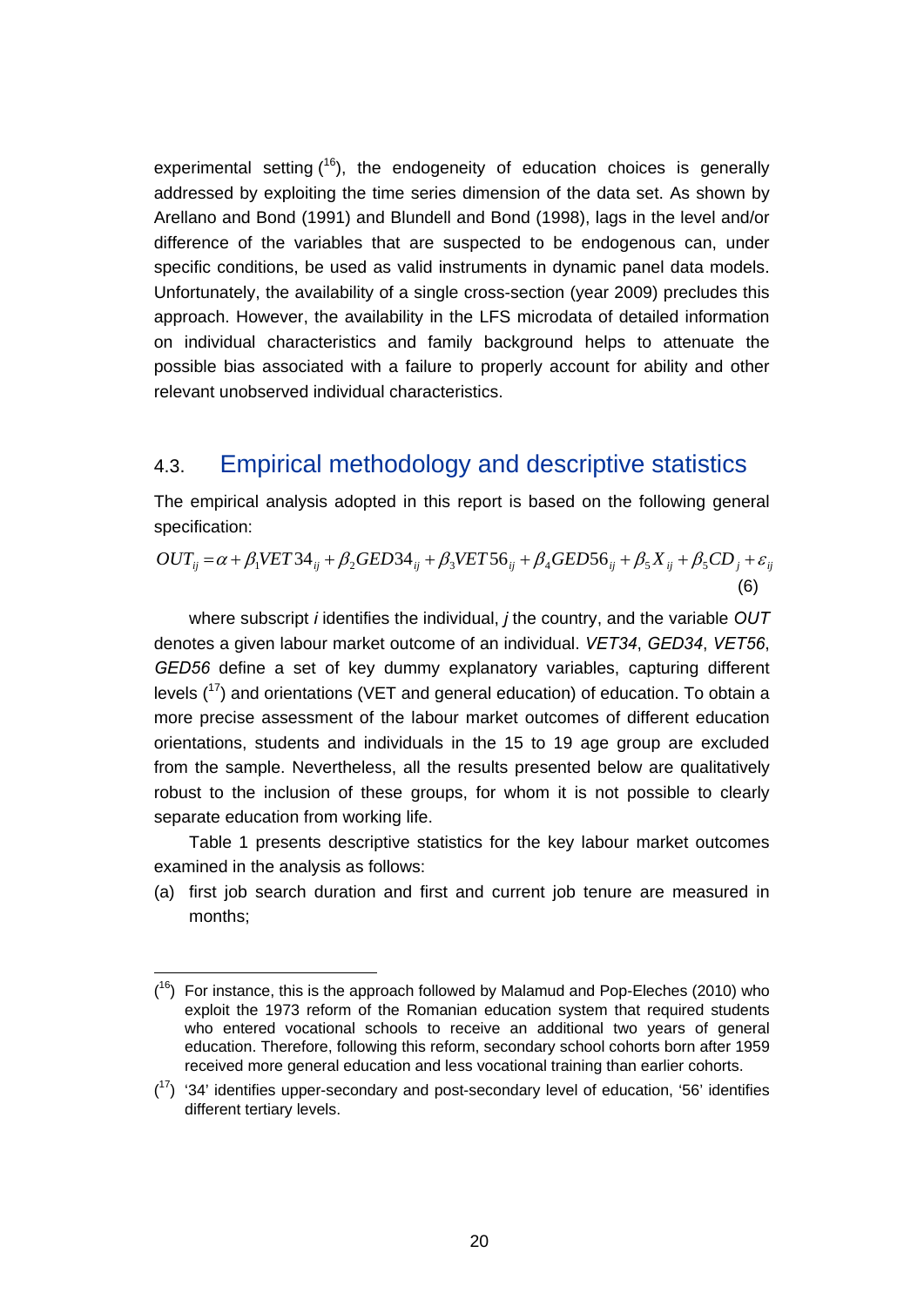- (b) first and current job characteristics (permanent versus temporary and fulltime versus part-time) are dummy variables;
- (c) first and current job skill level is a categorical variable with four possible outcomes (unskilled, skilled manual, skilled non-manual and high-skill) based on the occupational classification of the individual respondent;
- (d) job finding method is a categorical variable identifying five different outcomes (formal, informal, previous experience, private and other);
- (e) current job search duration has three possible ordered outcomes (less than six months, 6-11 months, one year or more);
- (f) qualification mismatch is a categorical variable with three possible outcomes (0=no mismatch, -1=underqualified, +1=overqualified).

| <b>Variable</b>              | <b>Mean</b> | Std. dev. | Min.         | Max.                    | N       |
|------------------------------|-------------|-----------|--------------|-------------------------|---------|
| First job, search duration   | 28.96       | 41.26     | $\Omega$     | 297                     | 107 602 |
| First job, tenure            | 29.03       | 31.40     | 3            | 240                     | 80781   |
| First job, permanent         | 0.61        | 0.49      | $\Omega$     |                         | 79 402  |
| First job, full-time         | 0.86        | 0.35      | $\Omega$     | 1                       | 79 402  |
| First job, skill level       | 1.68        | 0.96      | $\Omega$     | 3                       | 79 368  |
| First job, finding method    | 1.82        | 1.09      | 1            | 5                       | 137813  |
| First job, mismatch          | $-0.06$     | 0.60      | $-1$         | 1                       | 78 680  |
| Current employment status    | 1.53        | 1.05      | 1            | $\overline{\mathbf{4}}$ | 183792  |
| Current job, permanent       | 0.83        | 0.37      | $\Omega$     | 1                       | 122728  |
| Current job, full-time       | 0.86        | 0.35      | $\Omega$     | 1                       | 138 664 |
| Current job, search duration | 1.79        | 0.87      | $\mathbf{1}$ | 3                       | 26 571  |
| Current job, tenure          | 56.81       | 49.26     | 0            | 240                     | 137 979 |
| Current job, skill level     | 1.94        | 0.98      | $\Omega$     | 3                       | 137 027 |
| Current job, income decile   | 5.05        | 2.60      | 1            | 10                      | 72 615  |
| Current job, mismatch        | $-0.06$     | 0.58      | $-1$         | 1                       | 129 484 |

Table 1. **Descriptive statistics, labour market outcomes** 

*Source*: FU-LFS 2009. See Chapters 4 and 5 for details on the definition and construction of variables. Individual observations available for 29 European countries.

Table 2 provides descriptive statistics for the key explanatory variables used in this report, namely the different education levels by orientation. The analysis focuses on the variables VET34, GED34, VET56 and GED56: these are dummy variables denoting respectively whether an individual has either a VET or general medium-level education or possesses a tertiary qualification that is of a technical or academic nature. The coefficients associated with each of these variables measures the premium (in terms of a given outcome) for reaching a medium or tertiary level of education of given orientation (VET or general), compared with lower-secondary education or below. This specification allows identification of the effects of both education level and orientation. The former is captured by the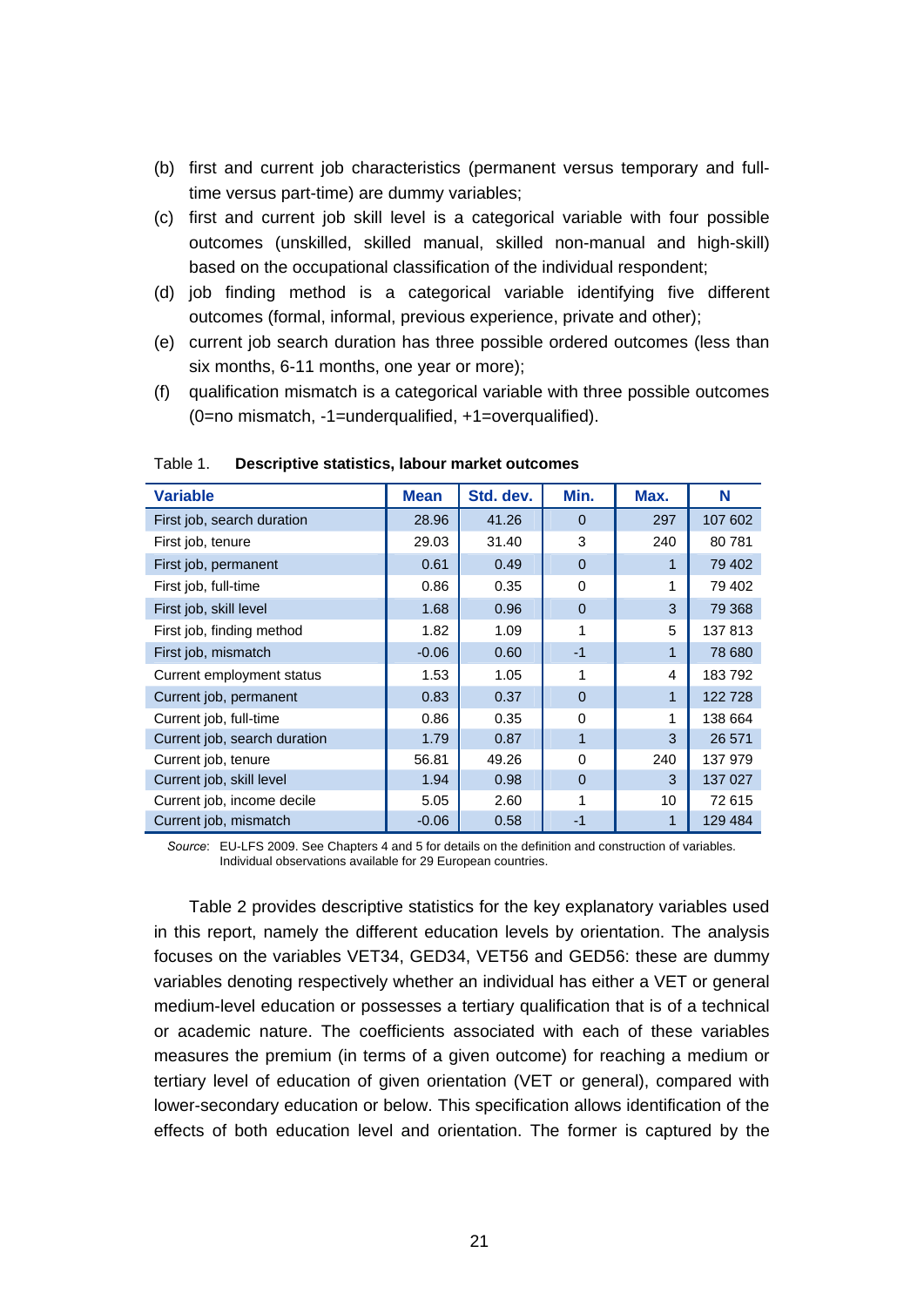difference in the size of the coefficients for medium- and tertiary-level education, compared with the reference group (not having completed upper-secondary education). The latter is captured by the difference between the VET and general education coefficients within each level of education. Both the value of the coefficients  $\beta_1$  to  $\beta_4$  and the value of the differences  $\beta_1 - \beta_2$  (for medium-level education) and  $\beta_3 - \beta_4$  (for tertiary level education) (where these differences are referred to as 'VET premiums' in the remainder or this report) are reported in the tables below, along with the associated tests of statistical significance.

| <b>Variable</b>            | <b>Mean</b> | Std. dev. | Min.     | Max. | N       |
|----------------------------|-------------|-----------|----------|------|---------|
| <b>Medium</b>              | 0.50        | 0.50      | $\Omega$ |      | 18 3076 |
| Tertiary                   | 0.27        | 0.44      | $\Omega$ | 1    | 18 3076 |
| Medium, VET                | 0.38        | 0.49      | $\Omega$ |      | 17 1210 |
| Medium, general            | 0.14        | 0.35      | $\Omega$ |      | 17 1210 |
| Tertiary, technical        | 0.07        | 0.25      | $\Omega$ |      | 17 1210 |
| Tertiary, academic         | 0.22        | 0.41      | $\Omega$ | 1    | 17 1210 |
| Medium VET, school-based   | 0.18        | 0.39      | $\Omega$ |      | 12 1807 |
| Medium VET, work-based     | 0.17        | 0.37      | $\Omega$ | 1    | 12 1807 |
| Medium VET, no distinction | 0.19        | 0.39      | $\Omega$ |      | 12 1807 |

Table 2. **Descriptive statistics, education level and orientation** 

*Source*: EU-LFS 2009. See Chapters 4 and 5 for details on the definition and construction of variables. Individual observations available for 29 European countries.

Individual controls included in equation (6), such as age, gender, marital status, parents' education and household characteristics, are described in Table 3. With the exception of the number of children, all other controls are dummy variables identifying the presence of a given characteristic. The empirical specification also includes a full set of country dummy variables.

The analysis is conducted for the overall sample and by gender and age group. The econometric model used for estimating equation (6) depends on the nature of the dependent (i.e. outcome) variable  $(^{18})$ :

- (a) dichotomous dependent variables (e.g. permanent versus temporary and full-time versus part-time job) estimates are obtained with a logit model;
- (b) multiple categorical outcomes (e.g. employment status, job skill level) are analysed with a multinomial logit model;
- (c) multiple ordered outcomes (e.g. income deciles) are investigated with the use of an ordered logit estimator;

 $(18)$  A brief description of these models is contained in Annex 2.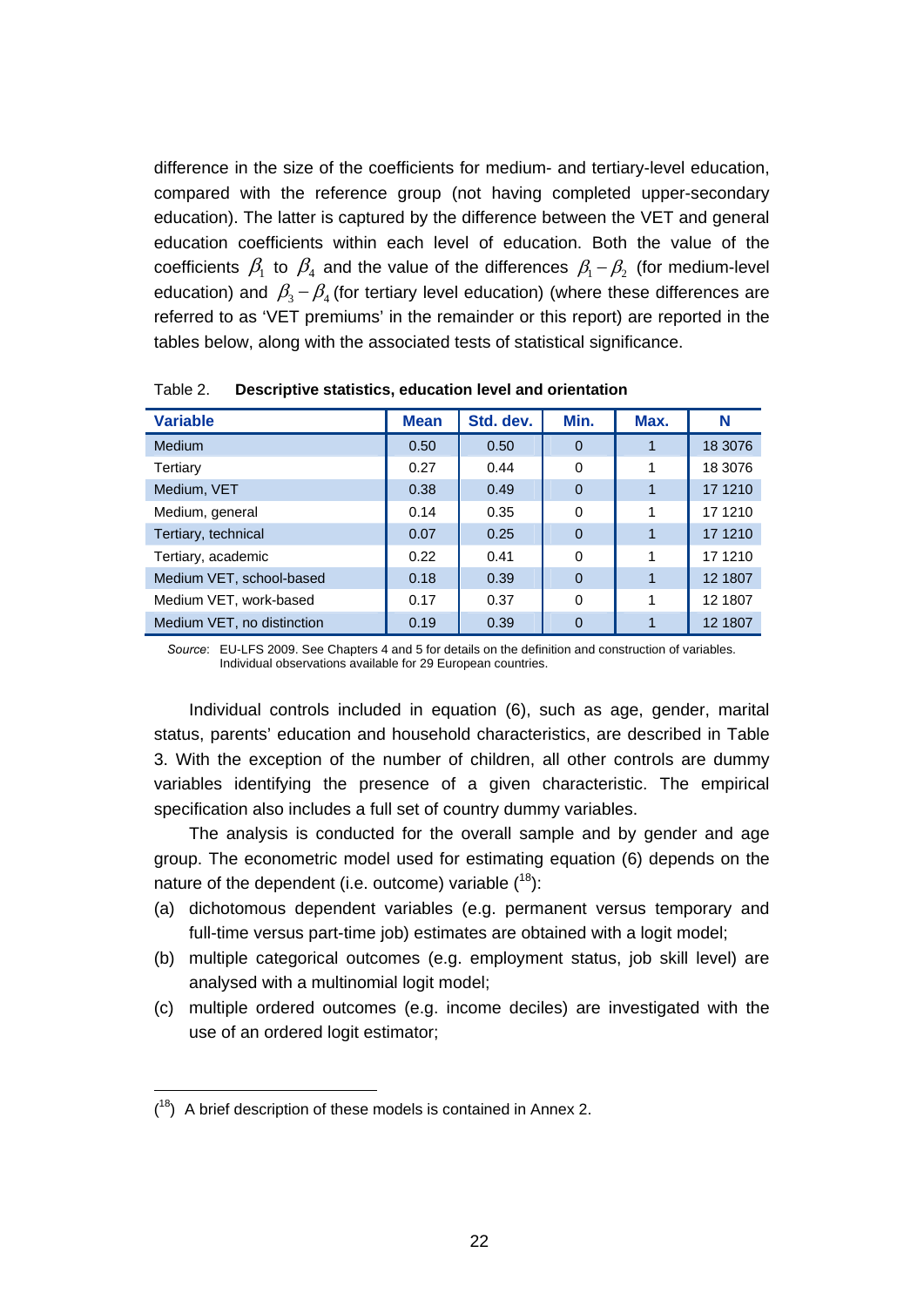(d) finally, for duration data (e.g. job search duration, in months) estimates are based on survival models.

| <b>Variable</b>           | <b>Mean</b> | Std. dev. | Min.           | Max.         | N       |
|---------------------------|-------------|-----------|----------------|--------------|---------|
| Male dummy                | 0.51        | 0.50      | $\Omega$       |              | 183 974 |
| Aged 20-24                | 0.24        | 0.43      | $\Omega$       | 1            | 183 974 |
| Aged 25-29                | 0.35        | 0.48      | $\Omega$       | 1            | 183 974 |
| Aged 30-34                | 0.42        | 0.49      | $\Omega$       | 1            | 183 974 |
| Separated                 | 0.02        | 0.15      | $\mathbf{0}$   | $\mathbf{1}$ | 183 521 |
| Single                    | 0.64        | 0.48      | 0              | 1            | 183 521 |
| Married                   | 0.34        | 0.47      | $\overline{0}$ | 1            | 183 521 |
| Foreigner                 | 0.10        | 0.30      | $\mathbf 0$    | 1            | 183754  |
| Parents with degree       | 0.16        | 0.37      | $\overline{0}$ | 1            | 183 974 |
| Children in the household | 0.35        | 0.48      | $\Omega$       | 1            | 162 583 |
| Number of children        | 0.64        | 0.93      | $\Omega$       | 11           | 162 583 |

Table 3. **Descriptive statistics, individual control variables** 

*Source*: EU-LFS 2009. See Chapters 4 and 5 for details on the definition and construction of variables. Individual observations available for 29 European countries.

Within each model, the level and orientation of education has an average effect on the dependent variable (or on a function of it). Direction and relative magnitude of these effects is systematically reported in the tables (Chapter 5) and in terms of model-related regression (beta) coefficients. To aid interpretation of beta coefficients, direct marginal effects are also estimated for most important models  $(19)$ . However expressed (beta coefficients or direct marginal effects), estimates of the effect of the level and orientation of education are calculated relative to the reference category, which is those individuals that have not attained an upper secondary education (at most ISCED 0-2). At the same level of education, differences between the effects of academic orientations are also calculated and presented in the tables of Chapter 5.

 $(19)$  This is done for most important models and as far as reasonably feasible, given the high demanding computational resources that were required in some instances to this end. Marginal effects are mentioned in the text, but they are not shown in tables.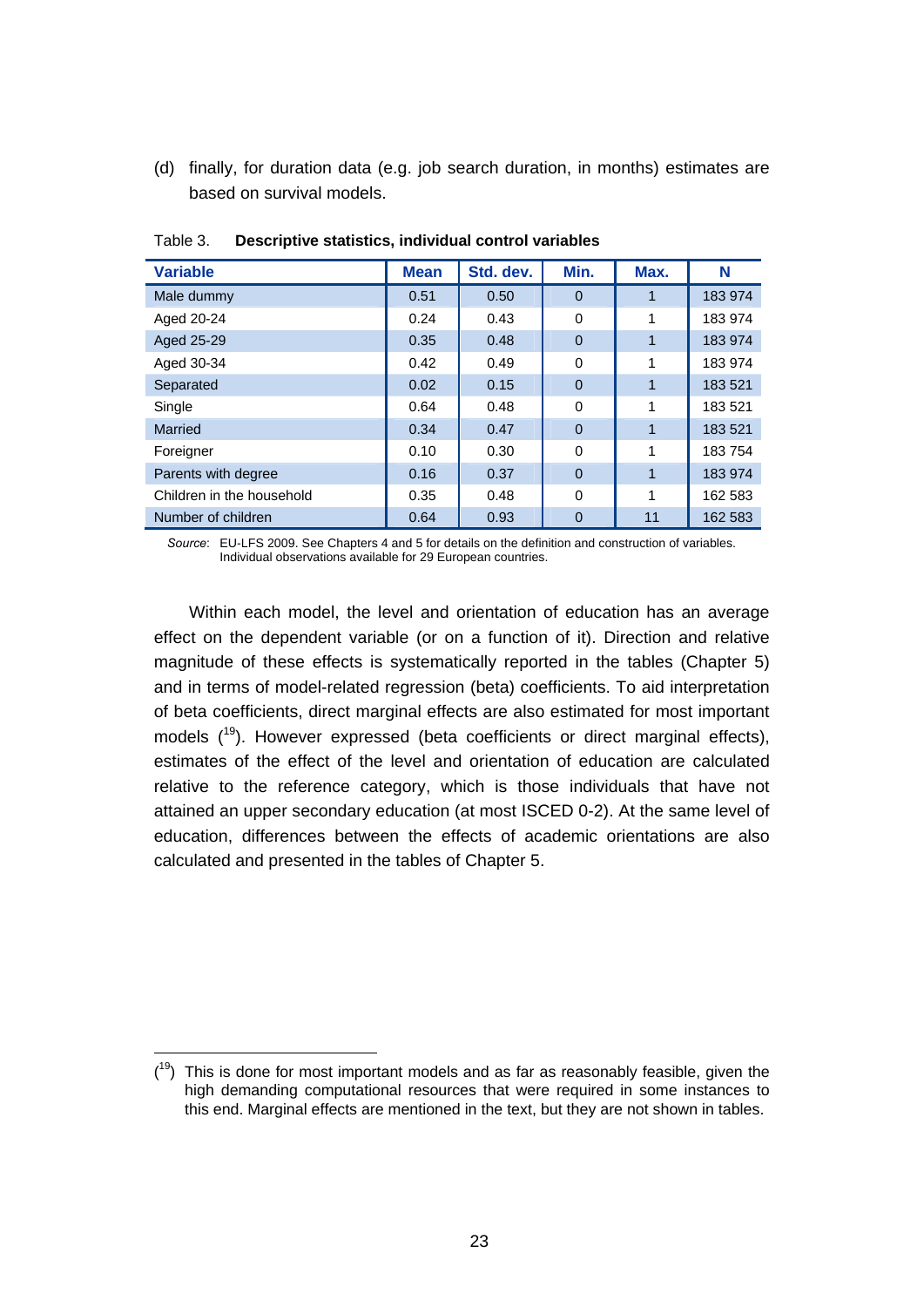### CHAPTER 5. Labour market outcomes of VET at European level

This chapter concentrates on individuals' labour market outcomes, by education attainment and orientation, for Europe. Section 5.1 examines the transition from education to work (first significant job with a duration of more than three months), with the aim of assessing initial steps by young adults when leaving formal education. Section 5.2 examines longer-term outcomes, focusing on the characteristics of workers' current employment. Qualification mismatch for both the first and current job is examined in Section 5.3. Parameter estimates are given for the effects of education levels and orientations on the relevant labour market outcome. Further details and the estimators used for different dependent variables are discussed in Annex 2.

#### 5.1. Transition to work

#### **5.1.1. Search duration for first job**

The 2009 ad hoc module contains several variables that provide valuable information on the transition from school to work. This section examines the characteristics of the transition to the first job lasting more than three months, focusing on search duration, job tenure, job characteristics (full-time versus parttime and temporary versus permanent) and skill level. Starting with the effects of medium-level education on search duration for the first job, the mean and median search duration in the sample is 26 and 10 months, respectively. Note that the sample also includes workers who never found a job.

Given the nature of search duration, the effects of VET and general education are estimated with a survival model, assuming a Weibull distribution function for the hazard rate. The model takes the censoring in job search duration explicitly into account, due to the presence of workers currently searching for their first job. Log hazard ratios are reported, so that parameter estimates can be interpreted as the (log of the) probability of finding a job in the next period for an individual with a given orientation (of either medium-level or tertiary education), conditional on being unemployed, relative to the same probability for an individual with lower secondary education or below (the reference group).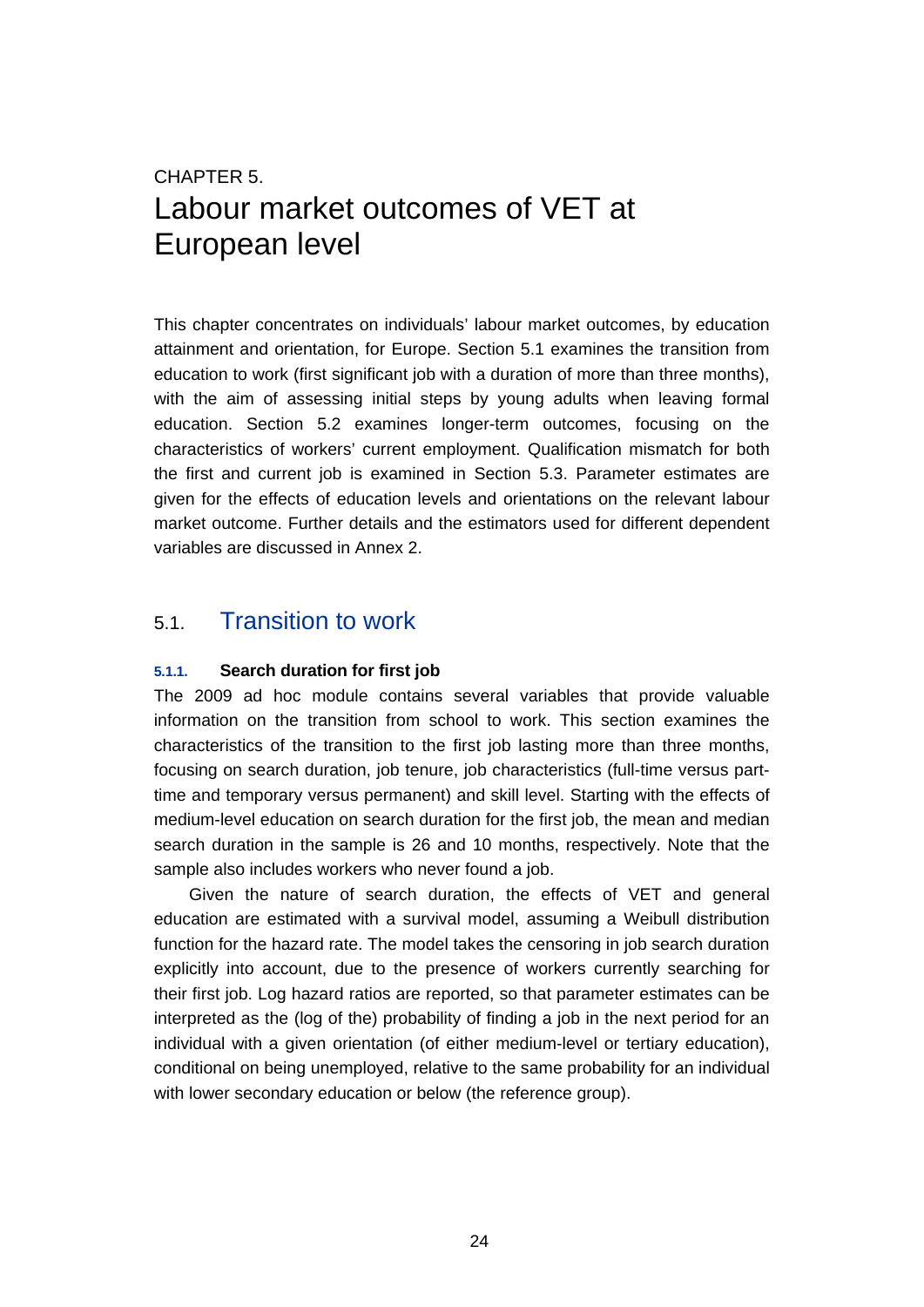Table 4 presents the results for different education orientations in medium and tertiary education level in the overall sample and by gender and age group. Overall, the transition to the first job is observed to be faster for individuals with higher education levels. Both medium-level and, to a larger extent, tertiary education, lead to significantly higher probabilities of finding the first job relative to the low-educated; in a consequence, there is also shorter search duration.

Focusing on medium-level education, the transition to work is significantly faster for VET graduates than for general education graduates. The VET premium is positive (indicating a shorter search duration for VET graduates) and statistically significant, relative to general education both overall and by subsample. Marginal effects indicate that search duration for the first job is expected to be 10.1 months shorter for a VET medium-level graduate and 6.7 months shorter for those graduating from a general education medium-level stream, relative to lower-secondary education or below. The VET premium of about three and half months (10.1-6.7) is not only statistically significant, but also quantitatively relevant when compared with the median search duration in the sample of 10 months. The pattern described above for the overall sample is virtually unchanged in gender and age group subsamples.

|                          | <b>Overall</b> | <b>Male</b> | <b>Female</b> | $20 - 24$ | $25 - 29$ | 30-34     |
|--------------------------|----------------|-------------|---------------|-----------|-----------|-----------|
| Medium VET               | $0.54***$      | $0.52***$   | $0.57***$     | $0.66**$  | $0.56**$  | $0.48**$  |
|                          | (34.64)        | (25.89)     | (23.63)       | (20.02)   | (19.93)   | (21.53)   |
|                          | $0.41***$      | $0.39***$   | $0.43***$     | $0.53**$  | $0.47**$  | $0.33***$ |
| Medium general           | (21.11)        | (14.99)     | (15.43)       | (13.72)   | (14.57)   | (11.14)   |
|                          | $0.13***$      | $0.13***$   | $0.13***$     | $0.13***$ | $0.09**$  | $0.15***$ |
| Difference (VET/general) | (7.08)         | (5.02)      | (5.17)        | (3.59)    | (2.95)    | (5.26)    |
|                          | $0.80**$       | $0.78***$   | $0.84***$     | $0.92**$  | $0.84**$  | $0.75***$ |
| Tertiary technical       | (25.83)        | (17.87)     | (18.72)       | (14.38)   | (16.84)   | (15.78)   |
|                          | $0.90**$       | $0.89**$    | $0.92**$      | $1.04***$ | $0.97**$  | $0.82***$ |
| Tertiary academic        | (47.02)        | (32.24)     | (33.44)       | (21.71)   | (31.64)   | (29.26)   |
| Difference               | $-0.10**$      | $-0.11*$    | $-0.09$       | $-0.12$   | $-0.14**$ | $-0.07$   |
| (technical/academic)     | $(-3.25)$      | $(-2.52)$   | $(-1.95)$     | (-1.80)   | $(-2.83)$ | $(-1.44)$ |
| Observations             | 90 923         | 48 152      | 42771         | 21 5 25   | 31 302    | 38 096    |

#### Table 4. **VET and first job search duration**

NB: Dependent variable: first job search duration, in months. Estimation sample in column heading. Survival model estimates (log hazard ratios), Weibull hazard function. z-statistics in brackets, heteroskedasticityrobust standard errors. Higher positive coefficients indicate a faster transition to work (shorter first job search duration). Reference (omitted) group: ISCED 0-2. Marginal effects on job search duration in the overall sample are -10.1 and -6.7 months for medium-level VET and general education respectively; - 10.8 and -13.3 months for technical and academic tertiary education, respectively. The set of regressors also includes country dummy variables and individual-level controls (shown in Table 3). \* p<0.05, \*\* p<0.01.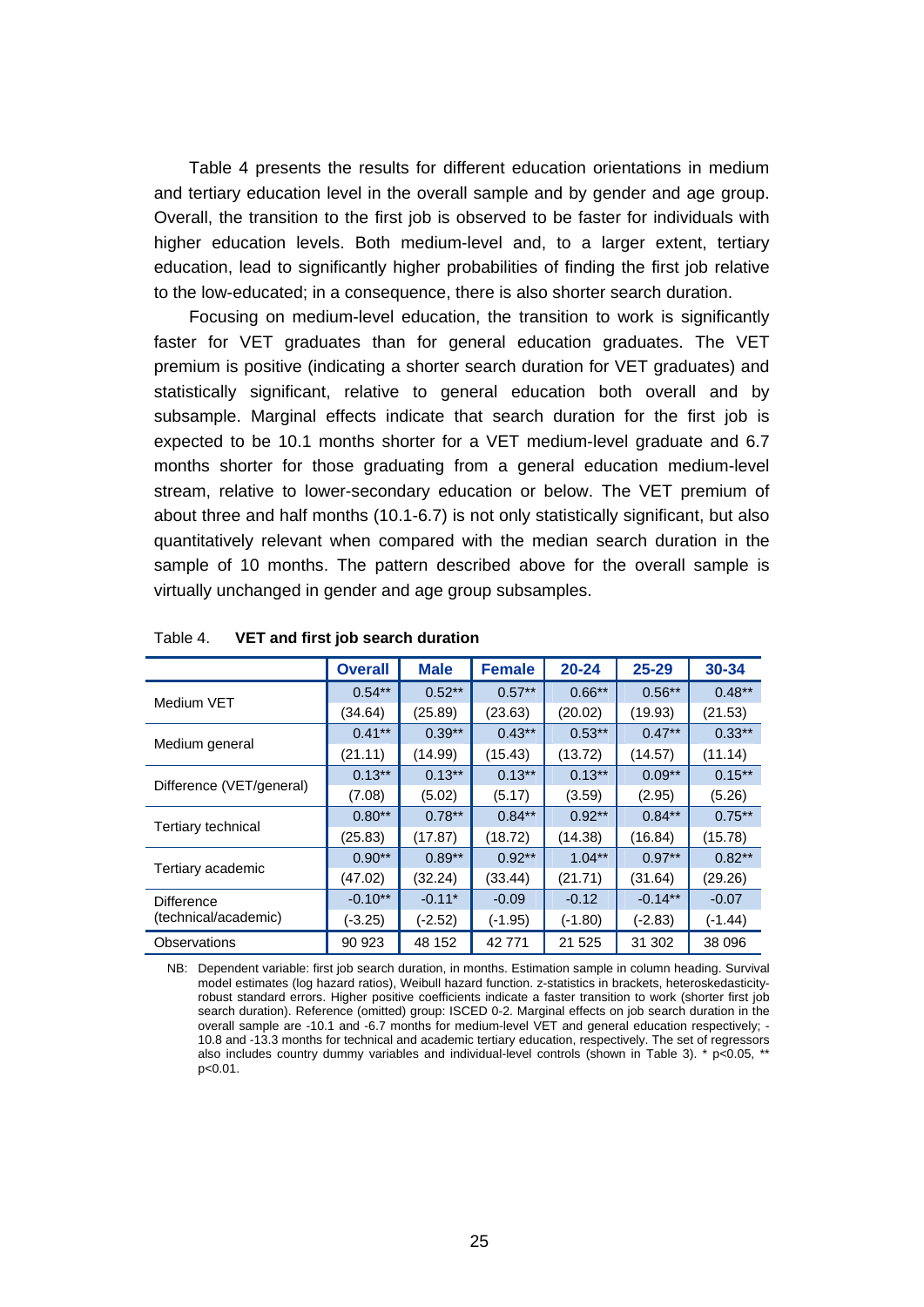The transition to work is generally even faster for tertiary education graduates, but the pattern for education orientation is reversed: search duration for the first job is relatively shorter for academic programme graduates than technical programme graduates. Marginal effects are -10.8 and -13.3 months, for technical and academic tertiary education, respectively. At tertiary level, the search duration premium for practical, relative to academic education, is negative and statistically significant. The premium to academic tertiary education is substantially larger for males, and largest in the 25 to 29 age group.

Table 5 compares the effects of work-based and school-based medium-level VET on job search duration. As above, estimates are based on a duration model with a Weibull hazard function, taking explicitly into account censoring in job search duration. Overall, work-based VET leads to a faster transition to work than school-based VET (log hazard ratios are 0.63 and 0.50, respectively). The premium for work-based VET is strongly statistically significant and quantitatively relevant: the corresponding marginal effects indicate that job search duration is 8.4 and 7.4 months shorter for work-based and school-based medium-level VET, respectively.

|                          | <b>Overall</b> | <b>Male</b> | <b>Female</b> | $20 - 24$ | $25 - 29$ | 30-34     |
|--------------------------|----------------|-------------|---------------|-----------|-----------|-----------|
|                          | $0.63***$      | $0.68***$   | $0.60**$      | $0.82**$  | $0.67***$ | $0.54***$ |
| Medium VET, work         | (21.77)        | (17.68)     | (12.86)       | (13.54)   | (12.91)   | (12.09)   |
|                          | $0.50**$       | $0.48***$   | $0.54***$     | $0.59**$  | $0.56***$ | $0.43***$ |
| Medium VET, school       | (21.65)        | (15.30)     | (15.90)       | (12.59)   | (13.37)   | (12.41)   |
|                          | $0.14***$      | $0.20**$    | 0.05          | $0.23**$  | $0.10*$   | $0.11***$ |
| Difference (work/school) | (4.66)         | (5.15)      | (1.17)        | (3.87)    | (2.01)    | (2.59)    |
| <b>Observations</b>      | 63 531         | 33 233      | 30 298        | 15 0 21   | 21 985    | 26 5 25   |

Table 5. **VET type (medium-level education) and first job search duration** 

NB: Dependent variable: first job search duration, in months. Estimation sample in column heading. Survival model estimates (log hazard ratios), Weibull hazard function. z-statistics in brackets, heteroskedasticityrobust standard errors. Reference (omitted) group: ISCED 0-2. Marginal effects on job search duration in the overall sample are -8.4 and -7.4 months for work-based and school-based medium-level VET, respectively. The set of regressors also includes country dummy variables and individual-level controls. \* p<0.05, \*\* p<0.01.

Overall at EU level, these results highlight the key role played by VET medium-level education programmes in speeding up the transition to work. All other things being equal, search duration for the first job is significantly shorter for VET than for general education graduates, and the difference is quantitatively relevant (about 30% of median search duration). The opposite pattern is found at tertiary education level: job search duration is significantly longer for technical than for academic graduates.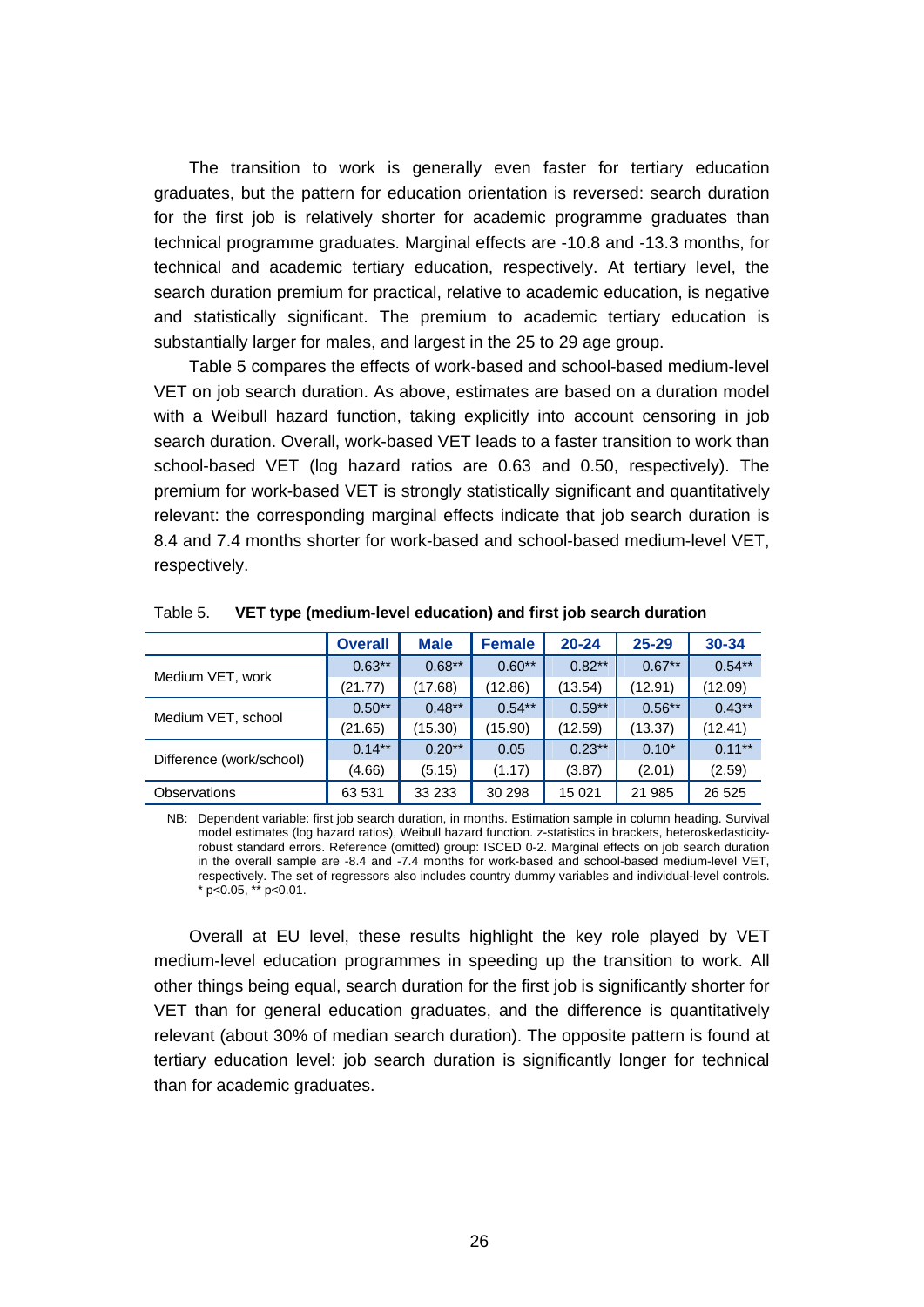#### **5.1.2. Characteristics of first job**

This section looks at the effects of education orientation on the characteristics of the first job. It examines first job tenure and the probability of finding a permanent versus a temporary first job (where 61% of the whole sample have the former contract as opposed to 39% that have the latter), or of finding a full-time versus a part-time first job (86% and 14%, respectively). It also examines the type of occupation found during the transition from school to work and the method used to find the job in relation to an individual's education level and orientation.

#### 5.1.2.1. *Duration of first job*

Table 6 presents the effects of VET on first job tenure. For reference, the mean and median first job duration are 29 and 18 months, respectively. Estimates are obtained with a parametric duration model based on a Weibull distribution for the hazard rate, which takes into account censoring due to the presence of workers who are currently still in their first job. Parameter estimates (log hazard ratios) can be interpreted as the (log of the) probability of quitting the first job for an individual with a given orientation of medium-level or tertiary education, relative to the same probability for an individual with lower-secondary education or below.

The returns to medium-level education are small and not statistically significant. The difference between the returns to medium-level VET and general education is also very small and not statistically significant (marginal effects are - 0.3 and -0.2 months for medium-level VET and general education, respectively).

Focusing on tertiary level education, the duration of the first job is significantly shorter for academic education, relative to technical education, irrespective of gender and age. This result complements the findings for first job search duration. A potential explanation for these patterns is that tertiary technical programmes tend to develop more specific skills that result in a relatively longer search for the correct match (Table 4)  $(20)$ . However, once a match is found, the probability of separation is lower for graduates from technically-oriented tertiary programmes relative to those from an academicallyoriented tertiary education. In contrast, tertiary general education programmes tend to develop less specific skills that increase the probability of finding a suboptimal initial match and thus may result in relatively higher subsequent job mobility.

 $(20)$  Unlike secondary VET programmes, tertiary technical programmes do not often have features such as apprenticeship, which could facilitate a fast transition to work.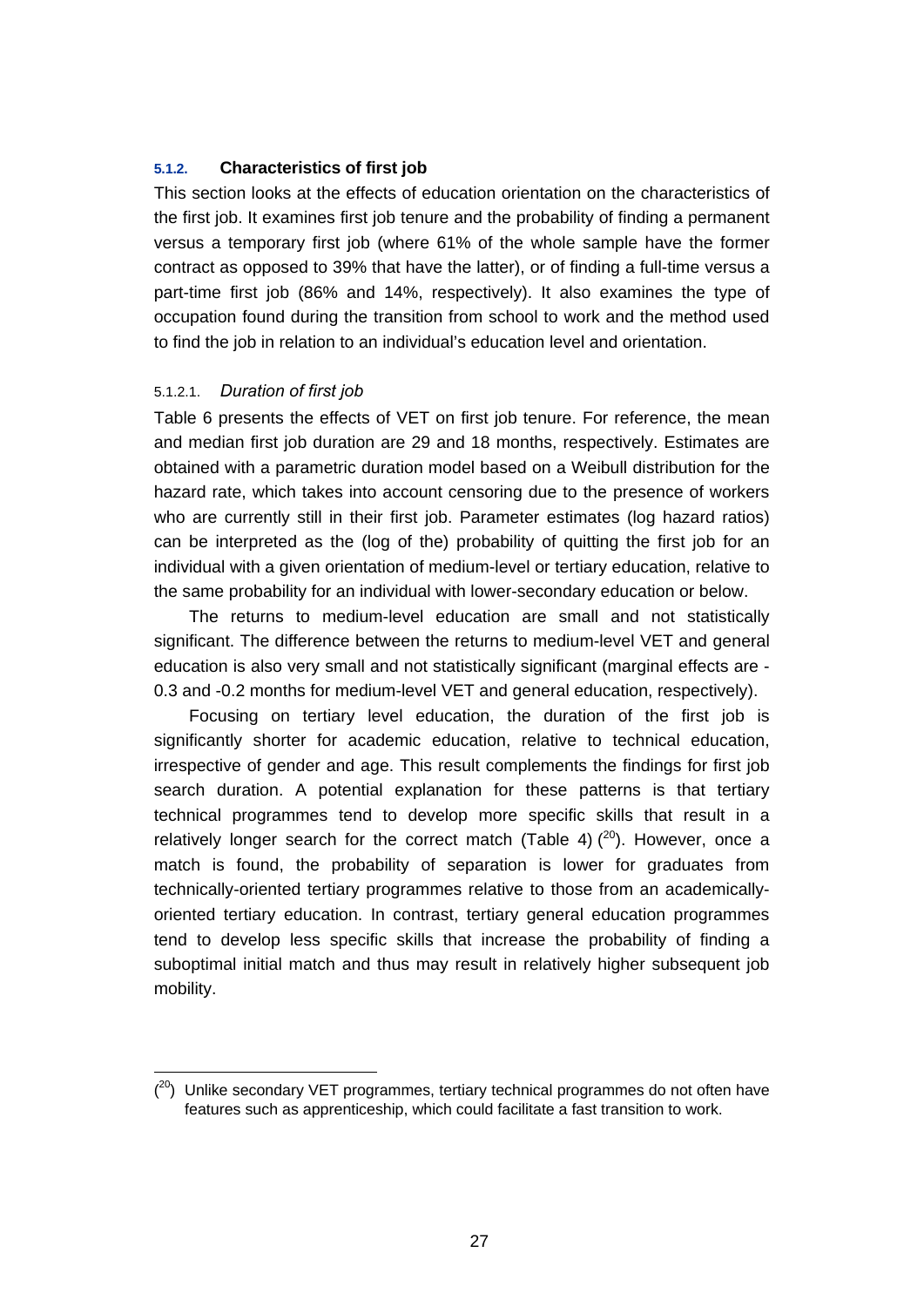|                          | <b>Overall</b> | <b>Male</b> | <b>Female</b> | $20 - 24$ | $25 - 29$ | 30-34     |
|--------------------------|----------------|-------------|---------------|-----------|-----------|-----------|
|                          | 0.01           | 0.03        | $-0.02$       | 0.07      | 0.01      | $-0.02$   |
| Medium VET               | (0.45)         | (0.99)      | $(-0.70)$     | (1.71)    | (0.30)    | $(-0.86)$ |
|                          | 0.01           | 0.03        | $-0.01$       | $0.16***$ | 0.02      | $-0.05$   |
| Medium general           | (0.58)         | (0.84)      | $(-0.27)$     | (3.26)    | (0.44)    | $(-1.52)$ |
|                          | $-0.00$        | $-0.00$     | $-0.01$       | $-0.09*$  | $-0.01$   | 0.03      |
| Difference (VET/general) | $(-0.25)$      | $(-0.02)$   | $(-0.37)$     | (-2.29)   | $(-0.23)$ | (0.95)    |
|                          | 0.04           | $0.10*$     | $-0.03$       | 0.11      | 0.06      | $-0.01$   |
| Tertiary technical       | (1.33)         | (2.29)      | $(-0.77)$     | (0.96)    | (1.14)    | $(-0.34)$ |
|                          | $0.15***$      | $0.20**$    | $0.09*$       | $0.40**$  | $0.20**$  | 0.05      |
| Tertiary academic        | (5.56)         | (6.48)      | (2.18)        | (5.96)    | (3.51)    | (1.77)    |
| Difference               | $-0.11**$      | $-0.10*$    | $-0.12*$      | $-0.29*$  | $-0.14*$  | $-0.07$   |
| (technical/academic)     | (-3.17)        | (-2.16)     | $(-2.52)$     | (-2.38)   | (-2.08)   | (-1.73)   |
| Observations             | 75 609         | 38 433      | 37 176        | 13727     | 26 284    | 35 598    |

Table 6. **VET and first job duration** 

NB: Dependent variable: duration of first job, in months. Estimation sample in column heading. Survival model estimates (log hazard ratios), Weibull hazard function. z-statistics in brackets, heteroskedasticityrobust standard errors. Higher positive estimates indicate a greater probability of quitting the first job (shorter job duration). Reference (omitted) group: ISCED 0-2. Marginal effects on first job duration in the overall sample are -0.3 and -0.2 months for medium-level VET and general education respectively; -0.8 and -2.7 months for technical and academic tertiary education, respectively. The set of regressors also includes country dummy variables and individual-level controls. \* p<0.05, \*\* p<0.01.

#### 5.1.2.2. *Contractual status of first job*

Tables 7 and 8 examine the relationship between education level and orientation and the probability of finding a permanent versus a temporary first job or of finding a full-time versus a part-time first job. Given the binary nature of these labour market outcomes, the specification in equation (6) is now estimated using a discrete choice logit model. Parameter estimates are therefore expressed in log-odds units.

Table 7 shows the results for the probability of finding a permanent first job. All other things being equal, individuals with a medium-level education are relatively more likely to find a permanent first job than individuals without medium-level education (marginal effects for VET and general education, not reported in the table, are 0.051 and 0.025 respectively). The VET premium for medium-level education is statistically significant and large relative to the average probability of having a permanent first job (0.61, as reported in Table 1). Tertiary education also carries a positive and significant permanent-job return, relative to the ISCED 0-2 reference group. Marginal effects for VET and general education, not reported in the table, are 0.055 and 0.033 respectively, without any significant differences between orientations (i.e. technical versus academic).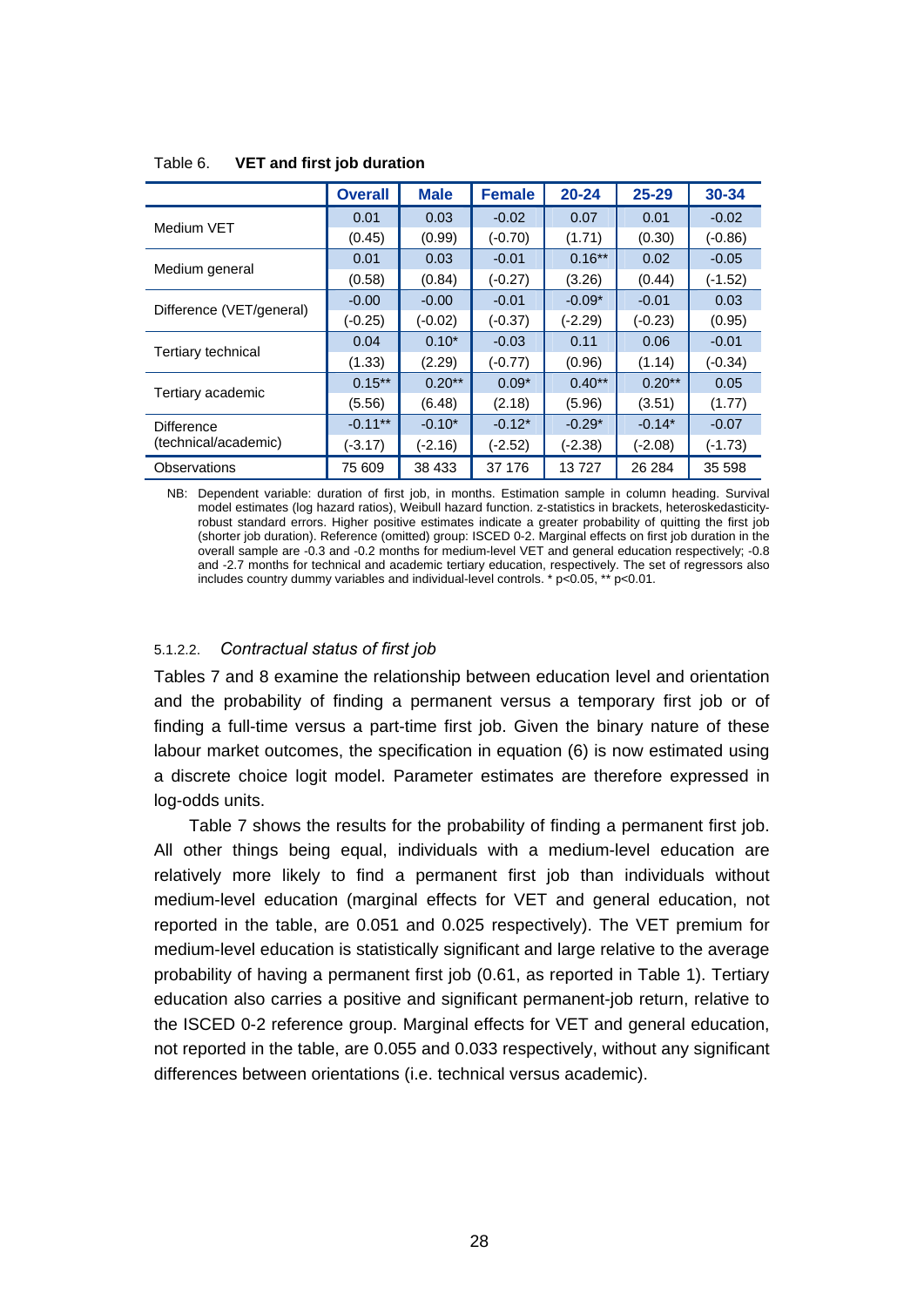|                          | <b>Overall</b> | <b>Male</b> | <b>Female</b> | $20 - 24$ | $25 - 29$ | 30-34     |
|--------------------------|----------------|-------------|---------------|-----------|-----------|-----------|
|                          | $0.22**$       | $0.16***$   | $0.15***$     | 0.01      | $0.25***$ | $0.16***$ |
| Medium VET               | (5.42)         | (3.00)      | (2.58)        | (0.11)    | (3.54)    | (2.81)    |
|                          | $0.11*$        | 0.02        | 0.11          | $-0.13$   | 0.11      | 0.12      |
| Medium general           | (2.16)         | (0.34)      | (1.56)        | $(-1.18)$ | (1.26)    | (1.54)    |
|                          | $0.11*$        | $0.14*$     | 0.04          | 0.14      | 0.14      | 0.04      |
| Difference (VET/general) | (2.46)         | (2.09)      | (0.70)        | (1.45)    | (1.78)    | (0.63)    |
|                          | $0.24**$       | $0.25*$     | 0.13          | $-0.08$   | 0.12      | $0.33**$  |
| Tertiary technical       | (3.62)         | (2.49)      | (1.44)        | $(-0.38)$ | (1.03)    | (3.70)    |
|                          | $0.14***$      | $0.24***$   | 0.06          | $-0.32*$  | 0.11      | $0.26***$ |
| Tertiary academic        | (2.85)         | (3.33)      | (0.92)        | $(-2.11)$ | (1.28)    | (3.91)    |
| Difference               | 0.10           | 0.02        | 0.07          | 0.24      | 0.02      | 0.07      |
| (technical/academic)     | (1.48)         | (0.15)      | (0.75)        | (1.08)    | (0.13)    | (0.79)    |
| Observations             | 75 705         | 38 146      | 36 608        | 13 552    | 26 0 25   | 35 177    |

Table 7. **VET and permanent versus temporary first job** 

NB: Dependent variable: first job, permanent versus temporary contract. Logit estimates (log odds), zstatistics reported in brackets, heteroskedasticity-robust standard errors. Reference (omitted) group: ISCED 0-2. The set of regressors also includes country dummy variables and individual-level controls. \* p<0.05, \*\* p<0.01.

Table 8 shows logit estimation results for the probability of finding a full-time first job. Individuals with medium-level education are relatively more likely to find a full-time first job than individuals without medium-level education. Marginal effects for VET and general education, not reported in the table, are 0.023 and 0.008 respectively. The VET premium is statistically significant, although it is small (0.015) relative to the average probability of having a full-time first job (0.86, shown in Table 1). It is also higher for males and for the 25 to 29 age group. Tertiary education carries a positive and significant full-time job return relative to the reference group (ISCED 0-2). Marginal effects, not reported in the table, are 0.032 and 0.020 respectively. The positive VET premium is statistically significant in the overall sample, for males and for the 30 to 34 age group.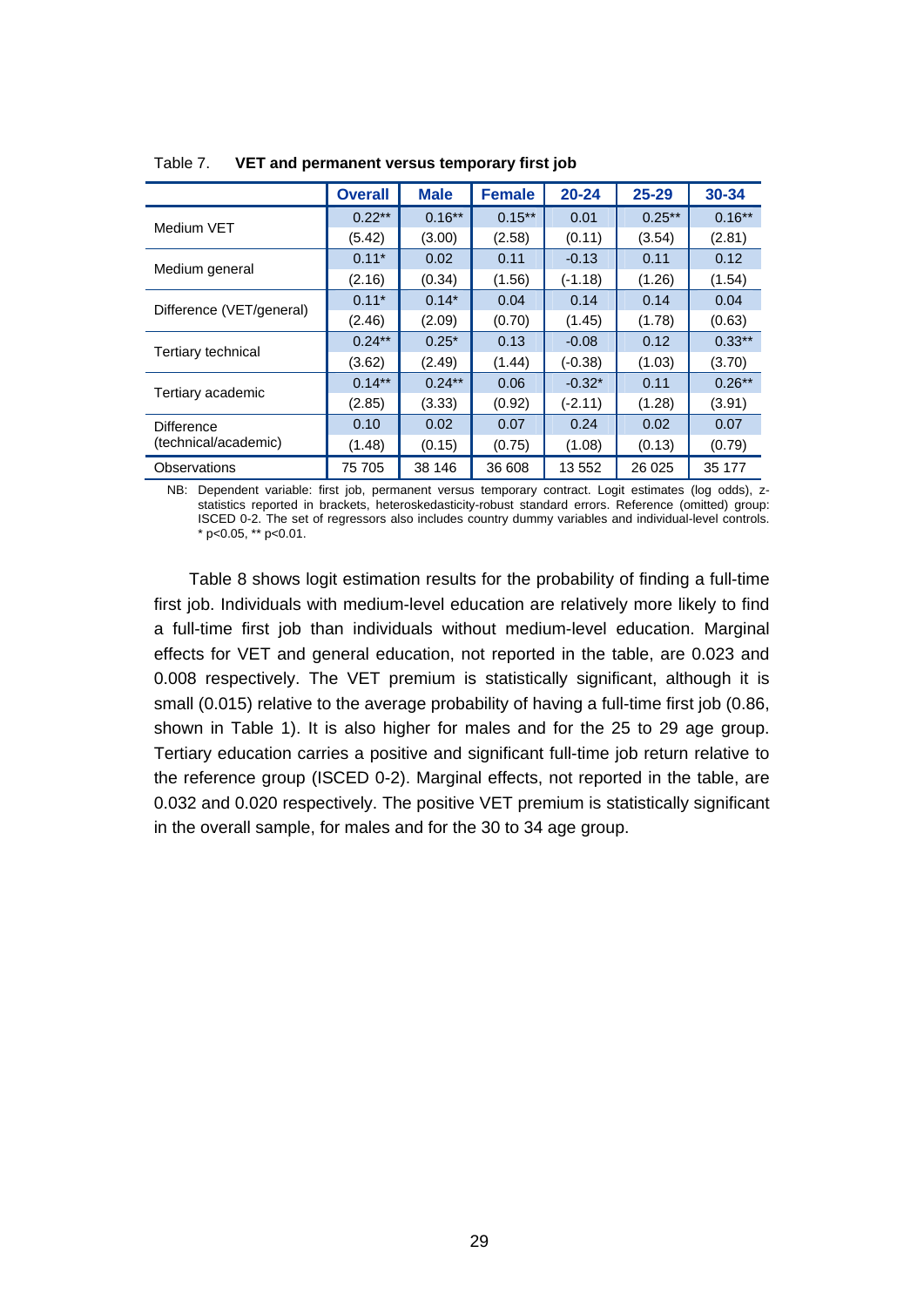|                          | <b>Overall</b> | <b>Male</b> | <b>Female</b> | $20 - 24$ | $25 - 29$ | 30-34     |
|--------------------------|----------------|-------------|---------------|-----------|-----------|-----------|
|                          | $0.24***$      | $0.33***$   | $0.20**$      | $0.39**$  | $0.30**$  | 0.10      |
| Medium VET               | (4.56)         | (3.42)      | (3.17)        | (3.94)    | (3.00)    | (1.28)    |
|                          | 0.09           | $-0.08$     | $0.17*$       | $0.29*$   | 0.01      | 0.04      |
| Medium general           | (1.52)         | $(-0.79)$   | (2.33)        | (2.53)    | (0.11)    | (0.47)    |
|                          | $0.15***$      | $0.42***$   | 0.03          | 0.10      | $0.29**$  | 0.06      |
| Difference (VET/general) | (2.66)         | (4.12)      | (0.46)        | (0.98)    | (2.89)    | (0.66)    |
|                          | $0.38**$       | 0.17        | $0.50**$      | $0.54***$ | $0.31*$   | $0.34***$ |
| Tertiary technical       | (5.03)         | (1.23)      | (5.42)        | (2.75)    | (2.36)    | (3.16)    |
|                          | $0.23**$       | $-0.20$     | $0.40**$      | $0.35*$   | $0.25*$   | 0.11      |
| Tertiary academic        | (3.82)         | $(-1.91)$   | (5.60)        | (2.40)    | (2.48)    | (1.33)    |
| <b>Difference</b>        | $0.16*$        | $0.37**$    | 0.10          | 0.19      | 0.06      | $0.23*$   |
| (technical/academic)     | (2.09)         | (2.72)      | (1.08)        | (0.92)    | (0.46)    | (2.11)    |
| Observations             | 75 705         | 38 621      | 37 084        | 13 693    | 26 371    | 35 641    |

Table 8. **VET and full-time versus part-time first job** 

Notes: Dependent variable: first job, full-time versus part-time (binary). Logit estimates (log odds), z-statistics reported in brackets, heteroskedasticity-robust standard errors. Reference (omitted) group: ISCED 0-2. The set of regressors also includes country dummy variables and individual-level controls.  $*$  p<0.05, \*\*  $p<0.01$ .

Overall, these results indicate that vocational medium-level education plays a significant role in increasing the probability of finding a permanent first job. Vocational education, at both medium and tertiary levels, also has a positive and significant, albeit small, premium relative to general education regarding the probability of finding a full-time first job.

#### 5.1.2.3. *Broad occupation of first job*

To consider the effects of education level and orientation on the type of occupation individuals undertake as their first job, occupations at one-digit ISCO  $(21)$  levels have been grouped into four categories, based on typical skill requirements: high-skill, skilled manual, skilled non-manual, and low-skill (elementary) occupations  $(^{22})$ . Table 9 reports multinomial logit estimates of equation (6) using low-skill as the reference group. Overall, higher education tends to lead to more skill-intensive jobs (returns are large and significant). Comparing education orientations, there is a positive and significant VET

 $(2<sup>1</sup>)$  International standard classification of occupations.

 $(2^2)$  High-skill (22% of the sample) includes legislators, senior officials and managers, professionals, technicians and associate professionals. Skilled non-manual (37%) includes clerks, service workers and shop and market sales workers. Skilled manual (28%) includes skilled agricultural and fishery workers, craft and related trades workers, plant and machine operators and assemblers. Low-skill (13%) includes elementary occupations.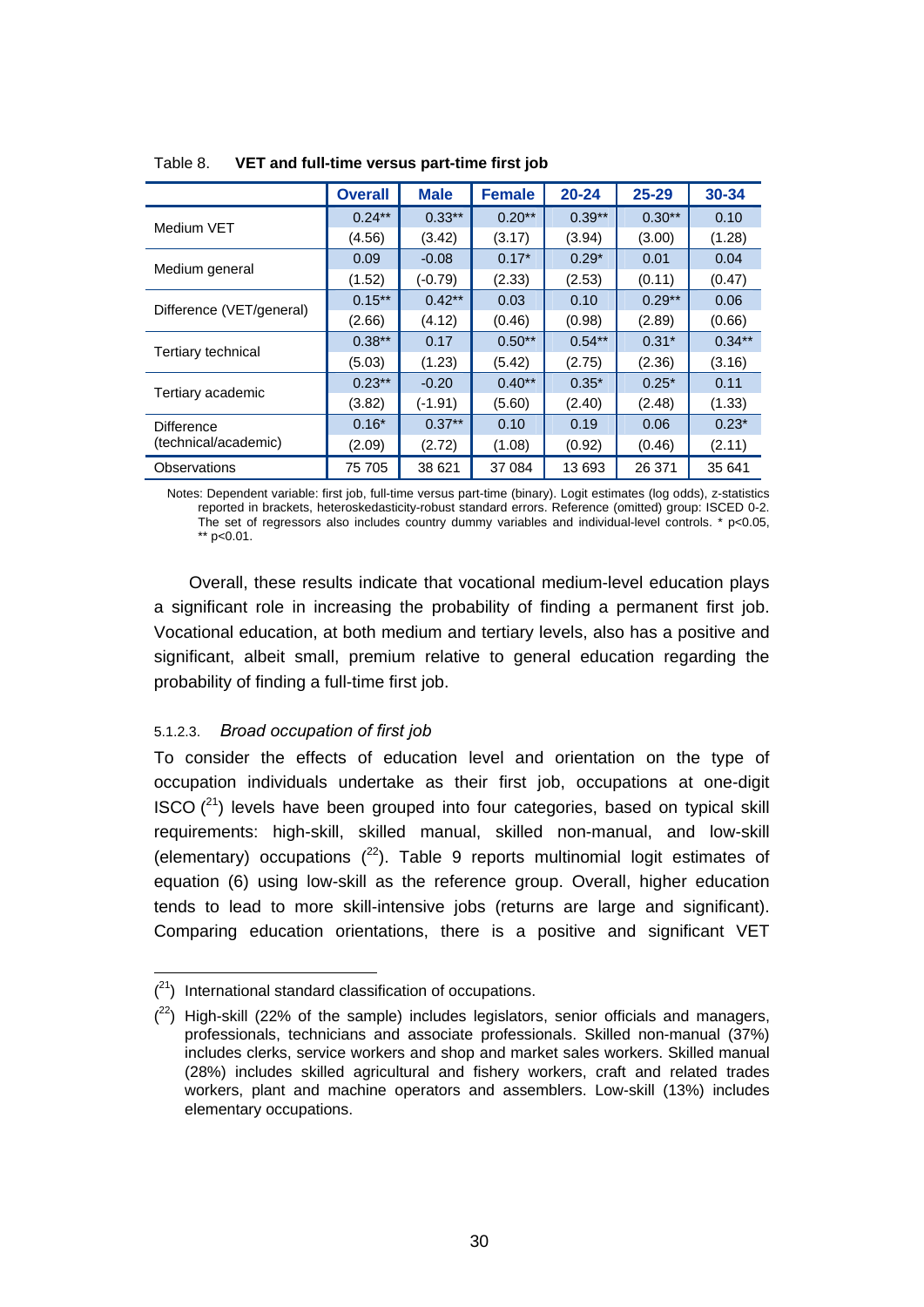premium, at both medium and tertiary levels, for skilled manual jobs (VET graduates are more likely to perform such jobs). This premium disappears when considering non-manual skilled occupations, as the difference in the effects of VET and general education streams is insignificant. For high-skill jobs there is no difference between the effects of VET and general education at medium level. At tertiary level, the probability of having a high-skill first job is instead significantly higher for general education graduates.

### 5.1.2.4. *Method of finding first job*

Table 10 examines the effects of education orientation on the method used to find the first job, focusing on medium-level education. The dependent variable comprises five different categories: formal, informal, previous experience, private and other (reference group). Multinomial logit estimates (log-odds) indicate that VET graduates are more likely to use formal than informal methods for finding their first job. The use of previous job experience is also more widespread among VET graduates, indicating that VET degrees are more successful as a possible job entry route. General education programmes, in contrast, do not have a close connection with the labour market, so informal methods are more likely to be used to compensate for this deficiency.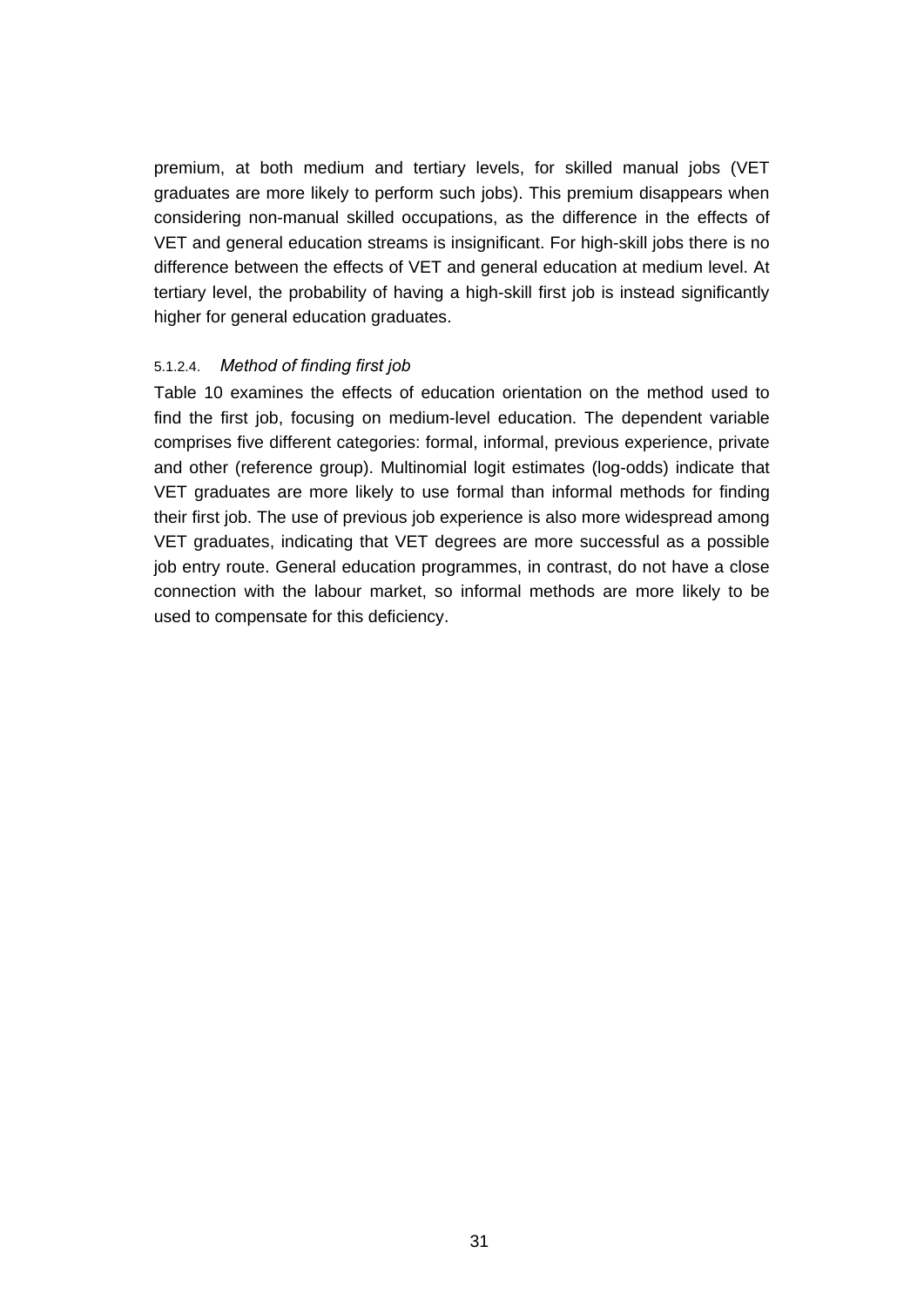|                           | <b>Overall</b> | <b>Male</b> | <b>Female</b> | $20 - 24$ | 25-29     | 30-34     |
|---------------------------|----------------|-------------|---------------|-----------|-----------|-----------|
| <b>Skilled manual</b>     |                |             |               |           |           |           |
|                           | $0.99**$       | $1.01**$    | $0.50**$      | $0.80**$  | $0.78***$ | $1.05***$ |
| Medium VET                | (18.93)        | (16.16)     | (5.61)        | (7.58)    | (8.81)    | (13.90)   |
|                           | 0.06           | 0.08        | $-0.09$       | $-0.15$   | $-0.00$   | 0.13      |
| Medium general            | (0.92)         | (0.92)      | $(-0.75)$     | $(-1.03)$ | $(-0.02)$ | (1.32)    |
|                           | $0.93**$       | $0.94***$   | $0.59**$      | $0.95***$ | $0.78***$ | $0.92**$  |
| Difference (VET/general)  | (13.94)        | (11.60)     | (5.00)        | (6.92)    | (6.83)    | (9.35)    |
| Tertiary technical        | $0.90**$       | $0.74**$    | $0.74***$     | $0.78***$ | $0.71***$ | $0.89**$  |
|                           | (8.24)         | (5.54)      | (3.69)        | (2.66)    | (3.60)    | (6.19)    |
| Tertiary academic         | $-0.04$        | $-0.03$     | $-0.20$       | $-0.40$   | $-0.13$   | 0.07      |
|                           | $(-0.41)$      | $(-0.23)$   | $(-1.18)$     | $(-1.27)$ | $(-0.80)$ | (0.49)    |
| <b>Difference</b>         | $0.94**$       | $0.77**$    | $0.94**$      | $1.18***$ | $0.84***$ | $0.83**$  |
| (technical/academic)      | (6.79)         | (4.50)      | (3.79)        | (2.84)    | (3.52)    | (4.45)    |
| <b>Skilled non-manual</b> |                |             |               |           |           |           |
| Medium VET                | $1.13***$      | $0.98**$    | $1.09**$      | $0.66**$  | $1.06***$ | $1.30**$  |
|                           | (21.30)        | (13.04)     | (14.75)       | (6.25)    | (11.83)   | (16.57)   |
| Medium general            | $1.10***$      | $1.20**$    | $0.99**$      | $0.74***$ | $1.02**$  | $1.33**$  |
|                           | (17.68)        | (13.38)     | (11.72)       | (6.16)    | (9.42)    | (14.18)   |
| Difference (VET/general)  | 0.03           | $-0.22**$   | 0.10          | $-0.08$   | 0.04      | $-0.03$   |
|                           | (0.48)         | $(-2.60)$   | (1.15)        | $(-0.69)$ | (0.39)    | $(-0.36)$ |
| Tertiary technical        | $1.71***$      | $1.43**$    | $1.95***$     | $1.38**$  | $1.73***$ | $1.78***$ |
|                           | (17.30)        | (9.97)      | (13.78)       | (5.36)    | (9.85)    | (13.30)   |
| Tertiary academic         | $1.84***$      | $2.00**$    | $1.73***$     | $0.89**$  | $1.82**$  | $2.05***$ |
|                           | (21.39)        | (16.86)     | (13.64)       | (3.66)    | (13.06)   | (16.85)   |
| Difference                | $-0.14$        | $-0.57**$   | 0.22          | 0.49      | $-0.09$   | $-0.27$   |
| (technical/academic)      | $(-1.14)$      | $(-3.44)$   | (1.23)        | (1.45)    | $(-0.45)$ | $(-1.66)$ |
| <b>High-skilled</b>       |                |             |               |           |           |           |
| Medium VET                | $1.69**$       | $1.61**$    | $1.81**$      | $1.25***$ | $1.59**$  | $2.00**$  |
|                           | (19.62)        | (15.49)     | (12.73)       | (7.54)    | (10.07)   | (16.53)   |
| Medium general            | $1.76***$      | $1.73***$   | $1.86**$      | $1.35**$  | $1.76***$ | $2.03***$ |
|                           | (18.19)        | (13.96)     | (11.94)       | (7.16)    | (9.78)    | (14.55)   |
| Difference (VET/general)  | $-0.07$        | $-0.12$     | $-0.05$       | $-0.10$   | $-0.16$   | $-0.03$   |
|                           | $(-0.91)$      | $(-1.23)$   | $(-0.47)$     | $(-0.63)$ | $(-1.26)$ | $(-0.26)$ |
| <b>Tertiary technical</b> | $3.68**$       | $3.45**$    | $4.07**$      | $3.17**$  | $3.74***$ | $3.87**$  |
|                           | (30.25)        | (21.84)     | (21.13)       | (10.81)   | (16.67)   | (23.03)   |
| Tertiary academic         | $4.61**$       | $4.50**$    | $4.77***$     | $3.28***$ | $4.62**$  | 4.95**    |
|                           | (42.88)        | (32.63)     | (27.21)       | (12.44)   | (24.48)   | (32.46)   |
| Difference                | $-0.93**$      | $-1.05**$   | $-0.70**$     | $-0.11$   | $-0.88**$ | $-1.08**$ |
| (technical/academic)      | $(-7.82)$      | $(-6.63)$   | $(-3.96)$     | $(-0.33)$ | $(-4.37)$ | $(-6.63)$ |
| Observations              | 75 317         | 37 820      | 36 594        | 12 842    | 25 906    | 35 666    |

### Table 9. **VET and type of occupation performed, first job**

NB: Dependent variable: broad occupation of first job. Multinomial logit estimates, z-statistics reported in brackets, heteroskedasticity-robust standard errors. Reference (omitted) group: ISCED 0-2 for the independent variables, low-skill (elementary) occupations for the dependent variable. The set of regressors also includes country dummy variables and individual-level controls. \* p<0.05, \*\* p<0.01.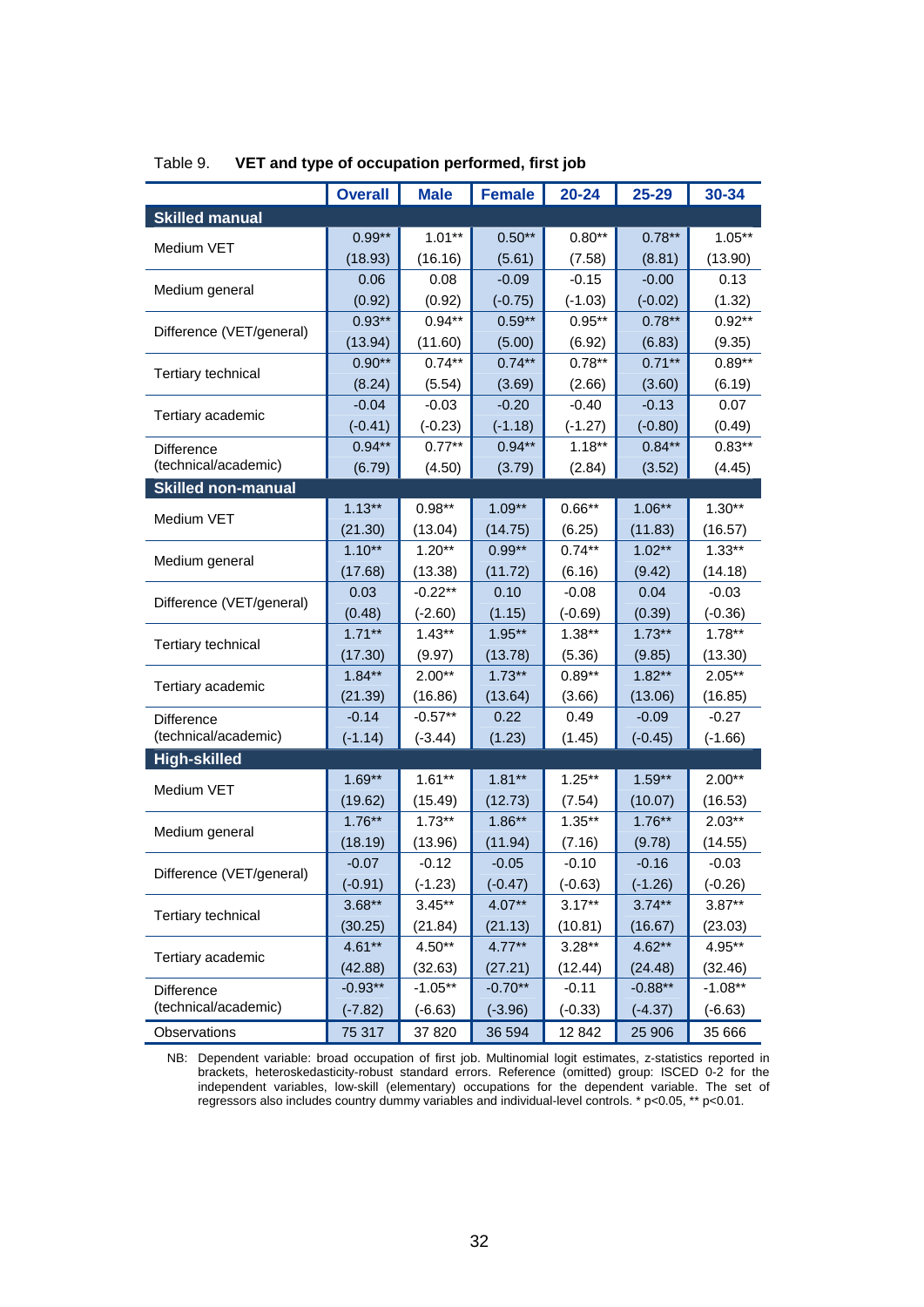|                          | <b>Overall</b> | <b>Male</b> | <b>Female</b> | $20 - 24$ | 25-29     | 30-34     |
|--------------------------|----------------|-------------|---------------|-----------|-----------|-----------|
| <b>Formal</b>            |                |             |               |           |           |           |
| Medium VET               | $0.28***$      | $0.32**$    | $0.21*$       | 0.22      | $0.30**$  | $0.32**$  |
|                          | (4.51)         | (3.87)      | (2.24)        | (1.92)    | (2.80)    | (3.11)    |
|                          | $-0.03$        | 0.03        | $-0.19$       | $-0.02$   | 0.03      | $-0.08$   |
| Medium general           | $(-0.35)$      | (0.27)      | $(-1.69)$     | $(-0.15)$ | (0.19)    | $(-0.71)$ |
| Difference (VET/general) | $0.30**$       | $0.29**$    | $0.39**$      | 0.24      | $0.27*$   | $0.40**$  |
|                          | (4.69)         | (3.40)      | (4.00)        | (1.77)    | (2.39)    | (4.10)    |
| <b>Informal</b>          |                |             |               |           |           |           |
| Medium VET               | $-0.30**$      | $-0.22**$   | $-0.36**$     | $-0.29*$  | $-0.19$   | $-0.32**$ |
|                          | $(-4.88)$      | $(-2.74)$   | $(-3.90)$     | $(-2.53)$ | $(-1.82)$ | $(-3.15)$ |
| Medium general           | $-0.42**$      | $-0.34**$   | $-0.58**$     | $-0.41**$ | $-0.32*$  | $-0.52**$ |
|                          | $(-5.65)$      | $(-3.49)$   | $(-5.34)$     | $(-2.82)$ | $(-2.47)$ | $(-4.56)$ |
| Difference (VET/general) | 0.12           | 0.12        | $0.22*$       | 0.12      | 0.13      | $0.20*$   |
|                          | (1.80)         | (1.40)      | (2.24)        | (0.89)    | (1.12)    | (2.05)    |
| <b>Previous job</b>      |                |             |               |           |           |           |
| Medium VET               | $0.92**$       | $0.93**$    | $0.68**$      | $1.09**$  | $0.89**$  | $0.68***$ |
|                          | (10.75)        | (8.29)      | (5.34)        | (7.08)    | (6.03)    | (4.93)    |
| Medium general           | $-0.02$        | $-0.04$     | $-0.23$       | 0.21      | 0.02      | $-0.34*$  |
|                          | $(-0.17)$      | $(-0.25)$   | $(-1.46)$     | (1.08)    | (0.11)    | $(-1.97)$ |
| Difference (VET/general) | $0.94***$      | $0.97**$    | $0.92**$      | $0.88**$  | $0.87***$ | $1.02**$  |
|                          | (10.26)        | (7.57)      | (7.06)        | (4.99)    | (5.36)    | (7.30)    |
| <b>Private</b>           |                |             |               |           |           |           |
| Medium VET               | $-0.17$        | $-0.10$     | $-0.18$       | $-0.32$   | 0.05      | $-0.18$   |
|                          | $(-1.78)$      | $(-0.84)$   | $(-1.07)$     | $(-1.52)$ | (0.26)    | $(-1.36)$ |
| Medium general           | $-0.07$        | 0.11        | $-0.43*$      | $-0.30$   | 0.00      | $-0.14$   |
|                          | $(-0.61)$      | (0.76)      | $(-2.21)$     | $(-1.03)$ | (0.02)    | $(-0.88)$ |
| Difference (VET/general) | $-0.10$        | $-0.21$     | 0.25          | $-0.02$   | 0.04      | $-0.04$   |
|                          | $(-0.93)$      | $(-1.57)$   | (1.51)        | $(-0.10)$ | (0.23)    | $(-0.28)$ |
| Observations             | 131 811        | 67 046      | 62 3 26       | 27 878    | 45 843    | 55 651    |

#### Table 10. **VET (medium-level education) and job finding method**

NB: Dependent variable: job finding method. Multinomial logit estimates (log odds), z-statistics reported in brackets, heteroskedasticity-robust standard errors. The reference group is 'other method'. The set of regressors also includes country dummy variables and individual-level controls. \* p<0.05, \*\* p<0.01.

### **5.1.3. Key findings at European level**

The main findings on transition to work at European level can be summarised as follows:

- (a) VET medium-level education results in faster transitions to the first job than general medium-level education. Among medium-level VET programmes, the transition to work is 14% faster for work-based programmes than for school-based programmes;
- (b) the transition to work is generally even faster for tertiary level graduates with both academic and technical qualifications. Graduates from tertiary level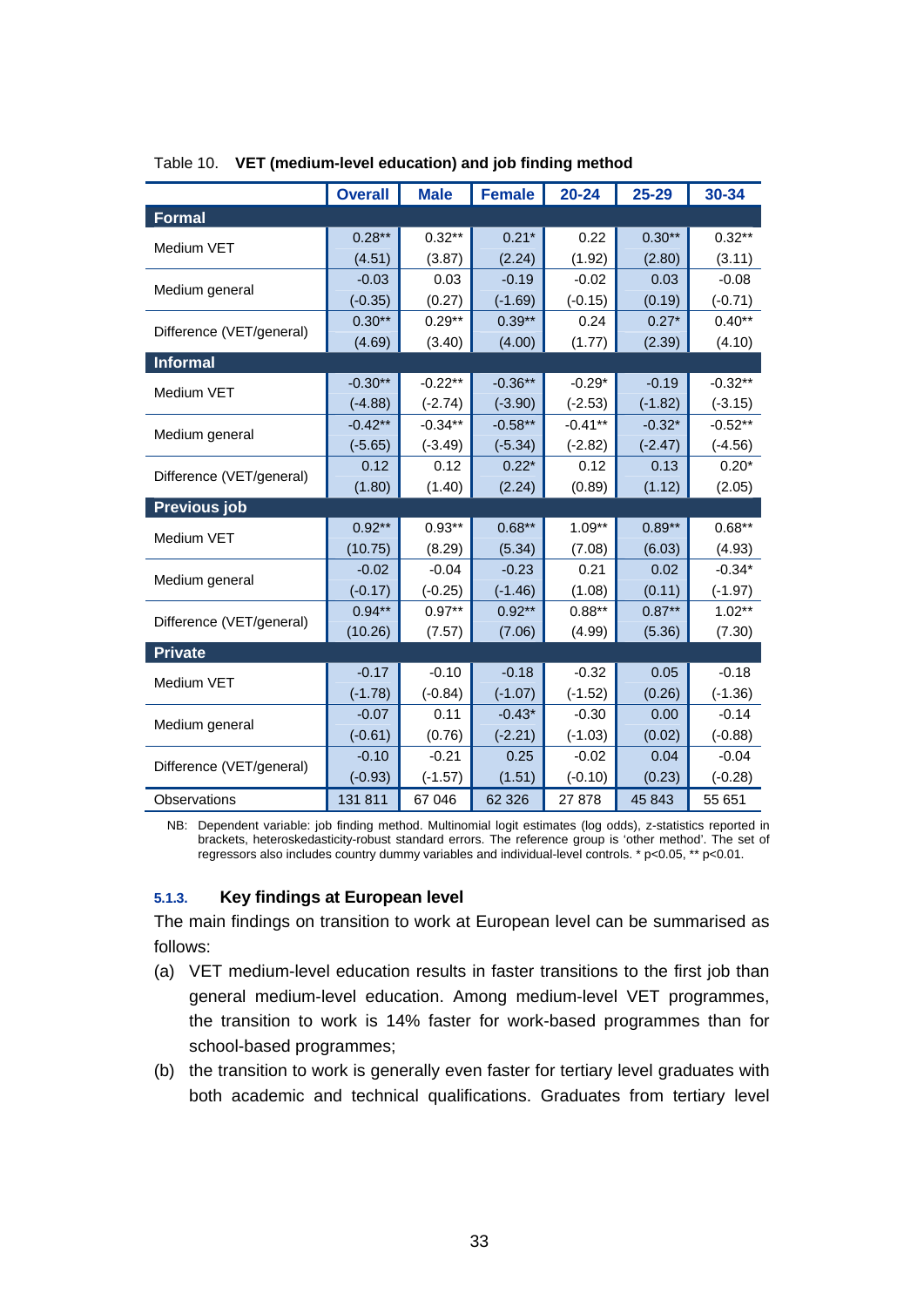academic education tend to find a job more quickly than tertiary graduates from technical programmes;

- (c) at tertiary level, VET results in relatively higher job stability, as measured by the duration of the first job;
- (d) VET medium-level graduates are more likely to obtain a permanent first job than general education graduates;
- (e) VET graduates are more likely to obtain a full-time first job, at both medium and tertiary levels;
- (f) VET programmes appear to deliver efficient matches between qualifications held and occupations, starting from the first job. VET graduates, at both medium and tertiary levels, are more likely to perform skilled manual jobs. Academic graduates at tertiary level are more likely to perform high-skill iobs:
- (g) VET graduates are more likely to use formal job search methods while general education graduates are more likely to find their first job using informal channels. This suggests that employment agencies should consider the provision of specific services for different education orientations.

### 5.2. Current employment

This section focuses on the effects of vocational education on workers' current employment. It starts by considering the relationship between education orientation and current employment status before examining the impact on the characteristics of the current job and then the income returns to vocational education.

### **5.2.1. Employment status**

Table 11 reports estimation results for the effects of vocational education on current employment status (employed, unemployed, inactive non-student)  $(^{23})$ . Equation (6) is estimated using a multinomial logit model, with inactive nonstudent as the reference group. Overall, medium and tertiary education levels are associated with a higher probability of being active, relative to lower-secondary education or below, with a much stronger effect on the probability of being employed than unemployed.

Focusing on medium-level education, the probability of being employed is higher for VET graduates than for general education graduates, and the

 $(2^3)$  Students and individuals aged 15 to 19 are not included in the sample throughout the analysis (Chapter 4).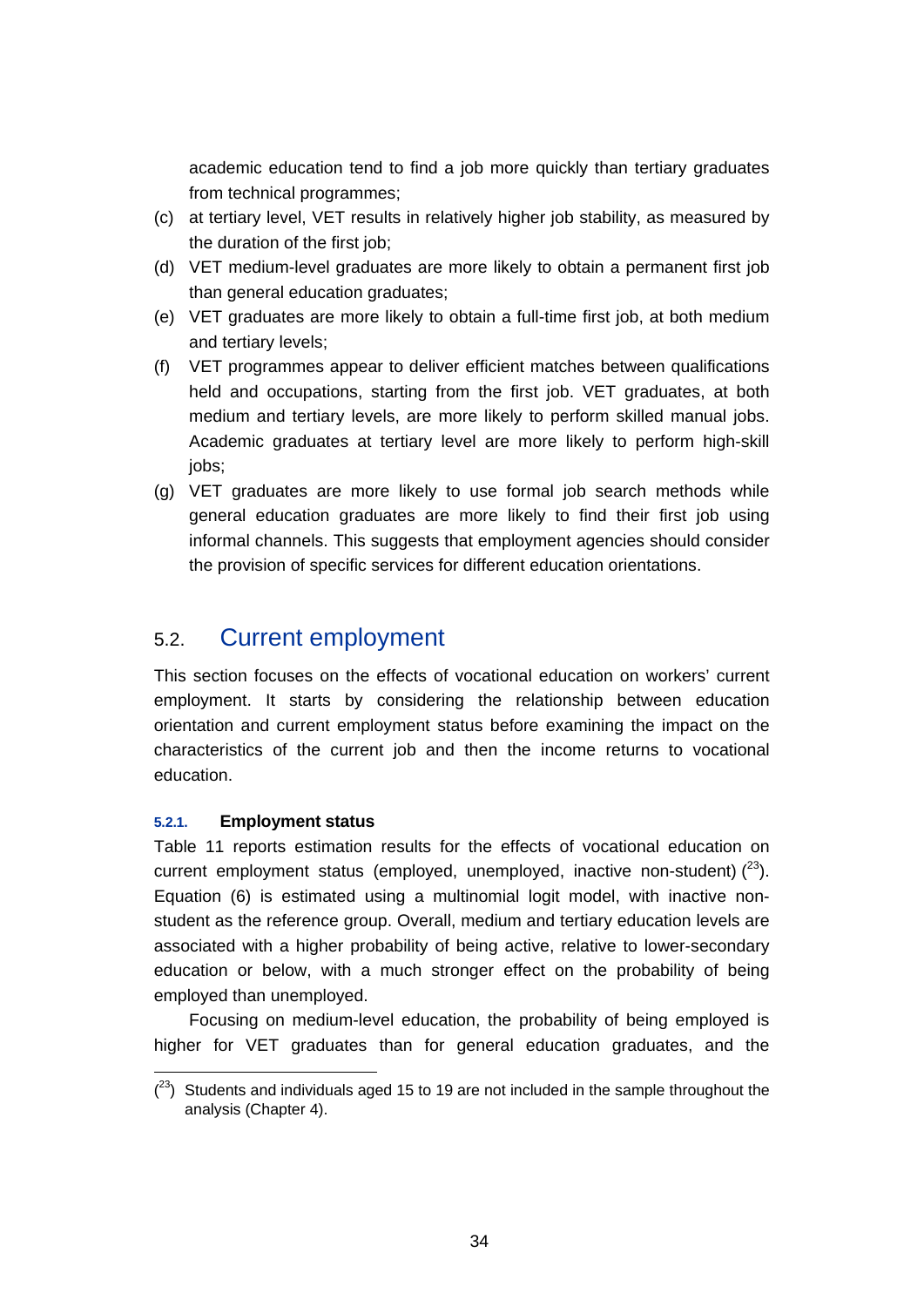difference is strongly significant. The corresponding marginal effects are 0.16 and 0.08 for VET and general education, respectively. For tertiary education graduates, there is no significant difference between orientations. Marginal effects are 0.14 and 0.16 for technical and academic education, respectively.

Medium-level education also increases the likelihood of being unemployed, relative to being inactive, even though the size of the coefficients is less than half that for employment. This reflects the fact that the estimates are relative to a double benchmark, as there are two separate reference groups. The reference category for the explanatory variables is the group of individuals who have not completed upper-secondary education; for the categorical dependent variable, the reference group is the inactive non-student population. The estimates suggest that, compared with individuals who have not completed uppersecondary education, those who have completed medium-level education are less likely to be inactive. Being less likely to be inactive, they are relatively more likely to be engaged in the labour market and, as a consequence, to be either in work or unemployment, though predominantly the former as shown above. VET graduates appear more likely to be unemployed compared to the reference group than general education graduates, as they are generally more likely to be engaged in the labour market, whereas general education graduates are more likely to be inactive instead. Compared to low education attainment, the marginal effects of medium and tertiary level education on the probability of being unemployed are indeed negative (-0.04 and -0.03 for VET and general mediumlevel education, -0.06 and -0.07 for technical and academic tertiary education, respectively).

Table 12 compares the effects of work-based and school-based mediumlevel VET programmes on current employment status. The sample size is substantially reduced, since the information on different types of VET is not available for Estonia, Italy, the Netherlands, Poland, Portugal, and Slovakia. The results indicate that the probability of being employed, relative to the reference group, is significantly higher for work-based VET programmes, relative to schoolbased programmes. The work-based VET premium is stronger for males and negatively related to age. There are no significant differences, instead, in the effects of work-based and school-based VET programmes on the probability of being unemployed. These results, and the pattern across age groups, are likely to reflect the effects of apprenticeship, which provides a direct link between education and the labour market. This is particularly evident for the 20 to 24 age group, for which the current job is more likely to be the first job; a work-based learning programme supports transition to the first job. The fact that the workbased premium is negatively related to age can be explained by the presence of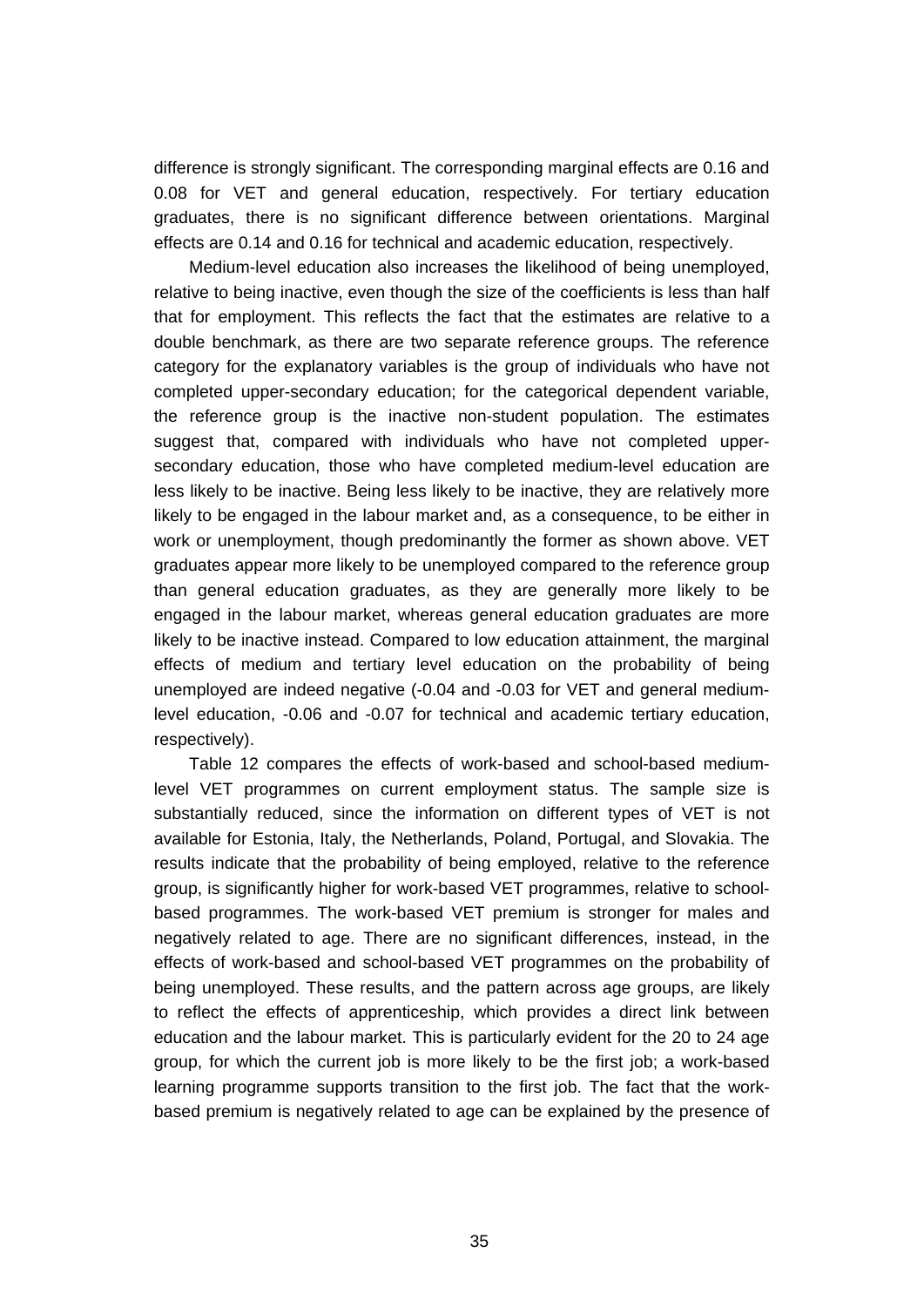frictions in the labour market that make matching workers and jobs more difficult, as workers do not know where vacancies are and firms do not know where job seekers can be found. When workers want to move from their initial occupation, they cannot exploit the information advantage provided by apprenticeships in reducing frictions related to selection.

|                           | <b>Overall</b> | <b>Male</b> | <b>Female</b> | $20 - 24$ | 25-29     | 30-34     |
|---------------------------|----------------|-------------|---------------|-----------|-----------|-----------|
| <b>Employed</b>           |                |             |               |           |           |           |
|                           | $0.99**$       | $0.97**$    | $1.02**$      | $1.14***$ | $0.96**$  | $0.95**$  |
| Medium VET                | (29.83)        | (15.25)     | (24.89)       | (17.57)   | (16.13)   | (18.65)   |
|                           | $0.72***$      | $0.47***$   | $0.83**$      | $0.56**$  | $0.81***$ | $0.79**$  |
| Medium general            | (18.11)        | (6.25)      | (17.07)       | (7.49)    | (11.36)   | (12.59)   |
|                           | $0.27***$      | $0.50**$    | $0.20**$      | $0.58**$  | $0.15*$   | $0.17**$  |
| Difference (VET/general)  | (6.81)         | (6.37)      | (4.27)        | (7.67)    | (2.19)    | (2.71)    |
|                           | $1.68**$       | $1.47**$    | $1.78**$      | $1.76**$  | $1.73**$  | $1.66**$  |
| Tertiary technical        | (22.20)        | (7.46)      | (21.75)       | (12.35)   | (11.94)   | (15.71)   |
|                           | $1.63**$       | $1.12***$   | $1.78***$     | $1.27***$ | $1.70**$  | $1.68***$ |
| Tertiary academic         | (35.53)        | (10.93)     | (34.81)       | (12.72)   | (20.59)   | (25.48)   |
| <b>Difference</b>         | 0.05           | 0.36        | 0.00          | $0.49**$  | 0.03      | $-0.02$   |
| (technical/academic)      | (0.68)         | (1.72)      | (0.06)        | (3.06)    | (0.17)    | $(-0.20)$ |
| <b>Unemployed</b>         |                |             |               |           |           |           |
| Medium VET                | $0.34**$       | $0.30**$    | $0.38**$      | $0.46**$  | $0.28**$  | $0.34**$  |
|                           | (7.47)         | (3.94)      | (6.04)        | (5.80)    | (3.42)    | (4.49)    |
| Medium general            | $0.17***$      | $-0.08$     | $0.21***$     | 0.04      | $0.25***$ | 0.18      |
|                           | (3.00)         | $(-0.82)$   | (2.90)        | (0.40)    | (2.62)    | (1.83)    |
| Difference (VET/general)  | $0.17***$      | $0.37***$   | $0.16*$       | $0.43**$  | 0.03      | 0.16      |
|                           | (3.11)         | (3.90)      | (2.28)        | (4.52)    | (0.27)    | (1.57)    |
| <b>Tertiary technical</b> | $0.54**$       | 0.31        | $0.64***$     | $0.83**$  | $0.44*$   | $0.48**$  |
|                           | (5.79)         | (1.47)      | (5.71)        | (4.97)    | (2.48)    | (3.38)    |
| Tertiary academic         | $0.52**$       | 0.02        | $0.62**$      | $0.61**$  | $0.61**$  | $0.26**$  |
|                           | (8.45)         | (0.20)      | (8.12)        | (4.99)    | (5.78)    | (2.69)    |
| Difference                | 0.03           | 0.29        | 0.02          | 0.23      | $-0.17$   | 0.21      |
| (technical/academic)      | (0.28)         | (1.27)      | (0.19)        | (1.21)    | $(-0.93)$ | (1.43)    |
| Observations              | 170 495        | 85727       | 84 768        | 40 223    | 59 29 5   | 70 977    |

#### Table 11. **VET premium, employment status**

NB: Dependent variable: current employment status. Multinomial logit estimates (log-odds), z-statistics reported in brackets, heteroskedasticity-robust standard errors. The reference group is inactive nonstudent individuals. The set of regressors also includes country dummy variables and individual-level controls. \* p<0.05, \*\* p<0.01. In the overall sample, marginal effects of VET and general education on the probability of being employed are 0.16 and 0.08, respectively, at medium level and 0.14 and 0.16, respectively, at tertiary level; marginal effects of VET and general education on the probability of being unemployed are -0.04 and -0.03, respectively, at medium level and -0.06 and -0.07, respectively, at tertiary level.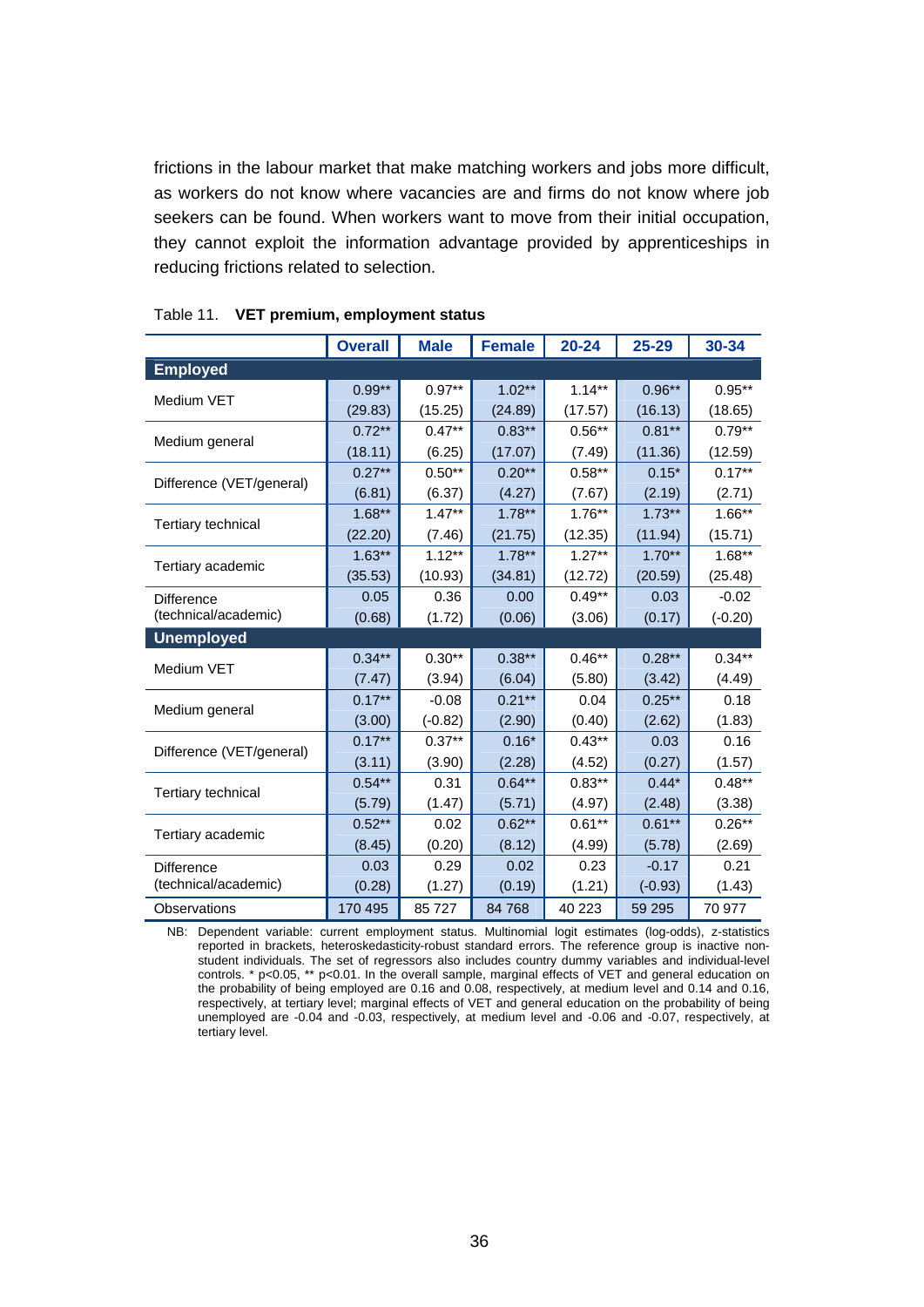|                          | <b>Overall</b> | <b>Male</b> | <b>Female</b> | $20 - 24$ | $25 - 29$ | $30 - 34$ |
|--------------------------|----------------|-------------|---------------|-----------|-----------|-----------|
| <b>Employed</b>          |                |             |               |           |           |           |
|                          | $1.17***$      | $1.33***$   | $1.12***$     | $1.60**$  | $1.08***$ | $1.00**$  |
| Medium VET, work         | (20.66)        | (10.57)     | (16.92)       | (13.42)   | (10.92)   | (11.58)   |
| Medium VET, school       | $0.96**$       | $1.00**$    | $0.98**$      | $1.01**$  | $0.90**$  | $0.98**$  |
|                          | (20.84)        | (9.77)      | (17.88)       | (11.20)   | (10.71)   | (14.24)   |
|                          | $0.21***$      | $0.33*$     | $0.15*$       | $0.59**$  | 0.18      | 0.02      |
| Difference (work/school) | (3.45)         | (2.38)      | (2.10)        | (4.56)    | (1.69)    | (0.20)    |
| <b>Unemployed</b>        |                |             |               |           |           |           |
| Medium VET, work         | $0.37***$      | $0.49**$    | $0.36***$     | $0.61**$  | $0.29*$   | $0.42**$  |
|                          | (4.74)         | (3.41)      | (3.33)        | (4.19)    | (2.12)    | (3.29)    |
| Medium VET, school       | $0.36**$       | $0.34**$    | $0.41**$      | $0.50**$  | $0.23*$   | $0.34**$  |
|                          | (5.82)         | (2.99)      | (4.96)        | (4.64)    | (2.06)    | (3.25)    |
|                          | 0.01           | 0.14        | $-0.05$       | 0.11      | 0.07      | 0.08      |
| Difference (work/school) | (0.14)         | (0.92)      | $(-0.40)$     | (0.73)    | (0.45)    | (0.59)    |
| Observations             | 121 827        | 60 740      | 61 087        | 28751     | 42 289    | 50 787    |

Table 12. **VET type and employment status** 

NB: Dependent variable: current employment status. Multinomial logit estimates, z-statistics reported in brackets, heteroskedasticity-robust standard errors. The reference group is 'inactive individuals' for the dependent variable and ISCED 0-2 for education levels. The set of regressors also includes country dummy variables and individual-level controls. \* p<0.05, \*\* p<0.01.

### **5.2.2. Characteristics of current job**

In this section the relationship between education orientation and the characteristics of the current job are examined. Some key features of the current job are investigated, including job stability (tenure), contract type (part-time versus full-time and temporary versus permanent) and type of occupation.

### 5.2.2.1. *Duration of current job*

Table 13 reports the effects of education orientation on current job duration. Since all workers considered are currently in employment, and the distribution of current job tenure, ranging between 0 and 240 months, is approximately normal, the effects of VET and general education are estimated by OLS (Mumford and Smith, 2004)  $(^{24})$ . VET programmes, at both medium and tertiary levels, are associated with significantly longer job tenure compared with general education programmes. The effects of VET and general education are 0.4 and -1.8 months, respectively, at the medium level of education, resulting in a VET premium of 2.1

 $(24)$  The results in Table 13 and the associated VET premium are based on current employment periods and not on completed ones, therefore they should be treated with caution. In addition, to the extent that employment periods for current jobs include many first jobs, the positive effect of VET on tenure also reflects the shorter duration of unemployment (linked to the shorter job search and faster transitions into employment) of VET graduates compared to graduates from general education.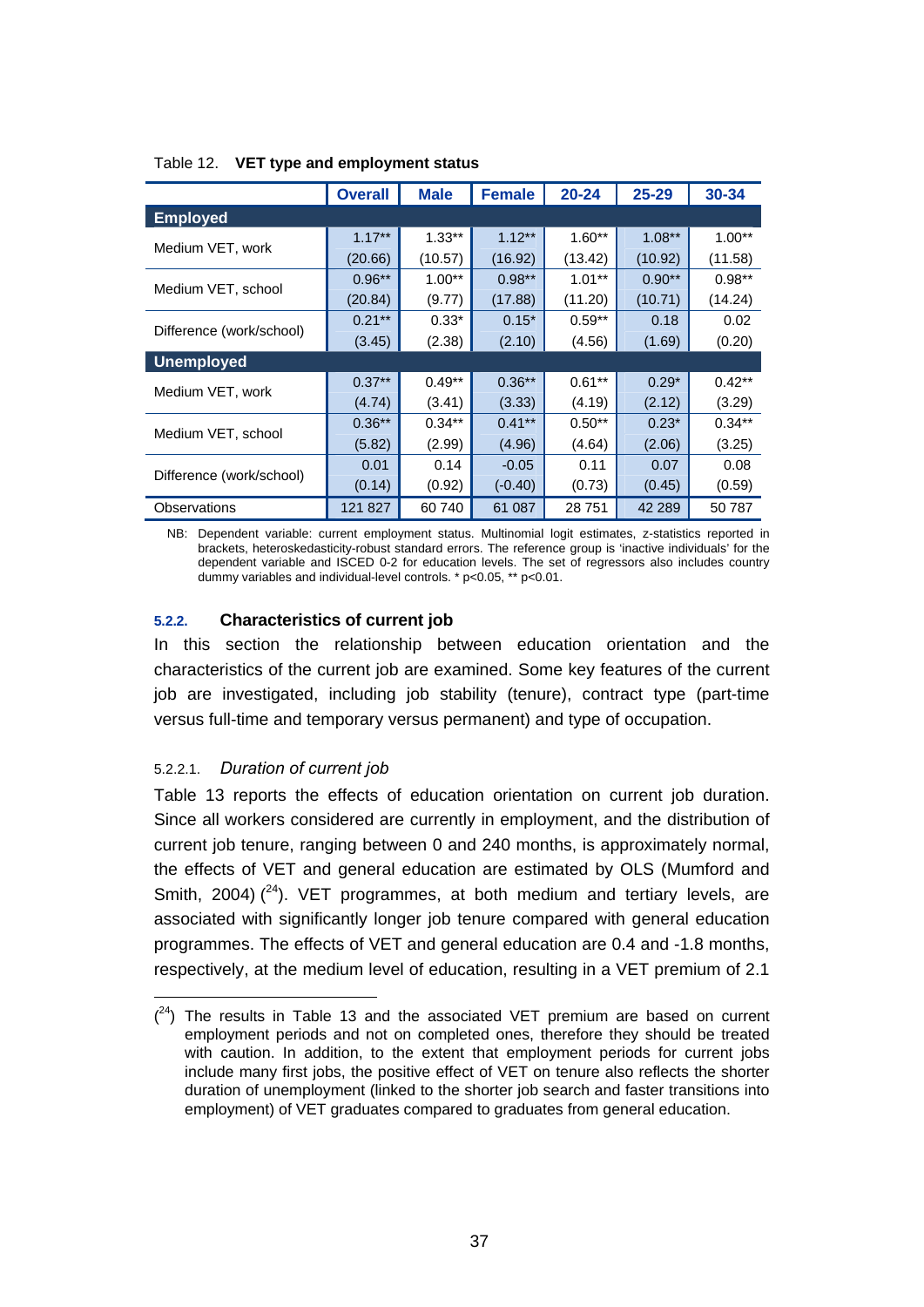months. At tertiary level the effects of VET and general education are -5.6 and - 16.2 months respectively, resulting in a VET premium of 10.7 months. These differences, particularly marked for the 20 to 24 age group, are highly statistically significant and quantitatively relevant. Results indicate that overall VET programmes, which are specifically tailored to the labour market, increase the likelihood of finding a more stable job relative to general education, where job stability may also be linked to a good match between the qualifications of the individual and the requirements of the job.

|                                           | <b>Overall</b> | <b>Male</b> | <b>Female</b> | $20 - 24$  | $25 - 29$  | 30-34      |
|-------------------------------------------|----------------|-------------|---------------|------------|------------|------------|
| Medium VET                                | 0.35           | $-0.36$     | $2.07**$      | $-2.18**$  | 0.29       | $2.12*$    |
|                                           | $(-0.82)$      | $(-0.66)$   | (-2.94)       | $(-4.34)$  | $(-0.44)$  | $(-2.57)$  |
|                                           | $-1.75**$      | $-2.43**$   | 0.23          | $-4.72**$  | $-1.71*$   | $-0.03$    |
| Medium general                            | $(-3.59)$      | $(-3.78)$   | $(-0.31)$     | $(-8.34)$  | $(-2.19)$  | $(-0.03)$  |
|                                           | $2.10**$       | $2.08***$   | $1.84***$     | $2.54***$  | $2.00**$   | $2.14***$  |
| Difference (VET/general)                  | (-5.28)        | $(-3.79)$   | (-3.18)       | $(-5.68)$  | $(-3.18)$  | $(-2.72)$  |
|                                           | $-5.56**$      | $-7.13**$   | $-3.01**$     | $-8.09**$  | $-7.26**$  | $-2.19*$   |
| Tertiary technical                        | $(-9.55)$      | $(-8.79)$   | $(-3.50)$     | $(-10.66)$ | $(-8.51)$  | $(-2.07)$  |
|                                           | $-16.23**$     | $-19.33**$  | $-12.42**$    | $-16.13**$ | $-18.53**$ | $-12.80**$ |
| Tertiary academic                         | $(-36.63)$     | $(-32.75)$  | $(-17.97)$    | $(-27.91)$ | $(-27.99)$ | $(-15.83)$ |
| <b>Difference</b><br>(technical/academic) | $10.67**$      | $12.20**$   | $9.40**$      | $8.04**$   | $11.27**$  | $10.61**$  |
|                                           | (-21.57)       | $(-16.44)$  | (-14.14)      | (-11.33)   | $(-16.75)$ | $(-12.35)$ |
| Observations                              | 131 144        | 70 975      | 60 169        | 28 0 22    | 46 261     | 56 861     |

Table 13. **VET and duration of current job** 

NB: Dependent variable: time in current employment (months) for relevant group, as described in column heading. OLS estimates, t-statistics reported in brackets, heteroskedasticity-robust standard errors. Reference (omitted) group: ISCED 0-2. The set of regressors also includes country dummy variables and individual-level controls.

\* p<0.05, \*\* p<0.01.

### 5.2.2.2. *Contractual status of current job*

Table 14 reports logit estimates of the effects of education orientation on the probability that the current job entails a permanent contract, as opposed to a temporary one. The differences between the returns to VET and general education are striking. For both medium and tertiary education levels, individuals with VET degrees are significantly more likely to have permanent contracts compared with general education graduates. Focusing on medium-level education, marginal effects are 0.02 and -0.002 for VET and general education, respectively. The VET premium is robust with respect to gender. However, it is higher for younger age groups and substantially smaller for older age groups. This corroborates the argument put forward above that VET carries an advantage in reducing frictions and information asymmetries in the search for the first job, but this advantage is substantially reduced for subsequent jobs. The VET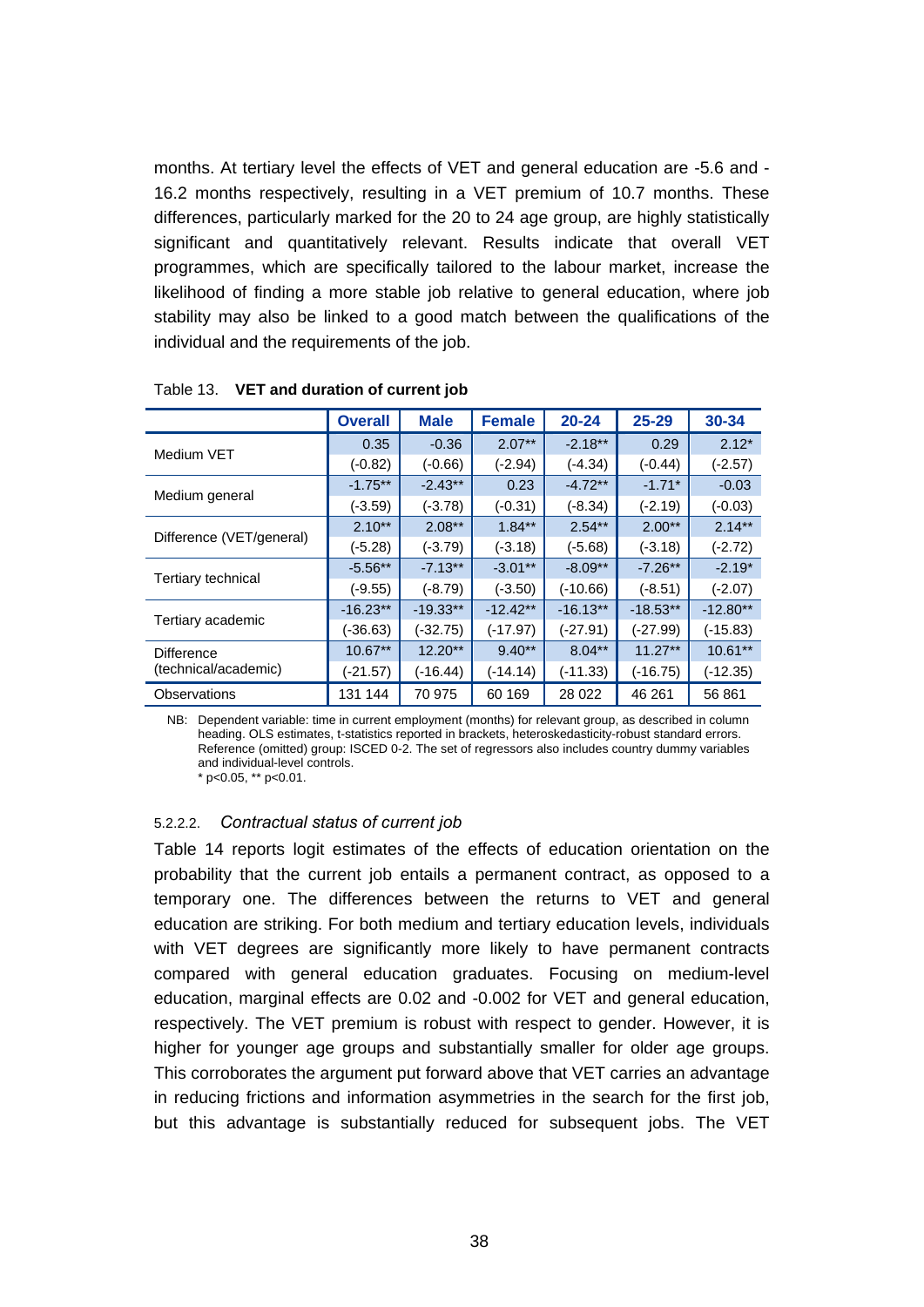premium is even greater in the case of tertiary education (marginal effects are 0.031 and -0.017 for technical and academic education, respectively) and is robust with respect to both gender and age.

|                                     | <b>Overall</b> | <b>Male</b> | <b>Female</b> | $20 - 24$ | $25 - 29$ | 30-34    |
|-------------------------------------|----------------|-------------|---------------|-----------|-----------|----------|
| Medium VET                          | $0.18***$      | $0.19**$    | $0.17*$       | 0.05      | 0.10      | $0.43**$ |
|                                     | (4.22)         | (3.36)      | (2.51)        | (0.61)    | (1.38)    | (6.13)   |
|                                     | $-0.02$        | $-0.01$     | $-0.04$       | $-0.35**$ | $-0.05$   | $0.37**$ |
| Medium general                      | $(-0.35)$      | $(-0.08)$   | $(-0.54)$     | $(-3.87)$ | $(-0.60)$ | (3.98)   |
|                                     | $0.20**$       | $0.19***$   | $0.21***$     | $0.39**$  | 0.15      | 0.06     |
| Difference (VET/general)            | (4.12)         | (2.76)      | (3.13)        | (4.85)    | (1.87)    | (0.63)   |
| Tertiary technical                  | $0.30**$       | $0.45***$   | 0.17          | $-0.07$   | $0.31**$  | $0.65**$ |
|                                     | (4.81)         | (5.09)      | (1.89)        | $(-0.57)$ | (3.09)    | (6.29)   |
|                                     | $-0.14**$      | $-0.04$     | $-0.25**$     | $-0.54**$ | $-0.28**$ | $0.26**$ |
| Tertiary academic                   | $(-3.18)$      | $(-0.55)$   | $(-3.75)$     | $(-5.54)$ | $(-3.71)$ | (3.67)   |
| Difference<br>(technical/academic.) | $0.45***$      | $0.48**$    | $0.42***$     | $0.47**$  | $0.59**$  | $0.38**$ |
|                                     | (7.47)         | (5.51)      | (5.14)        | (3.45)    | (6.31)    | (3.96)   |
| Observations                        | 116 932        | 61 318      | 55 614        | 26 076    | 41 693    | 49 163   |

Table 14. **VET and current employment: permanent versus temporary contract** 

NB: Dependent variable: current employment, permanent- versus temporary for relevant group, as described in column heading. Logit estimates (log-odds), z-statistics reported in brackets, heteroskedasticity-robust standard errors. Reference (omitted) group: ISCED 0-2. The set of regressors also includes country dummy variables and individual-level controls. \* p<0.05, \*\* p<0.01. In the overall sample, marginal effects of VET and general education are 0.02 and -0.002, respectively, at medium level and 0.031 and -0.017 respectively, at tertiary level.

Table 15 displays logit estimates of the effects of education orientation on the probability that the current job is full-time. Higher education levels result in a higher probability that the current job is full-time. Focusing on medium-level education, individuals with VET degrees are significantly more likely to have fulltime contracts compared with general education graduates (marginal effects are 0.037 and 0.026 for VET and general education, respectively). This pattern is reversed in the case of tertiary education, for which the marginal effects are 0.047 and 0.063 for VET and general education, respectively.

These results indicate that, all other things being equal, individuals with medium-level VET degrees are significantly more likely to have permanent and full-time contracts in their current job compared with general education graduates. The results are stronger than those obtained for the characteristics of the first job. This may reflect the fact that several VET programmes, particularly those with apprenticeships, result in employment contracts that are, by definition, temporary: after the end of the apprenticeship period these contracts are often transformed into more stable contractual forms. In addition, the fact that VET premiums are inversely related to worker age provides a clear analogy with the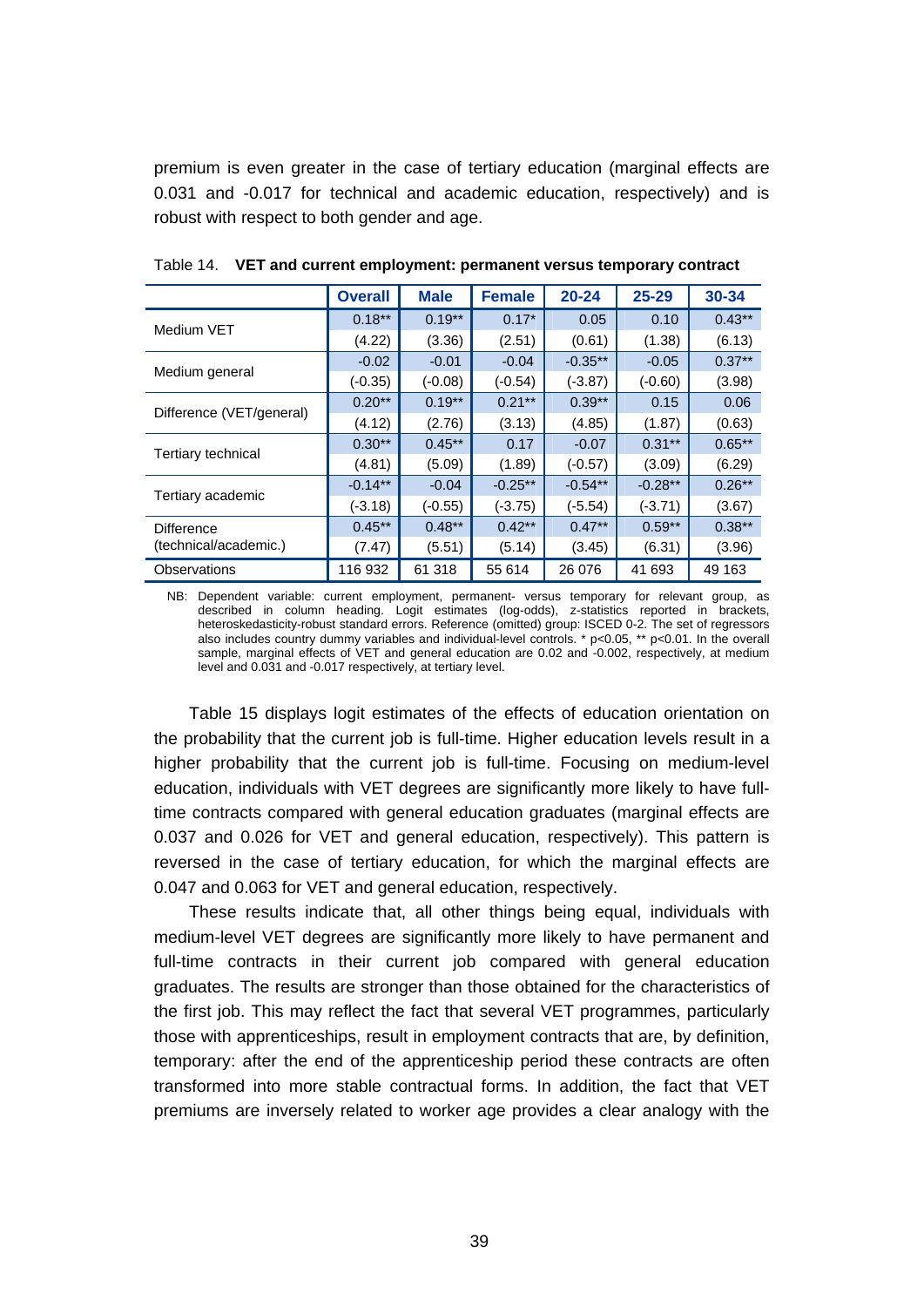previous results about tenure. Job stability is generally associated with longer tenure. Therefore, to the extent that VET programmes are more efficient in getting people into work and in providing them with better job matches, they result in early achievement of job stability. However, over time, the difference between VET and general education tends to shrink.

|                          | <b>Overall</b> | <b>Male</b> | <b>Female</b> | $20 - 24$ | $25 - 29$ | 30-34     |
|--------------------------|----------------|-------------|---------------|-----------|-----------|-----------|
| Medium VET               | $0.46**$       | $0.71***$   | $0.39**$      | $0.54***$ | $0.54***$ | $0.32**$  |
|                          | (10.27)        | (8.40)      | (7.16)        | (6.73)    | (6.53)    | (4.58)    |
|                          | $0.35***$      | $0.21*$     | $0.42***$     | $0.23*$   | $0.40**$  | $0.40**$  |
| Medium general           | (6.68)         | (2.26)      | (6.58)        | (2.46)    | (4.19)    | (4.94)    |
|                          | $0.11*$        | $0.50**$    | $-0.02$       | $0.31***$ | 0.15      | $-0.08$   |
| Difference (VET/general) | (2.44)         | (5.72)      | $(-0.44)$     | (3.49)    | (1.74)    | $(-1.17)$ |
|                          | $0.72***$      | $0.74***$   | $0.75***$     | $0.91***$ | $0.79**$  | $0.61***$ |
| Tertiary technical       | (10.78)        | (5.25)      | (9.56)        | (6.13)    | (6.49)    | (6.20)    |
|                          | $0.90**$       | $0.55***$   | $1.01***$     | $0.74***$ | $0.89**$  | $0.93**$  |
| Tertiary academic        | (18.11)        | (5.63)      | (17.18)       | (7.00)    | (10.01)   | (12.41)   |
| <b>Difference</b>        | $-0.18**$      | 0.19        | $-0.26**$     | 0.17      | $-0.11$   | $-0.32**$ |
| (technical/academic)     | (-2.79)        | (1.38)      | $(-3.54)$     | (1.08)    | $(-0.95)$ | $(-3.48)$ |
| Observations             | 131 738        | 71 218      | 60 520        | 28 180    | 46 466    | 57 092    |

Table 15. **VET and current employment, full-time versus part-time** 

NB: Dependent variable: current employment, full-time versus part-time for relevant group, as described in column heading. Logit estimates (log-odds), z-statistics reported in brackets, heteroskedasticity-robust standard errors. Reference (omitted) group: ISCED 0-2. The set of regressors also includes country dummy variables and individual-level controls. \* p<0.05, \*\* p<0.01. In the overall sample, marginal effects of VET and general education are 0.037 and 0.026 respectively, at medium level and 0.047 and 0.063 respectively, at tertiary level.

### 5.2.2.3. *Broad occupation of current job*

For occupation outcomes (type of current job performed), analysed in Table 16, higher education, irrespective of orientation, tends to lead to more skill-intensive jobs. More important, there appears to be a precise distinction in terms of occupation outcomes across graduates from different orientations. Medium-level education graduates holding a VET degree are more likely to be employed in a skilled manual occupation, whereas those holding a general education degree are more likely to be employed in a skilled non-manual occupation. A similar pattern applies for tertiary education. High-skill occupations are more likely to be held by general education graduates, irrespective of the level of education. The results indicate that more education produces substantial returns for both types of programmes. Even if the premium for tertiary VET is lower than for tertiary general education, the likelihood of being employed in high-skill jobs is still higher than for medium-level education.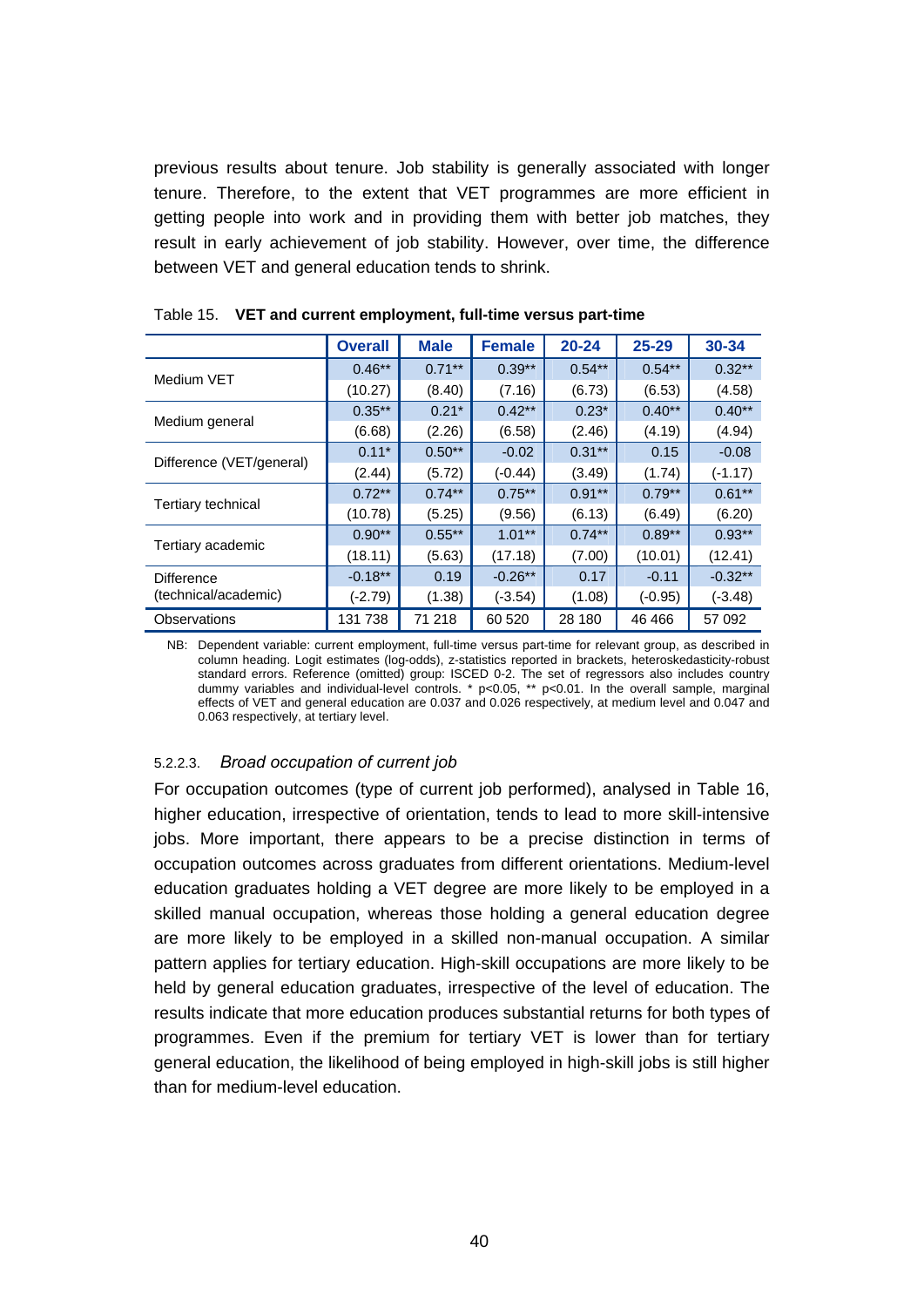|                           | <b>Overall</b> | <b>Male</b> | <b>Female</b> | $20 - 24$ | 25-29     | 30-34     |
|---------------------------|----------------|-------------|---------------|-----------|-----------|-----------|
| <b>Skilled manual</b>     |                |             |               |           |           |           |
|                           | $0.66**$       | $0.77***$   | $0.20*$       | $0.86**$  | $0.64***$ | $0.56***$ |
| Medium VET                | (13.79)        | (13.03)     | (2.30)        | (9.32)    | (7.57)    | (7.31)    |
|                           | $-0.08$        | $-0.04$     | $-0.10$       | $-0.05$   | $-0.16$   | 0.01      |
| Medium general            | $(-1.32)$      | $(-0.57)$   | $(-0.94)$     | $(-0.41)$ | $(-1.48)$ | (0.07)    |
| Difference (VET/general)  | $0.74**$       | $0.82**$    | $0.29**$      | $0.91**$  | $0.79**$  | $0.55***$ |
|                           | (12.27)        | (10.56)     | (2.92)        | (7.70)    | (7.62)    | (5.86)    |
| <b>Tertiary technical</b> | $1.03**$       | $0.97**$    | $0.68**$      | $0.83**$  | $1.11***$ | $1.06**$  |
|                           | (9.46)         | (7.07)      | (3.25)        | (3.32)    | (5.81)    | (6.87)    |
| Tertiary academic         | 0.11           | 0.14        | $-0.08$       | $-0.14$   | 0.19      | 0.13      |
|                           | (1.10)         | (1.08)      | $(-0.52)$     | $(-0.63)$ | (1.26)    | (0.85)    |
| <b>Difference</b>         | $0.92**$       | $0.83**$    | $0.76**$      | $0.97**$  | $0.92**$  | $0.93**$  |
| (technical/academic)      | (6.73)         | (4.66)      | (3.11)        | (3.03)    | (4.02)    | (4.63)    |
| <b>Skilled non-manual</b> |                |             |               |           |           |           |
| Medium VET                | $0.94**$       | $0.88**$    | $0.96**$      | $0.92**$  | $0.90**$  | $1.00**$  |
|                           | (18.52)        | (12.14)     | (12.99)       | (9.50)    | (10.01)   | (12.46)   |
| Medium general            | $1.03**$       | $1.11***$   | $1.00**$      | $0.99**$  | $0.90**$  | $1.20**$  |
|                           | (17.35)        | (12.90)     | (12.02)       | (8.81)    | (8.64)    | (12.85)   |
| Difference (VET/general)  | $-0.09$        | $-0.22**$   | $-0.03$       | $-0.07$   | $-0.01$   | $-0.20*$  |
|                           | $(-1.54)$      | $(-2.73)$   | $(-0.39)$     | $(-0.61)$ | $(-0.06)$ | $(-2.18)$ |
| Tertiary technical        | $1.84**$       | $1.68**$    | $2.01**$      | $1.38**$  | $2.10**$  | $1.88**$  |
|                           | (17.42)        | (11.46)     | (12.79)       | (5.74)    | (11.30)   | (12.42)   |
| Tertiary academic         | $1.95***$      | $2.15***$   | $1.79***$     | $1.54***$ | $2.03***$ | $2.03***$ |
|                           | (22.52)        | (17.32)     | (15.47)       | (8.46)    | (14.32)   | (15.13)   |
| Difference                | $-0.11$        | $-0.47**$   | 0.22          | $-0.17$   | 0.07      | $-0.14$   |
| (technical/academic)      | $(-0.88)$      | $(-2.67)$   | (1.27)        | $(-0.59)$ | (0.34)    | $(-0.79)$ |
| <b>High-skilled</b>       |                |             |               |           |           |           |
| Medium VET                | $1.48***$      | $1.38**$    | $1.67***$     | $1.60**$  | $1.36**$  | $1.52**$  |
|                           | (23.70)        | (17.16)     | (16.41)       | (13.10)   | (12.30)   | (16.01)   |
| Medium general            | $1.76**$       | $1.72**$    | $1.92**$      | $1.87**$  | $1.58***$ | $1.92**$  |
|                           | (24.84)        | (18.56)     | (17.32)       | (13.03)   | (12.78)   | (18.11)   |
| Difference (VET/general)  | $-0.27**$      | $-0.35**$   | $-0.25**$     | $-0.28*$  | $-0.22*$  | $-0.40**$ |
|                           | $(-4.54)$      | $(-4.26)$   | $(-2.82)$     | $(-2.18)$ | $(-2.16)$ | $(-4.47)$ |
| Tertiary technical        | $3.60**$       | $3.28***$   | $4.05**$      | $3.56***$ | $3.72***$ | $3.59**$  |
|                           | (32.67)        | (22.62)     | (23.72)       | (14.44)   | (19.12)   | (22.87)   |
| Tertiary academic         | $4.69**$       | $4.61**$    | $4.84**$      | $4.23**$  | 4.69**    | $4.83**$  |
|                           | (51.25)        | (36.96)     | (36.55)       | (21.90)   | (30.91)   | (34.69)   |
| Difference                | $-1.09**$      | $-1.33**$   | $-0.79**$     | $-0.67*$  | $-0.96**$ | $-1.24**$ |
| (technical/academic)      | $(-9.01)$      | $(-8.04)$   | $(-4.58)$     | $(-2.43)$ | $(-4.61)$ | $(-7.06)$ |
| Observations              | 130 172        | 69 917      | 60 255        | 27 756    | 45 916    | 56 500    |

### Table 16. **VET and type of occupation, current job**

NB: Dependent variable: current employment, occupation level. Multinomial logit estimates (odd ratios), tstatistics reported in brackets, heteroskedasticity-robust standard errors. The reference group is employed in low-skill (elementary) occupations for the dependent variable and ISCED 0-2 for education levels. The set of regressors also includes country dummy variables and individual-level controls. \* p<0.05, \*\* p<0.01.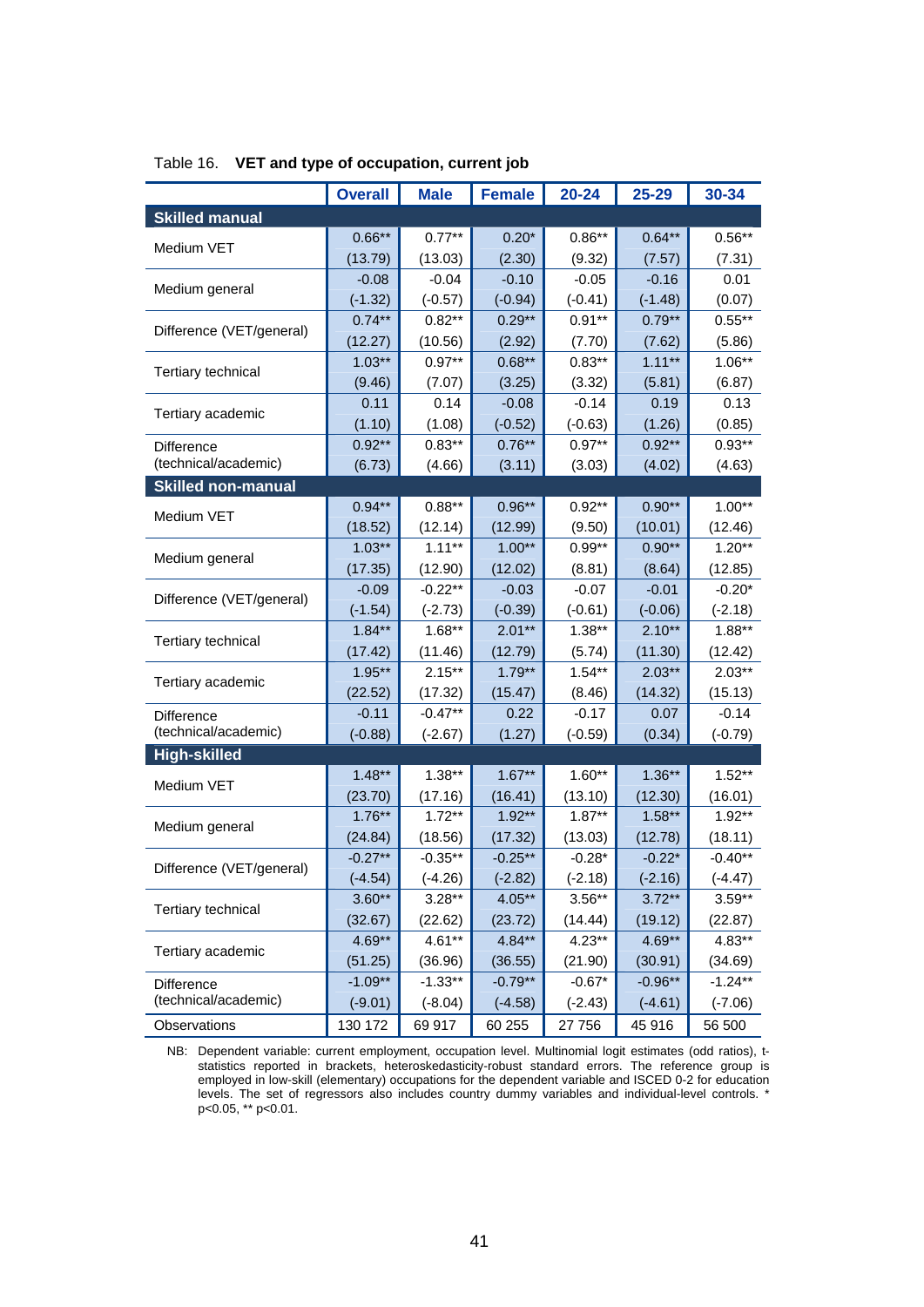### **5.2.3. Income**

The previous section showed that VET education delivers an employment premium compared with general education at the medium level. Data on relative income levels contained in the LFS can further help to assess whether there is also a corresponding earnings premium associated with VET.

### Box 1. **The use of income data in the LFS**

The LFS does not contain information about wages, the most frequently used measure of labour market outcome in literature. However, since 2009 the LFS has included a variable that is used as a proxy for the wage, although it should be noted that it suffers from several limitations.

Since 2009 the LFS incorporated information about incomes on a compulsory basis. The information provided is not absolute income, but the corresponding decile in national income distribution. This is because comparing income levels across countries is a difficult task, due to differences in gross/net salary, irregular payments, and payments in kind. For the same reason, the variable is only available for employees, while the self-employed and family workers are excluded.

As emphasised by Eurostat  $(3)$  the income variable is subject to a delay of 21 months in the case of administrative data. As a result, seven countries have not yet delivered data on income (Czech Republic, Iceland, Ireland, Malta, the Netherlands, Norway and Sweden). In some countries (Lithuania, Portugal, Slovak Republic and the UK) there are a high number of non-responses.

A major reason for difficulties in measuring income data in the LFS is that the survey is not designed for measuring differences in living conditions across countries  $(^b)$ , but rather focuses on employment status and the characteristics of the job. For these reasons, the results presented in this study based on the variable INCDECIL should be treated with caution.

Table 17 presents estimation results for equation (6) using the individual's income decile as the dependent variable. Given the ordinal nature of the dependent variable, the model is estimated using an ordered logit model. The results indicate a clear positive association between education level and income. Focusing on medium-level education, there is no significant premium for VET, relative to general education. However, the income VET premium is positive and significant for the 20 to 24 age group, while negative and significant for the 30 to 34 age group. The negative relationship between the income premium and the age profile could reflect a trade-off between the short-term benefits and long-term costs of vocational education (Hanushek and Wößmann, 2008). The return to tertiary technical education is positive but smaller than for academic education, indicating that more general streams of tertiary degrees carry an income premium over vocational ones. This finding complements the results of a negative VET premium for tertiary education when related to high-skill occupations.

 $(^a)$  For details see European Commission, 2011, p. 62.

<sup>(</sup> b ) More reliable income data comparable across countries can be obtained from EU statistics on income and living conditions (EU-SILC), designed for measuring income and living conditions in Europe.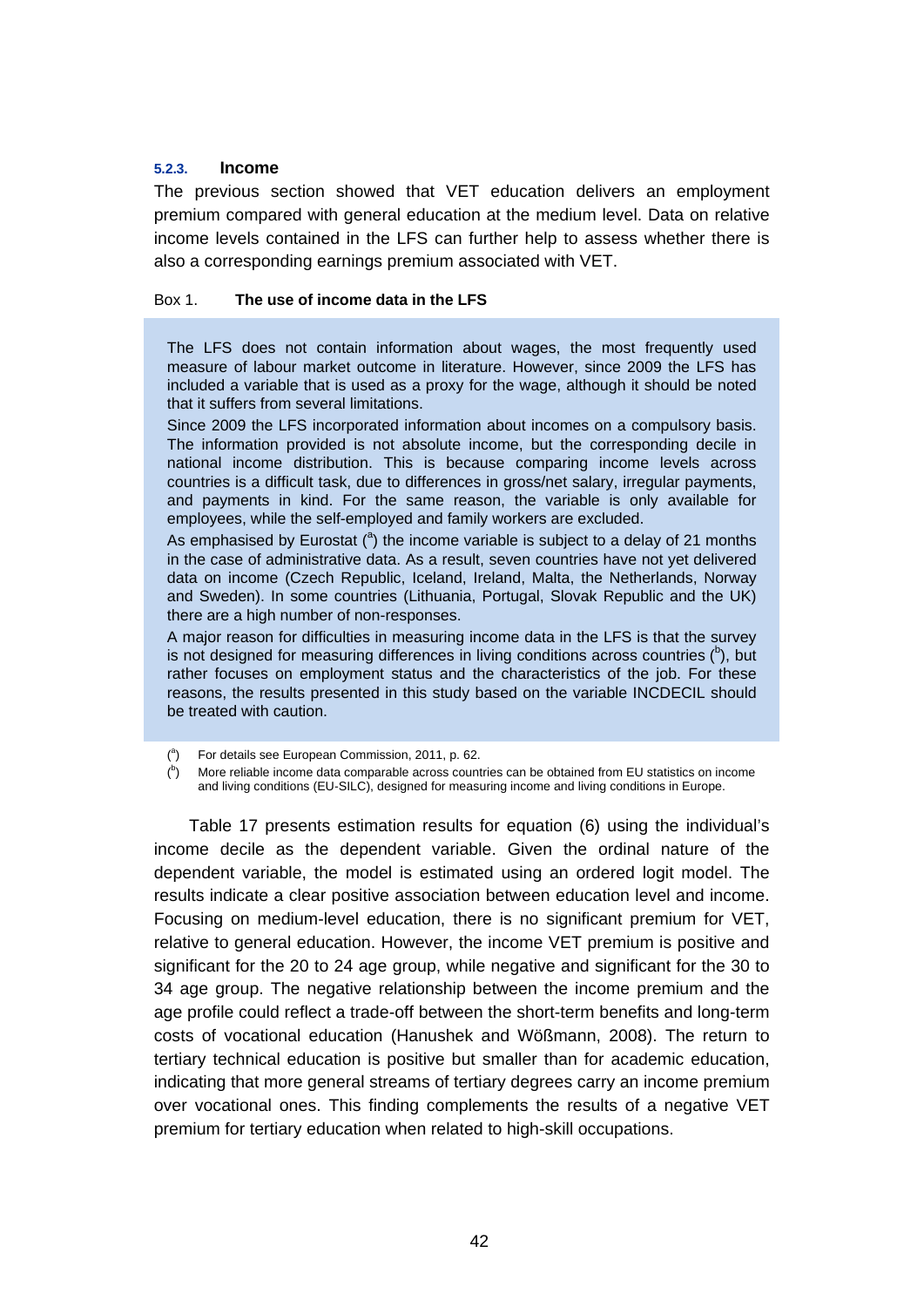|                                           | <b>Overall</b> | <b>Male</b> | <b>Female</b> | $20 - 24$ | $25 - 29$ | 30-34     |
|-------------------------------------------|----------------|-------------|---------------|-----------|-----------|-----------|
|                                           | $0.52**$       | $0.50**$    | $0.62***$     | $0.61***$ | $0.53**$  | $0.48**$  |
| Medium VET                                | (15.92)        | (11.23)     | (12.41)       | (9.71)    | (9.01)    | (9.53)    |
|                                           | $0.58**$       | $0.56**$    | $0.69**$      | $0.32***$ | $0.64***$ | $0.66**$  |
| Medium general                            | (13.49)        | (9.04)      | (11.09)       | (3.16)    | (8.86)    | (10.64)   |
|                                           | $-0.05$        | $-0.06$     | $-0.07$       | $0.30**$  | $-0.11$   | $-0.18**$ |
| Difference (VET/general)                  | $(-1.38)$      | $(-1.02)$   | (-1.31)       | (3.14)    | $(-1.79)$ | $(-3.21)$ |
|                                           | $1.27**$       | $1.22***$   | $1.39**$      | $1.35***$ | $1.25***$ | $1.25***$ |
| Tertiary technical                        | (25.87)        | (18.02)     | (19.61)       | (11.11)   | (15.90)   | (16.79)   |
|                                           | $2.16***$      | $2.04***$   | $2.33***$     | $2.11***$ | $2.02***$ | $2.26***$ |
| Tertiary academic                         | (51.52)        | (33.76)     | (39.21)       | (16.43)   | (29.13)   | (37.20)   |
| <b>Difference</b><br>(technical/academic) | $-0.89**$      | $-0.82**$   | $-0.93**$     | $-0.75**$ | $-0.77**$ | $-1.01**$ |
|                                           | (-18.80)       | $(-12.00)$  | (-14.20)      | (-4.80)   | (-10.51)  | (-14.53)  |
| Observations                              | 69 637         | 37 336      | 32 301        | 15 0 25   | 24 210    | 30 40 2   |

Table 17. **VET premium, income deciles** 

NB: Dependent variable: monthly pay from main job (deciles) for relevant group, as described in column heading. Ordered logit estimates, z-statistics reported in brackets, heteroskedasticity-robust standard errors. The (omitted) reference group is ISCED 0-2. The set of regressors also includes country dummy variables and individual-level controls. \* p<0.05, \*\* p<0.01.

Table 18 examines the income premium associated with work-based and school-based VET types. Confirming the results on employment status, the results indicate that the income premium of a work-based VET system relative to school-based systems is particularly strong for females and in the 20 to 24 age group. Apprenticeship, a major element of work-based systems, is very effective in delivering faster and smoother transitions to the first job. This is reflected in the relatively higher incomes for younger age groups. As shown in Tables 17 and 18, differences in the effects of education orientation tend to disappear in older age groups.

|                          | <b>Overall</b> | <b>Male</b> | <b>Female</b> | $20 - 24$ | $25 - 29$ | 30-34     |
|--------------------------|----------------|-------------|---------------|-----------|-----------|-----------|
|                          | $0.53***$      | $0.50**$    | $0.64***$     | $0.78**$  | $0.55***$ | $0.37***$ |
| Medium VET, work         | (11.86)        | (8.15)      | (9.64)        | (9.17)    | (7.09)    | (5.16)    |
|                          | $0.46***$      | $0.51***$   | $0.48***$     | $0.53**$  | $0.39**$  | $0.47**$  |
| Medium VET, school       | (11.44)        | (8.80)      | (8.30)        | (6.67)    | (5.45)    | (7.50)    |
|                          | 0.07           | $-0.01$     | $0.16***$     | $0.25***$ | $0.16*$   | $-0.09$   |
| Difference (work/school) | (1.65)         | $(-0.12)$   | (2.58)        | (3.00)    | (2.21)    | $(-1.47)$ |
| <b>Observations</b>      | 69 637         | 37 336      | 32 301        | 15 0 25   | 24 210    | 30 40 2   |

Table 18. **VET (medium-education) types and income** 

NB: Dependent variable: monthly pay from main job (deciles) for relevant group, as described in column heading. Ordered logit estimates, z-statistics reported in brackets, heteroskedasticity-robust standard errors. The (omitted) reference group is ISCED 0-2. The set of regressors also includes country dummy variables and individual-level controls. \* p<0.05, \*\* p<0.01.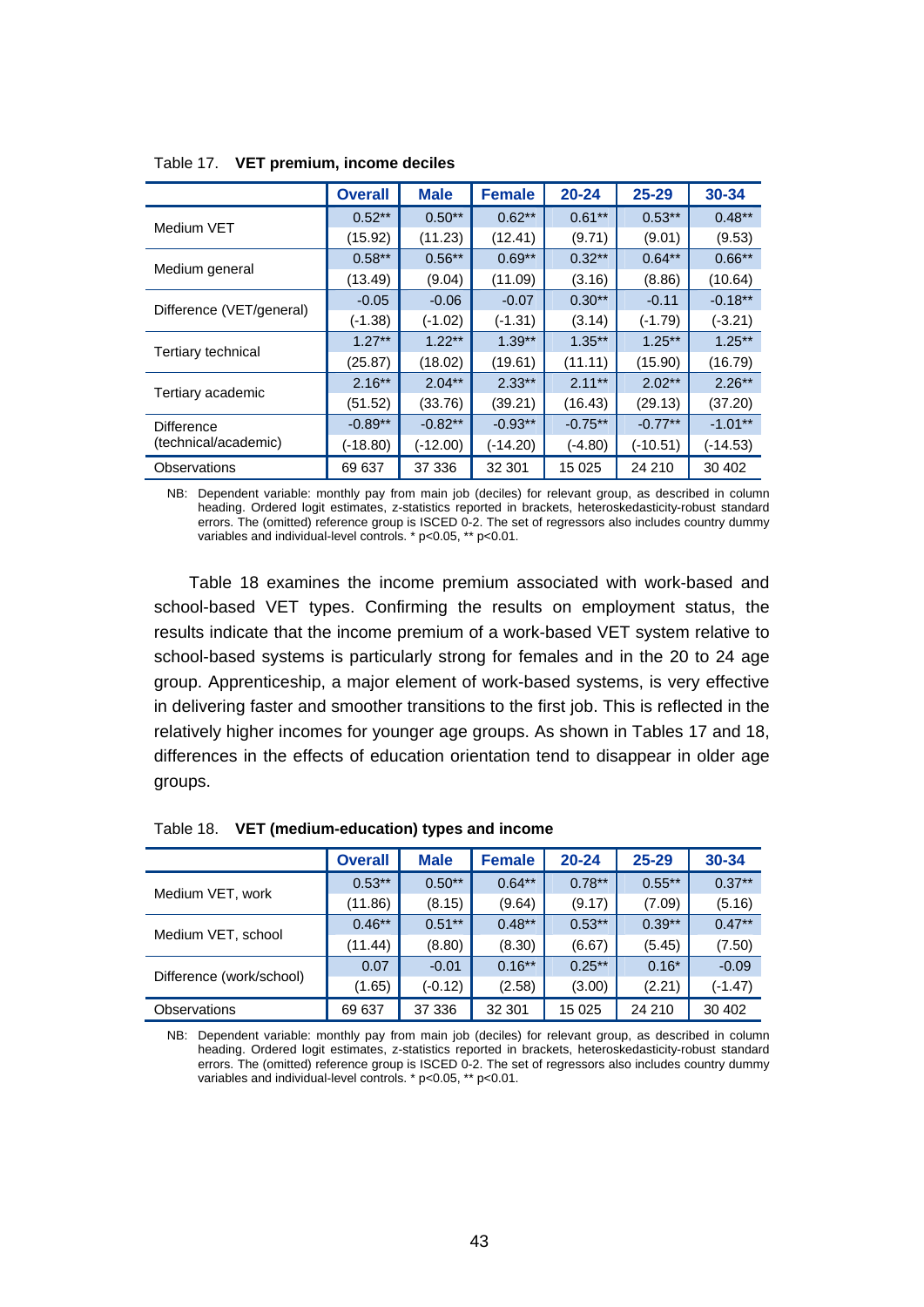### *Key findings at European level*

- (a) individuals that have completed medium-level education are more likely to be engaged in the labour market compared with those that have not;
- (b) at medium-level education level, different orientation results in different outcomes:
	- (i) individuals with general education are more likely to continue studying rather than participate in the labour market; if they do participate in the labour market, they tend to do so while studying;
	- (ii) individuals with VET are more likely to choose to participate in the labour market overall, resulting in a higher likelihood of being employed as well as unemployed, and a lower likelihood of continuing studying. Overall the employment effect is stronger than the unemployment effect;
	- (iii) focusing on specific types of VET programmes, the probability of being employed is significantly higher for work-based programmes, relative to school-based programmes. There are no significant differences in the probability of being unemployed for graduates of work-based and school-based VET programmes.
- (c) graduates of VET programmes at both medium and tertiary levels of education have significantly longer current job tenure compared with general education programmes;
- (d) to the extent that VET programmes are more efficient in getting people into work, and in providing them with better job matches, they result in early achievement of job stability. However, over time, the difference between VET and general education tends to shrink;
- (e) job stability is higher for VET graduates, who are more likely to hold full-time and permanent current jobs compared with general education graduates;
- (f) VET programmes, which prepare for specific occupations, increase the likelihood of finding a good match between the qualification of the individual and the requirements of the job. Medium-level VET graduates are more likely to be currently employed in a skilled manual occupation, whereas those holding a general education degree are more likely to be employed in a skilled non-manual occupation;
- (g) results support the view that VET carries an advantage in reducing frictions and information asymmetries in the search for the first job, while this advantage is substantially reduced for subsequent jobs;
- (h) more education produces substantial returns. The premium for tertiary VET is lower than for tertiary general education;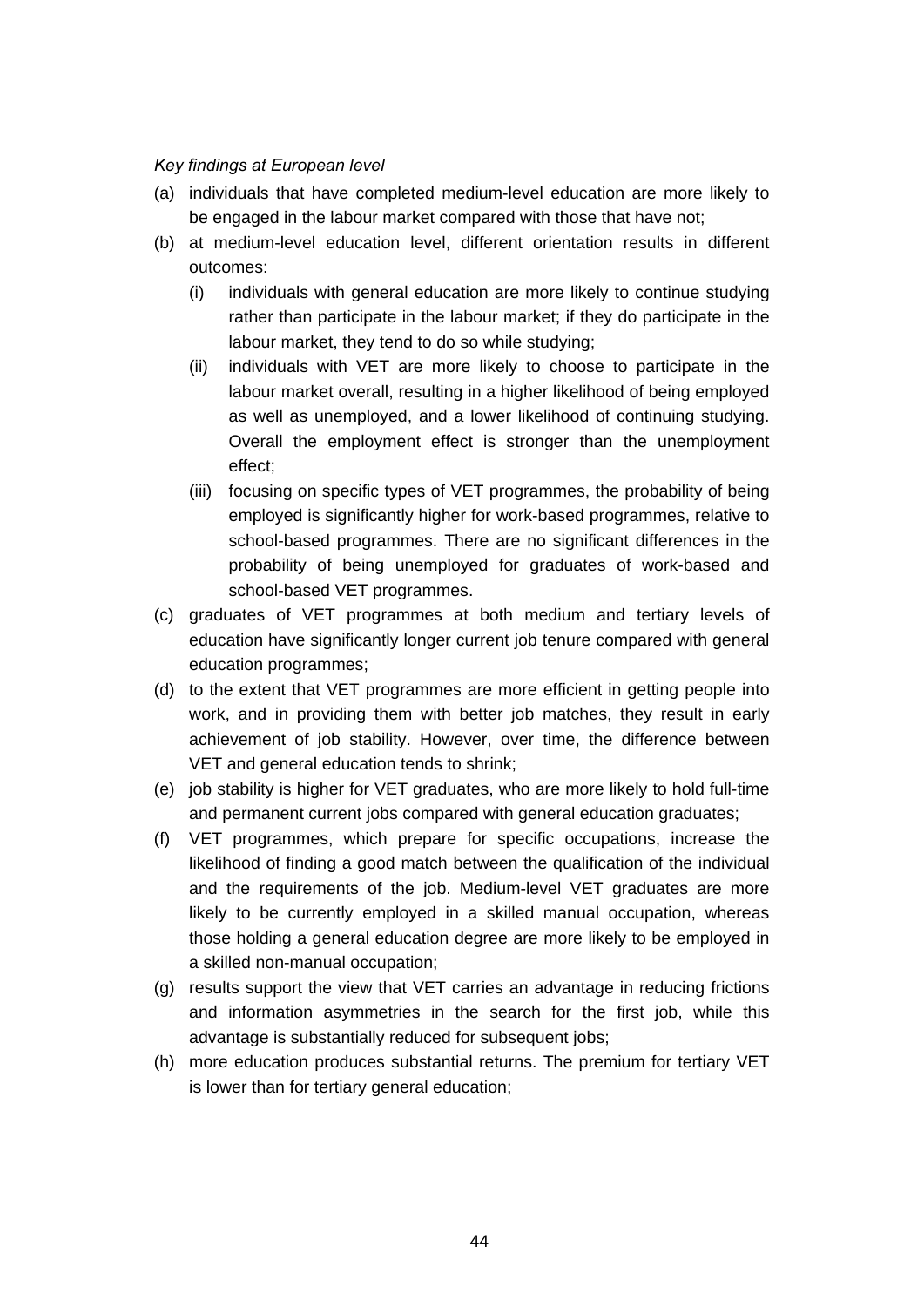(i) VET programmes lead to a positive and significant income premium relative to general education for 20 to 24 year-olds but this disappears or is negative for older age groups and at tertiary level.

### 5.3. Education mismatch

The problem of skill and qualification mismatch is at the forefront of the economic debate in Europe, particularly so given the employment contraction that is currently affecting European labour markets. Mismatch has several causes including business cycle effects, heterogeneity among individuals and jobs, information asymmetry between employers and employees, labour market frictions, the responsiveness of education and training systems, rapid technological change, or skills obsolescence resulting from ageing or atrophy  $(^{25})$ .

Mismatch can explain the coexistence of high unemployment rates and many vacancies for several occupations. The theoretical framework in Chapter 3 shows that the hiring function may reflect the possibility that the vacancies posted by firms may not or may be inappropriately filled by job seekers because they do not have the necessary skills, resulting in skill shortages or skill gaps. When there are slack labour markets, the phenomenon of individuals accepting jobs that require lower qualifications than their own (i.e. overqualification) may also ensue  $(^{26})$ .

There are several reasons why skill and qualification mismatches are relevant. At individual level, overqualified workers have been found to earn less than workers who are correctly matched with their jobs. They also tend to have a lower degree of job satisfaction, with associated long-term consequences for productivity. At the same time, underqualified workers are characterised by lower productivity than matched colleagues in their jobs. Empirical evidence also shows that any positive consequences of the excess skills of overqualified or overskilled individuals on firm productivity may be cancelled out by the higher turnover and absenteeism if they are dissatisfied workers. At macro level, skill mismatch is also costly as it can lead to high structural unemployment, more income

 $(25)$  Literature on skill mismatch and overeducation is large; see, e.g. Cedefop (2012a, 2012c); McGuinness (2006); Green et al. (1999; 2002); Sloane (2003) for recent contributions.

 $(26)$  Technically the relationship between vacancy and the unemployment rates is called the Beveridge curve which generally has a negative slope. However, in the presence of severe mismatches the Beveridge curve may shift outward (higher number of job vacancies for a given level of unemployment), as documented by the European experience in 2010-11 (Cedefop, 2012a).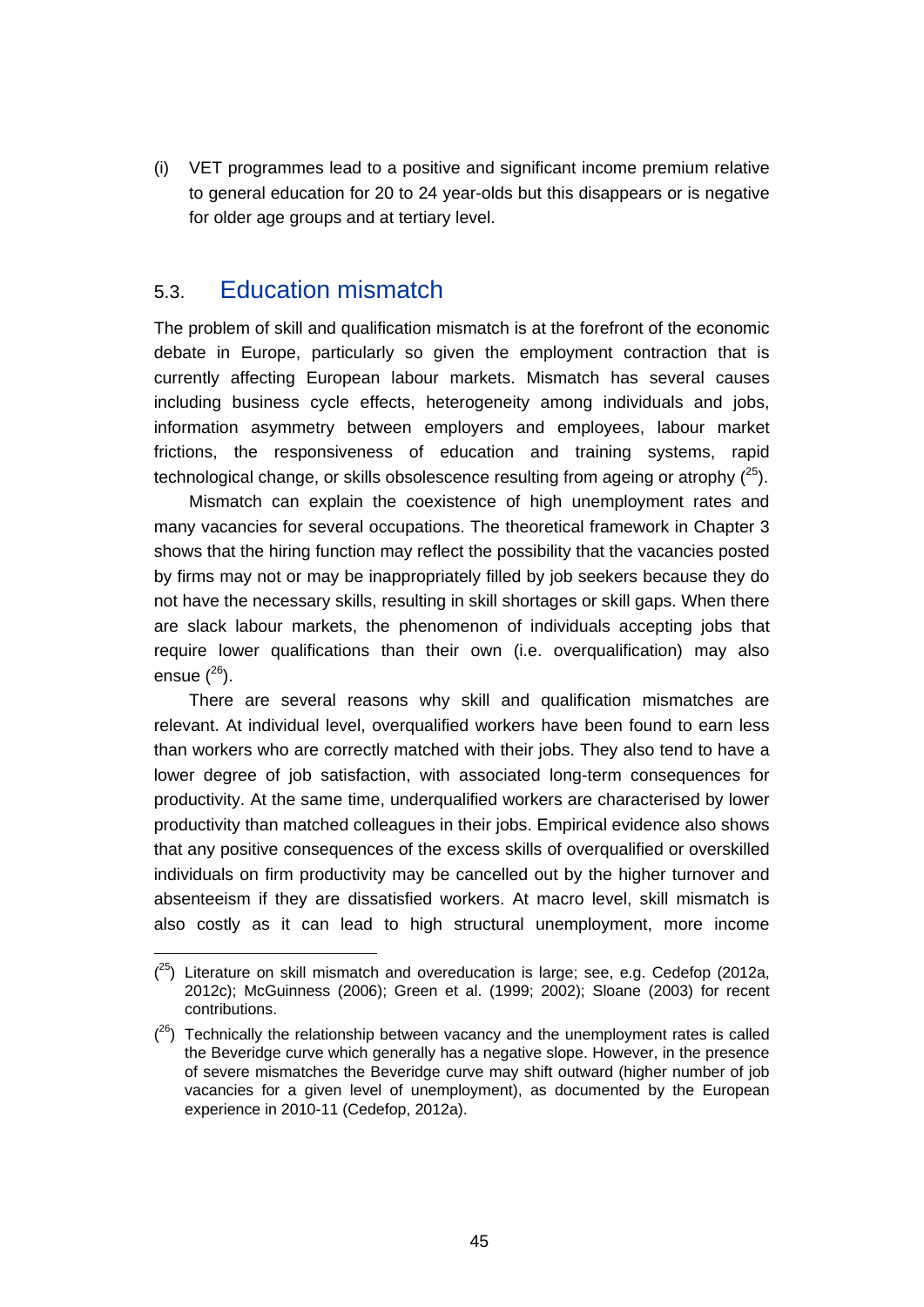inequality, lower economic growth and a waste of public resources devoted to education and training. The consequences of mismatch depend on whether it is a temporary or a permanent phenomenon, though recent empirical evidence based on longitudinal data sources has confirmed that skill mismatch exhibits significant persistence over time.

Literature usually distinguishes between vertical and horizontal mismatch. The former, also known as qualification mismatch, refers to a situation where the level of skills that a worker has, as proxied by his/her level of education, is higher or lower than that required by the job (resulting in over- or underqualification, respectively). Horizontal mismatch refers to a situation where the worker has an adequate qualification level, but in a different field of study from that required by the job. The following analysis concentrates on vertical/qualification mismatch.

There are several approaches to measuring skill mismatch: one approach is subjective, as it is based on asking the worker directly whether he/she feels overor underqualified or what is the qualification level that is typically required to be hired in his/her job. Alternatively, the worker is asked to provide a description of the tasks and activities he/she performs, and then these are compared with the level and type of education received. Another methodology uses objective measures such as a detailed classification of tasks and activities for each occupation (such as the O\*NET classification), which is then compared to the level of education of the individual.

A third approach calculates the mean (or modal) education level for each occupation and defines as over- or underqualified an individual who has a level of education greater (or lower) than his/her occupation's average education level. This is commonly known as the empirical method.

This last approach is followed in this report. For each country and for each occupation at two-digit ISCO, the modal  $(^{27})$  level of education of individuals aged 24 to 34 was calculated  $(28)$ . Individuals who have the modal level of education within the given country-occupation are defined as matched, and overqualified (underqualified) are those who have a level of education above (below) the modal level.

 $(27)$  There is a debate in the literature on the use of the mean vs. the mode in the level of education. This follows the modal approach since it is less sensitive to the presence of outliers yet it may also provide a distorted estimate of the education requirement in those occupations which have similar frequencies of individuals at different education levels.

 $(28)$  Five education levels are considered since ISCED 1997 level 6 is grouped together with ISCED 5.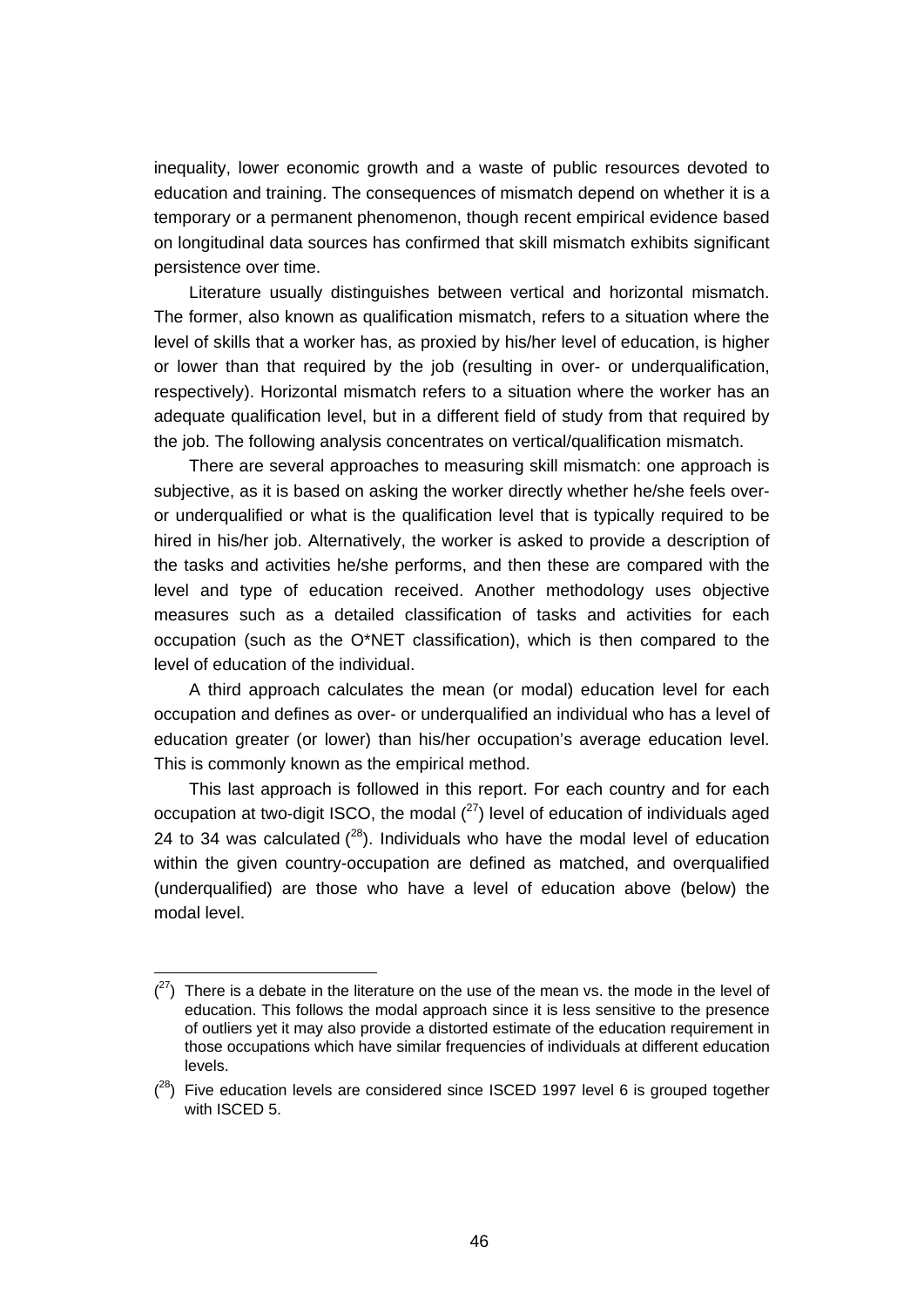The analysis of mismatch considers the outcome of being correctly matched versus the alternative of being mismatched (either under- or overqualified). The dependent variable is categorical (overqualification, underqualification, and correctly matched), and parameter estimates are obtained with a multinomial logit estimator.

The relationship between education orientation and qualification mismatch for the first job and for the current job is considered in Tables 19 and 20. Table 19 displays multinomial logit estimates for over- and underqualification, respectively, in the first job (relative to the reference group i.e. matched individuals). Focusing on underqualification (upper panel), both medium and tertiary education VET graduates have a significantly lower probability of being underqualified in their first job relative to general education. For overqualification (lower panel), the pattern is slightly different. At medium level, VET graduates are significantly less likely to be overqualified than general education graduates. However, at tertiary level, graduates from technically-oriented programmes are more likely to be overqualified relative to those from academic programmes. This is likely to reflect the greater propensity of the former (latter) to be employed in skilled manual (high-skilled) occupations (Table 9).

Table 20 presents the results for qualification mismatch in the current job. The pattern is consistent with that for the first job. VET graduates have a significantly lower likelihood than general education graduates of underqualification in their current job, both at medium and tertiary education levels. For overqualification, there is no significant difference between VET and general education at medium level; at tertiary level, VET is associated with a higher likelihood of being overqualified in the current job. These results are generally robust by gender and age group.

These findings indicate that medium-level VET, being more often directly oriented to the requirements of skilled manual jobs, is associated with a lower likelihood of qualification mismatch. This effect is present both in the short term (first job) and in the longer term (current job), indicating that the effects of education orientation on the probability of being mismatched are persistent. The effect of VET on qualification mismatch appears to be driven mainly by a lower probability of underqualification for medium-educated graduates, yet among tertiary education graduates a technically-oriented programme is more likely to result in overqualification  $(^{29})$ .

 $(29)$  This may also reflect regulatory changes concerning possible increases in qualification requirements for specific occupations. For instance, changes may have occurred requiring a 5b qualification to become a nurse, while this was not the case in the past: recent 5b graduates in nursing would be classified as overqualified under the empirical approach used in the study.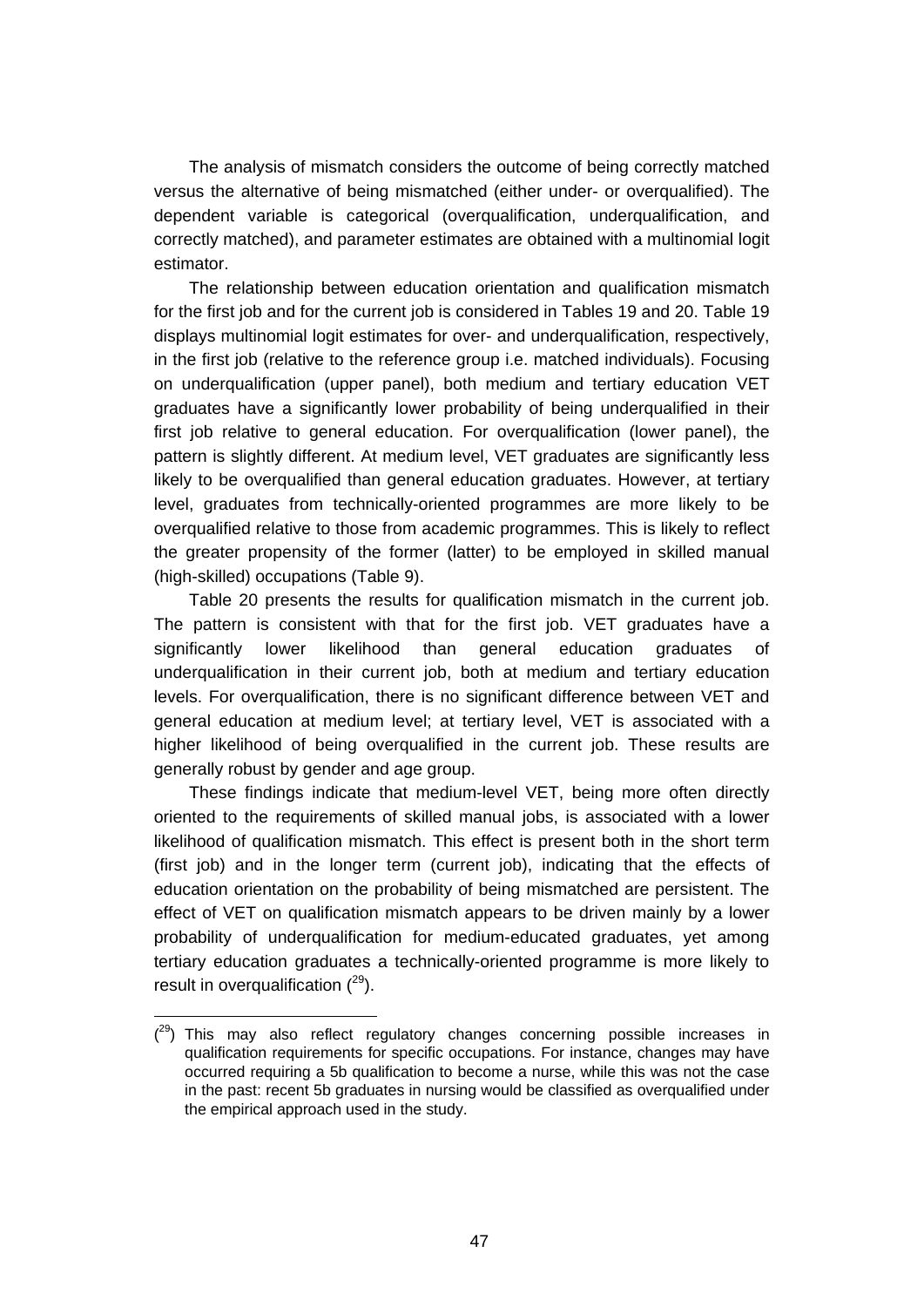|                           | <b>Overall</b> | <b>Male</b> | <b>Female</b> | $20 - 24$  | 25-29      | 30-34      |
|---------------------------|----------------|-------------|---------------|------------|------------|------------|
| <b>Underqualified</b>     |                |             |               |            |            |            |
|                           | $-4.01**$      | $-4.48**$   | $-3.59**$     | $-4.82**$  | $-4.09**$  | $-3.67**$  |
| Medium VET                | $(-66.60)$     | (-49.31)    | $(-47.13)$    | $(-34.49)$ | $(-38.60)$ | $(-43.93)$ |
|                           | $-3.17***$     | $-3.41**$   | $-2.96**$     | $-4.19**$  | $-3.17***$ | $-2.79**$  |
| Medium general            | $(-42.77)$     | $(-28.99)$  | $(-33.93)$    | $(-27.00)$ | $(-25.51)$ | $(-25.95)$ |
| Difference (VET/general)  | $-0.83**$      | $-1.07**$   | $-0.63**$     | $-0.62**$  | $-0.91**$  | $-0.88**$  |
|                           | $(-13.92)$     | $(-11.96)$  | $(-7.99)$     | $(-4.87)$  | $(-8.87)$  | $(-9.98)$  |
| Tertiary technical        | $-6.89**$      | $-7.05**$   | $-6.70**$     | $-8.20**$  | $-6.95**$  | $-6.63**$  |
|                           | $(-98.49)$     | $(-66.63)$  | $(-79.05)$    | $(-47.32)$ | $(-57.05)$ | $(-68.36)$ |
| Tertiary academic         | $-6.68**$      | $-6.84**$   | $-6.45**$     | $-7.75**$  | $-6.72**$  | $-6.52**$  |
|                           | $(-105.76)$    | $(-73.74)$  | $(-80.17)$    | $(-51.77)$ | $(-62.11)$ | $(-72.83)$ |
| <b>Difference</b>         | $-0.21**$      | $-0.21**$   | $-0.25**$     | $-0.45**$  | $-0.22**$  | $-0.12$    |
| (technical/academic)      | $(-4.60)$      | $(-2.86)$   | $(-4.45)$     | $(-3.09)$  | $(-2.91)$  | $(-1.83)$  |
| <b>Overqualified</b>      |                |             |               |            |            |            |
| Medium VET                | $1.80**$       | $2.38**$    | $1.24**$      | $2.54**$   | $1.68**$   | $1.69**$   |
|                           | (25.44)        | (24.01)     | (10.93)       | (16.12)    | (14.65)    | (15.46)    |
| Medium general            | $2.07***$      | $2.70**$    | $1.46***$     | $2.37**$   | $1.87***$  | $2.18***$  |
|                           | (26.97)        | (24.56)     | (12.14)       | (13.74)    | (15.12)    | (18.11)    |
| Difference (VET general)  | $-0.27**$      | $-0.32**$   | $-0.22**$     | 0.17       | $-0.18*$   | $-0.49**$  |
|                           | $(-5.05)$      | $(-4.08)$   | $(-2.87)$     | (1.48)     | $(-2.06)$  | $(-6.11)$  |
| <b>Tertiary technical</b> | $4.19**$       | $5.00**$    | $3.48**$      | $5.16***$  | 4.06**     | 4.07**     |
|                           | (47.86)        | (37.47)     | (27.02)       | (20.74)    | (27.54)    | (32.29)    |
| Tertiary academic         | $3.36**$       | $3.91**$    | $2.87**$      | $4.92**$   | $3.31***$  | $3.14***$  |
|                           | (43.82)        | (33.65)     | (24.58)       | (22.07)    | (26.43)    | (27.96)    |
| <b>Difference</b>         | $0.83***$      | $1.09**$    | $0.62***$     | 0.23       | $0.75***$  | $0.93**$   |
| (technical/academic)      | (12.27)        | (9.96)      | (7.21)        | (0.96)     | (6.31)     | (10.88)    |
| Observations              | 73 983         | 37 608      | 36 375        | 12736      | 25 750     | 35 497     |

Table 19. **VET and relative qualification mismatch, first job** 

NB: Dependent variable: qualification mismatch in first job (categorical, reference group: no mismatch). Multinomial logit estimates, z-statistics reported in brackets, heteroskedasticity-robust standard errors. The reference group for education levels is ISCED 0-2. The set of regressors also includes country dummy variables and individual-level controls. \* p<0.05, \*\* p<0.01.

As shown in Table 10, VET graduates are more likely to use formal job finding methods; general education graduates tend to compensate for lack of a direct link between their education and the labour market with informal job finding methods. Literature emphasises that, although informal methods accelerate the job finding process, the resulting quality of the match can be suboptimal. Jobs found through personal contacts tend to be associated with lower wages and higher quit rates than jobs found through formal channels  $(30)$ .

 $(30)$  See Pellizzari (2010) and Bentolila et al. (2010) for recent analyses.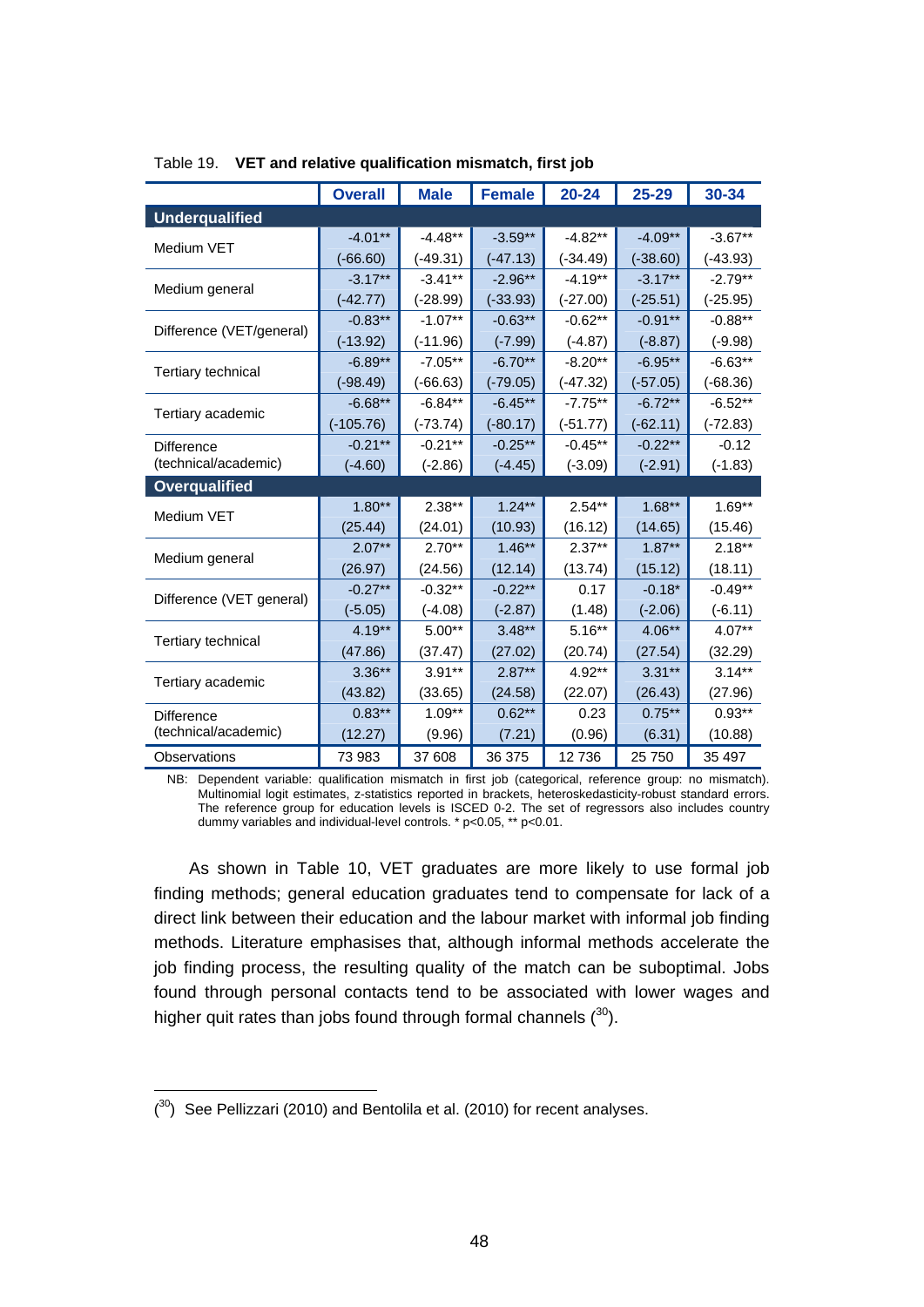|                          | <b>Overall</b> | <b>Male</b> | <b>Female</b> | $20 - 24$  | 25-29      | 30-34      |  |  |
|--------------------------|----------------|-------------|---------------|------------|------------|------------|--|--|
| <b>Underqualified</b>    |                |             |               |            |            |            |  |  |
|                          | $-3.69**$      | $-3.83**$   | $-3.60**$     | $-4.32**$  | $-3.65**$  | $-3.38**$  |  |  |
| Medium VET               | $(-89.82)$     | $(-66.65)$  | $(-59.56)$    | $(-45.22)$ | $(-53.75)$ | $(-55.28)$ |  |  |
|                          | $-2.71**$      | $-2.61**$   | $-2.90**$     | $-3.51***$ | $-2.65**$  | $-2.28**$  |  |  |
| Medium general           | $(-55.69)$     | $(-36.84)$  | $(-42.51)$    | $(-33.18)$ | $(-32.85)$ | $(-31.18)$ |  |  |
| Difference (VET/general) | $-0.98**$      | $-1.22**$   | $-0.69**$     | $-0.81**$  | $-0.99**$  | $-1.10**$  |  |  |
|                          | $(-22.33)$     | $(-20.09)$  | $(-11.25)$    | $(-8.51)$  | $(-13.37)$ | (-16.55)   |  |  |
|                          | $-7.02**$      | $-6.97**$   | $-7.20**$     | $-7.59**$  | $-6.94**$  | $-6.86**$  |  |  |
| Tertiary technical       | $(-135.14)$    | $(-96.34)$  | $(-97.35)$    | $(-62.42)$ | $(-80.75)$ | $(-89.66)$ |  |  |
| Tertiary academic        | $-6.69**$      | $-6.55**$   | $-6.84**$     | $-7.14**$  | $-6.67**$  | $-6.56**$  |  |  |
|                          | $(-148.24)$    | $(-107.02)$ | $(-102.66)$   | $(-68.52)$ | $(-89.90)$ | $(-96.97)$ |  |  |
| Difference               | $-0.33**$      | $-0.42**$   | $-0.35**$     | $-0.45**$  | $-0.28**$  | $-0.31**$  |  |  |
| (technical/academic)     | $(-9.70)$      | $(-8.32)$   | $(-7.66)$     | $(-5.10)$  | $(-4.90)$  | $(-6.01)$  |  |  |
| <b>Overqualified</b>     |                |             |               |            |            |            |  |  |
| Medium VET               | $1.73***$      | $1.85***$   | $1.74***$     | $2.03***$  | $1.45***$  | $1.89**$   |  |  |
|                          | (25.98)        | (24.17)     | (13.32)       | (15.88)    | (14.62)    | (15.05)    |  |  |
| Medium general           | $1.74***$      | $1.98**$    | $1.60**$      | $1.63**$   | $1.57**$   | $2.00**$   |  |  |
|                          | (23.23)        | (22.18)     | (11.44)       | (11.43)    | (14.00)    | (14.31)    |  |  |
| Difference (VET/general) | $-0.01$        | $-0.13*$    | 0.14          | $0.40**$   | $-0.13$    | $-0.11$    |  |  |
|                          | $(-0.23)$      | $(-1.97)$   | (1.89)        | (4.34)     | $(-1.60)$  | $(-1.38)$  |  |  |
| Tertiary technical       | $3.98**$       | $4.28**$    | $3.84**$      | $4.43**$   | $3.68**$   | $4.09**$   |  |  |
|                          | (51.57)        | (44.56)     | (27.47)       | (26.89)    | (31.51)    | (29.77)    |  |  |
| Tertiary academic        | $2.82**$       | $3.02**$    | $2.80**$      | $3.73**$   | $2.58**$   | $2.79**$   |  |  |
|                          | (40.51)        | (36.09)     | (21.29)       | (24.75)    | (25.32)    | (21.75)    |  |  |
| <b>Difference</b>        | $1.15***$      | $1.25***$   | $1.04**$      | $0.70**$   | $1.09**$   | $1.31**$   |  |  |
| (technical/academic)     | (24.57)        | (17.87)     | (16.04)       | (5.82)     | (14.27)    | (19.08)    |  |  |
| Observations             | 123 438        | 66 431      | 57 007        | 26 5 29    | 43 755     | 53 154     |  |  |

Table 20. **VET and relative qualification mismatch, current job** 

NB: Dependent variable: qualification mismatch in current job (categorical, reference group: no mismatch). Multinomial logit estimates, z-statistics reported in brackets, heteroskedasticity-robust standard errors. The reference group for education levels is ISCED 0-2. The set of regressors also includes country dummy variables and individual-level controls. \* p<0.05, \*\* p<0.01.

#### *Key findings at European level*

- (a) Medium-level VET, being more often directly oriented towards the requirements of skilled manual jobs, is associated with a lower likelihood of qualification mismatch.
- (b) This effect is present both in the short term (first job) and in the longer term (current job), indicating that the effects of VET on the reduced probability of mismatch is persistent.
- (c) Graduates from tertiary technical education are more likely to be overqualified than graduates from tertiary academic education.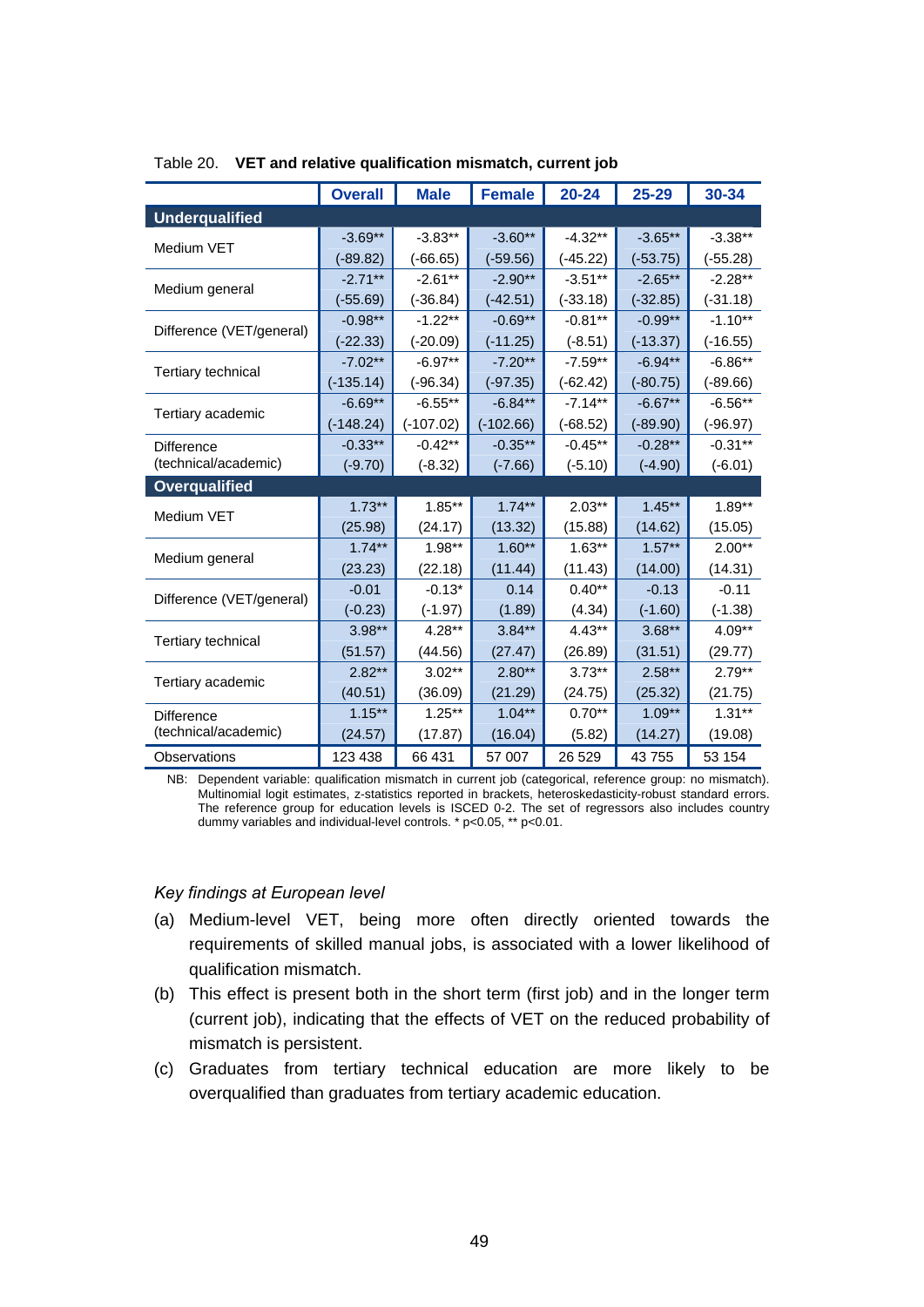# CHAPTER 6. Comparative country evidence

The results presented in the previous section refer to representative European individuals. This section assesses the degree and nature of heterogeneity of VET labour market outcomes across European countries. Particular attention is given to three key labour market outcomes: the speed of transition from school to work, as measured by search duration for the first job; the effectiveness of the transition process in the longer term, as measured by the probability of being employed at the time of the survey interview; and the efficiency of the transition to work, as measured by qualification mismatch in the first and current job.

### 6.1. Country differences in VET labour market outcomes

Table 21 presents country-specific estimates of equation (6) for the three labour market outcomes mentioned above. Column (1) reports country-specific VET premiums, as estimated from log hazard rates in a duration model for first job search duration, column (2) presents VET premiums for the probability of being currently employed while columns (3) and (4) display country-specific VET premiums for underqualification and overqualification, respectively. Detailed estimates of the effect of VET and general education on labour market outcomes, from which the VET premiums of Table 21 are deduced, are available in Table A2 in Annex 4.

Main findings can be summarised as follows:

(a) first job search duration:

completing medium-level education increases the probability of finding a job relative to those who have not, thus reducing search duration in all countries, with the only exception of Iceland for VET (Table A2 in Annex 4). VET medium-level education leads to faster transition to the labour market relative to general education in 14 countries, though there are some notable exceptions where the reverse is true (Cyprus, Iceland, Ireland, the UK). Although the VET premium is positive, there is no significant difference between the various education orientations in several countries (e.g. Bulgaria, Denmark, France, Luxembourg, Malta, the Netherlands, Poland, Slovakia, Sweden);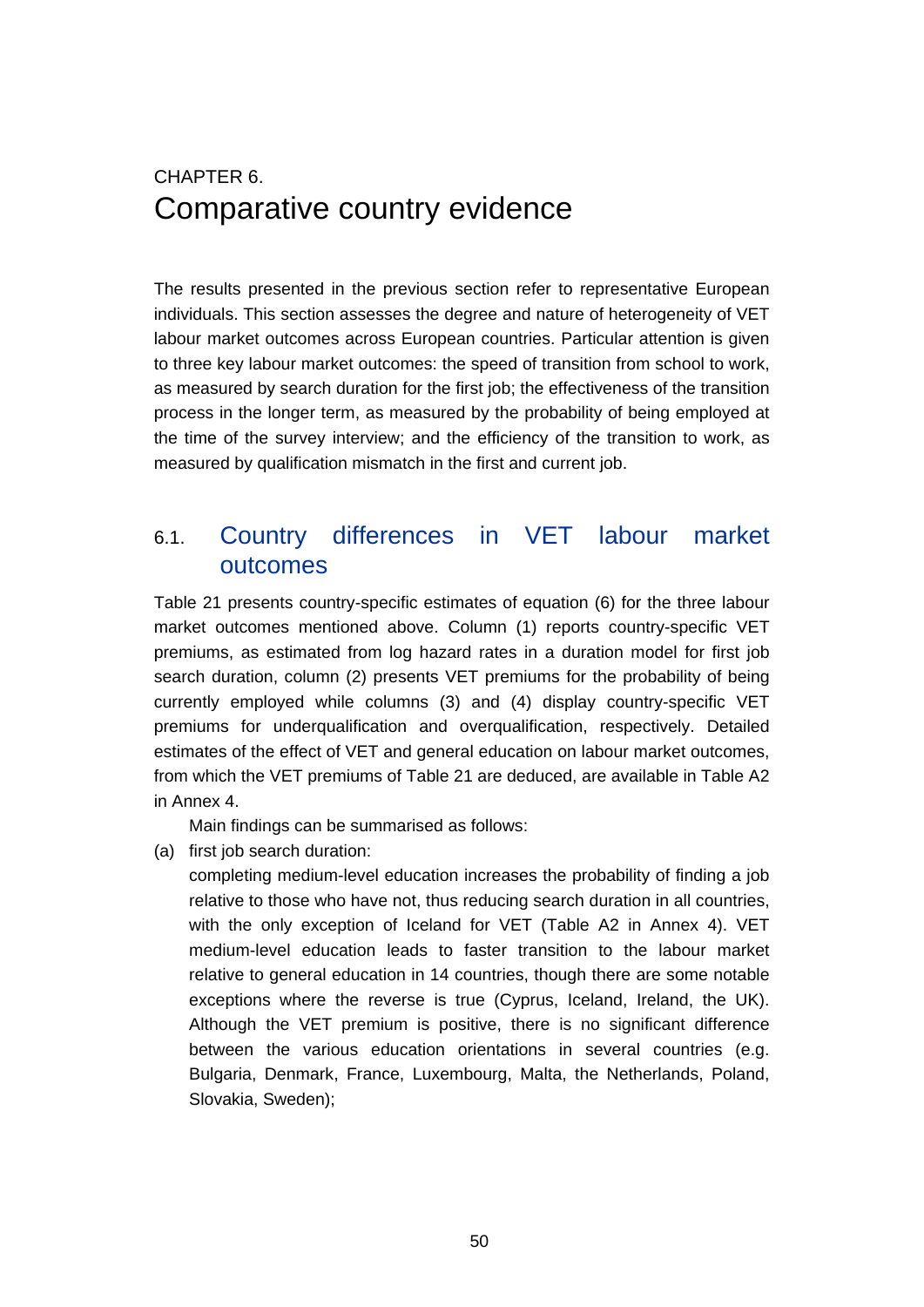- (b) probability of current employment:
	- column (2) of Table 21 also presents VET premiums for the probability of being currently employed  $(31)$ . In all countries, medium-level education increases the probability of being employed (Table A2 in Annex 4). The difference between VET and general education returns is generally positive (VET graduates enjoy an employment premium) and it is typically greatest in countries with a strong tradition of VET, such as Czech Republic, Germany, the Netherlands, Slovenia, and Switzerland. Negative VET premiums (though not necessarily statistically significant) are present only in Estonia, France, Malta and the UK;
- (c) education mismatch:

the results generally indicate that, for most European countries, VET reduces the likelihood of underqualification relative to general education, though it is associated with a higher probability of overqualification in several cases. Greece is a notable exception as VET graduates have a positive chance of being underqualified, which implies that many medium-level graduates in that country are employed in occupations typically requiring higher qualifications. A positive VET premium on underqualification is also observed in other countries, such as Estonia, Italy, Latvia and Romania.

In countries where VET is associated with a positive probability of employment, in many cases there is also a negative probability of overqualification in the first job (e.g. Bulgaria, Czech Republic, Germany, Lithuania, the Netherlands, Slovenia); this is presumably because VET graduates can more easily find jobs that match their qualifications. Ireland, Greece, and Italy are notable exceptions.

 $(3<sup>1</sup>)$  The figures reported in the table are multinomial logit estimates, as described in Section 5.2. The reference group is inactive non-student.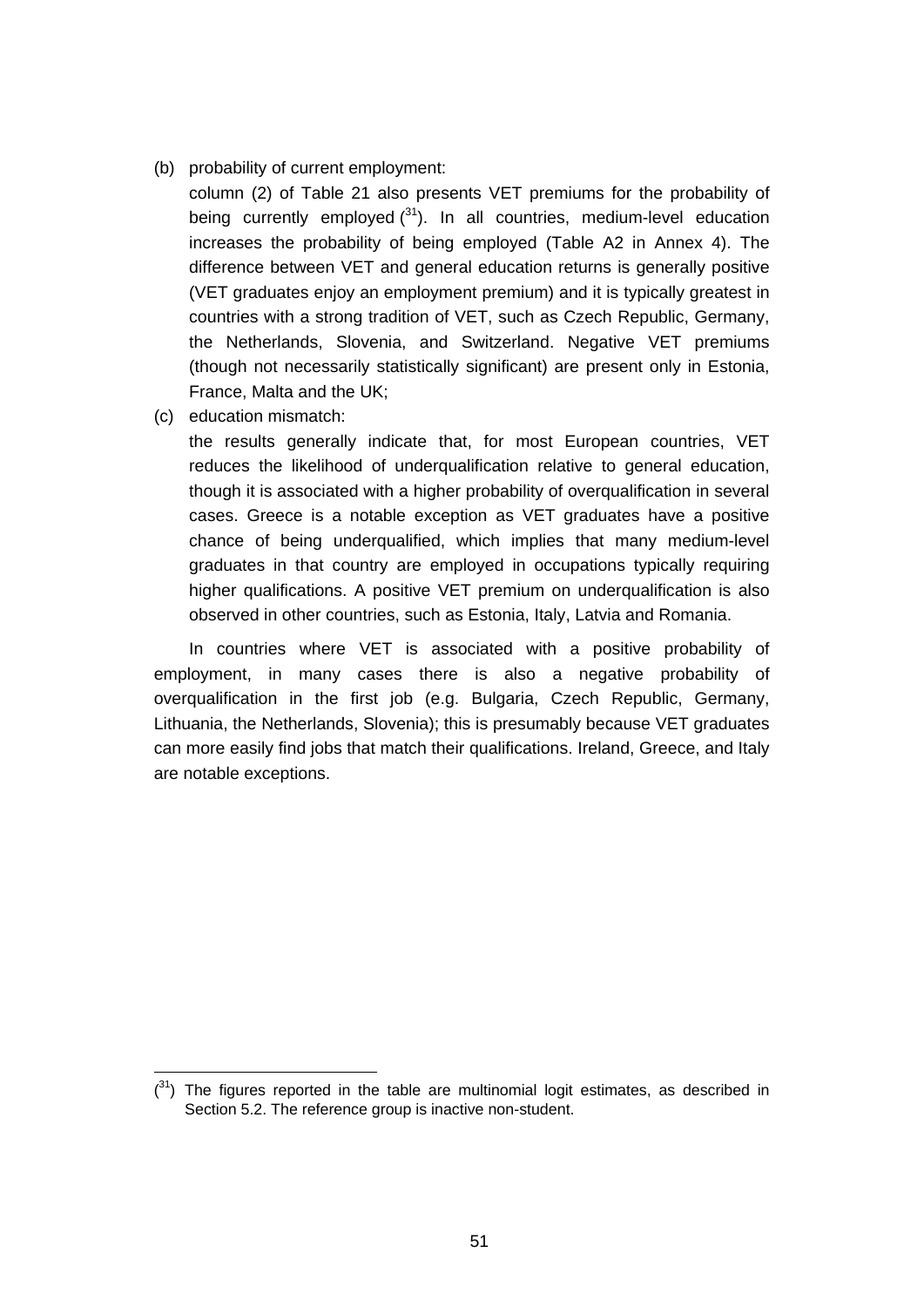|           | <b>First job</b><br>search<br>duration<br>(1) | <b>Probability</b><br>of being<br>employed<br>(2) | <b>Probability of</b><br>underqualification<br>in first job<br>(3) | <b>Probability of</b><br>overqualification in<br>first job<br>(4) |
|-----------|-----------------------------------------------|---------------------------------------------------|--------------------------------------------------------------------|-------------------------------------------------------------------|
| <b>AT</b> | $0.28**$                                      | 0.03                                              | $-1.08**$                                                          | $1.00**$                                                          |
| <b>BE</b> | $0.36**$                                      | 0.39                                              | $-0.46*$                                                           | $-0.46*$                                                          |
| <b>BG</b> | 0.06                                          | $0.39**$                                          | $-0.21$                                                            | $-0.12$                                                           |
| CY        | $-0.07$                                       | 0.45                                              | $-0.77**$                                                          | $1.76***$                                                         |
| CZ        | $0.29**$                                      | $0.44**$                                          | $-0.83**$                                                          | $-0.83**$                                                         |
| DK        | 0.10                                          | 0.62                                              | $-0.41$                                                            | $-0.41$                                                           |
| EE        | $0.37**$                                      | $-0.16$                                           | 0.08                                                               | $2.25**$                                                          |
| FI        | $0.15*$                                       | 0.29                                              | $-1.39**$                                                          | 0.02                                                              |
| <b>FR</b> | 0.04                                          | $-0.14$                                           | $-0.85**$                                                          | $-0.85**$                                                         |
| DE        | na                                            | $1.84**$                                          | $-1.20$                                                            | $-0.20$                                                           |
| <b>EL</b> | $0.27**$                                      | $0.53***$                                         | $2.14***$                                                          | $2.27**$                                                          |
| HU        | $0.15***$                                     | 0.12                                              | $-1.18**$                                                          | $-1.18**$                                                         |
| IS        | $-0.79**$                                     | 0.09                                              | $-2.05$                                                            | $-2.05$                                                           |
| IE        | $-0.14**$                                     | $0.28**$                                          | $-0.22**$                                                          | $1.28**$                                                          |
| IT        | $0.11**$                                      | $0.20*$                                           | 0.12                                                               | $1.02**$                                                          |
| LV        | $0.34***$                                     | 0.36                                              | $1.06*$                                                            | $1.06*$                                                           |
| LT        | $0.37**$                                      | $0.55*$                                           | $-0.26$                                                            | $-0.26$                                                           |
| LU        | 0.14                                          | 0.41                                              | $-0.03$                                                            | 0.29                                                              |
| <b>MT</b> | 0.02                                          | $-1.30*$                                          | na                                                                 | na                                                                |
| <b>NL</b> | 0.02                                          | $0.52***$                                         | $-0.56**$                                                          | $-0.56**$                                                         |
| <b>PL</b> | 0.04                                          | 0.07                                              | $-0.43*$                                                           | $2.17**$                                                          |
| PT        | $0.27**$                                      | 0.30                                              | $-0.01$                                                            | $-0.01$                                                           |
| <b>RO</b> | $0.21**$                                      | 0.12                                              | 0.23                                                               | $1.51**$                                                          |
| SK        | 0.05                                          | 0.18                                              | na                                                                 | na                                                                |
| <b>SL</b> | $0.48***$                                     | $1.26***$                                         | $-1.12$                                                            | $-0.05$                                                           |
| ES        | $0.19**$                                      | 0.15                                              | $-0.07$                                                            | $-0.07$                                                           |
| <b>SE</b> | 0.10                                          | 0.26                                              | $-0.21$                                                            | $-0.21$                                                           |
| <b>CH</b> | na                                            | $0.55***$                                         | na                                                                 | na                                                                |
| <b>UK</b> | $-0.16$                                       | $-0.09$                                           | $-0.73*$                                                           | $-0.44$                                                           |

Table 21. **VET premiums and labour market outcomes, by country** 

*Source*: LFS. \* p<0.05, \*\* p<0.01. The figures reported in column (1) are country-specific estimates of equation (6) for first job finding rates (log hazard ratios of duration model with Weibull distribution for first job search duration). Column (2): country-specific multinomial logit estimates of the probability of being currently employed (as opposed to inactive). Columns (3) and (4): country-specific multinomial logit estimates of under (over)-qualification (reference group: matched and ISCED 0-2 for education orientation). na: not available.

### 6.2. Influence of labour market institutions

National institutions, labour market policies and legislations have important implications for youth employment and the transition from education to work in different countries. Cross-country differences in the labour market outcomes of VET, as depicted in Table 21 above, may be explained according to how different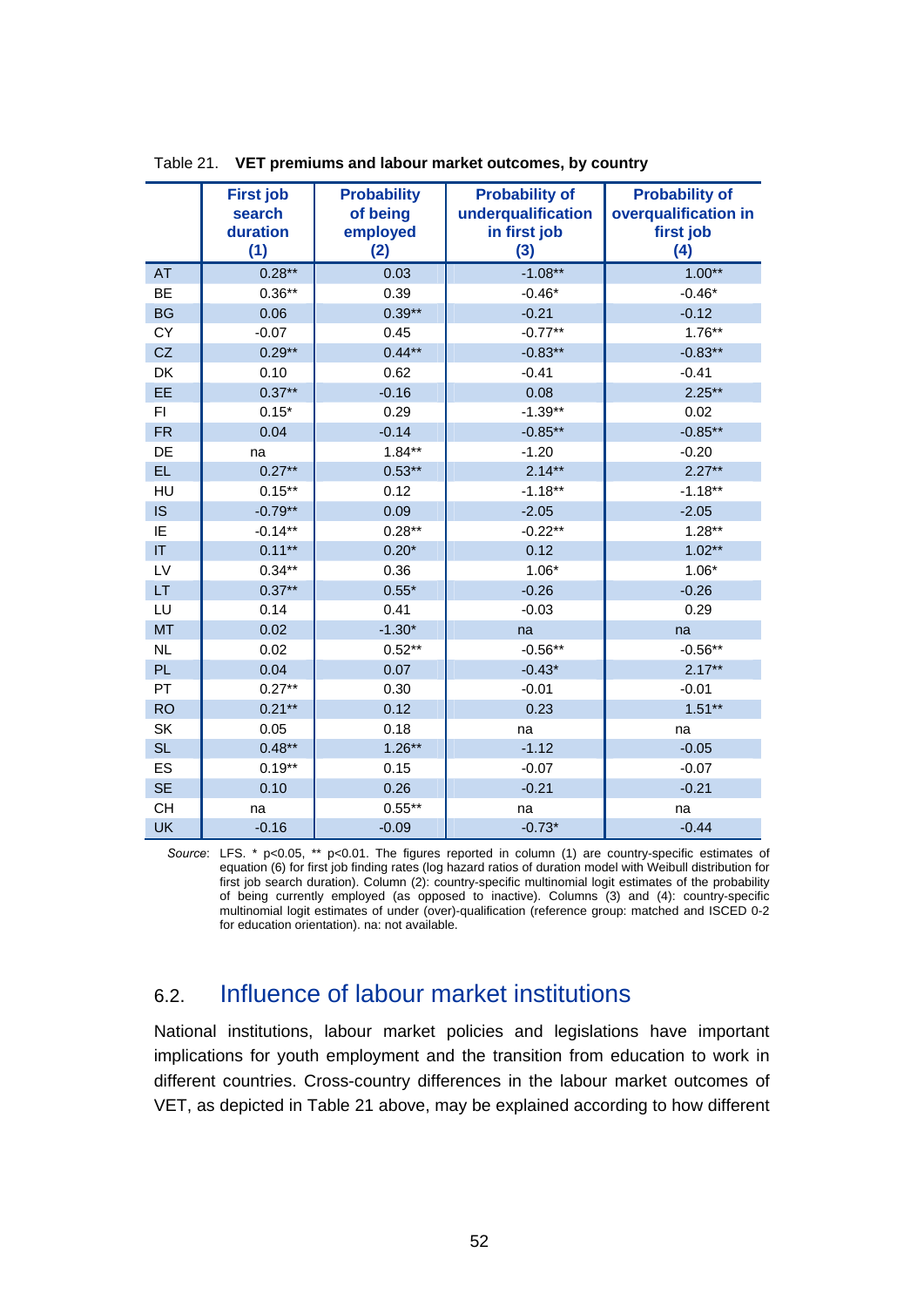education systems interact with institutional settings in delivering labour market outcomes for young adults.

To explain these variations, the LFS data have been merged with indicators from various labour market institutions. However, analysis of this type is limited, given the fact that data on the education orientation of individuals and their labour market outcomes are only available for one year, as collected by the 2009 ad hoc module. Further, such analysis is restricted by the fact that ideal summary indicators (either quantitative or categorical in nature) are not yet properly available in several relevant aspects. Some examples include an internationally agreed taxonomy of IVET systems, their degree of alignment with actual skill needs, a classification of models of industrial relations, or a measure of the impact of regulated occupations in the labour market.

Under this proviso, Table 22 investigates the bivariate correlation between the observed VET premiums of the EU Member States, as reported in Table 21, and available indicators of labour market institutions, such as the restrictiveness of employment legislation (mostly in terms of hiring and firing regulations), the extent of trade unionisation and of wage bargaining within countries and public expenditure on education and training.

Each cell of Table 22 reports the OLS estimate of the slope of a bivariate regression of the VET premium for each labour market outcome on the relevant labour market indicator, providing information about the (negative or positive) sign and significance of the cross-country relationship. The results indicate that there is a positive relationship between the strictness of labour market regulations (for all types of contracts) and the VET job-finding premium. As a consequence, countries with tighter labour market regulations are also found to have significantly shorter job search duration for VET medium-level education relative to general education. On expenditure, Table 22 indicates further that higher investment in education is associated with smaller VET premiums. This might reflect the fact that most of the increasing education spending in recent years has been mainly aimed at promoting access to tertiary education via general education courses, resulting in a comparative reduction of the advantage of VET over general programmes. In contrast, the effects of wage centralisation and of trade unionisation are not statistically significant, though the signs are in accordance with theoretical expectations (Annex 3).

Only the strictness of labour market regulations is significantly correlated with the VET premium on job mismatch, and in particular the likelihood of underqualification. This effect is mainly driven by Mediterranean countries (Greece, Spain, Portugal), characterised by high employment protection and also by high mismatch (mainly underqualification). The consequences of this association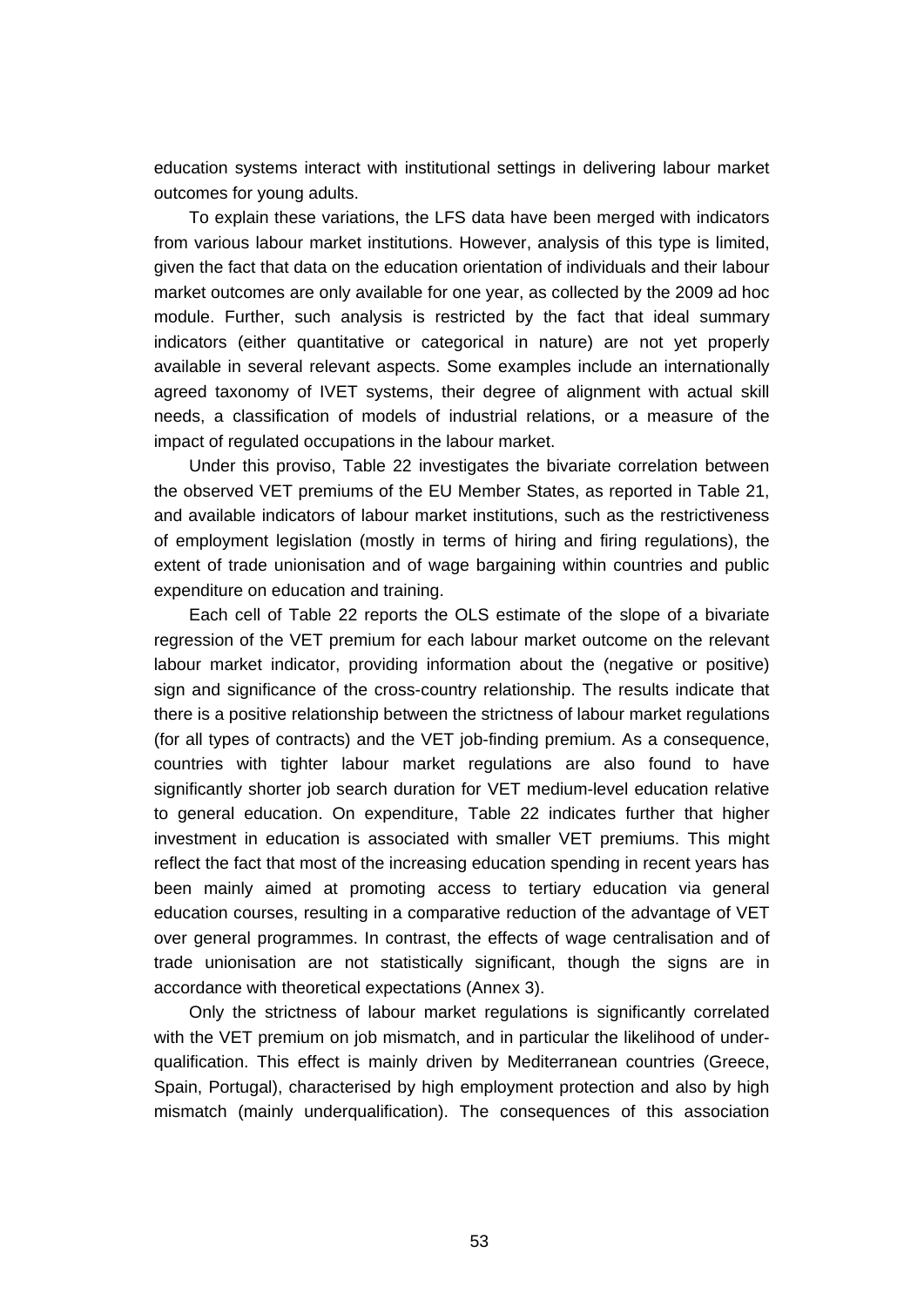could be problematic, particularly if underqualified workers are less productive and lack the necessary skills for their jobs: in the presence of limited job opportunities and strong labour market rigidities, job mobility may be compromised by strict employment protection regulation and initial mismatches could become permanent, leading to higher welfare losses.

|                                                      | <b>First job</b><br>search<br>duration<br>(1) | <b>Current</b><br>employment<br><b>status</b><br>(2) | <b>Under-</b><br>qualification<br>(3) | Over-<br>qualification<br>(4) |
|------------------------------------------------------|-----------------------------------------------|------------------------------------------------------|---------------------------------------|-------------------------------|
| <b>Labour market regulations</b>                     |                                               |                                                      |                                       |                               |
| Strictness of regulation, overall                    | $0.20**$                                      | 0.08                                                 | $0.44*$                               | 0.27                          |
| Strictness of regulation on temporary<br>contracts   | $0.11*$                                       | $-0.06$                                              | 0.2                                   | 0.24                          |
| Strictness of regulation on collective<br>dismissals | $-0.02$                                       | 0.08                                                 | 0.16                                  | 0.27                          |
| Strictness of regulation on regular<br>contracts     | $0.18***$                                     | 0.19                                                 | 0.11                                  | $-0.02$                       |
| Union power, wage setting                            |                                               |                                                      |                                       |                               |
| Union density                                        | $-0.00$                                       | $-0.00$                                              | 0.01                                  | 0.00                          |
| Union coverage                                       | $-0.00$                                       | 0.00                                                 | $-0.01$                               | $-0.01$                       |
| Government intervention in wage<br>settina           | 0.06                                          | 0.01                                                 | $-0.01$                               | $-0.33$                       |
| Centralisation of wage bargaining                    | 0.22                                          | 0.60                                                 | $-0.46$                               | 0.79                          |
| <b>Education expenditure</b>                         |                                               |                                                      |                                       |                               |
| Expenditure for education (% of GDP)                 | $-0.10*$                                      | $-0.07$                                              | $-0.14$                               | $-0.03$                       |
| Expenditure for secondary education<br>(% of GDP)    | $-0.11$                                       | $-0.45**$                                            | $-0.15$                               | 0.16                          |
| Expenditure for tertiary education<br>(% of GDP)     | $-0.11$                                       | 0.25                                                 | $-0.55$                               | $-0.09$                       |

NB: OLS estimates of the cross-country bivariate relationship between each of the institutional indicators and VET premiums for job search duration (job finding rates) (column 1); current employed status (column 2), and skill mismatch (columns 3 and 4). The number of observations ranges between 24 and 27 depending on the specification and the availability of the institutional variables.  $*$  p<0.10, \*\* p<0.05, \*\*\*  $p < 0.01$ .

*Source*: EU-LFS.

Overall, the contribution of the institutional variables to explaining the crosscountry variability in VET premiums is limited, but the positive coefficients found call for further evidence over a longer data time series. National contexts of the school-to-work transition vary considerably and are influenced by complex interaction between the education system, the labour market and the structure of the welfare system, which are in turn complex systems themselves. This would suggest, for further research, that analysis of VET labour market outcomes should be complemented by comparative case studies of national systems that would provide a full account of the combination between policies and institutions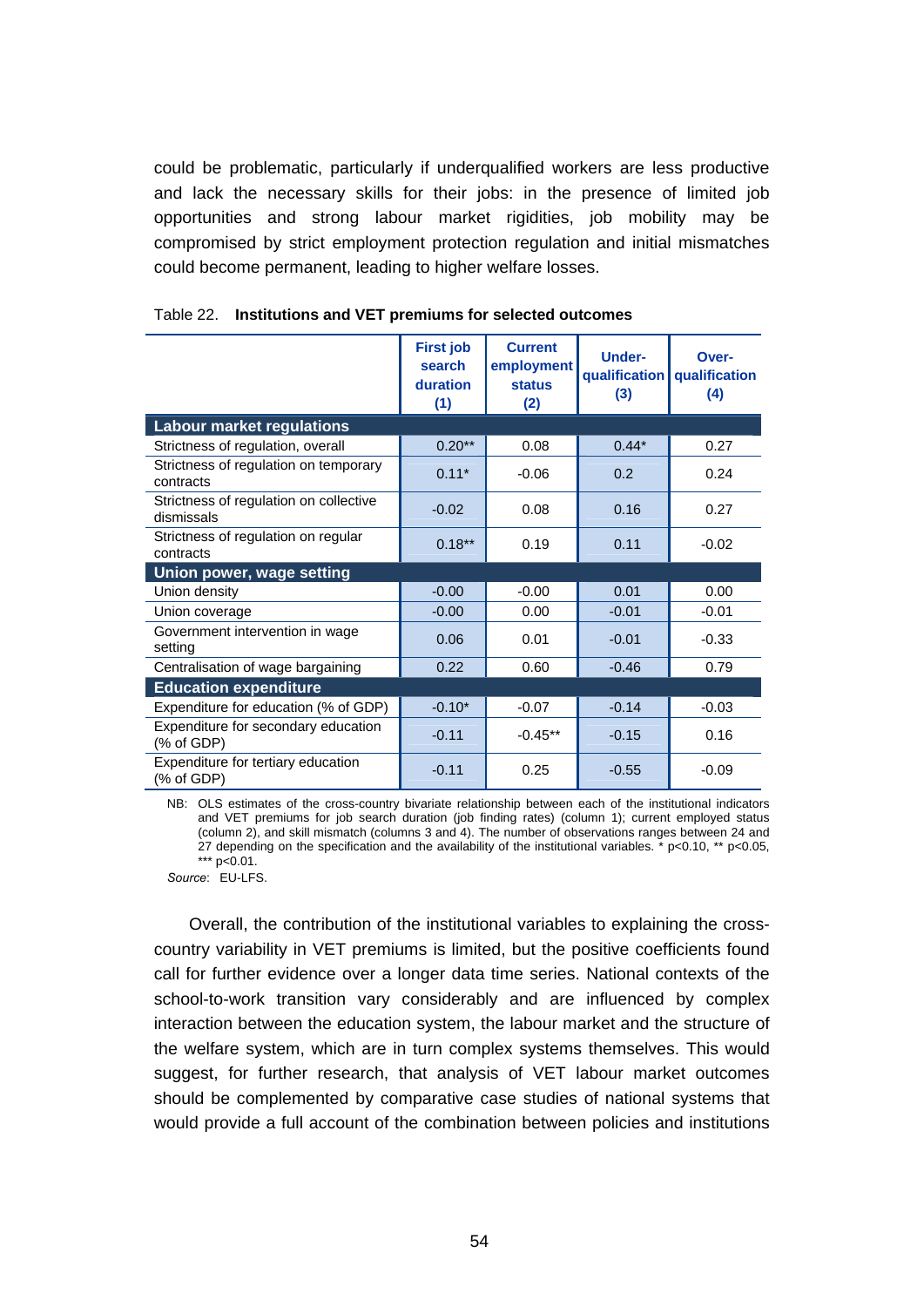in each country, their strengths and weaknesses, and the lessons that can be learned from them.

### 6.3. Key findings

The main findings at country level can be summarised as follows:

- (a) the effect that VET has on young people's labour market outcomes compared to general education varies significantly across European countries;
- (b) VET medium-level graduates tend to enjoy a faster transition to the labour market and enjoy a positive employment premium relative to general education graduates in countries with a stronger tradition of VET systems, particularly if characterised by close connection between school and the work based components;
- (c) as VET graduates tend to be employed in specific occupations more closely related to their studies, the likelihood of underqualification is lower for them than for graduates from general education;
- (d) tighter labour market regulations are associated with significantly shorter job search duration for VET medium-level education relative to general education and to a higher likelihood of being underqualified.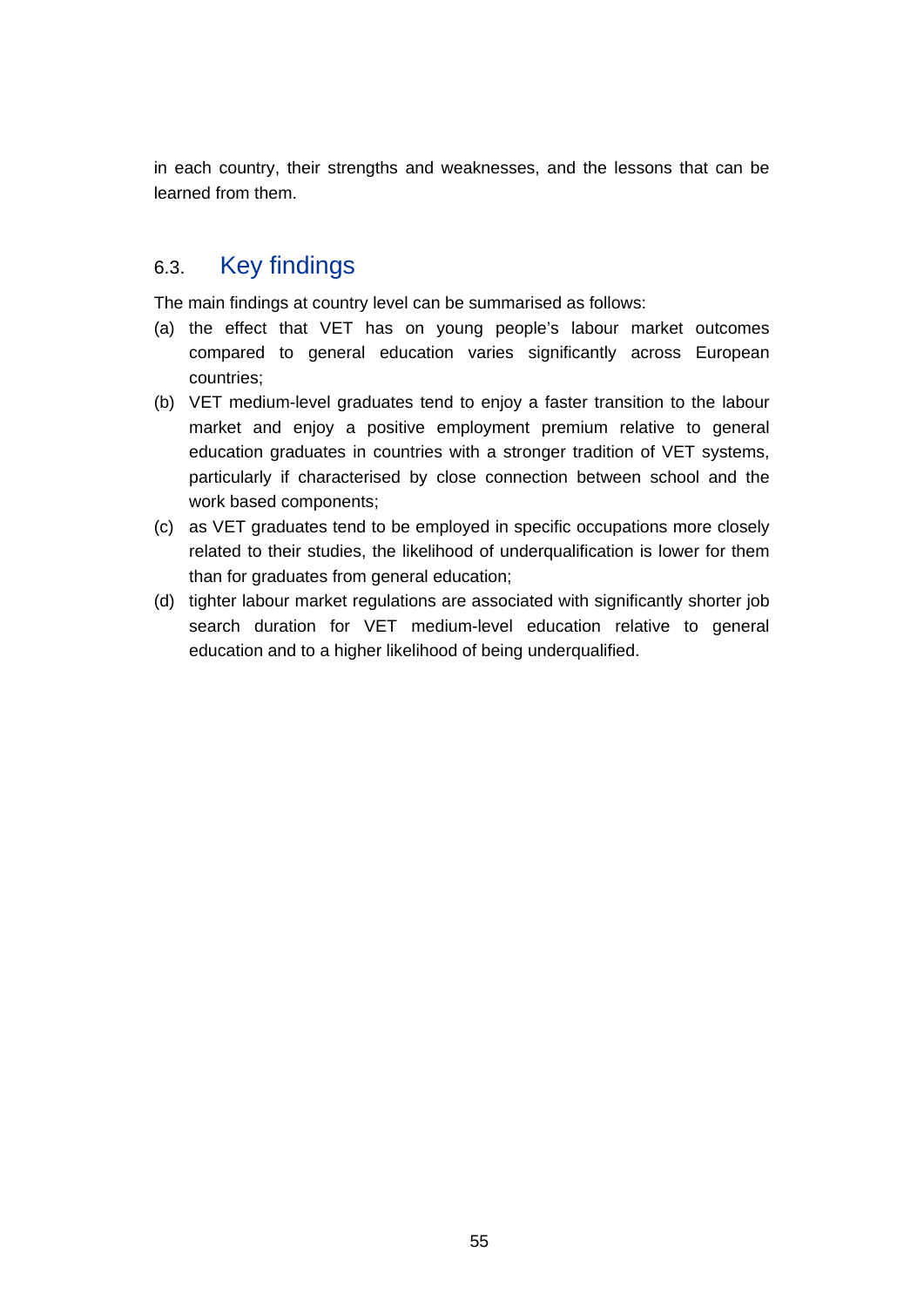# CHAPTER 7. Concluding remarks and key findings

This report provides first comparative analysis of the effects of different education orientations on the transition from education to work across European countries. This analysis has been made possible by the availability of the ad hoc module of the 2009 labour force survey, which allowed comparison of the labour market outcomes of general and vocational educational programmes.

The results indicate that VET is successful in getting young adults into work, both in the short and the medium term. Relative to general education graduates, medium-level VET graduates enjoy a faster and smoother transition from education to work, generally into more stable jobs. They are also more likely to participate in the labour market and to obtain an initially positive income premium (which is reduced or may even become negative over time). The effects on the first job are generally stronger than those for the current job, indicating that VET is particularly effective during the initial period of transition from education to work, especially for graduates at medium level.

The results for current employment status and income level also indicate positive VET premiums, albeit less evidently than for the first job. This suggests that caution is required during the assessment of the premiums for VET over general education. The analysis also shows that the effects of VET on the transition process and current labour market outcomes are characterised by substantial cross-country heterogeneity. This reflects the fact that national institutions and policies affect the speed and effectiveness of the transition from education to work.

The comparative analysis of the labour market outcomes presented in this report should be considered as a starting point of a process aimed at estimating the return to different levels and patterns of education, focusing in particular on VET and apprenticeship. Future research should shed light on some of the aspects that have not been addressed due to data constraints. One important issue that calls for further analysis is the long-term effects of education choices of individuals. A second relevant issue is the effects of work-based VET at enterprise level, which could not only have an impact on companies' performance, but also affect their internal organisation, training and recruitment policies. The availability of matched employer-employee data will represent a key factor for investigating these issues.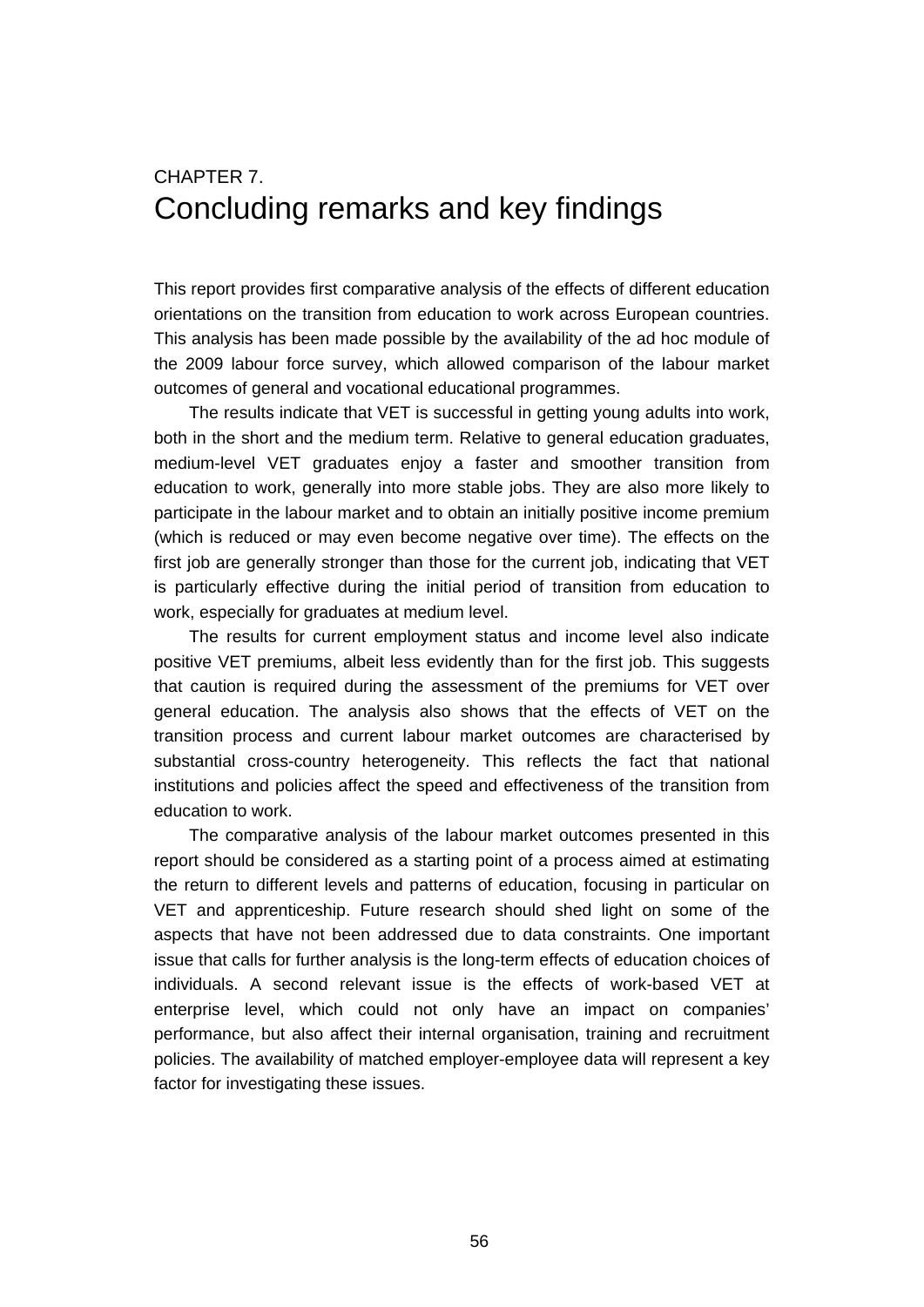### *Key findings on school-to-work transitions*

- (a) VET medium-level education results in faster transitions to the first job than general medium-level education. Among medium-level VET programmes, the transition to work is 14% faster for work-based programmes than for school-based programmes.
- (b) The transition to work is generally even faster at tertiary level for graduates of both academic and technical streams. Academic graduates tend to find a job more quickly than technical graduates.

### *Key findings on employment effects*

- (a) VET graduates are more likely to obtain a full-time first job, at both medium and tertiary levels.
- (b) VET medium-level graduates are more likely to obtain a permanent first job than general graduates.
- (c) At tertiary level, VET results in relatively higher job stability, as measured by the duration of the first job.
- (d) Individuals who have completed medium-level education are more likely to be engaged in the labour market compared with those who have not, either in work or unemployed, although predominantly the former.
- (e) Individuals with general education are more likely to continue studying rather than participate in the labour market, or if they do participate in the labour market they tend to do so while studying.
- (f) Among VET programmes, the probability of being employed is significantly higher for work-based programmes, relative to school-based programmes.
- (g) Graduates of VET programmes at both medium and tertiary levels of education have significantly longer current job tenure compared with general education programmes.
- (h) Current job stability is higher for VET graduates, who are more likely to hold full-time and permanent current jobs compared with general education graduates.
- (i) To the extent that VET programmes are more efficient in getting people to work and in providing them with better job matches, they result in early achievement of job stability. However, over time, the difference between VET and general education tends to shrink.
- (j) The results indicate that more education produces substantial returns for both types of programme. Even if the premium for tertiary VET is lower than for tertiary general education, the likelihood of being employed in high-skill jobs is still higher than for medium-level education.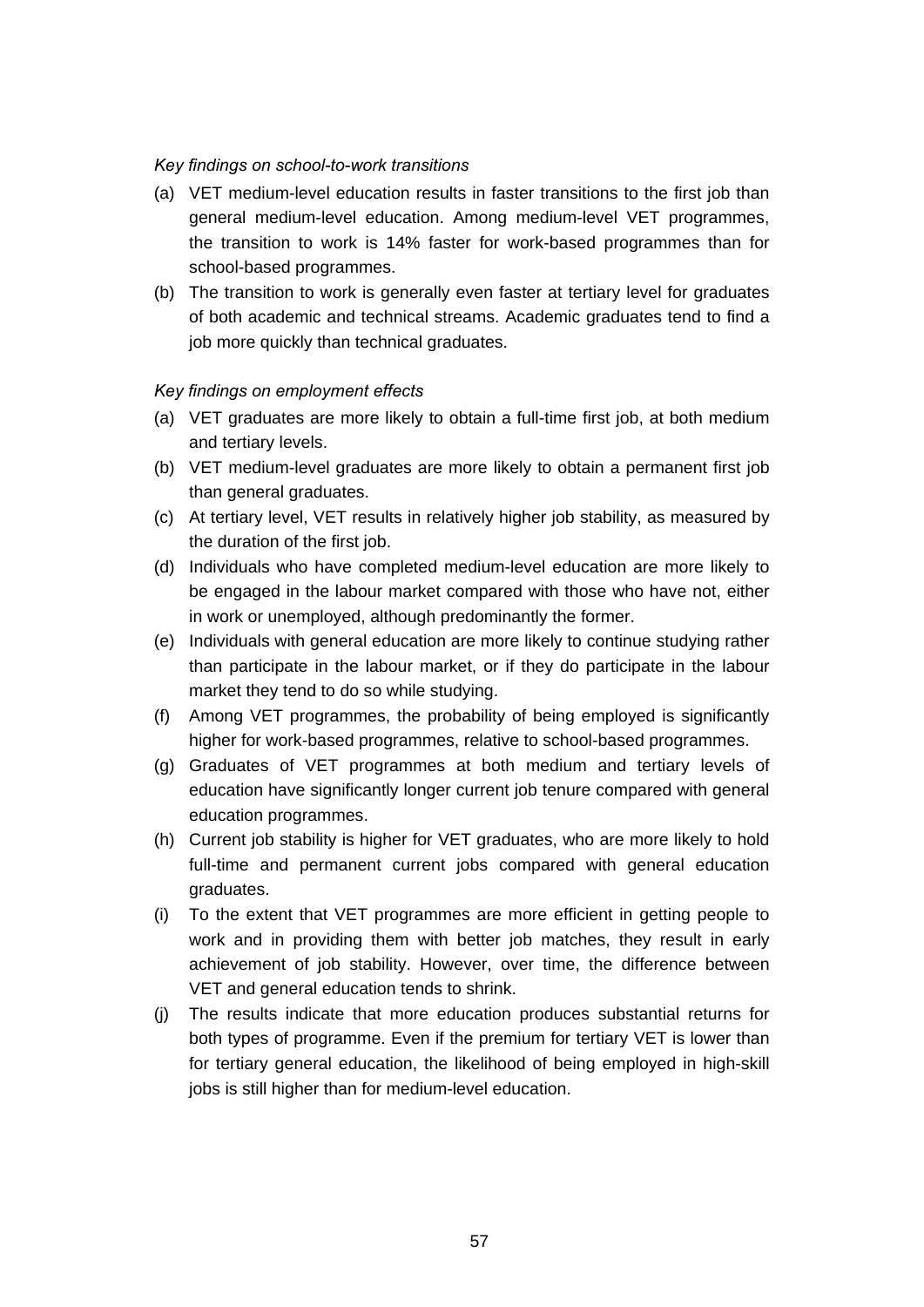- (k) VET programmes lead to a positive and significant income premium relative to general education for 20 to 24 year olds but this disappears or is negative for older age groups and at the tertiary level.
- (l) The effect that VET has on young people's labour market outcomes compared to general education varies significantly across European countries. The difference between VET and general education returns is generally positive (VET graduates enjoy an employment premium). It is typically the largest in countries with a strong tradition of VET, such as Czech Republic, Germany, the Netherlands, Slovenia and Switzerland, particularly when the work-based component is closely connected with VET.

### *Key findings on qualification mismatch*

- (a) VET programmes appear to deliver efficient matches in terms of skill profiles starting from the first job. In particular, VET graduates, at both medium and tertiary levels, are more likely to perform skilled manual jobs. General education graduates at tertiary level are more likely to perform high-skill jobs.
- (b) VET graduates are more likely to use formal job search methods while general education graduates are more likely to find their first job using informal channels. This suggests that employment agencies should consider the provision of specific services for different education orientations.
- (c) VET programmes, which are specifically tailored to the labour market, increase the likelihood of finding a good match between an individual's qualification and job requirements. Medium-level education VET graduates of are more likely to be currently employed in a skilled manual occupation, whereas those holding a general education degree are more likely to be employed in a skilled non-manual occupation.
- (d) Results support the view that VET carries an advantage in reducing frictions and informational asymmetries in the search for the first job, while this advantage is substantially reduced for subsequent jobs.
- (e) Tertiary graduates from technical programmes are more likely to be overqualified for their jobs than graduates from academic tertiary education.
- (f) Tighter overall labour market regulations are associated with significantly shorter job search duration for VET medium-level education relative to general education and to a higher likelihood of being underqualified.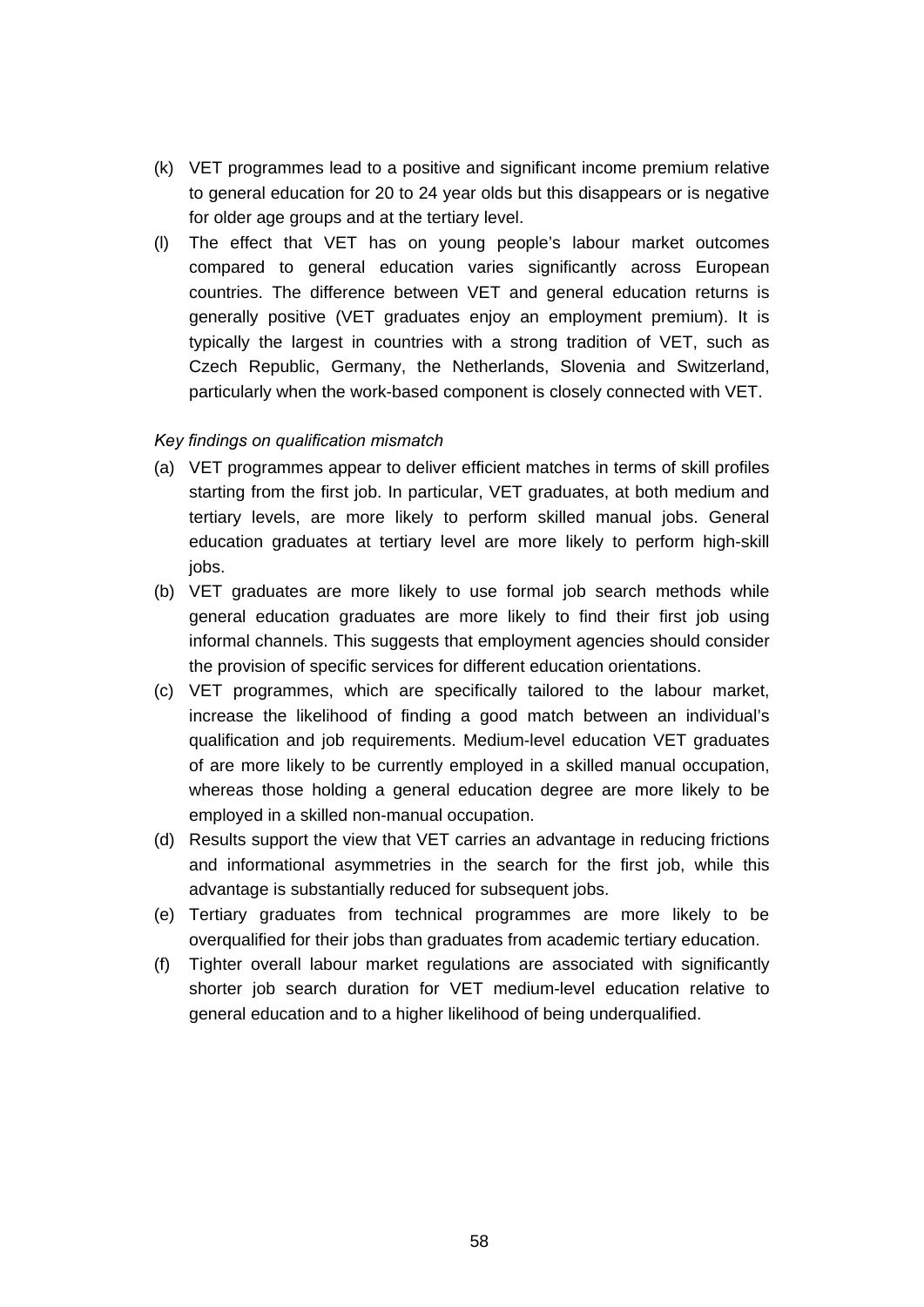# List of abbreviations

| EU-LFS        | European Union labour force survey                                                                              |
|---------------|-----------------------------------------------------------------------------------------------------------------|
|               | http://circa.europa.eu/irc/dsis/employment/info/data/eu_lfs/index.htm                                           |
| <b>ISCED</b>  | international standard classification of education                                                              |
| <b>ISCO</b>   | international standard classification of occupations                                                            |
| <b>ICTWSS</b> | database on institutional characteristics of trade unions, wage setting,<br>State intervention and social pacts |
| <b>OLS</b>    | ordinary least squares                                                                                          |
| <b>VET</b>    | vocational education and training                                                                               |

# Country code

| <b>BF</b> | Belgium               | HU        | Hungary            |
|-----------|-----------------------|-----------|--------------------|
| <b>BG</b> | <b>Bulgaria</b>       | <b>MT</b> | Malta              |
| CZ.       | <b>Czech Republic</b> | <b>NL</b> | <b>Netherlands</b> |
| <b>DK</b> | Denmark               | <b>AT</b> | Austria            |
| <b>DE</b> | Germany               | <b>PL</b> | Poland             |
| EE        | Estonia               | <b>PT</b> | Portugal           |
| IE        | Ireland               | <b>RO</b> | Romania            |
| <b>EL</b> | Greece                | SI        | Slovenia           |
| ES        | Spain                 | <b>SK</b> | Slovakia           |
| <b>FR</b> | France                | FI        | Finland            |
| ΙT        | Italy                 | <b>SE</b> | Sweden             |
| CY        | Cyprus                | <b>UK</b> | United Kingdom     |
| LV        | Latvia                |           |                    |
| <b>LT</b> | Lithuania             | <b>IS</b> | Iceland            |
| LU        | Luxembourg            | <b>CH</b> | Switzerland        |

| HU        | Hungary            |
|-----------|--------------------|
| мт        | Malta              |
| NL        | <b>Netherlands</b> |
| <b>AT</b> | Austria            |
| PL        | Poland             |
| PT        | Portugal           |
| RO        | Romania            |
| SI        | Slovenia           |
| <b>SK</b> | Slovakia           |
| FI        | Finland            |
| <b>SE</b> | Sweden             |
| UK        | United Kingdom     |
|           |                    |
|           |                    |

| Iceland            |
|--------------------|
| <b>Switzerland</b> |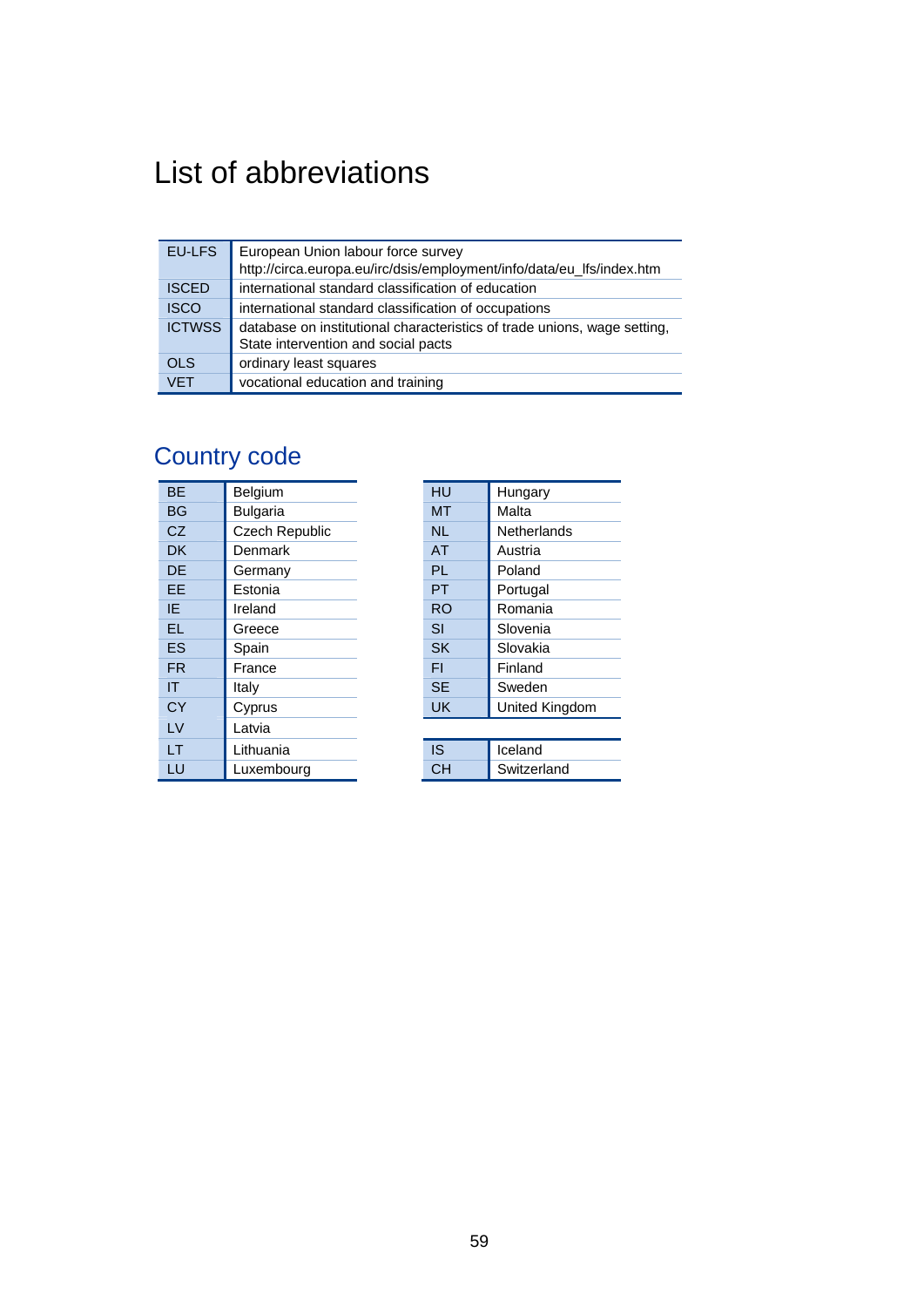# References

- Acemoglu, D.; Pischke, J.S. (1998). Why do firms train? Theory and evidence. *Quarterly journal of economics*, February 1998, Vol. 113, No 1, pp. 79-119. http://dx.doi.org/10.1162/003355398555531 [accessed 8.4.2013].
- Arellano, M.; Bond, S. (1991). Some tests of specification for panel data: Monte Carlo evidence and an application to employment equations. *Review of economic studies*, April 1991, Vol. 58, No 2, pp. 277-297. http://dx.doi.org/10.2307/2297968 [accessed 8.4.2013].
- Bassanini, A. et al. (2005). *Workplace training in Europe*. Bonn: IZA, Institute for the Study of Labour. IZA discussion paper; No 1640. http://ftp.iza.org/dp1640.pdf [accessed 8.4.2013].
- Bentolila, S.; Bertola, G. (1990). Firing costs and labour demand: how bad is eurosclerosis? *Review of economic studies*, July 1990, Vol. 57, No 3, pp. 381-402. http://dx.doi.org/10.2307/2298020 [accessed 8.4.2013].
- Bentolila, S. et al. (2010). Social contacts and occupational choice. *Economica*, January 2010, Vol. 77, No 305, pp. 20-45. http://dx.doi.org/10.1111/j.1468- 0335.2008.00717.x [accessed 8.4.2013].
- Bishop, J. H.; Mañe, F. (2005). Economic returns to vocational courses in US high schools. In: Laugslo, J.; Maclean, R. (eds). *Vocationalisation of secondary education revisited*. Dordrecht: Springer, Technical and vocational education and training: issues, concerns and prospects, Vol. 1, pp. 329-362.
- Blundell, R.; Bond, S. (1998). Initial conditions and moment restrictions in dynamic panel data models. *Journal of econometrics*, November 1998, Vol. 87, No 1, pp. 115-143. http://dx.doi.org/10.1016/S0304-4076(98)00009-8 [accessed 8.4.2013].
- Blundell, R. et al. (2005). Evaluating the impact of education on earnings in the UK: models, methods and results from the national child development survey. *Journal of the Royal statistical society: series A*, July 2005, Vol. 168, No 3, pp. 473-512. http://dx.doi.org/10.1111/j.1467-985X.2004.00360.x [accessed 8.4.2013].
- Bonnal, L. et al. (2002). School-to-work transition: apprenticeship versus vocational schools in France. International journal of manpower, Vol. 23, No 5, pp. 426-442. http://dx.doi.org/10.1108/01437720210436046 [accessed 8.4.2013].
- Booth, A. et al. (2001). The future of collective bargaining in Europe. In: Boeri, T. et al. (eds). *The role of unions in the 21st century: a report for the Fondazione Rodolfo Debenedetti. Part 1*. Oxford: Oxford University Press.
- Bougheas, S.; Georgellis, Y. (2004). Early career mobility and earnings profiles of German apprentices: theory and empirical evidence. *Labour*, June 2004,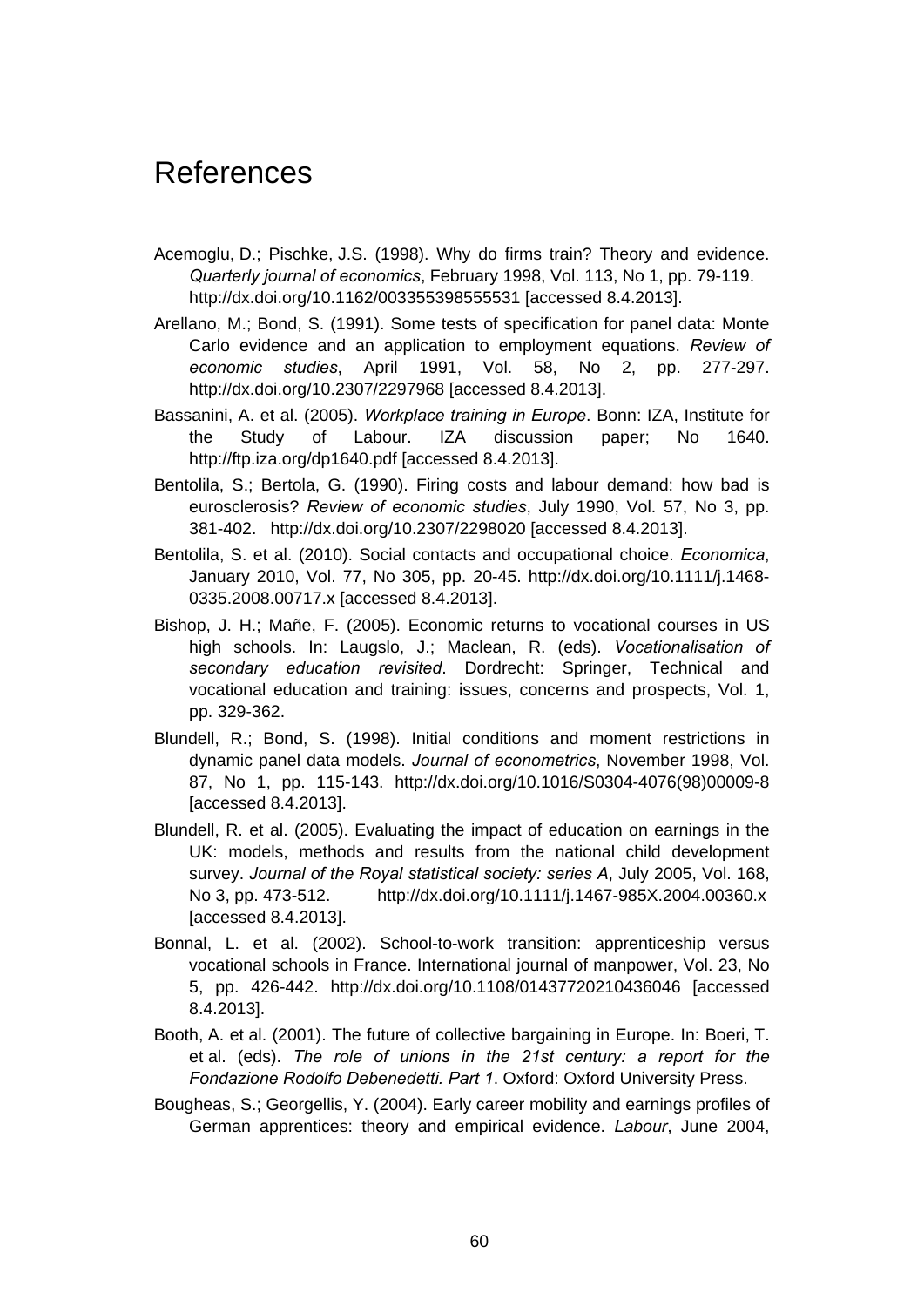Vol. 18, No 2, pp. 233-263. http://dx.doi.org/10.1111/j.1121- 7081.2004.00266.x [accessed 8.4.2013].

Busemeyer, M.R.; Iversen, T. (2011). Collective skill systems, wage bargaining and labour market stratification. In: Busemeyer, M.; Trampusch, C. (eds). *The political economy of collective skill formation*. Oxford: Oxford University Press, p. 205-233.

http://www.people.fas.harvard.edu/~iversen/PDFfiles/Busemeyer&Iversen20 11.pdf [accessed 8.4.2013].

- Card, D. (1999). The causal effect of education on earnings. In: Ashenfelter, O.; Card, D. (eds). *Handbook of labour economics*. Amsterdam: Elsevier, Vol. 3A, pp. 1801-1863.
- Cedefop (2008). *Terminology of European education and training policy: a selection of 100 key terms*. Luxembourg: Publications Office. http://www.cedefop.europa.eu/EN/Files/4064\_en.pdf [accessed 8.4.2013].
- Cedefop (2010). *Employer-provided vocational training in Europe: evaluation and interpretation of the third continuing vocational training survey*. Luxembourg: Publications Office. Cedefop research paper; No 2.

http://www.cedefop.europa.eu/EN/Files/5502\_en.pdf [accessed 8.4.2013].

- Cedefop (2012a). *The skill mismatch challenge in Europe. In: European Commission (ed.). Employment and social developments in Europe 2012*. Luxembourg: Publications Office, pp. 351-391. http://ec.europa.eu/social/main.jsp?catId=738&langId=en&pubId=7315 [accessed 8.4.2013].
- Cedefop (2012b). *From education to working life: the labour market outcomes of vocational education and training*. Luxembourg: Publications Office. http://www.cedefop.europa.eu/EN/publications/20448.aspx [accessed 8.4.2013].
- Cedefop (2012c). Skill mismatch: the role of the enterprise. Thessaloniki: Publications Office. Cedefop research paper; No 21. http://www.cedefop.europa.eu/EN/Files/5521\_en.pdf [accessed 8.4.2013].
- Colombo, E.; Stanca, L. (2008). *The impact of training on productivity: evidence from a large panel of Italian firms*. Milano: Department of Economics, University of Milano-Bicocca. Working papers, WP 134. http://dipeco.economia.unimib.it/Persone/Colombo/papers/trainingcolombostanca-sept-08.pdf [accessed 8.4.2013].
- Council of the European Union (1998). Council regulation (EC) No 577/98 of 9 March 1998 on the organisation of a labour force sample survey in the Community. *Official Journal of the European Union, L 77*, 14.3.1998, pp. 3-7. http://eur-

lex.europa.eu/LexUriServ/site/en/oj/1998/l\_077/l\_07719980314en00030007.p df [accessed 8.4.2013].

Council of the European Union (2008). Commission regulation (EC) No 207/2008 of 5 March 2008 adopting the specifications of the 2009 ad hoc module on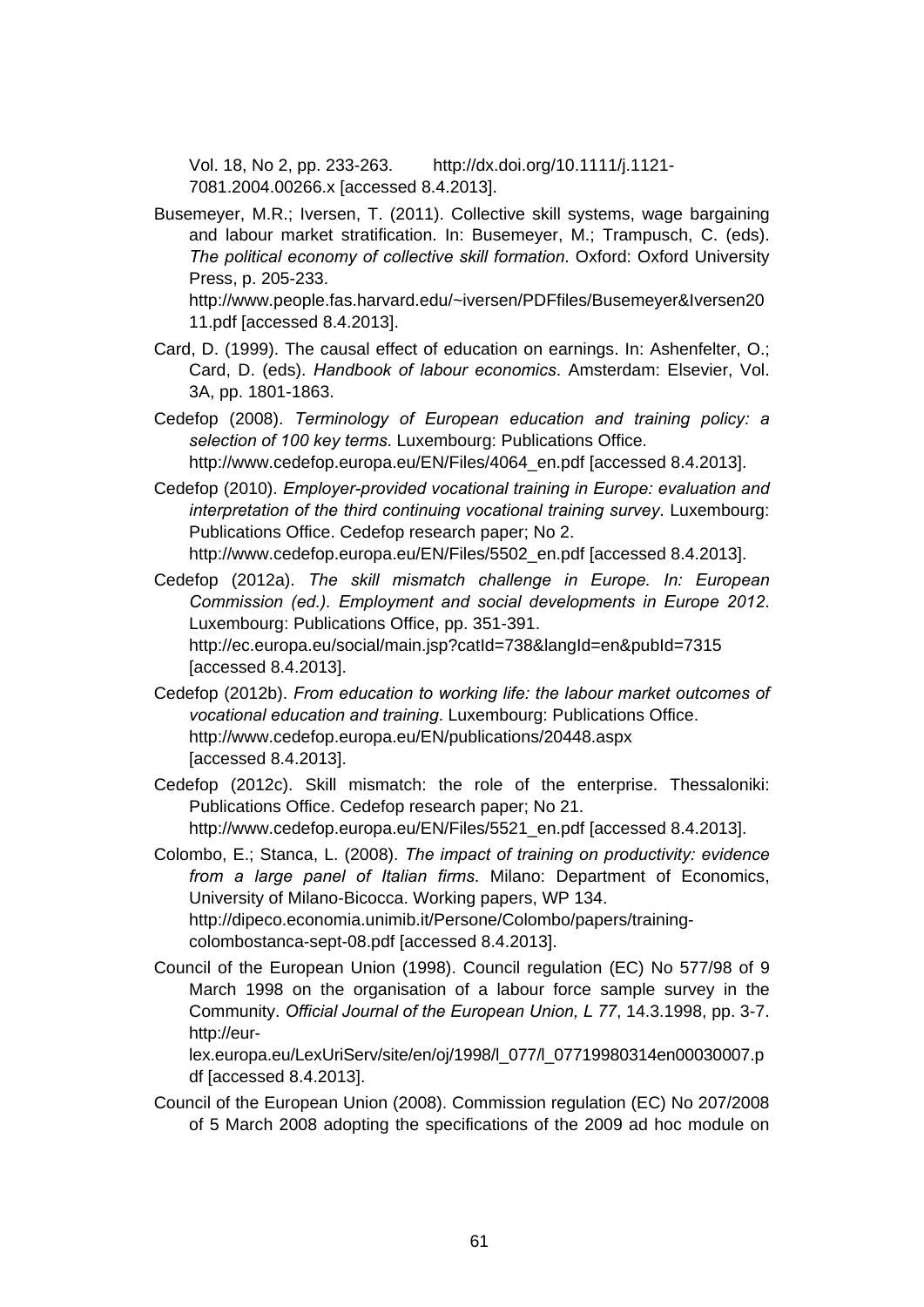the entry of young people into the labour market provided for by Council Regulation (EC) No 577/98. *Official Journal of the European Union, L 62*, 6.3.2008, pp. 4-8. http://eur-

lex.europa.eu/LexUriServ/LexUriServ.do?uri=OJ:L:2008:062:0004:0008:EN:PD F [accessed 8.4.2013].

- Council of the European Union; European Commission (2010). *The Bruges communiqué*. http://libserver.cedefop.europa.eu/vetelib/2010/75928.pdf [accessed 8.4.2013].
- Dearden, L. et al. (2002). The returns to academic and vocational qualifications in Britain. *Bulletin of the economic research*, July 2002, Vol. 54, No 3, pp. 249- 274. http://dx.doi.org/10.1111/1467-8586.00152 [accessed 8.4.2013].
- Dearden, L. et al. (2006). The impact of training on productivity and wages: evidence from British panel data*. Oxford bulletin of economics and statistics*, August 2006, Vol. 68, No 4, pp. 397-421.

http://dx.doi.org/10.1111/j.1468-0084.2006.00170.x [accessed 8.4.2013].

- Dustmann, C.; Schönberg, U. (2009). Training and union wages. *Review of economics and statistics*, May 2009, Vol. 91, No 2, pp. 363-376. http://dx.doi.org/10.1162/rest.91.2.363 [accessed 8.4.2013].
- Elmeskov, J. et al. (1998). Key lessons for labour market reforms: evidence from OECD countries' experiences. *Swedish economic policy review*, Vol. 5, No 2, pp. 205-252.

http://www.government.se/content/1/c6/09/54/41/832d3260.pdf [accessed 8.4.2013].

European Commission (2010). *An agenda for new skills and jobs: a European contribution towards full employment: communication from the Commission to the European Parliament, the Council, the European Economic and Social Committee and the Committee of the Regions*. COM(2010) 682 final. http://eur-

lex.europa.eu/LexUriServ/LexUriServ.do?uri=COM:2010:0682:FIN:EN:PDF [accessed 8.4.2013].

European Commission (2011). *EU labour force survey database: user guide.*  Eurostat.

http://circa.europa.eu/irc/dsis/employment/info/data/eu\_lfs/LFS\_MAIN/LFSus erguide/EULFS\_Database\_UserGuide\_2011.pdf [accessed 8.4.2013].

European Commission (2012a). *Rethinking education: investing in skills for better socioeconomic outcomes: communication from the Commission to the European Parliament, the Council, the European Economic and Social Committee and the Committee of the Regions.* COM(2012) 669 final. http://eur-

lex.europa.eu/LexUriServ/LexUriServ.do?uri=COM:2012:0669:FIN:EN:PDF [accessed 8.4.2013].

European Commission (2012b). *Vocational education and training for better skills, growth and jobs: Commission staff working document accompanying*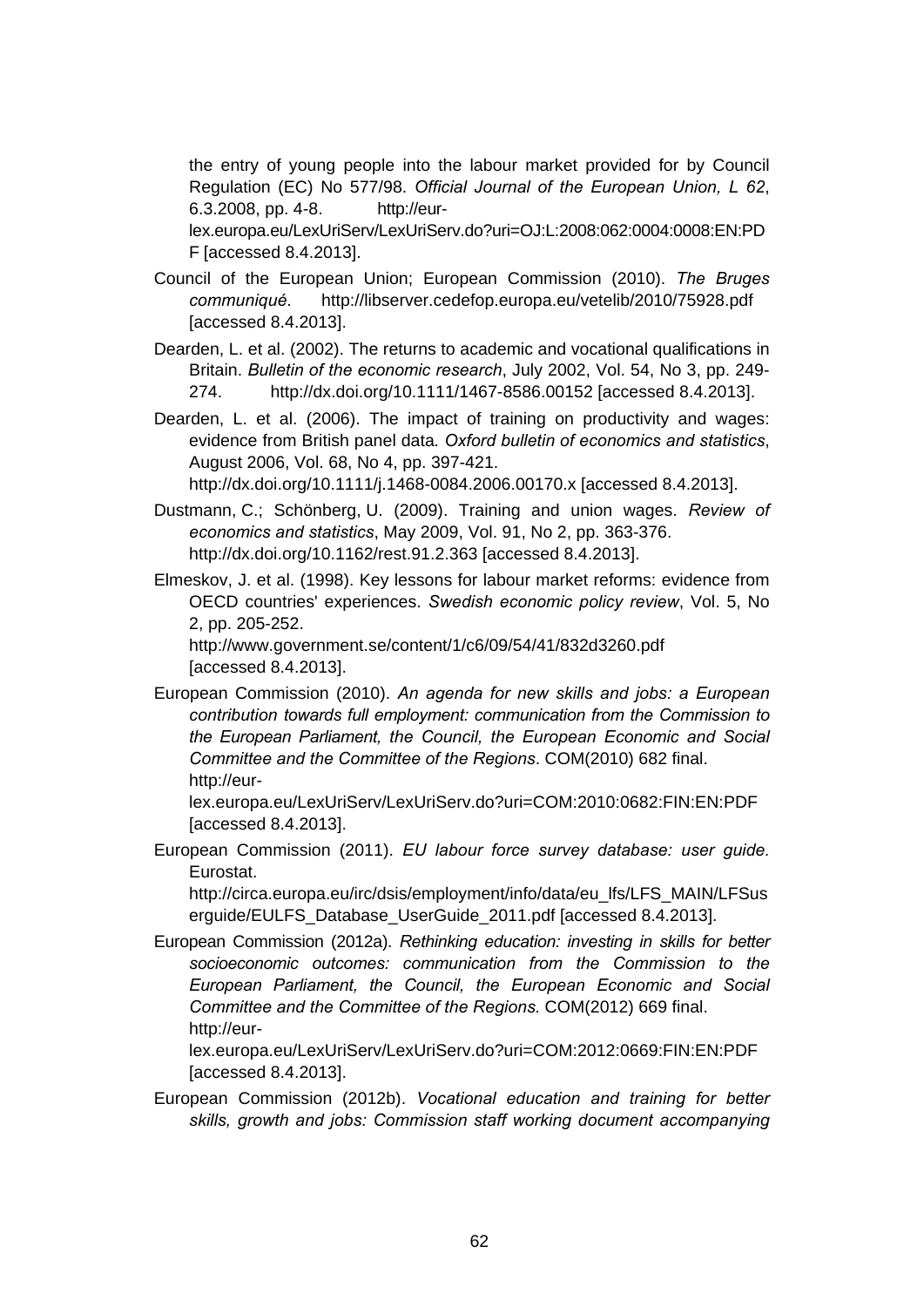*the document: communication from the Commission on rethinking education: investing in skills for better socioeconomic outcomes*. SWD(2012) 375 final. http://eur-

lex.europa.eu/LexUriServ/LexUriServ.do?uri=SWD:2012:0375:FIN:EN:PDF [accessed 8.4.2013].

European Commission (2012c). *Partnership and flexible pathways for lifelong skills development: Commission staff working document accompanying the document: communication from the Commission on rethinking education: investing in skills for better socioeconomic outcomes*. SWD(2012) 376 final. http://eur-

lex.europa.eu/LexUriServ/LexUriServ.do?uri=SWD:2012:0376:FIN:EN:PDF [accessed 8.4.2013].

European Commission (2012d). *Moving youth into employment: communication from the Commission to the European Parliament, the Council, the European Economic and Social Committee and the Committee of the Regions*. COM(2012) 727 final.

http://eur-

lex.europa.eu/LexUriServ/LexUriServ.do?uri=COM:2012:0727:FIN:EN:PDF [accessed 8.4.2013].

- Euwals, R.; Winkelmann, R. (2002). Mobility after apprenticeship: evidence from register data. *Applied economics quarterly*, Vol. 48, No 3-4, pp. 256-278. http://aeq.diw.de/aeq/index.jsp?n=0010&p=1&c=summary/AEQ\_02\_34\_2 [accessed 8.4.2013].
- Fersterer, J. et al. (2008). Returns to apprenticeship training in Austria: evidence from failed firms. *Scandinavian journal of economics*, December 2008, Vol. 110, No 4, pp. 733-753. http://dx.doi.org/10.1111/j.1467-9442.2008.00559.x [accessed 8.4.2013].
- Green, F. et al. (1999). *Overeducation and skills: clarifying the concepts*. London: Centre for Economic Performance, London School of Economics and Political Science. http://eprints.lse.ac.uk/20210/ [accessed 8.4.2013].
- Green, F. et al. (2002). The utilisation of education and skills: evidence from Great Britain. *The Manchester school*, December 2002, Vol. 70, No 6, pp. 792-811. http://dx.doi.org/10.1111/1467-9957.00325 [accessed 8.4.2013].
- Hanushek, E.A.; Wößmann, L. (2008). The role of cognitive skills in economic development. *Journal of economic literature*, Vol. 46, No 3, pp. 607-668. http://dx.doi.org/10.1257/jel.46.3.607 [accessed 8.4.2013].
- Hanushek, E.A.; Wößmann, L. (2012). The economic benefit of educational reform in the European Union. *CESifo economic studies*, March 2012, Vol. 58, No 1, pp. 73-109. http://dx.doi.org/10.1093/cesifo/ifr032 [accessed 8.4.2013].
- Hanushek, E.A. et al. (2011). *General education, vocational education and labour-market outcomes over the life cycle*. Bonn: IZA, Institute for the Study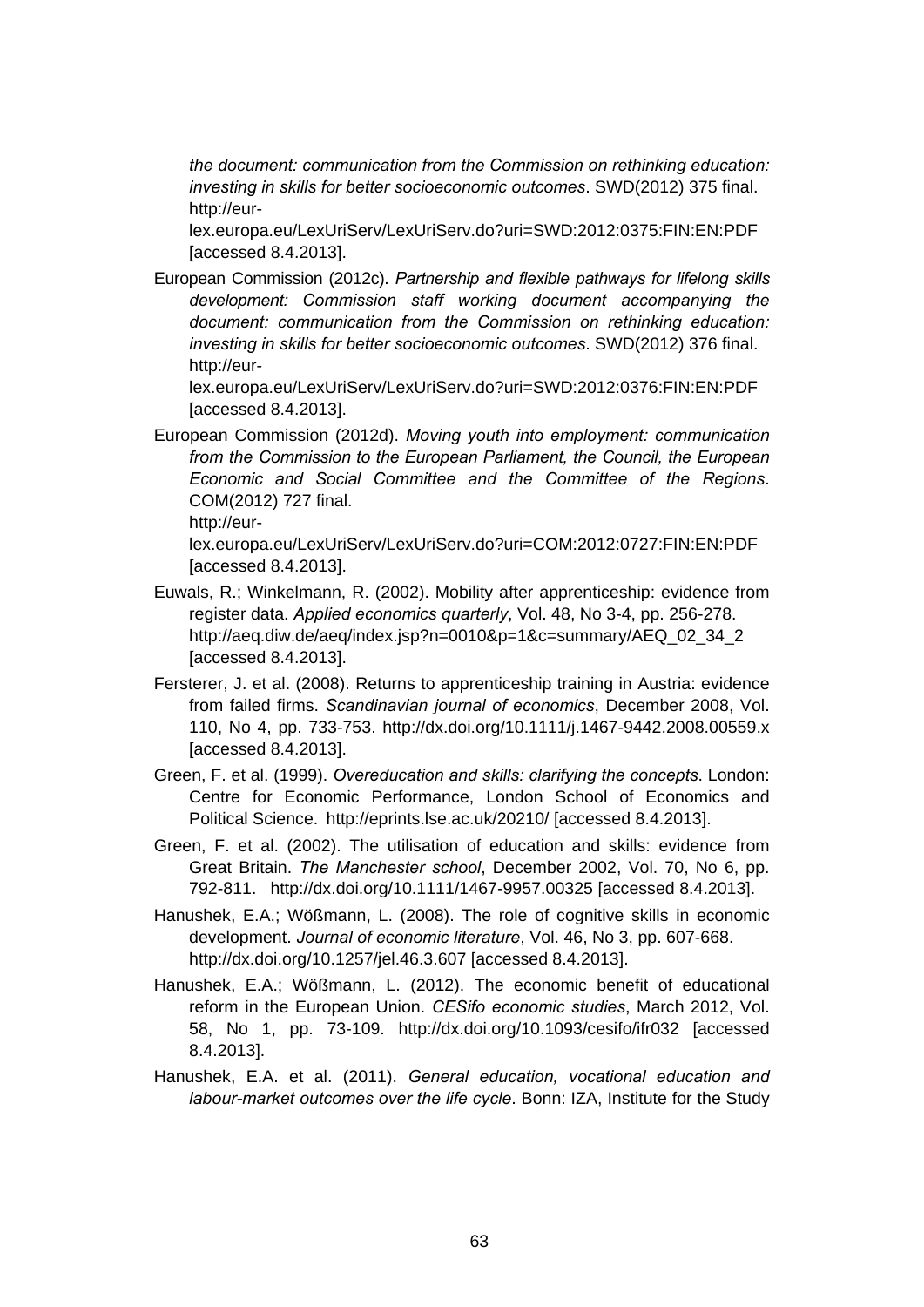of Labour. IZA discussion paper; No 6083. http://ftp.iza.org/dp6083.pdf [accessed 8.4.2013].

- Harmon, C.; Walker, I. (1995). Estimates of the economic return to schooling for the United Kingdom. *American economic review*, December 1995, Vol. 85, No 5, pp. 1278-1286. http://www.jstor.org/stable/2950990 [accessed 8.4.2013].
- Harmon, C.; Walker, I. (1999). The marginal and average returns to schooling in the UK. *European economic review*, April 1999, Vol. 43, No 4-6, pp. 879- 887. http://dx.doi.org/10.1016/S0014-2921(98)00101-9 [accessed 8.4.2013].
- Herault, N. et al. (2011). *The effect of VET completion on the wages of young people*. Adelaide: National Centre for Vocational Education Research. Research report; No 2379. http://www.ncver.edu.au/publications/2379.html [accessed 8.4.2013].
- Hofer, H.; Lietz, C. (2004). Labour market effects of apprenticeship training in Austria. *International journal of manpower*, Vol. 25, No 1, pp. 104-122. http://dx.doi.org/10.1108/01437720410525027 [accessed 8.4.2013].
- Jackman, R. et al. (2005). Tackling unemployment: Europe's successes and failures. *CentrePiece*, Vol. 10, No 1, pp. 23-27. http://cep.lse.ac.uk/CentrePiece/backissues.asp [accessed 8.4.2013].
- Jenkins, A. et al. (2007). *The returns to qualification in England: updating the evidence base on level 2 and level 3 vocational qualifications*. London: Centre for the Economics of Education, London School of Economics. https://www.education.gov.uk/publications/eOrderingDownload/DCSF-CEE-02-07FR.pdf [accessed 8.4.2013].
- Karmel, T.; Nguyen, N. (2006). *The value of completing a vocational education and training qualification*. Adelaide: National Centre for Vocational Education Research. Research report; No 1713.

http://www.ncver.edu.au/publications/1713.html [accessed 8.4.2013].

- Kriechel, B. et al. (2012). Works councils, collective bargaining and apprenticeship training. Bonn: IZA, Institute for the Study of Labour. IZA discussion paper; No 6497. http://www.roa.unimaas.nl/seminars/pdf2011/Kriechel%20121011.pdf [accessed 8.4.2013].
- Krueger, D.; Kumar, K.B. (2004a). Skill-specific rather than general education: a reason for US-Europe growth differences? *Journal of economic growth*, June 2004, Vol. 9, No 2, pp. 167-207. http://dx.doi.org/10.1023/B:JOEG.0000031426.09886.bd [accessed 8.4.2013].
- Krueger, D.; Kumar, K.B. (2004b). US-Europe differences in technology-driven growth: quantifying the role of education. *Journal of monetary economics*, January 2004, Vol. 51, No 1, pp. 161-190. http://dx.doi.org/0.1016/j.jmoneco.2003.07.005 [accessed 8.4.2013].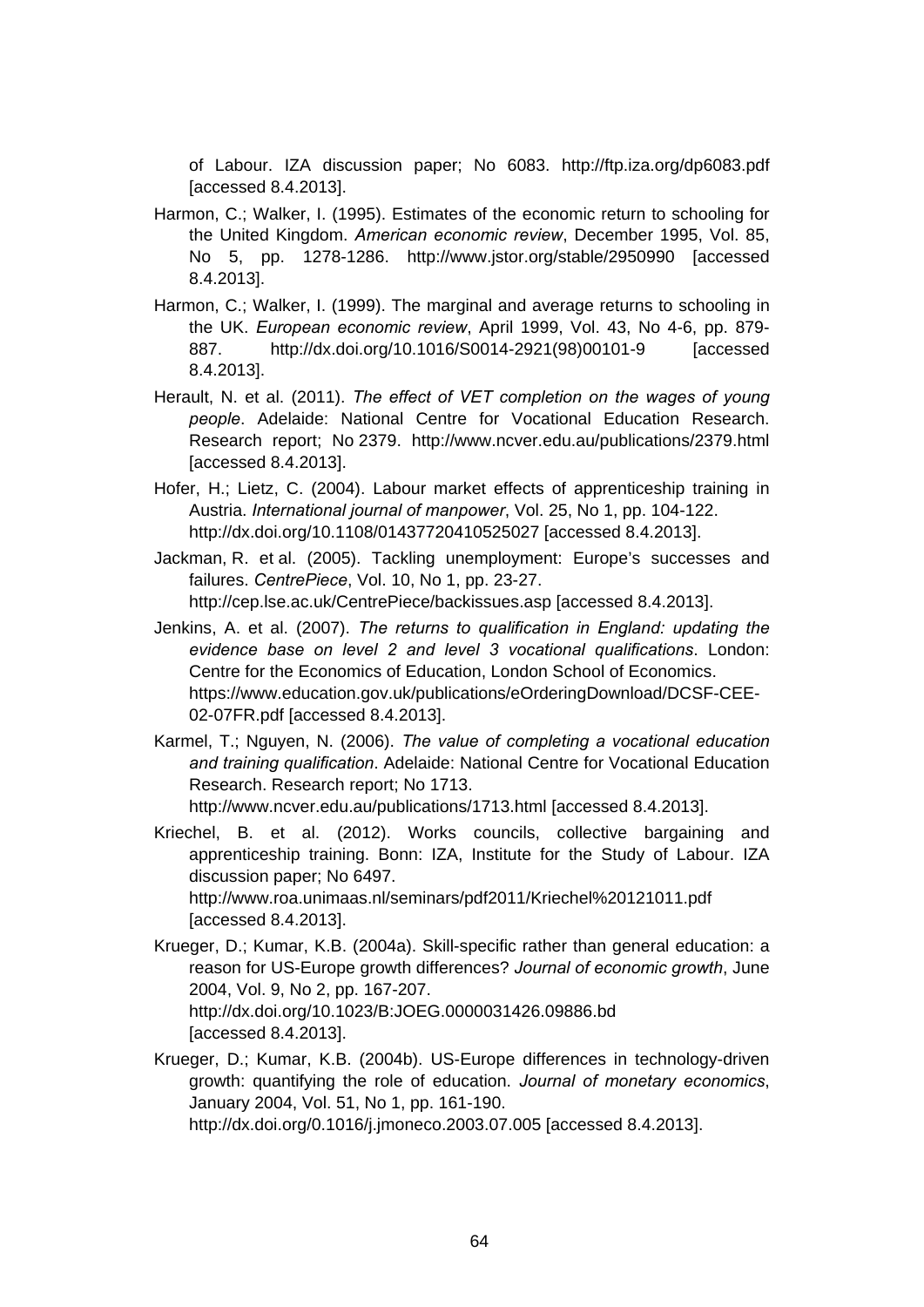- Layard, P.R.G. et al. (1991). *Unemployment: macroeconomic performance and the labour market*. Oxford: Oxford University Press.
- Lazear, E.P. (1990). Job security provisions and employment. *Quarterly journal of economics*, August 1990, Vol. 105, No 3, pp. 699-726. http://dx.doi.org/10.2307/2937895 [accessed 8.4.2013].
- Lee, W.S.; Coelli, M.B. (2010). The labour market effects of vocational education and training in Australia. *Australian economic review*, December 2010, Vol. 43, No 4, pp. 389-408. http://dx.doi.org/10.1111/j.1467-8462.2010.00609.x [accessed 8.4.2013].
- Malamud, O.; Pop-Eleches, C. (2010). General education versus vocational training: evidence from an economy in transition. *Review of economics and statistics*, February 2010, Vol. 92, No 1, pp. 43-60. http://dx.doi.org/10.1162/rest.2009.11339 [accessed 8.4.2013].
- McGuinness, S. (2006). Overeducation in the labour market. *Journal of economic surveys*, July 2006, Vol. 20, No 3, pp. 387-418. http://dx.doi.org/10.1111/j.0950-0804.2006.00284.x [accessed 8.4.2013].
- McIntosh, S. (2006). Further analysis of the returns to academic and vocational qualifications. *Oxford bulletin of economics and statistics*, April 2006, Vol. 68, No 2, pp. 225-251. http://dx.doi.org/10.1111/j.1468-0084.2006.00160.x [accessed 8.4.2013].
- Meer, J. (2007). Evidence on the returns to secondary vocational education. *Economics of education review*, October 2007, Vol. 26, No 5, pp. 559-573. http://dx.doi.org/10.1016/j.econedurev.2006.04.002 [accessed 8.4.2013].
- Muehlemann, S. et al. (2010). The financing of apprenticeship training in the light of labour market regulations. *Labour economics*, October 2010, Vol. 17, No 5, pp. 799-809. http://dx.doi.org/10.1016/j.labeco.2010.04.006 [accessed 8.4.2013].
- Mumford, K.; Smith, P.N. (2004). Job tenure in Britain: employee characteristics versus workplace effects. *Economica*, February 2004, Vol. 71, No 282, pp. 275-297. http://dx.doi.org/10.1111/j.0013-0427.2004.00370.x [accessed 8.4.2013].
- Neuman, S.; Ziderman, A. (2003). Can vocational education improve the wages of minorities and disadvantaged groups? The case of Israel. *Economics of education review*, August 2003, Vol. 22, No 4, pp. 421-432. http://dx.doi.org/10.1016/S0272-7757(02)00094-8 [accessed 8.4.2013].
- Nickell, S.; Layard, P.R.G. (1999). Labour market institutions and economic performance. In: Ashenfelter, O.; Card, D. (eds). *Handbook of labour economics*. Amsterdam: Elsevier, Vol. 3, pp. 3029-3084.
- Pellizzari, M. (2010). Do friends and relatives really help in getting a good job? *Industrial and labour relations review*, April 2010, Vol. 63, No 3, pp. 494-510. http://digitalcommons.ilr.cornell.edu/cgi/viewcontent.cgi?article=1362&contex t=ilrreview [accessed 8.4.2013].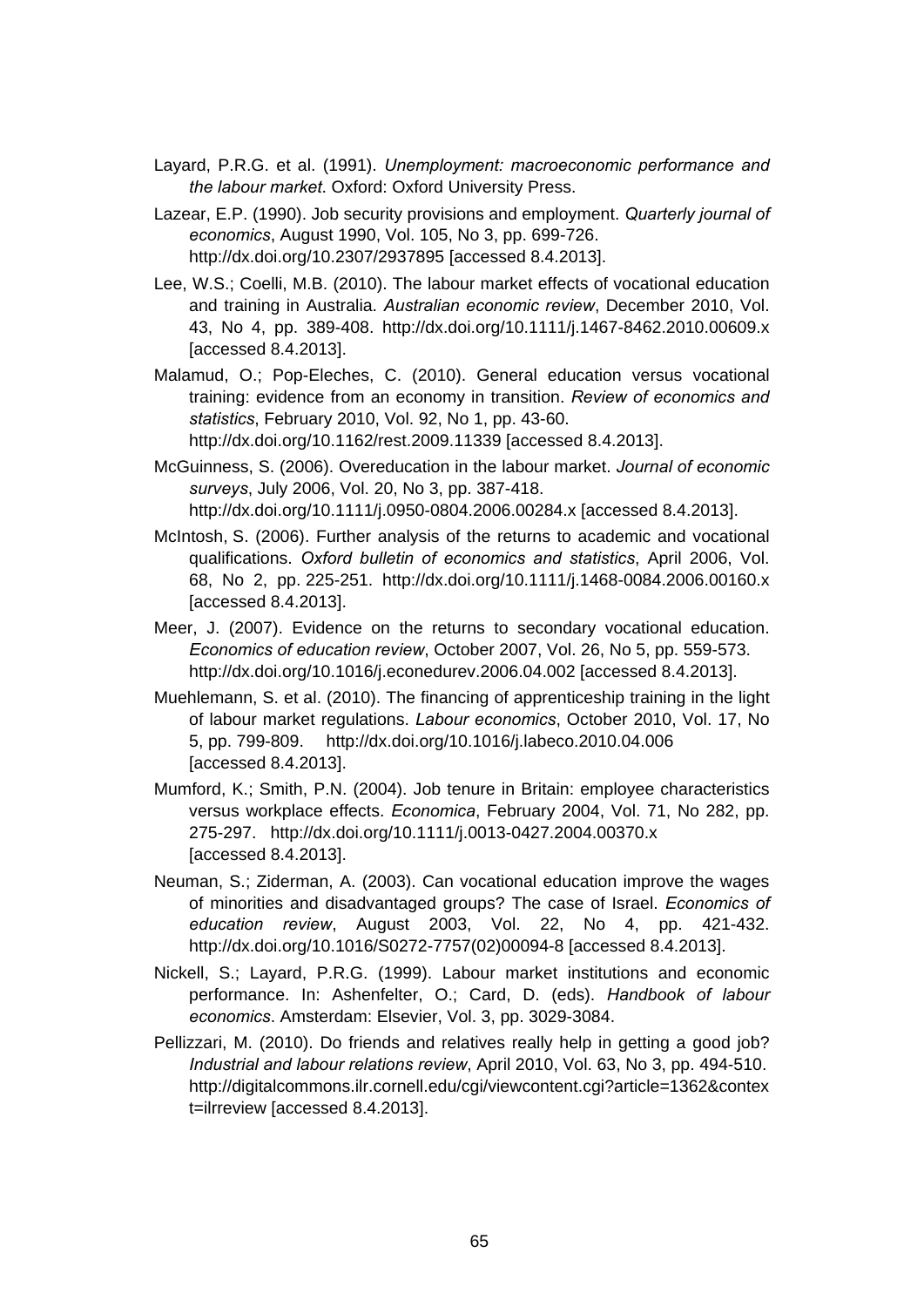- Pissarides, C.A. (1979). Job matching with state employment agencies and random search. *Economic journal*, December 1979, Vol. 89, No 356, pp. 818-833. http://www.jstor.org/stable/2231501 [accessed 8.4.2013].
- Ryan, C. (2002a). *Individual returns to vocational education and training qualifications: their implications for lifelong learning*. Adelaide: National Centre for Vocational Education Research. Research report; No 766. http://www.ncver.edu.au/publications/766.html [accessed 8.4.2013].
- Ryan, C. (2002b). *Longer-term outcomes for individuals completing vocational education and training qualifications*. Adelaide: National Centre for Vocational Education Research. Research report; No 765. http://www.ncver.edu.au/publications/765.html [accessed 8.4.2013].
- Ryan, P. (2001). The school-to-work transition: a cross-national perspective. *Journal of economic literature*, March 2001, Vol. 39, No 1, pp. 34-92. http://www.jstor.org/stable/2698454 [accessed 8.4.2013].
- Ryan, P. (2012). Apprenticeship: between theory and practice, school and workplace. In: Pilz, M. (ed.). *The future of vocational education and training in a changing world*. Springer, pp. 402-432. http://link.springer.com/chapter/10.1007/978-3-531-18757-0\_23 [accessed 8.4.2013].
- Sloane, P.J. (2003). Much ado about nothing? What does the overeducation literature really tell us. In: Büchel, F. et al. (eds). *Overeducation in Europe*. Cheltenham: Edward Elgar, pp. 11-49.
- Steedman, H. (2005). *Apprenticeship in Europe: fading or flourishing?* London: Centre for Economic Performance, London School of Economics and Political Science. CEP discussion paper; No 710. http://eprints.lse.ac.uk/19877/1/Apprenticeship\_in\_Europe\_%27Fading%27\_ or\_Flourishing.pdf [accessed 8.4.2013].
- Trostel, P. et al. (2002). Estimates of the economic return to schooling for 28 countries. *Labour economics*, February, Vol. 9, No 1, pp. 1-16. http://dx.doi.org/10.1016/S0927-5371(01)00052-5 [accessed 8.4.2013].
- Wolter, S.; Ryan, P. (2011). Apprenticeship. In: Hanushek, E.A. et al. (eds). *Handbook of the economics of education*. Amsterdam: North Holland, Vol. 3, pp. 521-576.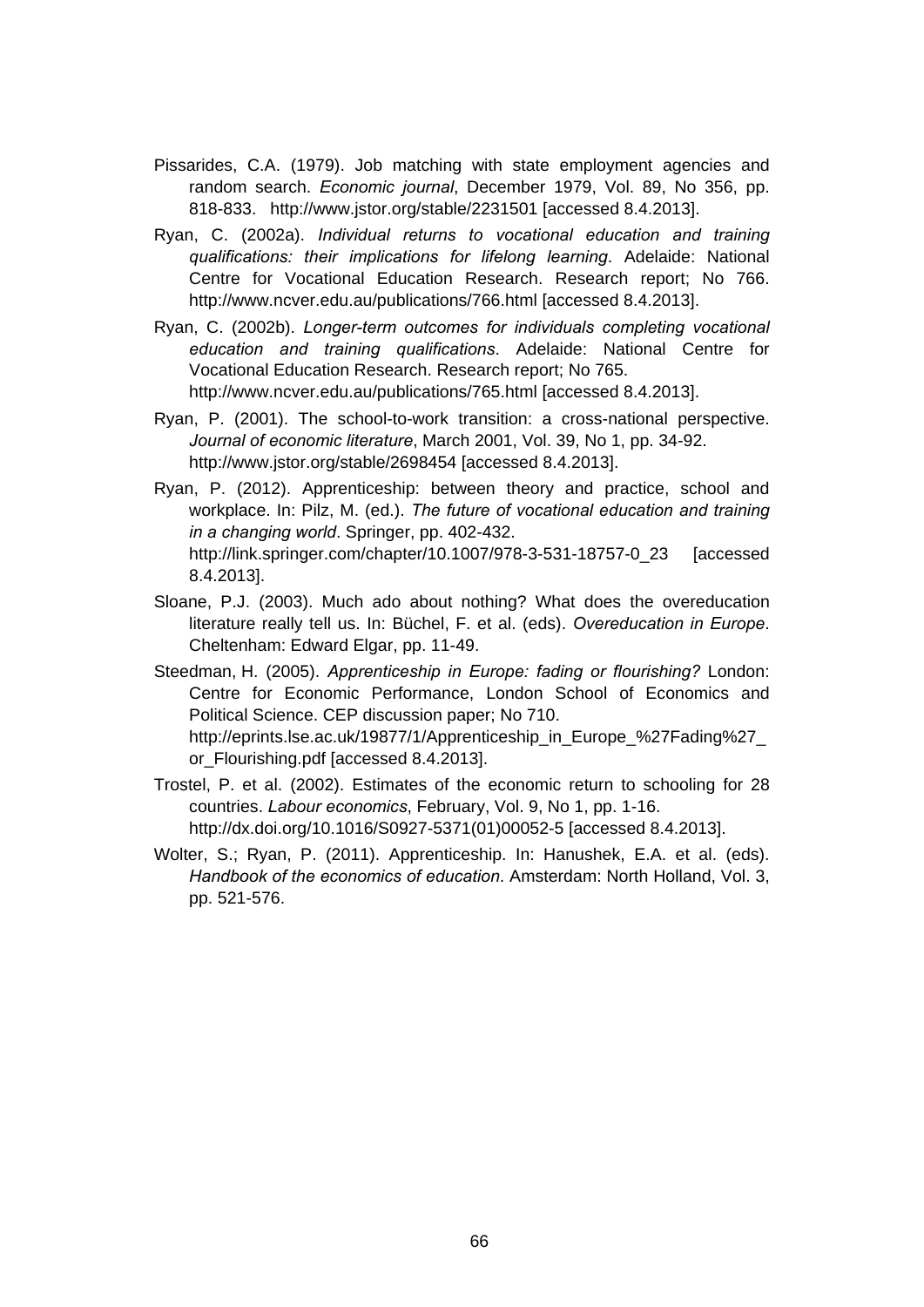### Annex 1 ISCED definitions

#### ISCED – International standard classification of education

The definitions used for levels of education are those agreed by ISCED in 1997.

| <b>ISCED level 0</b> | pre-primary education                                                                 |
|----------------------|---------------------------------------------------------------------------------------|
| <b>ISCED level 1</b> | primary education                                                                     |
| <b>ISCED level 2</b> | lower secondary education                                                             |
| <b>ISCED level 3</b> | upper secondary education                                                             |
| <b>ISCED</b> level 4 | post-secondary non- tertiary education                                                |
| <b>ISCED level 5</b> | first stage of tertiary education                                                     |
| <b>ISCED</b> level 6 | second stage of tertiary education (leading to an advanced research<br>qualification) |

In this report ISCED 0, 1 and 2 are grouped together (ISCED 0-2) to identify the young with a low level of education (at most, lower secondary education). ISCED 3 and 4 are grouped together to identify the young with, at most, a medium level of education. The young with, at most, a 3c short qualification (upper secondary qualification not granting direct access to tertiary education and corresponding to programmes shorter than two years) are considered as having a lower secondary education attainment. ISCED 5 is further distinguished in ISCED 5a (labelled as tertiary academic) and ISCED 5b (labelled as tertiary technical): ISCED 5a corresponds to tertiary education which is theoretically based or research preparatory (history, maths, etc.) or giving access to professions with high skills requirements (medicine, architecture, etc.); ISCED 5b corresponds to the first stage of tertiary education which is typically shorter than 5a and practical/technical/occupationally specific, i.e. providing practical skills and know-how for employment in a particular occupation or trade or class of occupations or trades (although some theoretical foundations may be covered).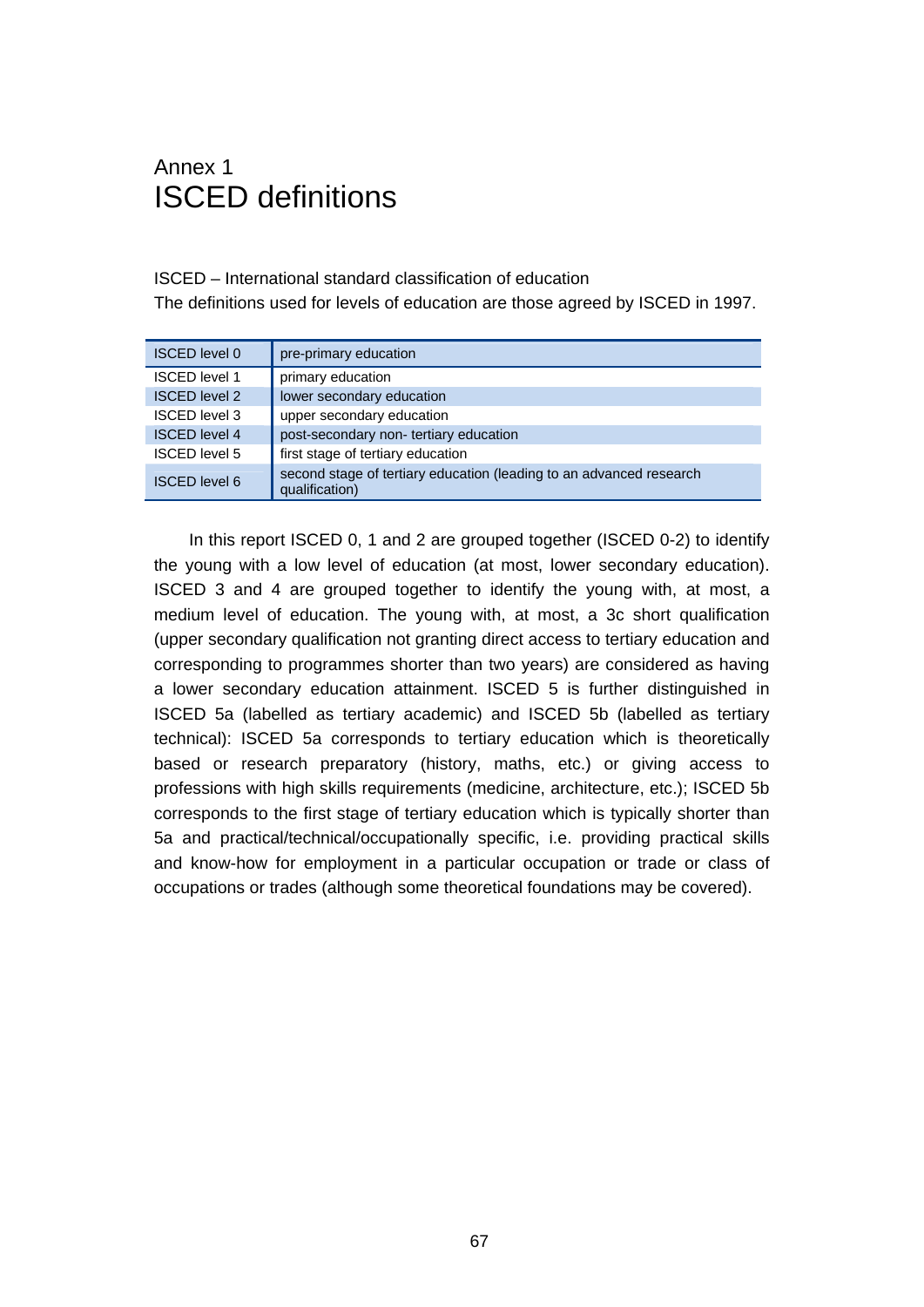### Annex 2 Empirical models used in analysis

As described in Chapter 3 the general specification used is:

 $OUT_{ij} = \alpha + \beta_1 VET \, 34_{ij} + \beta_2 GED \, 34_{ij} + \beta_3 VET \, 56_{ij} + \beta_4 GED \, 56_{ij} + \beta_5 X_{ij} + \beta_5 CD_{i} + \varepsilon_{ij}$ 

Where the variable *OUT* identifies the outcome analysed. The type of variable used as dependent variable guides the choice of the modelling procedure.

Most models used in this report are models of categorical dependent variables. In the presence of a binary dependent variables the use of a linear model has the major drawback that predicted probabilities can be less than zero or greater than one. This limitation can be overcome by means of binary response models, which assume that the response probability is a non-linear function of the explanatory variables.

$$
Pr(y=1) = \Phi(\beta_0 + \beta_1 x_1 + \beta_2 x_2 \dots) = \Phi(\beta_0 + x\beta)
$$

Where the function  $\Phi$  is chosen to be constrained between 0 and 1. In the Logit model  $\Phi$  is the cumulative logistic distribution

$$
\Phi = \frac{\exp(z)}{1 - \exp(z)}
$$

Discrete choice models have a useful latent variable interpretation. The function  $\Phi$  can be derived from an underlying latent variable model. Let  $y^*$  be an unobserved or latent variable determined by:

$$
y^* = x\beta + \varepsilon
$$

where

$$
y = 1 \quad \text{if} \quad y^* > 0
$$

Often the dependent variable can assume more than two values which can be ordered. This is the case of the wage equation described above, where income is defined in terms of deciles in national income distribution. In such cases an ordered logit model is estimated. In terms of the latent variable model, assume that  $y^*$  is determined by

$$
y^* = x\beta + \varepsilon
$$

and let  $\alpha_1 < \alpha_2 < ... < \alpha_i$  be unknown cut points and define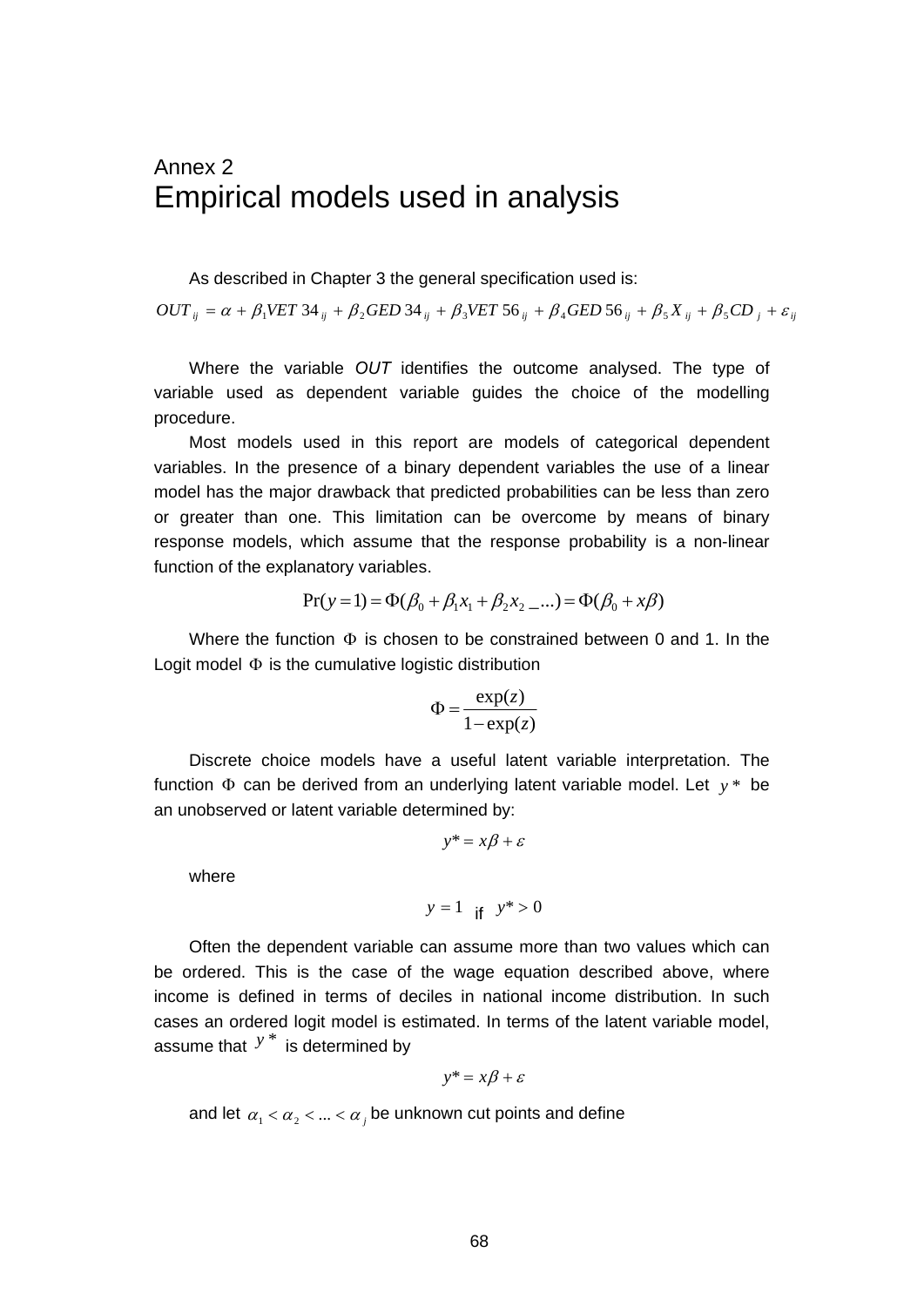$y = 0$  if  $y^* \le \alpha_1$ ,  $y = 1$  if  $y^* \le \alpha_2$ ,  $y = J$  if  $y^* > \alpha_J$ 

Given the assumptions for  $\varepsilon$ , it is possible to obtain the conditional distributions of y given x which sum to 1. The parameters  $\beta$  can then be estimated by maximum likelihood

Several labour market outcomes, despite being mutually exclusive, are not ordered. Consider a young person who is approaching the end of compulsory schooling. She faces several outcomes: continue studying, try and combine study with work, enter the labour market with or without success (employed or unemployed), or remain inactive. These choices can be modelled as separate categories in a multinomial logit. In particular, in Section 4.2 the following categories are considered

- $\bullet$  employed ( $v=1$ )
- unemployed (*y*=2)
- $\bullet$  inactive ( $y=3$ )

In both cases the reference group chosen is the last, i.e. inactive students in the first case and inactive non-students in the second case.

In the case of a multinomial logit, denoting by  $y_i$  the observed outcome for the ith individual, Xi a vector of explanatory variables, and  $\beta$ , the estimated coefficients (with maximum likelihood), the probability of belonging to each category can be obtained as

$$
Pr(y_i = j) = \frac{\exp(X_i \beta_j)}{1 + \sum_{j=1}^{j} \exp(X_i \beta_j)}
$$

,

and the probability of belonging to the reference group as

$$
Pr(y_i = 0) = \frac{1}{1 + \sum_{j=1}^{J} exp(X_i \beta_j)}
$$

In the analysis, individual observations have been weighted to reflect their relative size in national and European populations.

When dealing with duration variables (such as job search duration) a survival model is used which is designed to estimate the length of time spent in a given state before transition to another state. In this framework, duration in a state is a non-negative random variable *T* with a given cumulative distribution function *F*(*t*) and density function *f*(*t*). Then the probability that the duration of staying in a given state is less than *t* is

$$
F(t) = \Pr[T \le t] = \int_{0}^{t} f(s)ds
$$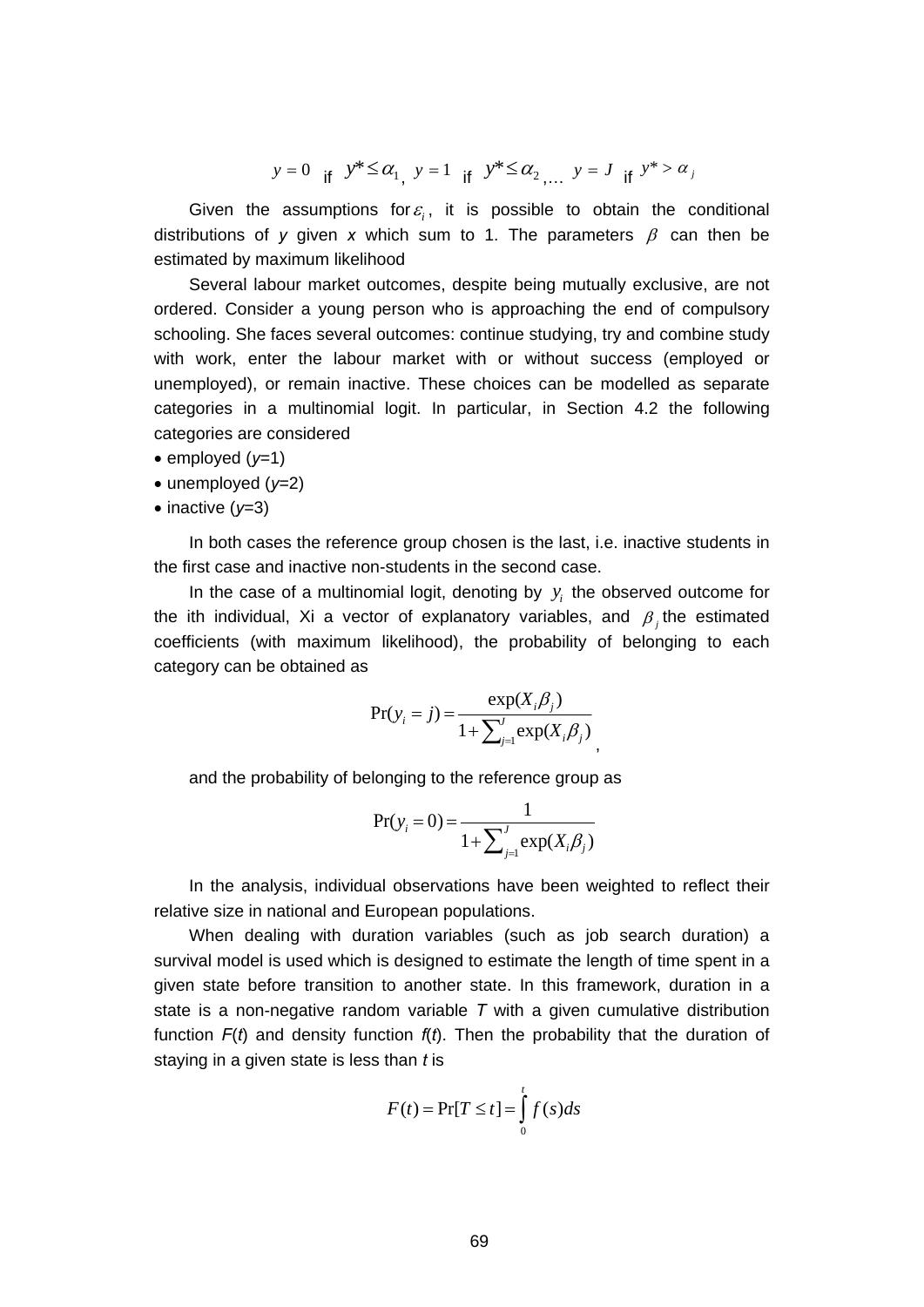The survival function is

$$
S(t) = \Pr[T > t] = 1 - F(t)
$$

The hazard function defines the probability of experiencing an event at time *t*, conditional on having survived to time *t*:

$$
h(t) = \frac{f(t)}{S(t)}
$$

The approach adopted in this report is a parametric one, assuming a Weibull distribution for the hazard rate, which is assumed to be non-constant but monotonic. The hazard rate is therefore characterised as:

$$
h(t, X) = \lambda p(\lambda t)^{p-1}
$$

where

$$
\lambda_i = e^{X_i \beta}
$$

The log-hazard for the Weibull specification depends linearly on the explanatory variables in *X*, as in equation (6). The log hazard related parameters *β1* to *β5* can be estimated and marginal effects on average durations can be consequently determined.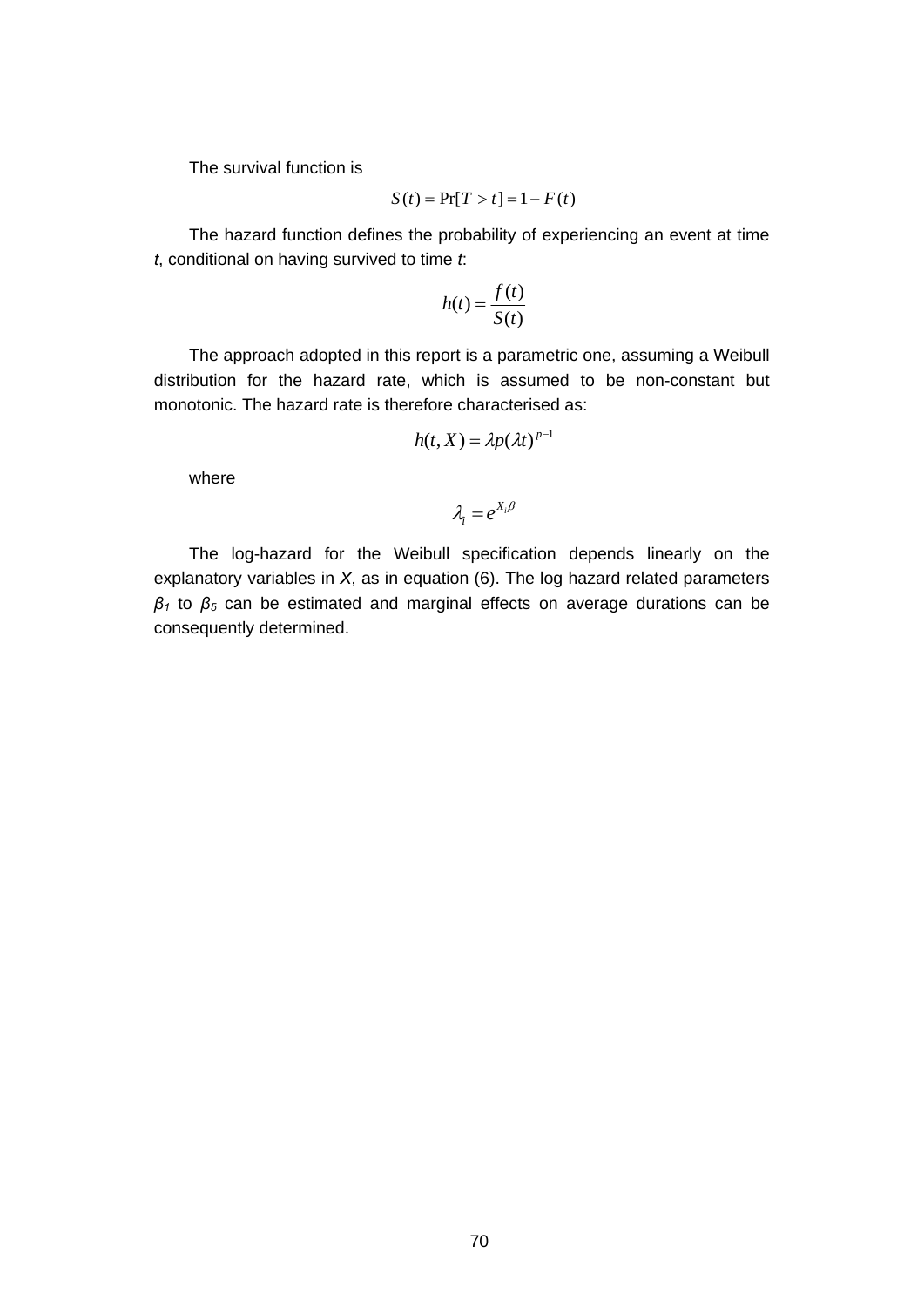## Annex 3 Labour market institutions and VET premiums: theoretical links

To explain cross-country variations in the labour market outcomes of VET, data from the labour force survey (LFS) have been merged with various conventional indicators of labour market institutions. Indicators have been obtained from the OECD employment database and the database on institutional characteristics of trade unions, wage setting, state intervention and social pacts (ICTWSS). Data for the year 2009 have been used, where available, otherwise the data refer to the year 2008. The analysis focuses on three main areas.

The first is the restrictiveness of employment legislation  $(^{32})$ . Employment protection laws are widely adopted in Europe, and generally require employers to give prior notice, consult employee representatives, and make redundancy payments when implementing layoffs. By discouraging layoffs, these rules increase job security for incumbent employees, but they could also have a negative effect on employment by raising labour costs and discouraging future hiring. The empirical evidence on the overall effects is mixed (Lazear, 1990, Bentolila and Bertola, 1990, Elmeskov et al., 1998, Nickell and Layard, 1999).

The second is labour market involvement and intervention by the State and the unions  $(33)$ . Literature identifies different channels through which these

 $(33)$  Several indicators were considered: the usual union density and coverage indicators and the indicators on the degree of centralisation of the wage bargaining process, the degree of involvement of the State in the wage setting mechanism and the coordination between unions and government in the wage setting process; all these indicators were obtained from the ICTWSS database by Jelle Visser.

 $(32)$  The OECD codifies three indices for employment legislation: (a) the index for regular employment refers to individual dismissals and incorporates notification procedures, delays before the notice period can start, the length of the notice period and size of severance payments (both by duration of employment), the circumstances in which a dismissal is considered unfair, and compensation and extent of reinstatement following unfair dismissal; (b) the index for temporary contracts incorporates restrictions on the number of contract renewals and maximum cumulated duration of fixed-term and temporary work agency contracts, as well as the circumstances under which temporary contracts can be used; (c) the index on additional legislation concerning collective dismissals (referred to herein as EPLC) incorporates the definition of, and additional notification requirements for, collective dismissals, delays before the notice period for collective dismissal can start and other costs to employers, such as additional severance payments, retraining or redeployment of redundant workers. The overall index is a weighted average of the three subindices.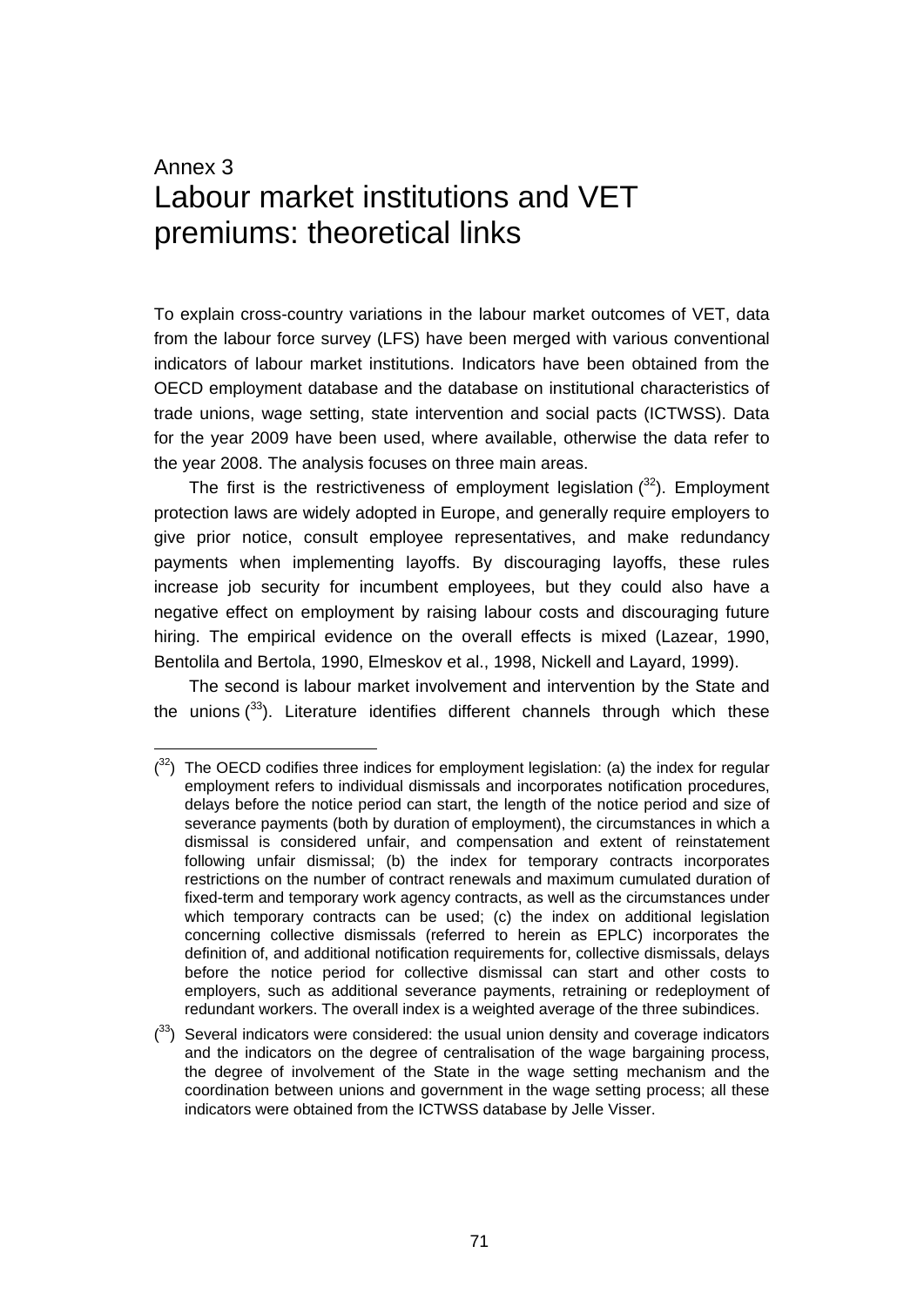features can affect labour market outcomes. On the one hand, there is some evidence that trade union power in wage setting has a significant impact on unemployment (Nickell and Layard, 1999; Booth et al., 2001). Given that the adverse effect of unionisation derives essentially from the inability of single unions to internalise the aggregate adverse effects caused by their behaviour, a possible tempering factor is wage coordination (Nickell and Layard, 1999)  $(34)$ .

The third is expenditure on education, as a fraction of GDP, to consider the complementarity between labour market and education policies  $(^{35})$ .

Even if institutions are important determinants of labour market outcomes, it is not obvious that they have different effects for VET and general education graduates. VET graduates, either through apprenticeship programmes, or through other periods of training undertaken within firms, can be considered as closer to insiders than outsiders in the labour market. Therefore, the presence of labour market frictions or rigidities, such as the bargaining power of unions, hiring and/or firing costs and strong employment regulations, is expected to favour insiders versus outsiders and to increase the gap in the labour market outcomes of VET and general education graduates. Young VET graduates tend to make a faster transition into the labour market mainly through their links with firms. This also results in a higher likelihood of correct job/worker matches. However, the fact that VET is more effective than general education in speeding up transition does not necessarily mean that VET programmes are effective in absolute terms. For example, as suggested by Bougheas and Georgellis (2004), in Germany 40% of apprentices do not stay in the firm where they received their training. Given the fact that training is costly for the firm, to the extent that the skills provided during training are generally applicable, it is puzzling that firms are willing to cover part of the cost of general training when there is the risk that the worker is subsequently hired elsewhere once the skills are acquired. The German example highlights how institutions may provide an explanation. Through their influence over plant-level works councils, unions can partially insulate the internal labour market from the external labour market, thus creating a wedge between the

 $(34)$  As emphasised by Jackman et al. (2005) 'Coordination refers to mechanisms whereby the aggregate employment implications of wage determination are taken into account when wage bargains are struck. This may be achieved if wage bargaining is highly centralised, as in Austria, or if there are institutions, such as employers' federations, which can assist bargainers to act in concert even when bargaining itself ostensibly occurs at the level of the firm or industry, as in Germany or Japan'.

<sup>(</sup> 35) *Source*: Eurostat. Using data in per capita/per student terms does not change the main results. Education expenditures broken down by education orientation are not available for a consistent set of countries.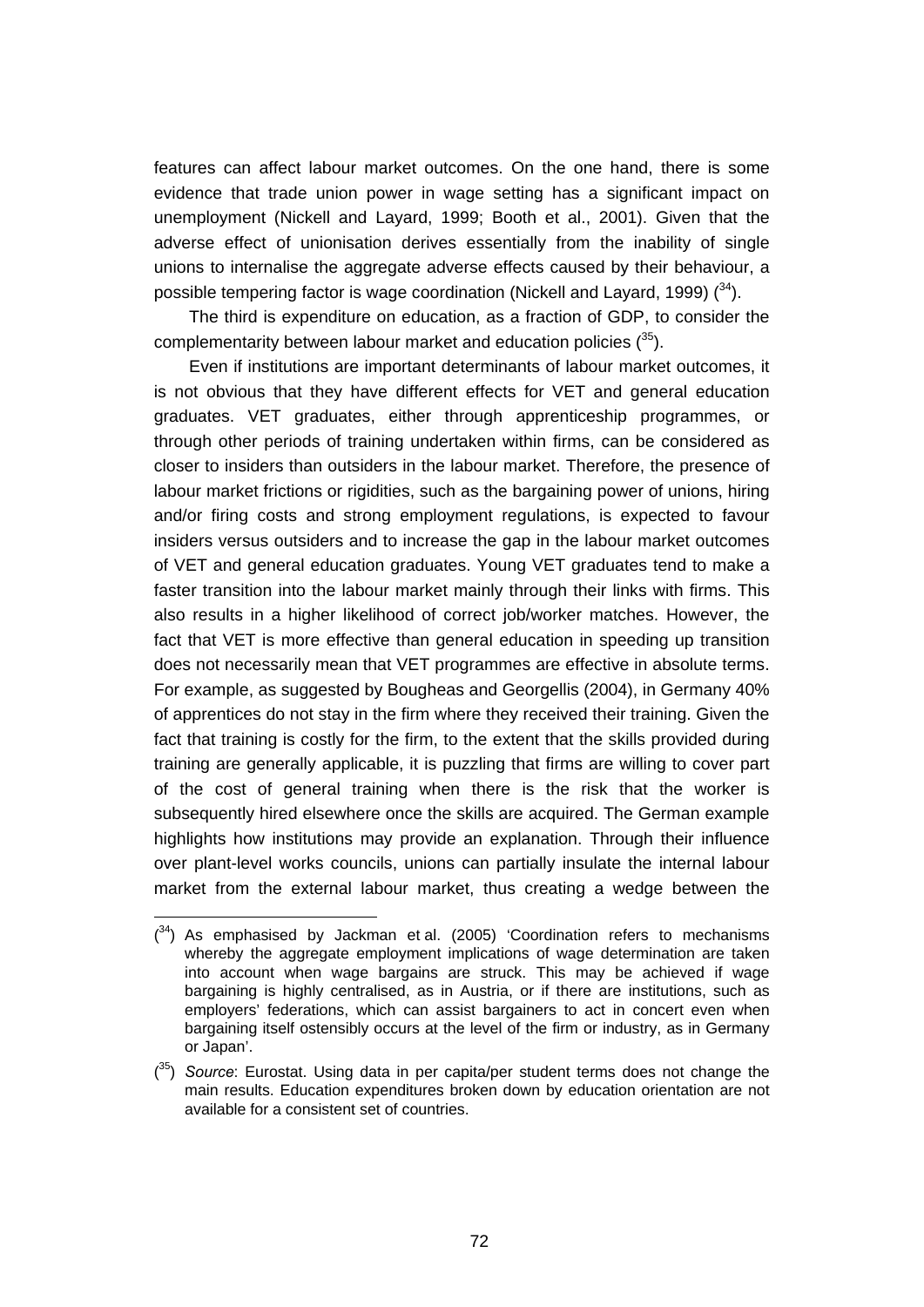productivity and wages of insiders (who include apprentices remaining with the training firm) and outsiders. This creates an incentive for firms to provide training and for trainees to stay with the training firm.

Unions can also affect the training decisions of firms or require that apprentices are offered a stable employment contract at the end of the training period. Therefore, in highly unionised sectors or firms, a higher premium on apprenticeship and VET can be expected relative to general education. Another argument is advanced by Busemeyer and Iversen (2011), and is related to the degree of centralisation of wage bargaining. In countries where wage bargaining is centralised there is more pressure towards wage equalisation: 'when firms are strongly involved in the provision, administration, and reform of workplace-based training in the form of apprenticeship and dual training schemes, the institutions of collective wage bargaining act as beneficial constraints, forcing firms to invest in the training of low-skilled employees, as they have to be paid wages similar to those of workers with higher levels of skills' (Busemeyer and Iversen, 2011, p. 209). The authors suggest that in highly centralised systems, a higher involvement of firms in training can be expected, resulting in a faster and smoother transition from education to the labour market.

The second explanation is based on workers' heterogeneity: in the presence of asymmetric information about the actual productivity of workers, the existence of hiring and firing costs may induce firms to prefer graduates from VET programmes, since these provide a more direct and clear signal about the competences and skills of individuals. The strictness of employment legislation is, therefore, also expected to affect the VET premium positively.

The emphasis placed in recent years by the European Union on increasing investment in education has induced several countries to implement policies aimed at increasing the general level of education (see for example the 2020 targets of the Lisbon strategy). To the extent that these policies are oriented at promoting tertiary education, they are likely to result in a premium for mediumlevel general education over VET. This is particularly important for investment in medium-level education: if biased towards the promotion of tertiary education, it can be expected to have a negative effect on the returns to VET relative to general education.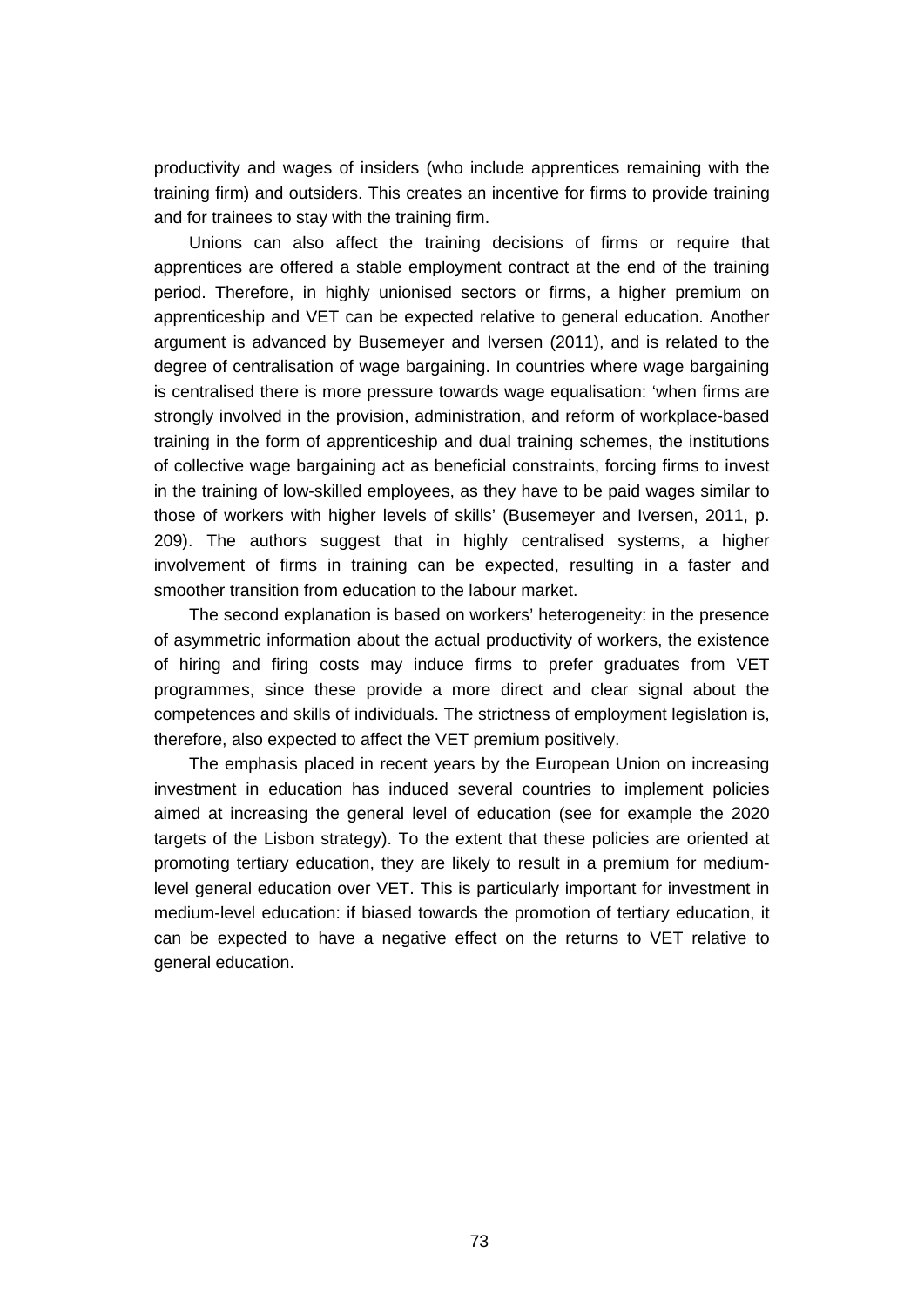|                | <b>Strictness regulation</b> |                          |                                   | <b>Union</b> |                 | <b>Centralisation</b> | <b>Strictness regulation</b> |         | <b>Expenditure for (% GDP):</b> |                     |                       |
|----------------|------------------------------|--------------------------|-----------------------------------|--------------|-----------------|-----------------------|------------------------------|---------|---------------------------------|---------------------|-----------------------|
| <b>Country</b> | temporary<br>contracts       | collective<br>dismissals | <b>Government</b><br>intervention | density      | <b>Coverage</b> | of wage<br>bargaining | regular<br>contracts         | overall | education                       | medium<br>education | tertiary<br>education |
| AT             | 1.50                         | 3.25                     | $\overline{2}$                    | 29.08        | 99.00           | 0.93                  | 2.37                         | 1.93    | 5.46                            | 2.55                | 1.49                  |
| BE             | 2.63                         | 4.13                     | 5                                 | 51.87        | 96.00           | 0.46                  | 1.73                         | 2.18    | 6.46                            | 2.79                | 1.38                  |
| <b>BG</b>      |                              |                          | $\mathbf{3}$                      | 20.09        | 30.00           | 0.30                  |                              |         | 4.61                            | 1.96                | 0.89                  |
| <b>CH</b>      | 1.13                         | 3.88                     | $\mathbf 1$                       | 18.19        | 48.00           | 0.28                  | 1.16                         | 1.14    | 5.37                            | 2.44                | 1.29                  |
| <b>CY</b>      |                              |                          | $\overline{2}$                    | 54.30        | 52.00           |                       |                              |         | 7.41                            | 3.15                | 1.85                  |
| CZ             | 0.88                         | 2.13                     | $\mathbf{3}$                      | 17.42        | 43.20           | 0.25                  | 3.05                         | 1.96    | 4.08                            | 2.00                | 0.97                  |
| DE             | 1.25                         | 3.75                     | $\overline{2}$                    | 19.12        | 62.50           | 0.48                  | 3.00                         | 2.12    | 4.55                            | 2.23                | 1.21                  |
| DK             | 1.38                         | 3.13                     | $\overline{a}$                    | 67.61        | 80.00           | 0.44                  | 1.63                         | 1.50    | 7.75                            | 2.78                | 2.19                  |
| EE             | 3.13                         | 3.25                     | $\overline{2}$                    | 7.27         | 21.00           | 0.37                  | 2.46                         | 2.10    | 5.67                            | 2.54                | 1.13                  |
| ES             | 3.50                         | 3.13                     | $\mathbf{3}$                      | 15.01        | 84.45           | 0.38                  | 2.46                         | 2.98    | 4.62                            | 1.74                | 1.07                  |
| FI             | 1.75                         | 2.38                     | $\mathbf{3}$                      | 67.52        | 90.00           | 0.40                  | 2.17                         | 1.96    | 6.13                            | 2.62                | 1.90                  |
| <b>FR</b>      | 3.63                         | 2.13                     | $\mathbf{3}$                      | 7.63         | 90.00           | 0.21                  | 2.47                         | 3.05    | 5.58                            | 2.55                | 1.24                  |
| EL.            |                              |                          | $\mathbf{3}$                      | 23.97        | 65.00           | 0.33                  | 2.33                         | 2.73    |                                 |                     |                       |
| HU             | 1.38                         | 2.88                     | 3                                 | 16.81        | 35.90           | 0.24                  | 1.92                         | 1.65    | 5.10                            | 2.25                | 1.02                  |
| IE.            | 0.63                         | 2.38                     | $\overline{4}$                    | 35.20        | 44.00           | 0.53                  | 1.60                         | 1.11    | 5.62                            | 2.29                | 1.31                  |
| <b>IS</b>      | 0.63                         | 3.50                     |                                   | 79.44        | 88.00           |                       | 1.73                         | 1.18    | 7.57                            | 2.42                | 1.49                  |
| IT             | 2.00                         | 4.88                     | $\overline{2}$                    | 33.43        | 80.00           | 0.34                  | 1.77                         | 1.89    | 4.58                            | 2.09                | 0.84                  |
| LT             |                              |                          | $\sqrt{3}$                        | 8.47         | 15.00           | 0.36                  |                              |         | 4.91                            | 2.61                | 1.04                  |
| LU             | 3.75                         | 3.88                     | $\mathbf{3}$                      | 37.33        | 58.00           | 0.30                  | 2.75                         | 3.25    |                                 | 1.74                |                       |
| LV             |                              |                          | $\overline{c}$                    | 14.80        | 25.00           | 0.51                  |                              |         | 5.71                            | 2.35                | 0.99                  |
| <b>MT</b>      |                              |                          | $\mathbf{3}$                      | 51.22        | 55.00           | 0.34                  |                              |         | 6.01                            | 3.17                | 1.06                  |
| NL             | 1.19                         | 3.00                     | 3                                 | 19.04        | 82.30           | 0.57                  | 2.72                         | 1.95    | 5.46                            | 2.22                | 1.52                  |
| <b>NO</b>      | 3.13                         | 2.88                     | $\mathbf{3}$                      | 53.33        | 74.00           | 0.51                  | 2.25                         | 2.69    | 6.51                            | 2.27                | 2.08                  |
| <b>PL</b>      | 1.75                         | 3.63                     | $\overline{c}$                    | 15.60        | 38.00           | 0.26                  | 2.06                         | 1.90    | 5.09                            | 1.90                | 1.05                  |
| PT             | 2.13                         | 1.88                     | $\overline{4}$                    | 20.49        | 65.00           | 0.35                  | 4.17                         | 3.15    | 4.89                            | 2.06                | 0.95                  |
| <b>RO</b>      |                              |                          | $\sqrt{3}$                        | 32.83        | 70.00           | 0.28                  |                              |         |                                 |                     |                       |
| <b>SE</b>      | 0.88                         | 3.75                     | $\overline{2}$                    | 68.77        | 91.00           | 0.51                  | 2.86                         | 1.87    | 6.74                            | 2.60                | 1.82                  |
| SI             | 1.88                         | 2.88                     | 4                                 | 29.66        | 92.00           | 0.45                  | 3.15                         | 2.51    | 5.22                            | 1.15                | 1.22                  |
| SK             | 0.38                         | 3.75                     | $\mathfrak{S}$                    | 17.17        | 40.00           | 0.49                  | 2.50                         | 1.44    | 3.59                            | 1.64                | 0.77                  |
| UK             | 0.38                         | 2.88                     | 1.5                               | 27.63        | 33.60           | 0.12                  | 1.12                         | 0.75    | 5.36                            | 2.53                | 0.84                  |

#### Table A1. **Institutional variables, by country**

Source: OECD employment database and database on institutional characteristics of trade unions, wage setting, State intervention and social pacts (ICTWSS). Year 2009 (or 2008 when data not available for 2009).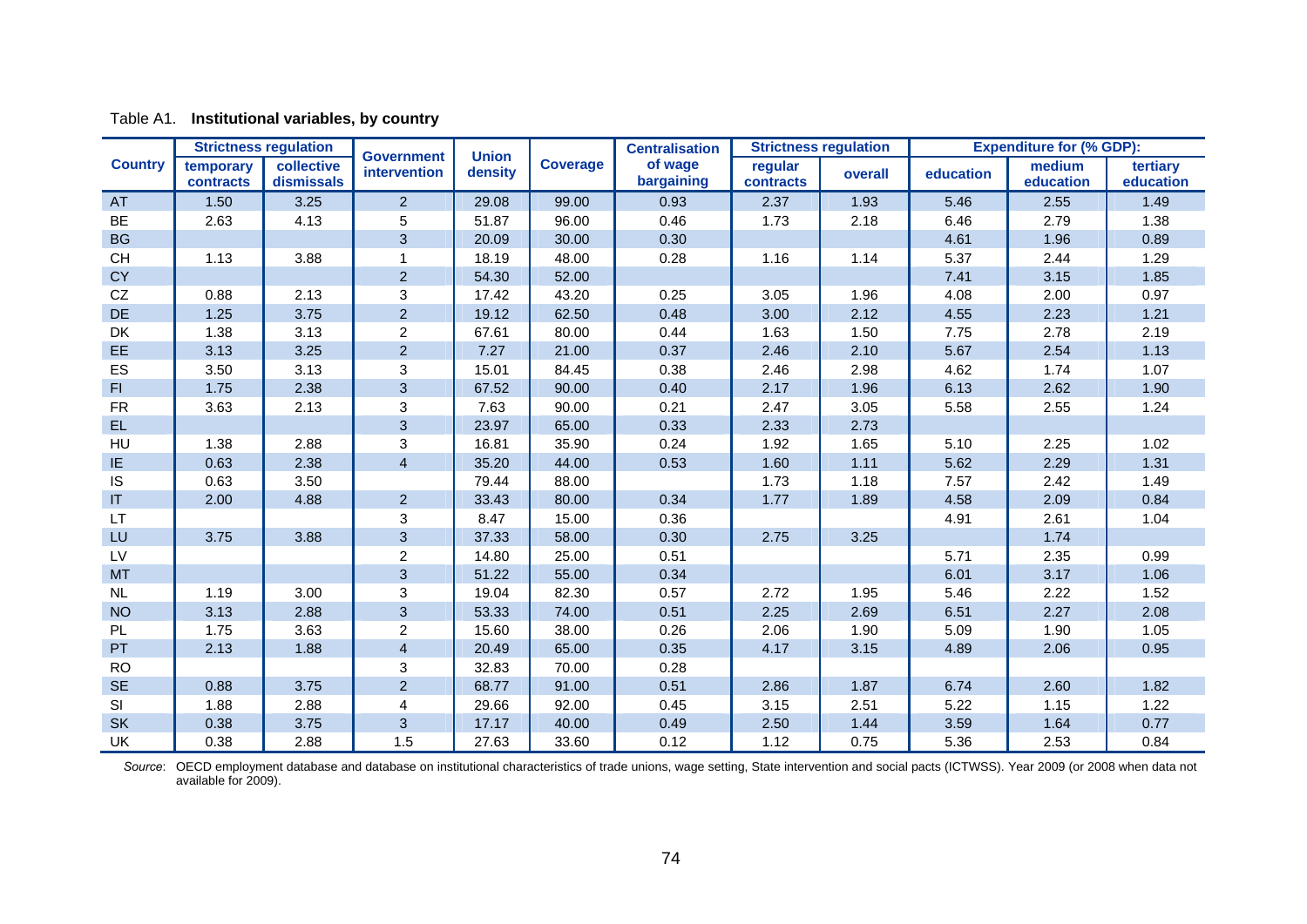## A Annex 4 Robustness of institutional analysis

Given the relatively low number of observations available across countries, it is important to assess the robustness of the results to the potential effects of individual outlying observations. Figure 1 reports the estimated coefficient for the relationship between strictness of labour market regulations and first job search duration, obtained by eliminating from the sample each of the 29 countries individually. The results indicate that the positive and significant relationship found in the overall sample (+0.20) is robust to the effect of outliers. The estimated coefficient is positive in all cases, ranging between 0.13 and 0.24. More important, the estimated coefficient is strongly significant in all specifications, as the p-value ranges between 0.003 and 0.012. Qualitatively similar results generally apply to the cross-country relationships presented in Section 6.2.

Fi gure 1. **Ro du uration obustness check, overall strictness of regulation and job search** 

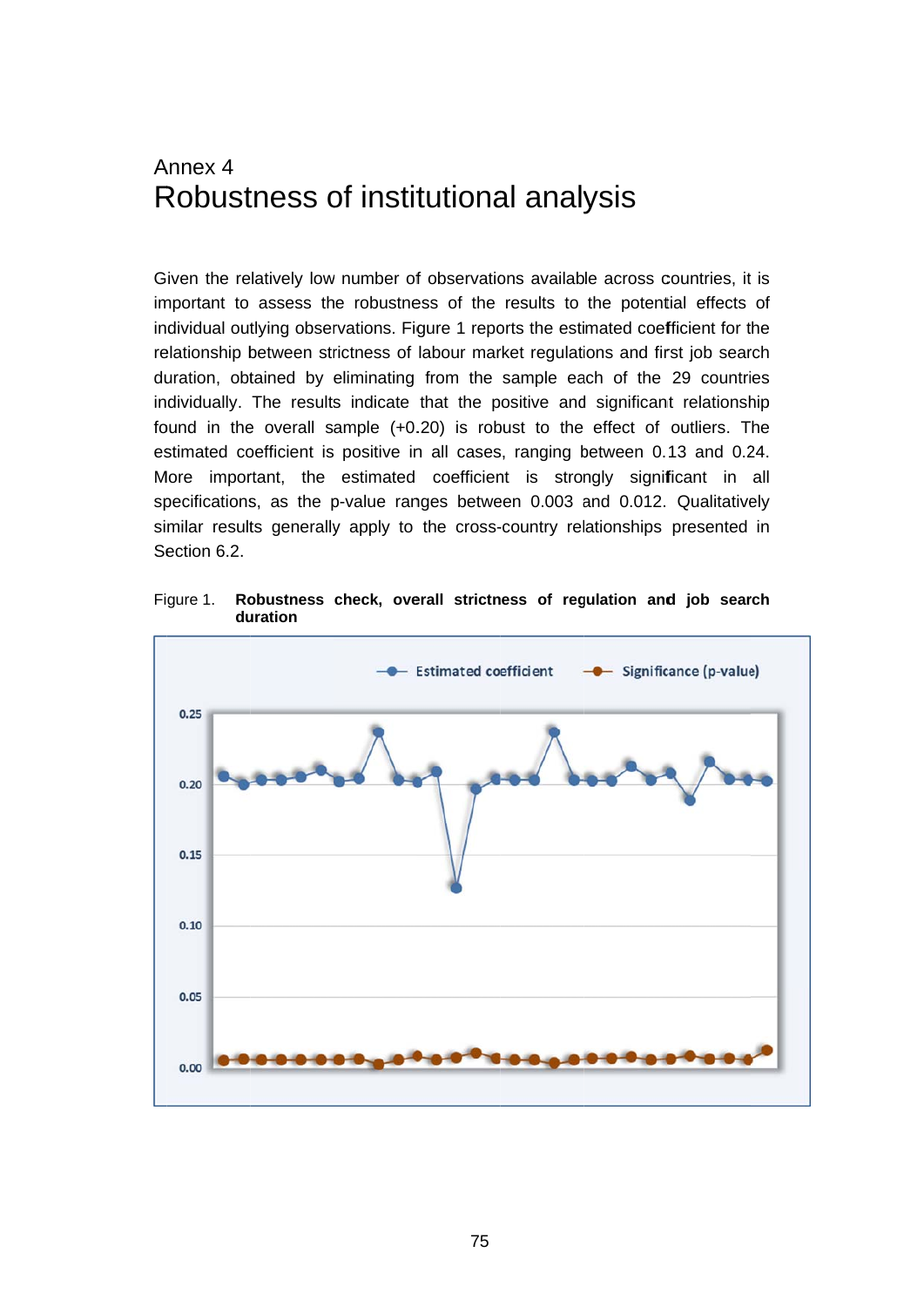Table A2 presents detailed estimates of the effect of VET and general education on labour market outcomes, from which the VET premiums of Table 21 are deduced.

|                |                  |            |                |                       | <b>Qualification mismatch</b> |            |                       |            |  |
|----------------|------------------|------------|----------------|-----------------------|-------------------------------|------------|-----------------------|------------|--|
|                | First job search |            |                | <b>Probability of</b> | <b>Probability of</b>         |            | <b>Probability of</b> |            |  |
| <b>Country</b> | duration         |            | being employed |                       | underqualification            |            | overqualification     |            |  |
|                |                  |            |                |                       | in first job                  |            | in first job          |            |  |
|                | <b>VET</b>       | <b>GED</b> | <b>VET</b>     | <b>GED</b>            | <b>VET</b>                    | <b>GED</b> | <b>VET</b>            | <b>GED</b> |  |
| <b>AU</b>      | $0.84***$        | $0.56***$  | $1.21***$      | $1.18***$             | $-3.71***$                    | $-2.63**$  | 4.68**                | $3.67**$   |  |
| <b>BE</b>      | $0.44**$         | 0.08       | $1.52**$       | $1.13***$             | $-6.65**$                     | $-6.19**$  | $-6.65**$             | $-6.19**$  |  |
| <b>BG</b>      | $0.83**$         | $0.77**$   | $1.32**$       | $0.93**$              | $-4.68**$                     | $-4.47**$  | $3.62**$              | $3.74**$   |  |
| CY             | $0.25*$          | $0.32**$   | $1.08***$      | $0.63*$               | $-7.34**$                     | $-6.57**$  | $-1.21**$             | $-2.97**$  |  |
| <b>CZ</b>      | $1.16***$        | $0.87**$   | $1.63**$       | $1.19***$             | $-3.68**$                     | $-2.85**$  | $-3.68**$             | $-2.85**$  |  |
| DK             | $0.53***$        | $0.43***$  | $1.05***$      | 0.43                  | $-2.47**$                     | $-2.06**$  | $-2.47**$             | $-2.06**$  |  |
| <b>EE</b>      | $0.86**$         | $0.49**$   | $0.61*$        | $0.78*$               | $-5.02**$                     | $-5.1**$   | $1.87***$             | $-0.38$    |  |
| FI.            | $0.47***$        | $0.32***$  | $1.33***$      | $1.04**$              | $-8.01**$                     | $-6.61**$  | $-1.53$               | $-1.55$    |  |
| <b>FR</b>      | $0.53**$         | $0.48**$   | $0.85**$       | $0.99**$              | $-7.27**$                     | $-6.43**$  | $-7.27**$             | $-6.43**$  |  |
| DE             |                  |            | $1.51**$       | $-0.34$               | $-3.41**$                     | $-2.21*$   | $3.37***$             | $3.57**$   |  |
| EL.            | $0.49**$         | $0.22***$  | $0.68**$       | 0.14                  | $-2.74**$                     | $-4.88**$  | $2.41**$              | 0.14       |  |
| HU             | $0.94***$        | $0.79**$   | $1.46***$      | $1.34***$             | $-3.61**$                     | $-2.43**$  | $-3.61***$            | $-2.43**$  |  |
| <b>IS</b>      | $-0.38$          | $0.41*$    | 0.86           | 0.77                  | $-0.63$                       | $1.42*$    | $-0.63$               | $1.42*$    |  |
| IE             | 0.10             | $0.24***$  | $1.28**$       | $1.00**$              | $-3.37**$                     | $-3.14***$ | $1.93***$             | $0.65**$   |  |
| IT             | $0.53***$        | $0.42**$   | $0.88**$       | $0.68***$             | $-4.21**$                     | $-4.34**$  | $3.60**$              | $2.58**$   |  |
| LV             | $0.72***$        | $0.38***$  | $1.30**$       | $0.94**$              | $-6.25**$                     | $-7.31**$  | $-6.25**$             | $-7.31**$  |  |
| LT             | $0.69**$         | $0.32*$    | $1.23**$       | $0.67*$               | $-3.64$                       | $-3.38**$  | $-3.64**$             | $-3.38**$  |  |
| LU             | $0.48***$        | $0.34**$   | $0.86**$       | 0.46                  | $-5.99**$                     | $-5.96**$  | $-2.00**$             | $-2.29**$  |  |
| <b>MT</b>      | 0.27             | 0.25       | $1.18*$        | $2.48**$              |                               |            |                       |            |  |
| <b>NL</b>      | $0.32**$         | $0.30**$   | $1.32**$       | $0.80**$              | $-6.81**$                     | $-6.24**$  | $-6.81**$             | $-6.24**$  |  |
| PL             | $0.83**$         | $0.79**$   | $1.19***$      | $1.11***$             | $-10.02**$                    | $-9.59**$  | $-0.90**$             | $-3.07**$  |  |
| PT             | $0.45***$        | $0.18**$   | $1.08*$        | $0.78***$             | $-0.13$                       | $-0.12$    | $-0.13$               | $-0.12$    |  |
| <b>RO</b>      | $0.66**$         | $0.46**$   | $0.86**$       | $0.74***$             | $-10.27$                      | $-10.5$    | $-0.60**$             | $-2.11***$ |  |
| <b>SK</b>      | $1.55***$        | $1.50**$   | $2.01**$       | $1.83**$              |                               |            |                       |            |  |
| SI             | $0.86**$         | $0.38***$  | $0.90*$        | $-0.36$               | $-15.22**$                    | $-14.1***$ | $-2.3***$             | $-2.25**$  |  |
| ES             | $0.51**$         | $0.32**$   | $0.56**$       | $0.41**$              | $0.72***$                     | $0.79**$   | $0.72***$             | $0.79**$   |  |
| <b>SE</b>      | $0.60**$         | $0.50**$   | $1.51**$       | $1.25***$             | $-10.07**$                    | $-9.86**$  | $-10.07$              | $-9.86$    |  |
| <b>CH</b>      |                  |            | $0.64***$      | 0.09                  |                               |            |                       |            |  |
| <b>UK</b>      | 0.05             | $0.22*$    | 0.75           | 0.84                  | $-6.08**$                     | $-5.35**$  | $-2.2**$              | $-1.76**$  |  |

Table A2. **VET premiums and labour market outcomes, by country** 

*Source*: LFS. \* p<0.05, \*\* p<0.01. The figures reported in column (1, 2) are country-specific estimates of equation (6) for first job finding rates (log hazard ratios of duration model with Weibull distribution for first job search duration). Column (3, 4): country-specific multinomial logit estimates of the probability of being currently employed (as opposed to inactive). Columns (5, 6, 7, 8): countryspecific multinomial logit estimates of under (over)-qualification (reference group: matched and ISCED 0-2 for education orientation). na: not available.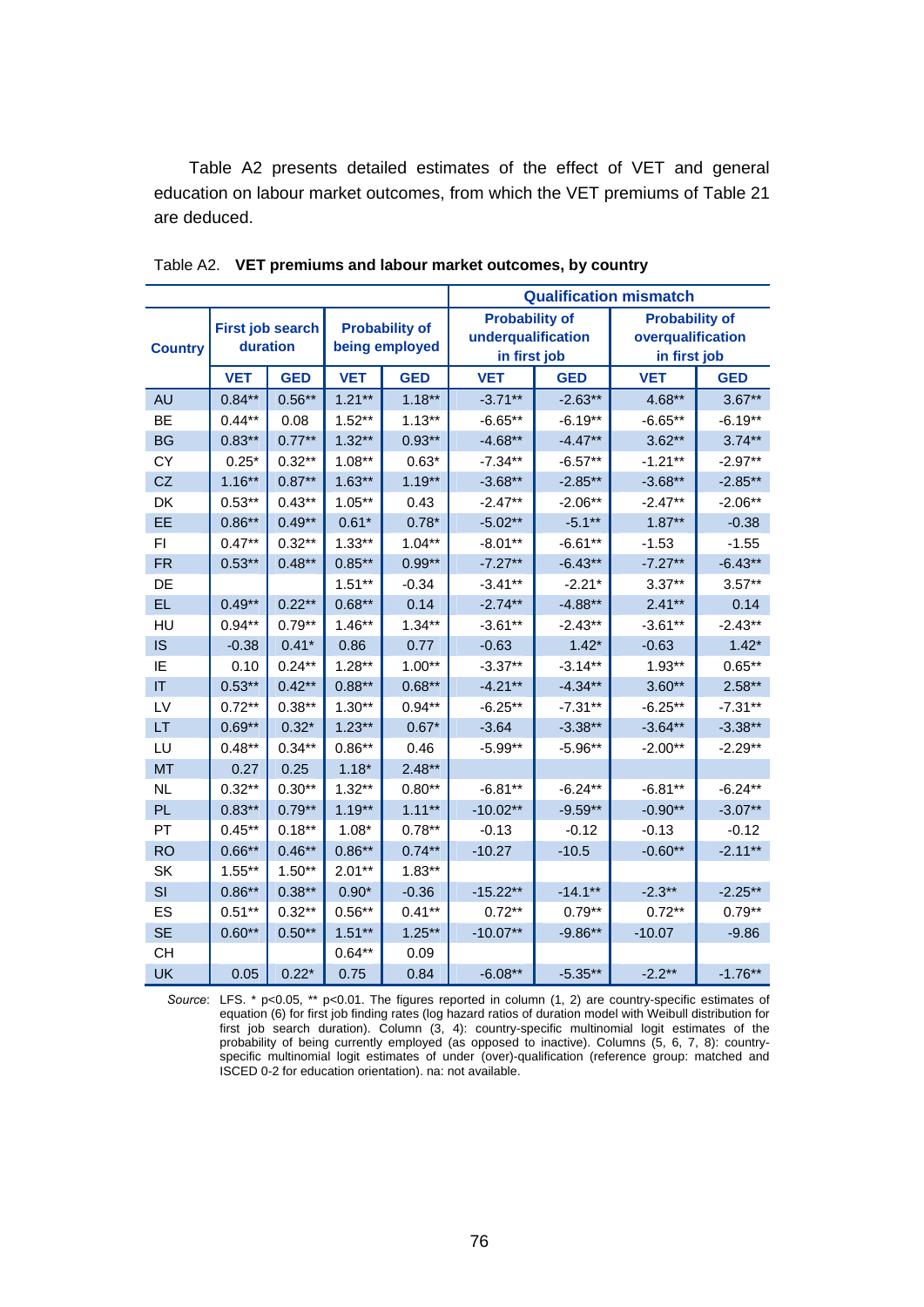

## Labour market outcomes of vocational education in Europe

Evidence from the European Union labour force survey

Luxembourg: Publications Office of the European Union

2013 – VI, 76 p. – 21 x 29.7 cm

ISBN 978-92-896-1145-9 ISSN 1831-5860 doi: 10.2801/44683 Cat. No: TI-BC-13-002-EN-N

Free download at: http://www.cedefop.europa.eu/EN/Files/5532\_en.pdf

Free of charge – 5532 EN –